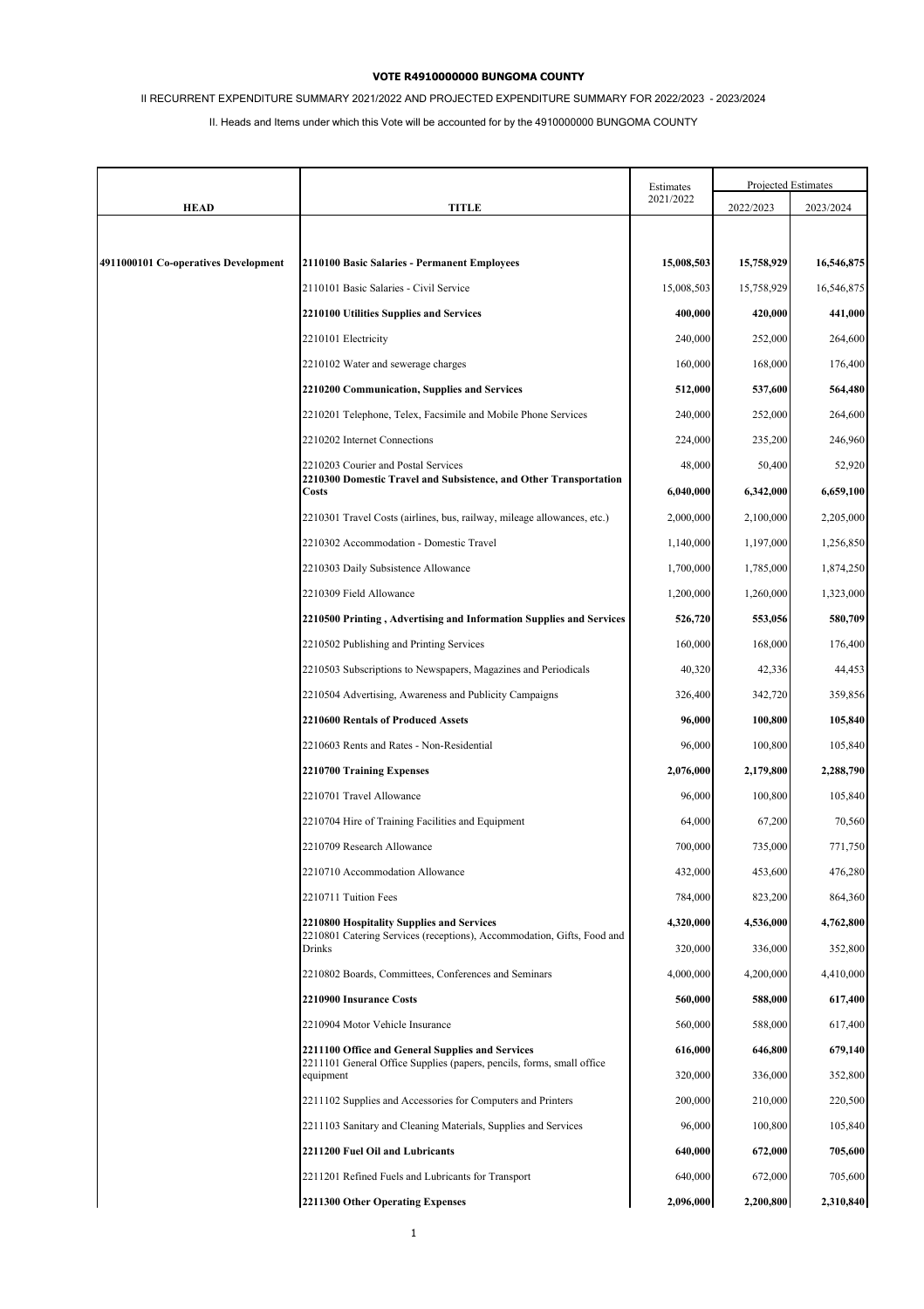# II RECURRENT EXPENDITURE SUMMARY 2021/2022 AND PROJECTED EXPENDITURE SUMMARY FOR 2022/2023 - 2023/2024

|                                      |                                                                                                   | Estimates   |             | Projected Estimates |
|--------------------------------------|---------------------------------------------------------------------------------------------------|-------------|-------------|---------------------|
| <b>HEAD</b>                          | <b>TITLE</b>                                                                                      | 2021/2022   | 2022/2023   | 2023/2024           |
|                                      | 2211306 Membership Fees, Dues and Subscriptions to Professional and<br><b>Trade Bodies</b>        | 136,000     | 142,800     | 149,940             |
|                                      | 2211320 Temporary Committees Expenses                                                             | 1,960,000   | 2,058,000   | 2,160,900           |
|                                      | 2220100 Routine Maintenance - Vehicles and Other Transport<br>Equipment                           | 400,000     | 420,000     | 441,000             |
|                                      | 2220101 Maintenance Expenses - Motor Vehicles                                                     | 400,000     | 420,000     | 441,000             |
|                                      | 2220200 Routine Maintenance - Other Assets                                                        | 288,000     | 302,400     | 317,520             |
|                                      | 2220205 Maintenance of Buildings and Stations -- Non-Residential                                  | 192,000     | 201,600     | 211,680             |
|                                      | 2220210 Maintenance of Computers, Software, and Networks                                          | 96,000      | 100,800     | 105,840             |
|                                      | 3111000 Purchase of Office Furniture and General Equipment                                        | 984,000     | 1,033,200   | 1,084,860           |
|                                      | 3111001 Purchase of Office Furniture and Fittings                                                 | 208,000     | 218,400     | 229,320             |
|                                      | 3111002 Purchase of Computers, Printers and other IT Equipment                                    | 776,000     | 814,800     | 855,540             |
|                                      | 3111400 Research, Feasibility Studies, Project Preparation and<br>Design, Project S               | 1,000,000   | 1,050,000   | 1,102,500           |
|                                      | 3111401 Pre-feasibility, Feasibility and Appraisal Studies                                        | 1,000,000   | 1,050,000   | 1,102,500           |
|                                      | Gross Expenditure KShs.                                                                           | 35,563,223  | 37,341,385  | 39,208,454          |
|                                      | Net Expenditure KShs.<br>2210300 Domestic Travel and Subsistence, and Other Transportation        | 35,563,223  | 37,341,385  | 39,208,454          |
| 4911000102 Kanduyi - Co-operative    | Costs                                                                                             | 2,960,000   | 3,108,000   | 3,263,400           |
|                                      | 2210310 Field Operational Allowance                                                               | 2,960,000   | 3,108,000   | 3,263,400           |
|                                      | Gross Expenditure KShs.                                                                           | 2,960,000   | 3,108,000   | 3,263,400           |
|                                      | Net Expenditure KShs.                                                                             | 2,960,000   | 3,108,000   | 3,263,400           |
| 4911000100 Co-operatives Development | Net Expenditure KShs.                                                                             | 38,523,223  | 40,449,385  | 42,471,854          |
| 4911000401 Livestock and Fisheries   | 2110100 Basic Salaries - Permanent Employees                                                      | 118,941,936 | 124,889,033 | 131,133,484         |
|                                      | 2110101 Basic Salaries - Civil Service                                                            | 118,941,936 | 124,889,033 | 131, 133, 484       |
|                                      | 2110200 Basic Wages - Temporary Employees                                                         | 2,005,127   | 2,105,384   | 2,210,653           |
|                                      | 2110202 Casual Labour - Others                                                                    | 2,005,127   | 2,105,384   | 2,210,653           |
|                                      | 2210100 Utilities Supplies and Services                                                           | 1,168,000   | 1,226,400   | 1,287,720           |
|                                      | 2210101 Electricity                                                                               | 624,000     | 655,200     | 687,960             |
|                                      | 2210102 Water and sewerage charges                                                                | 544,000     | 571,200     | 599,760             |
|                                      | 2210200 Communication, Supplies and Services                                                      | 933,086     | 979,740     | 1,028,727           |
|                                      | 2210201 Telephone, Telex, Facsimile and Mobile Phone Services                                     | 661,086     | 694,140     | 728,847             |
|                                      | 2210202 Internet Connections<br>2210300 Domestic Travel and Subsistence, and Other Transportation | 272,000     | 285,600     | 299,880             |
|                                      | Costs                                                                                             | 10,400,000  | 10,920,000  | 11,466,000          |
|                                      | 2210301 Travel Costs (airlines, bus, railway, mileage allowances, etc.)                           | 3,800,000   | 3,990,000   | 4,189,500           |
|                                      | 2210302 Accommodation - Domestic Travel                                                           | 2,300,000   | 2,415,000   | 2,535,750           |
|                                      | 2210303 Daily Subsistence Allowance                                                               | 1,500,000   | 1,575,000   | 1,653,750           |
|                                      | 2210309 Field Allowance                                                                           | 2,800,000   | 2,940,000   | 3,087,000           |
|                                      | 2210500 Printing, Advertising and Information Supplies and Services                               | 1,064,000   | 1,117,200   | 1,173,060           |
|                                      | 2210502 Publishing and Printing Services                                                          | 240,000     | 252,000     | 264,600             |
|                                      | 2210503 Subscriptions to Newspapers, Magazines and Periodicals                                    | 144,000     | 151,200     | 158,760             |
|                                      |                                                                                                   |             |             |                     |
|                                      | 2210504 Advertising, Awareness and Publicity Campaigns                                            | 360,000     | 378,000     | 396,900             |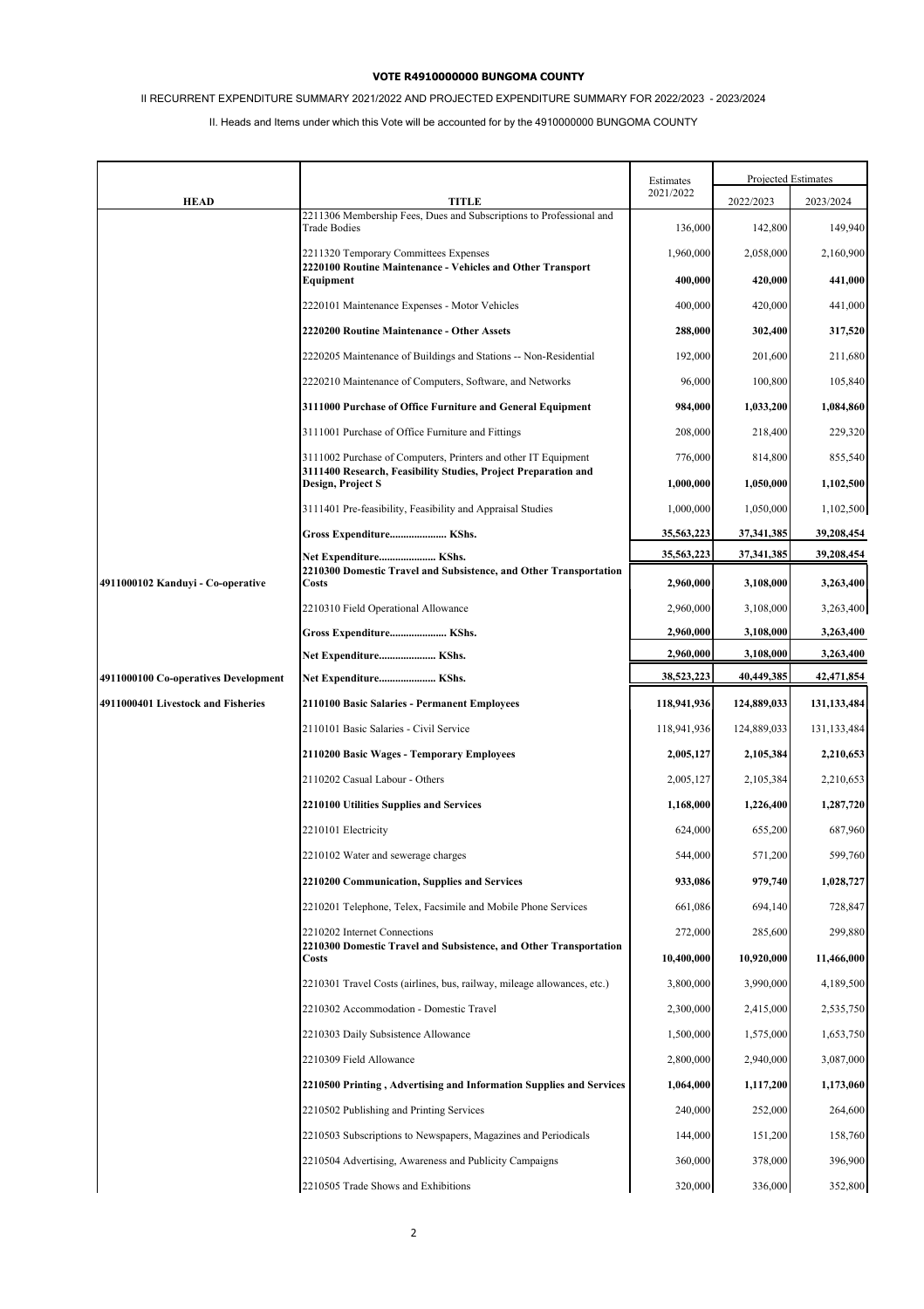# II RECURRENT EXPENDITURE SUMMARY 2021/2022 AND PROJECTED EXPENDITURE SUMMARY FOR 2022/2023 - 2023/2024

|                                |                                                                                                                                  | Estimates   |             | Projected Estimates |
|--------------------------------|----------------------------------------------------------------------------------------------------------------------------------|-------------|-------------|---------------------|
| <b>HEAD</b>                    | <b>TITLE</b>                                                                                                                     | 2021/2022   | 2022/2023   | 2023/2024           |
|                                | 2210700 Training Expenses                                                                                                        | 7,160,000   | 7,518,000   | 7,893,900           |
|                                | 2210701 Travel Allowance                                                                                                         | 2,000,000   | 2,100,000   | 2,205,000           |
|                                | 2210708 Trainer Allowance                                                                                                        | 400,000     | 420,000     | 441,000             |
|                                | 2210709 Research Allowance                                                                                                       | 2,000,000   | 2,100,000   | 2,205,000           |
|                                | 2210710 Accommodation Allowance                                                                                                  | 760,000     | 798,000     | 837,900             |
|                                | 2210711 Tuition Fees                                                                                                             | 2,000,000   | 2,100,000   | 2,205,000           |
|                                | 2210800 Hospitality Supplies and Services                                                                                        | 3,140,000   | 3,297,000   | 3,461,850           |
|                                | 2210801 Catering Services (receptions), Accommodation, Gifts, Food and<br>Drinks                                                 | 640,000     | 672,000     | 705,600             |
|                                | 2210802 Boards, Committees, Conferences and Seminars                                                                             | 2,500,000   | 2,625,000   | 2,756,250           |
|                                | 2210900 Insurance Costs                                                                                                          | 960,000     | 1,008,000   | 1,058,400           |
|                                | 2210904 Motor Vehicle Insurance                                                                                                  | 960,000     | 1,008,000   | 1,058,400           |
|                                | 2211000 Specialised Materials and Supplies                                                                                       | 3,600,000   | 3,780,000   | 3,969,000           |
|                                | 2211003 Veterinarian Supplies and Materials                                                                                      | 1,000,000   | 1,050,000   | 1,102,500           |
|                                | 2211007 Agricultural Materials, Supplies and Small Equipment                                                                     | 800,000     | 840,000     | 882,000             |
|                                | 2211016 Purchase of Uniforms and Clothing - Staff                                                                                | 800,000     | 840,000     | 882,000             |
|                                | 2211023 Supplies for Production                                                                                                  | 1,000,000   | 1,050,000   | 1,102,500           |
|                                | 2211100 Office and General Supplies and Services<br>2211101 General Office Supplies (papers, pencils, forms, small office        | 967,760     | 1,016,148   | 1,066,955           |
|                                | equipment                                                                                                                        | 640,000     | 672,000     | 705,600             |
|                                | 2211102 Supplies and Accessories for Computers and Printers                                                                      | 160,000     | 168,000     | 176,400             |
|                                | 2211103 Sanitary and Cleaning Materials, Supplies and Services                                                                   | 167,760     | 176,148     | 184,955             |
|                                | 2211200 Fuel Oil and Lubricants                                                                                                  | 2,000,000   | 2,100,000   | 2,205,000           |
|                                | 2211201 Refined Fuels and Lubricants for Transport                                                                               | 2,000,000   | 2,100,000   | 2,205,000           |
|                                | 2211300 Other Operating Expenses<br>2211306 Membership Fees, Dues and Subscriptions to Professional and                          | 4,160,000   | 4,368,000   | 4,586,400           |
|                                | <b>Trade Bodies</b>                                                                                                              | 160,000     | 168,000     | 176,400             |
|                                | 2211311 Contracted Technical Services                                                                                            | 400,000     | 420,000     | 441,000             |
|                                | 2211320 Temporary Committees Expenses                                                                                            | 3,600,000   | 3,780,000   | 3,969,000           |
|                                | 2220100 Routine Maintenance - Vehicles and Other Transport<br>Equipment                                                          | 2,384,000   | 2,503,200   | 2,628,360           |
|                                | 2220101 Maintenance Expenses - Motor Vehicles                                                                                    | 2,384,000   | 2,503,200   | 2,628,360           |
|                                | 2220200 Routine Maintenance - Other Assets                                                                                       | 416,000     | 436,800     | 458,640             |
|                                | 2220205 Maintenance of Buildings and Stations -- Non-Residential                                                                 | 320,000     | 336,000     | 352,800             |
|                                | 2220210 Maintenance of Computers, Software, and Networks                                                                         | 96,000      | 100,800     | 105,840             |
|                                | 3111000 Purchase of Office Furniture and General Equipment                                                                       | 640,000     | 672,000     | 705,600             |
|                                | 3111002 Purchase of Computers, Printers and other IT Equipment<br>3111400 Research, Feasibility Studies, Project Preparation and | 640,000     | 672,000     | 705,600             |
|                                | Design, Project S                                                                                                                | 2,000,000   | 2,100,000   | 2,205,000           |
|                                | 3111401 Pre-feasibility, Feasibility and Appraisal Studies                                                                       | 2,000,000   | 2,100,000   | 2,205,000           |
|                                | Gross Expenditure KShs.                                                                                                          | 161,939,909 | 170,036,905 | 178,538,749         |
|                                | Net Expenditure KShs.<br>2210300 Domestic Travel and Subsistence, and Other Transportation                                       | 161,939,909 | 170,036,905 | 178,538,749         |
| 4911000402 Kanduyi - Livestock | <b>Costs</b>                                                                                                                     | 7,680,000   | 8,064,000   | 8,467,200           |
|                                | 2210310 Field Operational Allowance                                                                                              | 7,680,000   | 8,064,000   | 8,467,200           |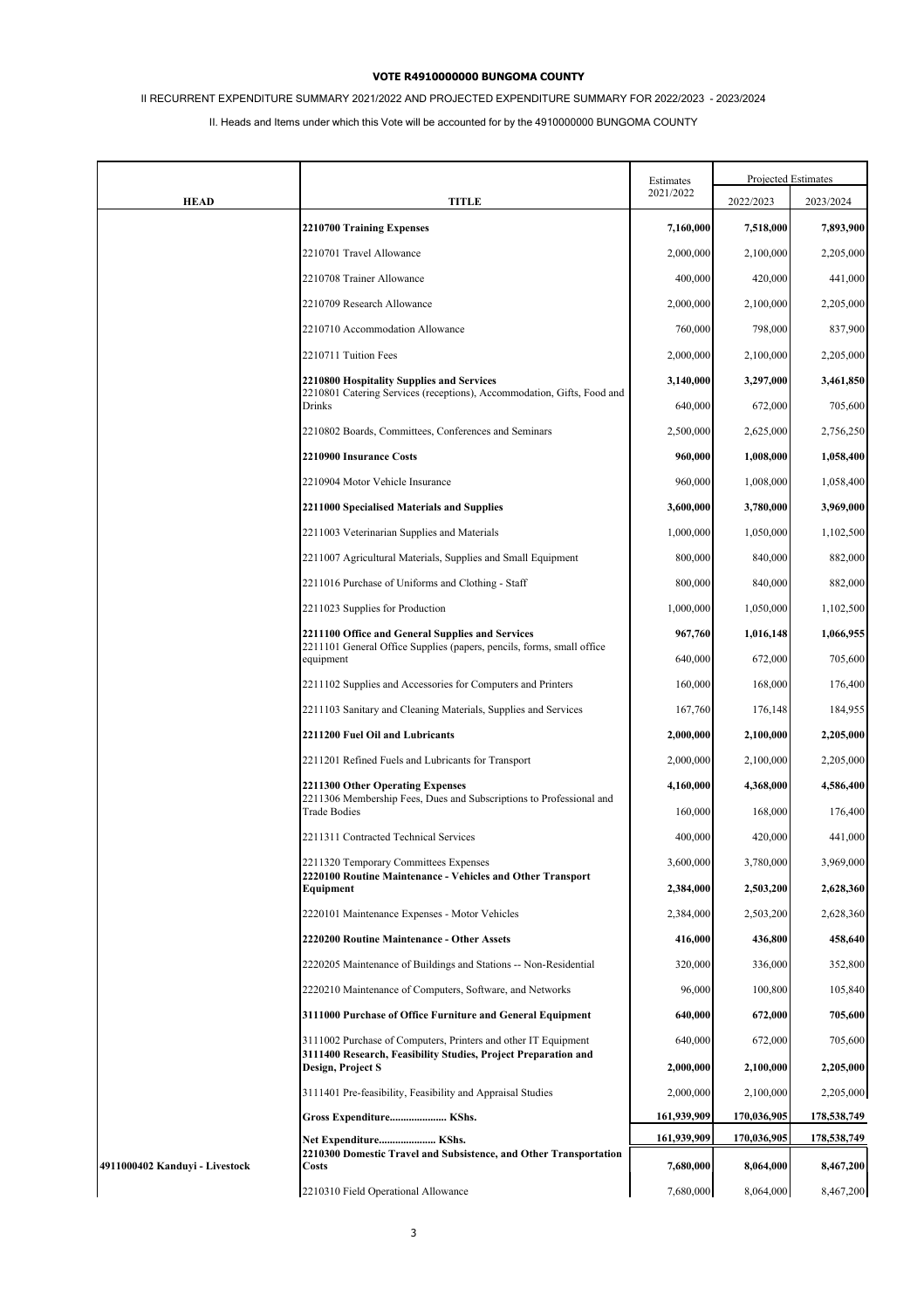# II RECURRENT EXPENDITURE SUMMARY 2021/2022 AND PROJECTED EXPENDITURE SUMMARY FOR 2022/2023 - 2023/2024

|                                       |                                                                                                                     | Estimates   | Projected Estimates |               |
|---------------------------------------|---------------------------------------------------------------------------------------------------------------------|-------------|---------------------|---------------|
| <b>HEAD</b>                           | <b>TITLE</b>                                                                                                        | 2021/2022   | 2022/2023           | 2023/2024     |
|                                       | Gross Expenditure KShs.                                                                                             | 7,680,000   | 8,064,000           | 8,467,200     |
|                                       | Net Expenditure KShs.                                                                                               | 7,680,000   | 8,064,000           | 8,467,200     |
| 4911000400 Livestock and Fisheries    | Net Expenditure KShs.                                                                                               | 169,619,909 | 178,100,905         | 187,005,949   |
| 4911000601 Agriculture and Irrigation | 2110100 Basic Salaries - Permanent Employees                                                                        | 168,557,050 | 176,984,902         | 185,834,147   |
|                                       | 2110101 Basic Salaries - Civil Service                                                                              | 168,557,050 | 176,984,902         | 185, 834, 147 |
|                                       | 2110200 Basic Wages - Temporary Employees                                                                           | 4,100,000   | 4,305,000           | 4,520,250     |
|                                       | 2110202 Casual Labour - Others                                                                                      | 4,100,000   | 4,305,000           | 4,520,250     |
|                                       | <b>2210100 Utilities Supplies and Services</b>                                                                      | 1,104,000   | 1,159,200           | 1,217,160     |
|                                       | 2210101 Electricity                                                                                                 | 576,000     | 604,800             | 635,040       |
|                                       | 2210102 Water and sewerage charges                                                                                  | 528,000     | 554,400             | 582,120       |
|                                       | 2210200 Communication, Supplies and Services                                                                        | 1,232,000   | 1,293,600           | 1,358,280     |
|                                       | 2210201 Telephone, Telex, Facsimile and Mobile Phone Services                                                       | 432,000     | 453,600             | 476,280       |
|                                       | 2210202 Internet Connections                                                                                        | 240,000     | 252,000             | 264,600       |
|                                       | 2210203 Courier and Postal Services                                                                                 | 560,000     | 588,000             | 617,400       |
|                                       | 2210300 Domestic Travel and Subsistence, and Other Transportation<br>Costs                                          | 10,552,381  | 11,080,000          | 11,634,000    |
|                                       | 2210301 Travel Costs (airlines, bus, railway, mileage allowances, etc.)                                             | 3,160,000   | 3,318,000           | 3,483,900     |
|                                       | 2210302 Accommodation - Domestic Travel                                                                             | 1,976,000   | 2,074,800           | 2,178,540     |
|                                       | 2210303 Daily Subsistence Allowance                                                                                 | 2,704,175   | 2,839,384           | 2,981,353     |
|                                       | 2210309 Field Allowance                                                                                             | 2,320,000   | 2,436,000           | 2,557,800     |
|                                       | 2210310 Field Operational Allowance                                                                                 | 392,206     | 411,816             | 432,407       |
|                                       | 2210500 Printing, Advertising and Information Supplies and Services                                                 | 1,649,600   | 1,732,080           | 1,818,684     |
|                                       | 2210502 Publishing and Printing Services                                                                            | 302,800     | 317,940             | 333,837       |
|                                       | 2210503 Subscriptions to Newspapers, Magazines and Periodicals                                                      | 226,800     | 238,140             | 250,047       |
|                                       | 2210504 Advertising, Awareness and Publicity Campaigns                                                              | 400,000     | 420,000             | 441,000       |
|                                       | 2210505 Trade Shows and Exhibitions                                                                                 | 720,000     | 756,000             | 793,800       |
|                                       | 2210600 Rentals of Produced Assets                                                                                  | 72,000      | 75,600              | 79,380        |
|                                       | 2210604 Hire of Transport                                                                                           | 72,000      | 75,600              | 79,380        |
|                                       | 2210700 Training Expenses                                                                                           | 4,560,000   | 4,788,000           | 5,027,400     |
|                                       | 2210701 Travel Allowance                                                                                            | 720,000     | 756,000             | 793,800       |
|                                       | 2210708 Trainer Allowance                                                                                           | 400,000     | 420,000             | 441,000       |
|                                       | 2210709 Research Allowance                                                                                          | 1,200,000   | 1,260,000           | 1,323,000     |
|                                       | 2210710 Accommodation Allowance                                                                                     | 1,240,000   | 1,302,000           | 1,367,100     |
|                                       | 2210711 Tuition Fees                                                                                                | 1,000,000   | 1,050,000           | 1,102,500     |
|                                       | 2210800 Hospitality Supplies and Services<br>2210801 Catering Services (receptions), Accommodation, Gifts, Food and | 6,323,380   | 6,639,549           | 6,971,526     |
|                                       | Drinks                                                                                                              | 937,600     | 984,480             | 1,033,704     |
|                                       | 2210802 Boards, Committees, Conferences and Seminars                                                                | 5,385,780   | 5,655,069           | 5,937,822     |
|                                       | 2210900 Insurance Costs                                                                                             | 1,200,000   | 1,260,000           | 1,323,000     |
|                                       | 2210904 Motor Vehicle Insurance                                                                                     | 1,200,000   | 1,260,000           | 1,323,000     |
|                                       | 2211000 Specialised Materials and Supplies                                                                          | 1,280,000   | 1,344,000           | 1,411,200     |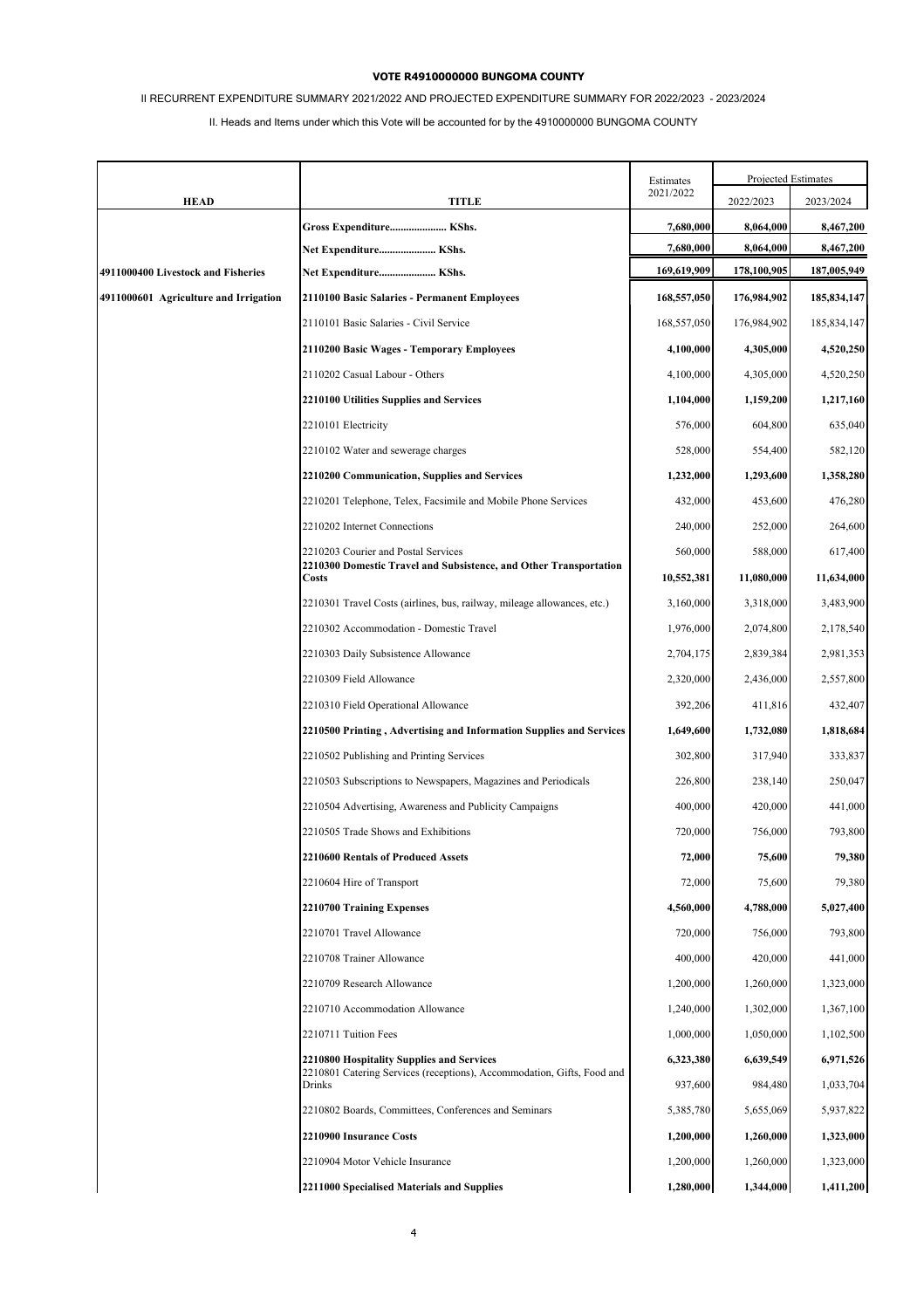# II RECURRENT EXPENDITURE SUMMARY 2021/2022 AND PROJECTED EXPENDITURE SUMMARY FOR 2022/2023 - 2023/2024

|                              |                                                                                            | Estimates   |               | Projected Estimates |
|------------------------------|--------------------------------------------------------------------------------------------|-------------|---------------|---------------------|
| <b>HEAD</b>                  | <b>TITLE</b>                                                                               | 2021/2022   | 2022/2023     | 2023/2024           |
|                              | 2211007 Agricultural Materials, Supplies and Small Equipment                               | 320,000     | 336,000       | 352,800             |
|                              | 2211016 Purchase of Uniforms and Clothing - Staff                                          | 960,000     | 1,008,000     | 1,058,400           |
|                              | 2211100 Office and General Supplies and Services                                           | 1,520,000   | 1,596,000     | 1,675,800           |
|                              | 2211101 General Office Supplies (papers, pencils, forms, small office<br>equipment         | 800,000     | 840,000       | 882,000             |
|                              | 2211102 Supplies and Accessories for Computers and Printers                                | 320,000     | 336,000       | 352,800             |
|                              | 2211103 Sanitary and Cleaning Materials, Supplies and Services                             | 400,000     | 420,000       | 441,000             |
|                              | 2211200 Fuel Oil and Lubricants                                                            | 2,400,000   | 2,520,000     | 2,646,000           |
|                              | 2211201 Refined Fuels and Lubricants for Transport                                         | 2,400,000   | 2,520,000     | 2,646,000           |
|                              | 2211300 Other Operating Expenses                                                           | 4,069,003   | 4,272,453     | 4,486,076           |
|                              | 2211306 Membership Fees, Dues and Subscriptions to Professional and<br><b>Trade Bodies</b> | 249,003     | 261,453       | 274,526             |
|                              | 2211311 Contracted Technical Services                                                      | 1,120,000   | 1,176,000     | 1,234,800           |
|                              | 2211320 Temporary Committees Expenses                                                      | 2,700,000   | 2,835,000     | 2,976,750           |
|                              | 2220100 Routine Maintenance - Vehicles and Other Transport<br>Equipment                    | 2,400,000   | 2,520,000     | 2,646,000           |
|                              | 2220101 Maintenance Expenses - Motor Vehicles                                              | 2,400,000   | 2,520,000     | 2,646,000           |
|                              | 2220200 Routine Maintenance - Other Assets                                                 | 1,912,000   | 2,007,600     | 2,107,980           |
|                              | 2220201 Maintenance of Plant, Machinery and Equipment (including lifts)                    | 1,200,000   | 1,260,000     | 1,323,000           |
|                              | 2220205 Maintenance of Buildings and Stations -- Non-Residential                           | 552,000     | 579,600       | 608,580             |
|                              | 2220210 Maintenance of Computers, Software, and Networks                                   | 160,000     | 168,000       | 176,400             |
|                              | 3111000 Purchase of Office Furniture and General Equipment                                 | 1,216,000   | 1,276,800     | 1,340,640           |
|                              | 3111001 Purchase of Office Furniture and Fittings                                          | 576,000     | 604,800       | 635,040             |
|                              | 3111002 Purchase of Computers, Printers and other IT Equipment                             | 640,000     | 672,000       | 705,600             |
|                              | 3111400 Research, Feasibility Studies, Project Preparation and<br>Design, Project S        | 1,500,000   | 1,575,000     | 1,653,750           |
|                              | 3111401 Pre-feasibility, Feasibility and Appraisal Studies                                 | 1,500,000   | 1,575,000     | 1,653,750           |
|                              | Gross Expenditure KShs.                                                                    | 215,647,414 | 226, 429, 784 | 237,751,273         |
|                              | Net Expenditure KShs.<br>2210300 Domestic Travel and Subsistence, and Other Transportation | 215,647,414 | 226,429,784   | 237,751,273         |
| 4911000602 ALFIC-Kanduyi     | <b>Costs</b>                                                                               | 6,240,000   | 6,552,000     | 6,879,600           |
|                              | 2210310 Field Operational Allowance                                                        | 6,240,000   | 6,552,000     | 6,879,600           |
|                              | Gross Expenditure KShs.                                                                    | 6,240,000   | 6,552,000     | 6,879,600           |
| 4911000611 Mabanga ATC/AGRIC | Net Expenditure KShs.                                                                      | 6,240,000   | 6,552,000     | 6,879,600           |
| <b>Mechanization Centre</b>  | 2210100 Utilities Supplies and Services                                                    | 488,000     | 512,400       | 538,020             |
|                              | 2210101 Electricity                                                                        | 448,000     | 470,400       | 493,920             |
|                              | 2210102 Water and sewerage charges                                                         | 40,000      | 42,000        | 44,100              |
|                              | 2210200 Communication, Supplies and Services                                               | 201,600     | 211,680       | 222,264             |
|                              | 2210201 Telephone, Telex, Facsimile and Mobile Phone Services                              | 78,400      | 82,320        | 86,436              |
|                              | 2210202 Internet Connections                                                               | 115,200     | 120,960       | 127,008             |
|                              | 2210203 Courier and Postal Services                                                        | 8,000       | 8,400         | 8,820               |
|                              | 2210800 Hospitality Supplies and Services                                                  | 2,400,000   | 2,520,000     | 2,646,000           |
|                              | 2210802 Boards, Committees, Conferences and Seminars                                       | 2,400,000   | 2,520,000     | 2,646,000           |
|                              | 2210900 Insurance Costs                                                                    | 880,000     | 924,000       | 970,200             |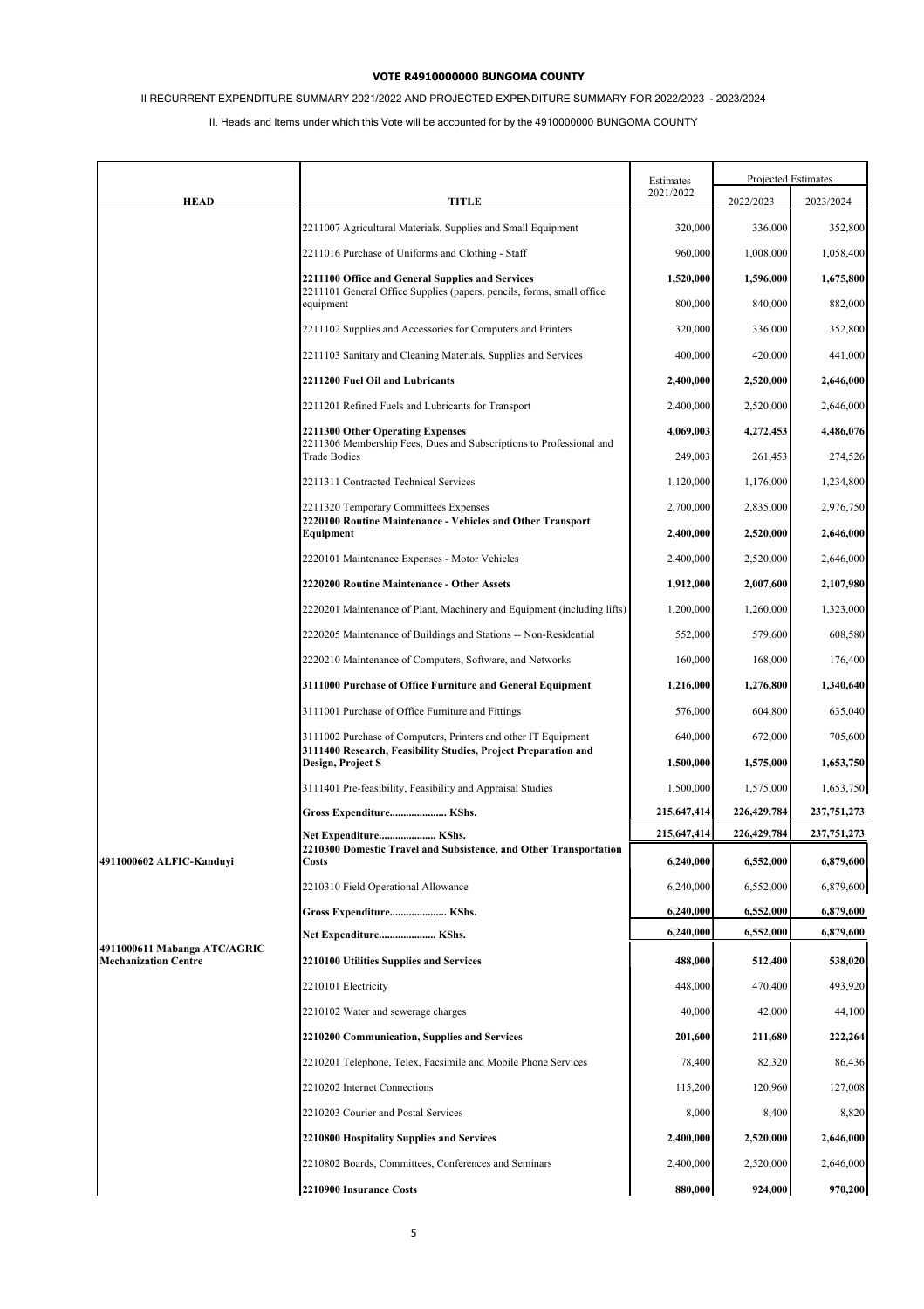# II RECURRENT EXPENDITURE SUMMARY 2021/2022 AND PROJECTED EXPENDITURE SUMMARY FOR 2022/2023 - 2023/2024

|                                                                  |                                                                                                                                                    | Estimates                | Projected Estimates      |                          |
|------------------------------------------------------------------|----------------------------------------------------------------------------------------------------------------------------------------------------|--------------------------|--------------------------|--------------------------|
| <b>HEAD</b>                                                      | <b>TITLE</b>                                                                                                                                       | 2021/2022                | 2022/2023                | 2023/2024                |
|                                                                  | 2210903 Plant, Equipment and Machinery Insurance                                                                                                   | 880,000                  | 924,000                  | 970,200                  |
|                                                                  | 2211000 Specialised Materials and Supplies                                                                                                         | 2,000,000                | 2,100,000                | 2,205,000                |
|                                                                  | 2211007 Agricultural Materials, Supplies and Small Equipment                                                                                       | 2,000,000                | 2,100,000                | 2,205,000                |
|                                                                  | 2211200 Fuel Oil and Lubricants                                                                                                                    | 1,440,000                | 1,512,000                | 1,587,600                |
|                                                                  | 2211201 Refined Fuels and Lubricants for Transport                                                                                                 | 1,440,000                | 1,512,000                | 1,587,600                |
|                                                                  | 2220200 Routine Maintenance - Other Assets                                                                                                         | 1,600,000                | 1,680,000                | 1,764,000                |
|                                                                  | 2220201 Maintenance of Plant, Machinery and Equipment (including lifts)<br>3111400 Research, Feasibility Studies, Project Preparation and          | 1,600,000                | 1,680,000                | 1,764,000                |
|                                                                  | Design, Project S                                                                                                                                  | 1,200,000                | 1,260,000                | 1,323,000                |
|                                                                  | 3111401 Pre-feasibility, Feasibility and Appraisal Studies                                                                                         | 1,200,000                | 1,260,000                | 1,323,000                |
|                                                                  | Gross Expenditure KShs.                                                                                                                            | 10,209,600<br>10,209,600 | 10,720,080<br>10,720,080 | 11,256,084<br>11,256,084 |
|                                                                  | Net Expenditure KShs.                                                                                                                              |                          |                          |                          |
| 4911000612 ALFIC-Chwele Fish Farm                                | 2210100 Utilities Supplies and Services                                                                                                            | 121,824                  | 127,915                  | 134,311                  |
|                                                                  | 2210101 Electricity                                                                                                                                | 76,800                   | 80,640                   | 84,672                   |
|                                                                  | 2210102 Water and sewerage charges                                                                                                                 | 45,024                   | 47,275                   | 49,639                   |
|                                                                  | 2210200 Communication, Supplies and Services                                                                                                       | 64,000                   | 67,200                   | 70,560                   |
|                                                                  | 2210201 Telephone, Telex, Facsimile and Mobile Phone Services<br>2210300 Domestic Travel and Subsistence, and Other Transportation<br><b>Costs</b> | 64,000                   | 67,200                   | 70,560                   |
|                                                                  |                                                                                                                                                    | 1,280,000                | 1,344,000                | 1,411,200                |
|                                                                  | 2210301 Travel Costs (airlines, bus, railway, mileage allowances, etc.)                                                                            | 320,000                  | 336,000                  | 352,800                  |
|                                                                  | 2210310 Field Operational Allowance                                                                                                                | 960,000                  | 1,008,000                | 1,058,400                |
|                                                                  | 2211000 Specialised Materials and Supplies                                                                                                         | 320,000                  | 336,000                  | 352,800                  |
|                                                                  | 2211023 Supplies for Production                                                                                                                    | 320,000                  | 336,000                  | 352,800                  |
|                                                                  | 3111400 Research, Feasibility Studies, Project Preparation and<br>Design, Project S                                                                | 640,000                  | 672,000                  | 705,600                  |
|                                                                  | 3111401 Pre-feasibility, Feasibility and Appraisal Studies                                                                                         | 640,000                  | 672,000                  | 705,600                  |
|                                                                  | Gross Expenditure KShs.                                                                                                                            | 2,425,824                | 2,547,115                | 2,674,471                |
|                                                                  | Net Expenditure KShs.                                                                                                                              | 2,425,824                | 2,547,115                | 2,674,471                |
| 4911000600 Agriculture and Irrigation<br>4911000000 AGRICULTURE, |                                                                                                                                                    | 234,522,838              | 246,248,979              | 258,561,428              |
| LIVESTOCK, FISHERIES AND CO-OP<br><b>DEVELOPMENT</b>             | Net Expenditure KShs.                                                                                                                              | 442,665,970              | 464,799,269              | 488,039,231              |
| 4912000101 Tourism                                               | 2110100 Basic Salaries - Permanent Employees                                                                                                       | 24,780,046               | 26,019,048               | 27,320,001               |
|                                                                  | 2110101 Basic Salaries - Civil Service                                                                                                             | 24,780,046               | 26,019,048               | 27,320,001               |
|                                                                  | 2110200 Basic Wages - Temporary Employees                                                                                                          | 10,000,000               | 10,500,000               | 11,025,000               |
|                                                                  | 2110201 Contractual Employees                                                                                                                      | 10,000,000               | 10,500,000               | 11,025,000               |
|                                                                  | 2210100 Utilities Supplies and Services                                                                                                            | 278,400                  | 292,320                  | 306,936                  |
|                                                                  | 2210101 Electricity                                                                                                                                | 220,800                  | 231,840                  | 243,432                  |
|                                                                  | 2210102 Water and sewerage charges                                                                                                                 | 57,600                   | 60,480                   | 63,504                   |
|                                                                  | 2210200 Communication, Supplies and Services                                                                                                       | 368,000                  | 386,400                  | 405,720                  |
|                                                                  | 2210201 Telephone, Telex, Facsimile and Mobile Phone Services                                                                                      | 266,240                  | 279,552                  | 293,530                  |
|                                                                  | 2210202 Internet Connections                                                                                                                       | 96,000                   | 100,800                  | 105,840                  |
|                                                                  | 2210203 Courier and Postal Services                                                                                                                | 5,760                    | 6,048                    | 6,350                    |
|                                                                  | 2210300 Domestic Travel and Subsistence, and Other Transportation<br><b>Costs</b>                                                                  | 11,840,106               | 12,432,111               | 13,053,716               |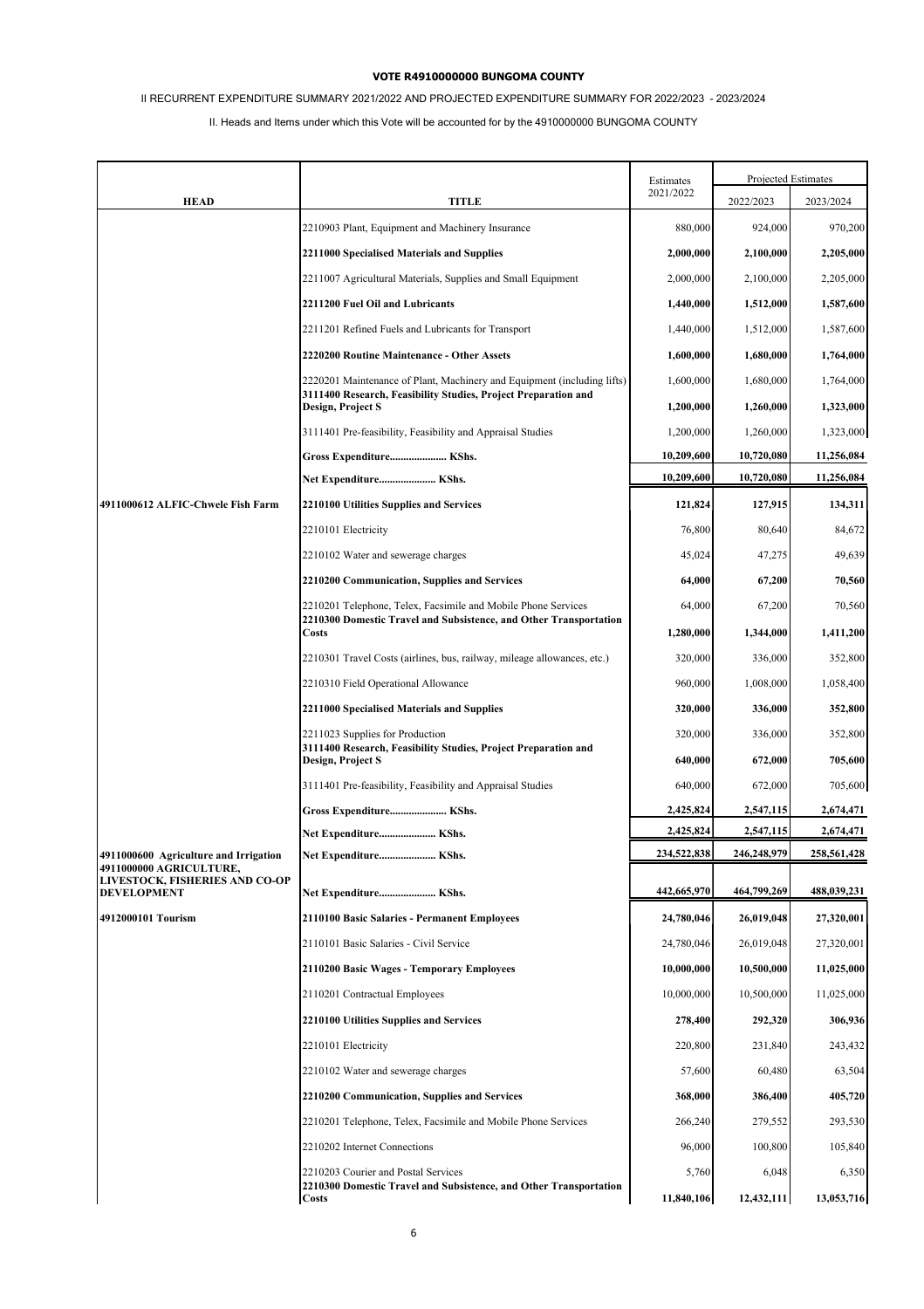# II RECURRENT EXPENDITURE SUMMARY 2021/2022 AND PROJECTED EXPENDITURE SUMMARY FOR 2022/2023 - 2023/2024

|             |                                                                                                                                  | Estimates   |               | Projected Estimates |
|-------------|----------------------------------------------------------------------------------------------------------------------------------|-------------|---------------|---------------------|
| <b>HEAD</b> | <b>TITLE</b>                                                                                                                     | 2021/2022   | 2022/2023     | 2023/2024           |
|             | 2210301 Travel Costs (airlines, bus, railway, mileage allowances, etc.)                                                          | 1,280,106   | 1,344,111     | 1,411,316           |
|             | 2210302 Accommodation - Domestic Travel                                                                                          | 4,800,000   | 5,040,000     | 5,292,000           |
|             | 2210303 Daily Subsistence Allowance                                                                                              | 3,360,000   | 3,528,000     | 3,704,400           |
|             | 2210309 Field Allowance                                                                                                          | 2,400,000   | 2,520,000     | 2,646,000           |
|             | 2210400 Foreign Travel and Subsistence, and other transportation<br>costs                                                        | 400,000     | 420,000       | 441,000             |
|             | 2210401 Travel Costs (airlines, bus, railway, etc.)                                                                              | 200,000     | 210,000       | 220,500             |
|             | 2210403 Daily Subsistence Allowance                                                                                              | 200,000     | 210,000       | 220,500             |
|             | 2210500 Printing, Advertising and Information Supplies and Services                                                              | 2,821,142   | 2,962,199     | 3,110,309           |
|             | 2210503 Subscriptions to Newspapers, Magazines and Periodicals                                                                   | 21,142      | 22,199        | 23,309              |
|             | 2210504 Advertising, Awareness and Publicity Campaigns                                                                           | 400,000     | 420,000       | 441,000             |
|             | 2210505 Trade Shows and Exhibitions                                                                                              | 2,400,000   | 2,520,000     | 2,646,000           |
|             | 2210700 Training Expenses                                                                                                        | 2,880,000   | 3,024,000     | 3,175,200           |
|             | 2210710 Accommodation Allowance                                                                                                  | 2,000,000   | 2,100,000     | 2,205,000           |
|             | 2210711 Tuition Fees                                                                                                             | 880,000     | 924,000       | 970,200             |
|             | <b>2210800 Hospitality Supplies and Services</b><br>2210801 Catering Services (receptions), Accommodation, Gifts, Food and       | 5,400,000   | 5,670,000     | 5,953,500           |
|             | Drinks                                                                                                                           | 600,000     | 630,000       | 661,500             |
|             | 2210802 Boards, Committees, Conferences and Seminars                                                                             | 4,800,000   | 5,040,000     | 5,292,000           |
|             | 2210900 Insurance Costs                                                                                                          | 684,000     | 718,200       | 754,110             |
|             | 2210904 Motor Vehicle Insurance                                                                                                  | 684,000     | 718,200       | 754,110             |
|             | 2211100 Office and General Supplies and Services<br>2211101 General Office Supplies (papers, pencils, forms, small office        | 504,000     | 529,200       | 555,660             |
|             | equipment                                                                                                                        | 464,000     | 487,200       | 511,560             |
|             | 2211103 Sanitary and Cleaning Materials, Supplies and Services                                                                   | 40,000      | 42,000        | 44,100              |
|             | 2211200 Fuel Oil and Lubricants                                                                                                  | 960,000     | 1,008,000     | 1,058,400           |
|             | 2211201 Refined Fuels and Lubricants for Transport                                                                               | 960,000     | 1,008,000     | 1,058,400           |
|             | 2211300 Other Operating Expenses                                                                                                 | 152,785,112 | 160,424,368   | 168,445,586         |
|             | 2211305 Contracted Guards and Cleaning Services<br>2211306 Membership Fees, Dues and Subscriptions to Professional and           | 152,729,272 | 160, 365, 736 | 168,384,022         |
|             | <b>Trade Bodies</b><br>2220100 Routine Maintenance - Vehicles and Other Transport                                                | 55,840      | 58,632        | 61,564              |
|             | Equipment                                                                                                                        | 800,000     | 840,000       | 882,000             |
|             | 2220101 Maintenance Expenses - Motor Vehicles                                                                                    | 800,000     | 840,000       | 882,000             |
|             | 2220200 Routine Maintenance - Other Assets                                                                                       | 120,000     | 126,000       | 132,300             |
|             | 2220202 Maintenance of Office Furniture and Equipment                                                                            | 40,000      | 42,000        | 44,100              |
|             | 2220205 Maintenance of Buildings and Stations -- Non-Residential                                                                 | 40,000      | 42,000        | 44,100              |
|             | 2220210 Maintenance of Computers, Software, and Networks                                                                         | 40,000      | 42,000        | 44,100              |
|             | 3111000 Purchase of Office Furniture and General Equipment                                                                       | 1,040,000   | 1,092,000     | 1,146,600           |
|             | 3111001 Purchase of Office Furniture and Fittings                                                                                | 640,000     | 672,000       | 705,600             |
|             | 3111002 Purchase of Computers, Printers and other IT Equipment<br>3111400 Research, Feasibility Studies, Project Preparation and | 400,000     | 420,000       | 441,000             |
|             | Design, Project S                                                                                                                | 1,000,000   | 1,050,000     | 1,102,500           |
|             | 3111401 Pre-feasibility, Feasibility and Appraisal Studies                                                                       | 1,000,000   | 1,050,000     | 1,102,500           |
|             | Gross Expenditure KShs.                                                                                                          | 216,660,806 | 227,493,846   | 238,868,538         |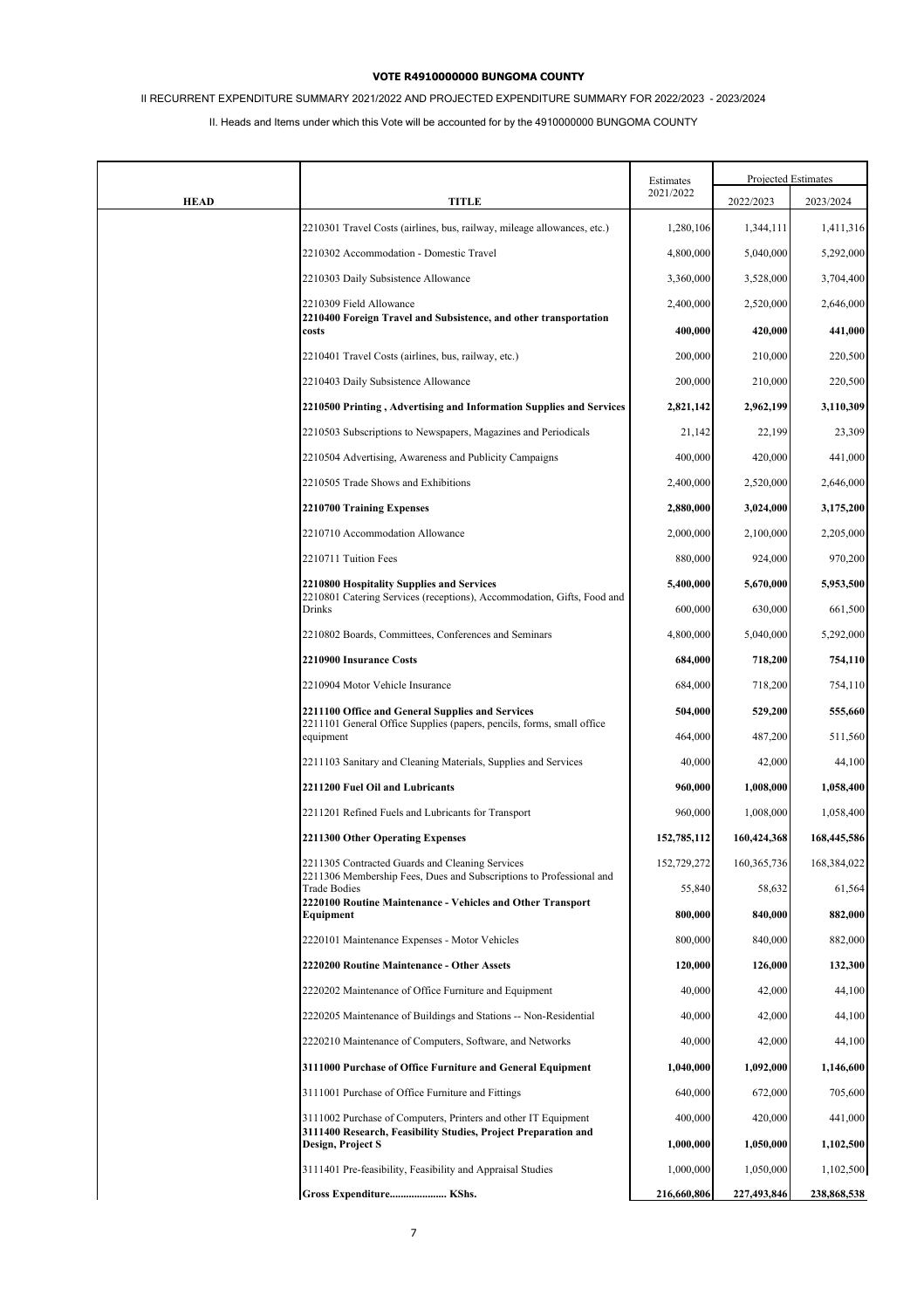# II RECURRENT EXPENDITURE SUMMARY 2021/2022 AND PROJECTED EXPENDITURE SUMMARY FOR 2022/2023 - 2023/2024

|                    |                                                                                                                           | Estimates   | Projected Estimates |             |
|--------------------|---------------------------------------------------------------------------------------------------------------------------|-------------|---------------------|-------------|
| <b>HEAD</b>        | <b>TITLE</b>                                                                                                              | 2021/2022   | 2022/2023           | 2023/2024   |
|                    | Net Expenditure KShs.                                                                                                     | 216,660,806 | 227,493,846         | 238,868,538 |
| 4912000100 Tourism | Net Expenditure KShs.                                                                                                     | 216,660,806 | 227,493,846         | 238,868,538 |
| 4912000401 Water   | 2110100 Basic Salaries - Permanent Employees                                                                              | 30,733,704  | 32,270,389          | 33,883,909  |
|                    | 2110101 Basic Salaries - Civil Service                                                                                    | 30,733,704  | 32,270,389          | 33,883,909  |
|                    | 2110200 Basic Wages - Temporary Employees                                                                                 | 6,000,000   | 6,300,000           | 6,615,000   |
|                    | 2110201 Contractual Employees                                                                                             | 6,000,000   | 6,300,000           | 6,615,000   |
|                    | 2210100 Utilities Supplies and Services                                                                                   | 337,600     | 354,480             | 372,204     |
|                    | 2210101 Electricity                                                                                                       | 217,600     | 228,480             | 239,904     |
|                    | 2210102 Water and sewerage charges                                                                                        | 120,000     | 126,000             | 132,300     |
|                    | 2210200 Communication, Supplies and Services                                                                              | 616,000     | 646,800             | 679,140     |
|                    | 2210201 Telephone, Telex, Facsimile and Mobile Phone Services                                                             | 400,000     | 420,000             | 441,000     |
|                    | 2210202 Internet Connections                                                                                              | 96,000      | 100,800             | 105,840     |
|                    | 2210203 Courier and Postal Services                                                                                       | 120,000     | 126,000             | 132,300     |
|                    | 2210300 Domestic Travel and Subsistence, and Other Transportation<br>Costs                                                | 9,242,226   | 9,704,337           | 10,189,554  |
|                    | 2210301 Travel Costs (airlines, bus, railway, mileage allowances, etc.)                                                   | 972,000     | 1,020,600           | 1,071,630   |
|                    | 2210302 Accommodation - Domestic Travel                                                                                   | 537,600     | 564,480             | 592,704     |
|                    | 2210309 Field Allowance                                                                                                   | 3,200,000   | 3,360,000           | 3,528,000   |
|                    | 2210310 Field Operational Allowance                                                                                       | 4,532,626   | 4,759,257           | 4,997,220   |
|                    | 2210500 Printing, Advertising and Information Supplies and Services                                                       | 488,704     | 513,139             | 538,796     |
|                    | 2210503 Subscriptions to Newspapers, Magazines and Periodicals                                                            | 88,704      | 93,139              | 97,796      |
|                    | 2210504 Advertising, Awareness and Publicity Campaigns                                                                    | 400,000     | 420,000             | 441,000     |
|                    | 2210700 Training Expenses                                                                                                 | 6,858,084   | 7,200,988           | 7,561,038   |
|                    | 2210701 Travel Allowance                                                                                                  | 4,800,000   | 5,040,000           | 5,292,000   |
|                    | 2210710 Accommodation Allowance                                                                                           | 1,200,000   | 1,260,000           | 1,323,000   |
|                    | 2210711 Tuition Fees                                                                                                      | 858,084     | 900,988             | 946,038     |
|                    | 2210800 Hospitality Supplies and Services<br>2210801 Catering Services (receptions), Accommodation, Gifts, Food and       | 10,560,000  | 11,088,000          | 8,996,400   |
|                    | Drinks                                                                                                                    | 360,000     | 378,000             | 396,900     |
|                    | 2210802 Boards, Committees, Conferences and Seminars                                                                      | 7,800,000   | 8,190,000           | 8,599,500   |
|                    | 2210805 National Celebrations                                                                                             | 2,400,000   | 2,520,000           |             |
|                    | 2210900 Insurance Costs                                                                                                   | 1,292,000   | 1,356,600           | 1,424,430   |
|                    | 2210903 Plant, Equipment and Machinery Insurance                                                                          | 1,292,000   | 1,356,600           | 1,424,430   |
|                    | 2211100 Office and General Supplies and Services<br>2211101 General Office Supplies (papers, pencils, forms, small office | 722,240     | 758,352             | 796,270     |
|                    | equipment                                                                                                                 | 680,000     | 714,000             | 749,700     |
|                    | 2211103 Sanitary and Cleaning Materials, Supplies and Services                                                            | 42,240      | 44,352              | 46,570      |
|                    | 2211200 Fuel Oil and Lubricants                                                                                           | 6,800,000   | 7,140,000           | 7,497,000   |
|                    | 2211201 Refined Fuels and Lubricants for Transport                                                                        | 6,800,000   | 7,140,000           | 7,497,000   |
|                    | 2211300 Other Operating Expenses<br>2211306 Membership Fees, Dues and Subscriptions to Professional and                   | 120,000     | 126,000             | 132,300     |
|                    | <b>Trade Bodies</b><br>2220100 Routine Maintenance - Vehicles and Other Transport                                         | 120,000     | 126,000             | 132,300     |
|                    | Equipment                                                                                                                 | 8,400,000   | 8,820,000           | 9,261,000   |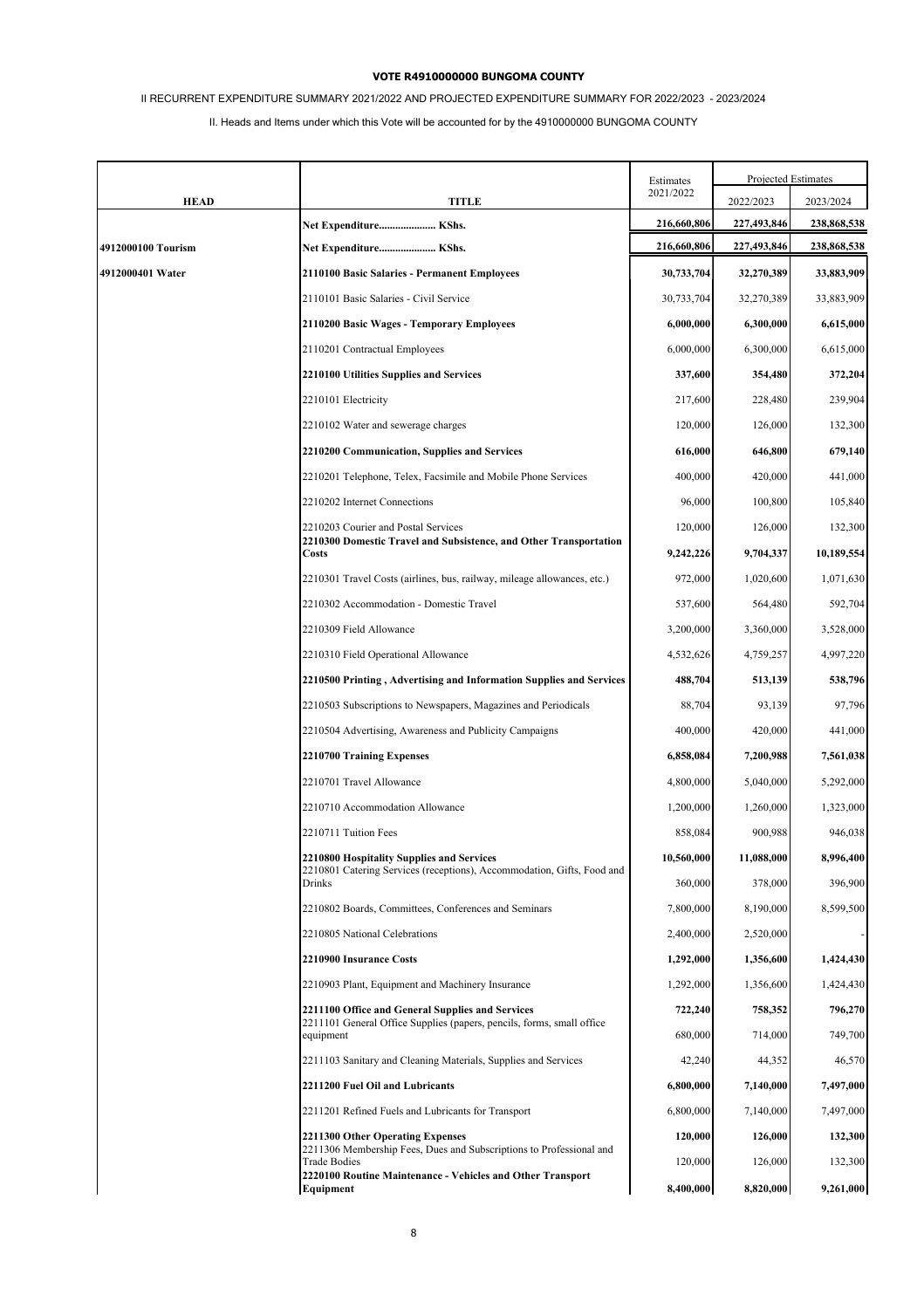# II RECURRENT EXPENDITURE SUMMARY 2021/2022 AND PROJECTED EXPENDITURE SUMMARY FOR 2022/2023 - 2023/2024

|                                                   |                                                                                                                     | Estimates    | Projected Estimates |             |
|---------------------------------------------------|---------------------------------------------------------------------------------------------------------------------|--------------|---------------------|-------------|
| <b>HEAD</b>                                       | TITLE                                                                                                               | 2021/2022    | 2022/2023           | 2023/2024   |
|                                                   | 2220101 Maintenance Expenses - Motor Vehicles                                                                       | 8,400,000    | 8,820,000           | 9,261,000   |
|                                                   | 2220200 Routine Maintenance - Other Assets                                                                          | 2,440,000    | 2,562,000           | 2,690,100   |
|                                                   | 2220202 Maintenance of Office Furniture and Equipment                                                               | 40,000       | 42,000              | 44,100      |
|                                                   | 2220206 Maintenance of Civil Works                                                                                  | 2,400,000    | 2,520,000           | 2,646,000   |
|                                                   | 3111400 Research, Feasibility Studies, Project Preparation and<br>Design, Project S                                 | 18, 153, 051 | 19,060,704          | 20,013,739  |
|                                                   | 3111401 Pre-feasibility, Feasibility and Appraisal Studies                                                          | 16,553,051   | 17,380,704          | 18,249,739  |
|                                                   | 3111402 Engineering and Design Plans                                                                                | 1,600,000    | 1,680,000           | 1,764,000   |
|                                                   | Gross Expenditure KShs.                                                                                             | 102,763,609  | 107,901,789         | 110,650,880 |
|                                                   | Net Expenditure KShs.                                                                                               | 102,763,609  | 107,901,789         | 110,650,880 |
| 4912000400 Water<br>4912000000 TOURISM, FORESTRY, | Net Expenditure KShs.                                                                                               | 102,763,609  | 107,901,789         | 110,650,880 |
| ENVIRONMENT,WATER AND<br><b>NATURAL RESOURCE</b>  | Net Expenditure KShs.                                                                                               | 319,424,415  | 335,395,635         | 349,519,418 |
| 4913000101 Roads                                  | 2110100 Basic Salaries - Permanent Employees                                                                        | 80,518,402   | 84,544,322          | 88,771,539  |
|                                                   | 2110101 Basic Salaries - Civil Service                                                                              | 80,518,402   | 84,544,322          | 88,771,539  |
|                                                   | <b>2210100 Utilities Supplies and Services</b>                                                                      | 356,837      | 598,500             | 628,425     |
|                                                   | 2210101 Electricity                                                                                                 | 270,445      | 453,600             | 476,280     |
|                                                   | 2210102 Water and sewerage charges                                                                                  | 86,392       | 144,900             | 152,145     |
|                                                   | <b>2210200 Communication, Supplies and Services</b>                                                                 | 645,166      | 1,082,096           | 1,136,201   |
|                                                   | 2210201 Telephone, Telex, Facsimile and Mobile Phone Services                                                       | 392,521      | 658,350             | 691,268     |
|                                                   | 2210202 Internet Connections                                                                                        | 252,645      | 423,746             | 444,933     |
|                                                   | 2210300 Domestic Travel and Subsistence, and Other Transportation<br>Costs                                          | 18,332,390   | 30,747,755          | 32,285,143  |
|                                                   | 2210301 Travel Costs (airlines, bus, railway, mileage allowances, etc.)                                             | 939,045      | 1,575,000           | 1,653,750   |
|                                                   | 2210302 Accommodation - Domestic Travel                                                                             | 1,878,089    | 3,150,000           | 3,307,500   |
|                                                   | 2210303 Daily Subsistence Allowance                                                                                 | 1,752,883    | 2,940,000           | 3,087,000   |
|                                                   | 2210309 Field Allowance                                                                                             | 5,768,864    | 9,675,750           | 10,159,538  |
|                                                   | 2210310 Field Operational Allowance                                                                                 | 7,993,509    | 13,407,005          | 14,077,355  |
|                                                   | 2210400 Foreign Travel and Subsistence, and other transportation<br>costs                                           | 876,442      | 1,470,000           | 1,543,500   |
|                                                   | 2210401 Travel Costs (airlines, bus, railway, etc.)                                                                 | 250,412      | 420,000             | 441,000     |
|                                                   | 2210403 Daily Subsistence Allowance                                                                                 | 626,030      | 1,050,000           | 1,102,500   |
|                                                   | 2210500 Printing, Advertising and Information Supplies and Services                                                 | 253,417      | 425,040             | 446,292     |
|                                                   | 2210503 Subscriptions to Newspapers, Magazines and Periodicals                                                      | 40,567       | 68,040              | 71,442      |
|                                                   | 2210504 Advertising, Awareness and Publicity Campaigns                                                              | 212,850      | 357,000             | 374,850     |
|                                                   | 2210700 Training Expenses                                                                                           | 1,864,905    | 3,127,885           | 3,284,279   |
|                                                   | 2210710 Accommodation Allowance                                                                                     | 1,176,272    | 1,972,885           | 2,071,529   |
|                                                   | 2210711 Tuition Fees                                                                                                | 688,633      | 1,155,000           | 1,212,750   |
|                                                   | 2210800 Hospitality Supplies and Services<br>2210801 Catering Services (receptions), Accommodation, Gifts, Food and | 7,154,315    | 11,999,481          | 12,599,455  |
|                                                   | Drinks                                                                                                              | 2,371,448    | 3,977,481           | 4,176,355   |
|                                                   | 2210802 Boards, Committees, Conferences and Seminars                                                                | 4,782,867    | 8,022,000           | 8,423,100   |
|                                                   | 2210900 Insurance Costs                                                                                             | 3,125,009    | 5,241,380           | 5,503,449   |
|                                                   | 2210903 Plant, Equipment and Machinery Insurance                                                                    | 3,125,009    | 5,241,380           | 5,503,449   |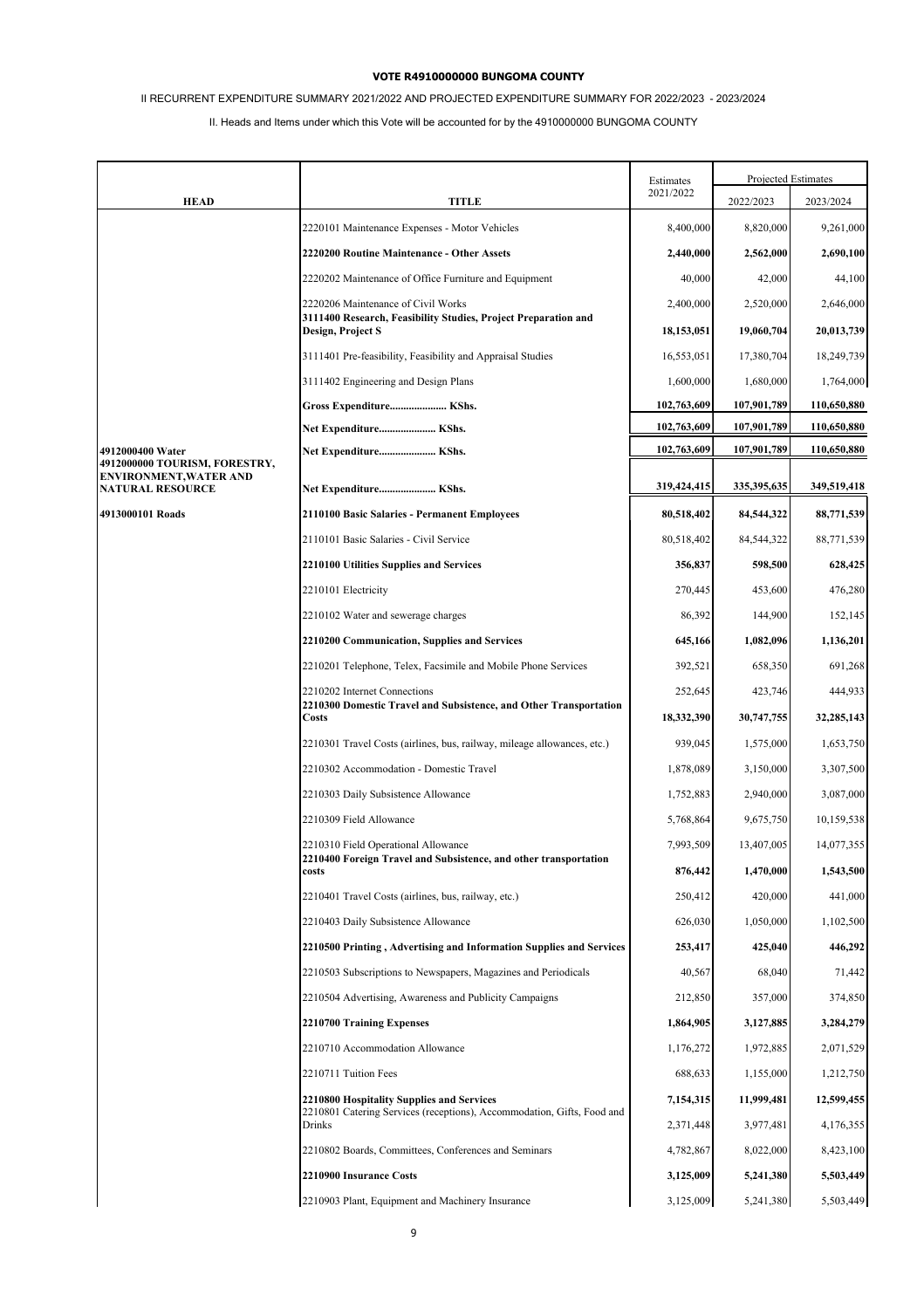# II RECURRENT EXPENDITURE SUMMARY 2021/2022 AND PROJECTED EXPENDITURE SUMMARY FOR 2022/2023 - 2023/2024

|                                                 |                                                                                            | Estimates     |               | Projected Estimates |
|-------------------------------------------------|--------------------------------------------------------------------------------------------|---------------|---------------|---------------------|
| <b>HEAD</b>                                     | <b>TITLE</b>                                                                               | 2021/2022     | 2022/2023     | 2023/2024           |
|                                                 | 2211100 Office and General Supplies and Services                                           | 748,625       | 1,255,622     | 1,318,403           |
|                                                 | 2211101 General Office Supplies (papers, pencils, forms, small office<br>equipment         | 538,279       | 902,822       | 947,963             |
|                                                 | 2211103 Sanitary and Cleaning Materials, Supplies and Services                             | 210,346       | 352,800       | 370,440             |
|                                                 | 2211200 Fuel Oil and Lubricants                                                            | 35,951,600    | 43,526,971    | 45,703,320          |
|                                                 | 2211201 Refined Fuels and Lubricants for Transport                                         | 35,951,600    | 43,526,971    | 45,703,320          |
|                                                 | 2211300 Other Operating Expenses                                                           | 1,923,789     | 3,226,650     | 3,387,983           |
|                                                 | 2211306 Membership Fees, Dues and Subscriptions to Professional and<br><b>Trade Bodies</b> | 45,700        | 76,650        | 80,483              |
|                                                 | 2211310 Contracted Professional Services                                                   | 1,878,089     | 3,150,000     | 3,307,500           |
|                                                 | 2220100 Routine Maintenance - Vehicles and Other Transport<br>Equipment                    | 25,088,143    | 15,828,750    | 16,620,188          |
|                                                 | 2220101 Maintenance Expenses - Motor Vehicles                                              | 25,088,143    | 15,828,750    | 16,620,188          |
|                                                 | 2220200 Routine Maintenance - Other Assets                                                 | 3,709,228     | 6,221,250     | 6,532,313           |
|                                                 | 2220201 Maintenance of Plant, Machinery and Equipment (including lifts)                    | 3,396,211     | 5,696,250     | 5,981,063           |
|                                                 | 2220210 Maintenance of Computers, Software, and Networks                                   | 313,017       | 525,000       | 551,250             |
|                                                 | 3111000 Purchase of Office Furniture and General Equipment                                 | 187,809       | 315,000       | 330,750             |
|                                                 | 3111002 Purchase of Computers, Printers and other IT Equipment                             | 187,809       | 315,000       | 330,750             |
|                                                 | Gross Expenditure KShs.                                                                    | 180,736,077   | 209,610,702   | 220,091,240         |
|                                                 | Net Expenditure KShs.                                                                      | 180,736,077   | 209,610,702   | 220,091,240         |
| 4913000100 Roads<br>4913000000 ROADS AND PUBLIC | Net Expenditure KShs.                                                                      | 180,736,077   | 209,610,702   | 220,091,240         |
| <b>WORKS</b>                                    | Net Expenditure KShs.                                                                      | 180,736,077   | 209,610,702   | 220,091,240         |
| 4914000101 Education                            | 2110100 Basic Salaries - Permanent Employees                                               | 1,025,278,219 | 1,076,542,130 | 1,130,369,236       |
|                                                 | 2110101 Basic Salaries - Civil Service                                                     | 1,025,278,219 | 1,076,542,130 | 1,130,369,236       |
|                                                 | <b>2210100 Utilities Supplies and Services</b>                                             | 120,000       | 126,000       | 132,300             |
|                                                 | 2210101 Electricity                                                                        | 80,000        | 84,000        | 88,200              |
|                                                 | 2210102 Water and sewerage charges                                                         | 40,000        | 42,000        | 44,100              |
|                                                 | <b>2210200 Communication, Supplies and Services</b>                                        | 736,000       | 772,800       | 811,440             |
|                                                 | 2210201 Telephone, Telex, Facsimile and Mobile Phone Services                              | 720,000       | 756,000       | 793.800             |
|                                                 | 2210202 Internet Connections                                                               | 16,000        | 16,800        | 17,640              |
|                                                 | 2210300 Domestic Travel and Subsistence, and Other Transportation<br>Costs                 | 23,200,000    | 24,360,000    | 25,578,000          |
|                                                 | 2210301 Travel Costs (airlines, bus, railway, mileage allowances, etc.)                    | 1,600,000     | 1,680,000     | 1,764,000           |
|                                                 | 2210302 Accommodation - Domestic Travel                                                    | 6,400,000     | 6,720,000     | 7,056,000           |
|                                                 | 2210303 Daily Subsistence Allowance                                                        | 4,000,000     | 4,200,000     | 4,410,000           |
|                                                 | 2210309 Field Allowance                                                                    | 5,600,000     | 5,880,000     | 6,174,000           |
|                                                 | 2210310 Field Operational Allowance                                                        | 5,600,000     | 5,880,000     | 6,174,000           |
|                                                 | 2210400 Foreign Travel and Subsistence, and other transportation<br>costs                  | 800,000       | 840,000       | 882,000             |
|                                                 | 2210401 Travel Costs (airlines, bus, railway, etc.)                                        | 200,000       | 210,000       | 220,500             |
|                                                 | 2210402 Accommodation                                                                      | 200,000       | 210,000       | 220,500             |
|                                                 | 2210403 Daily Subsistence Allowance                                                        | 400,000       | 420,000       | 441,000             |
|                                                 | 2210500 Printing, Advertising and Information Supplies and Services                        | 1,056,000     | 1,108,800     | 1,164,240           |
|                                                 | 2210502 Publishing and Printing Services                                                   | 400,000       | 420,000       | 441,000             |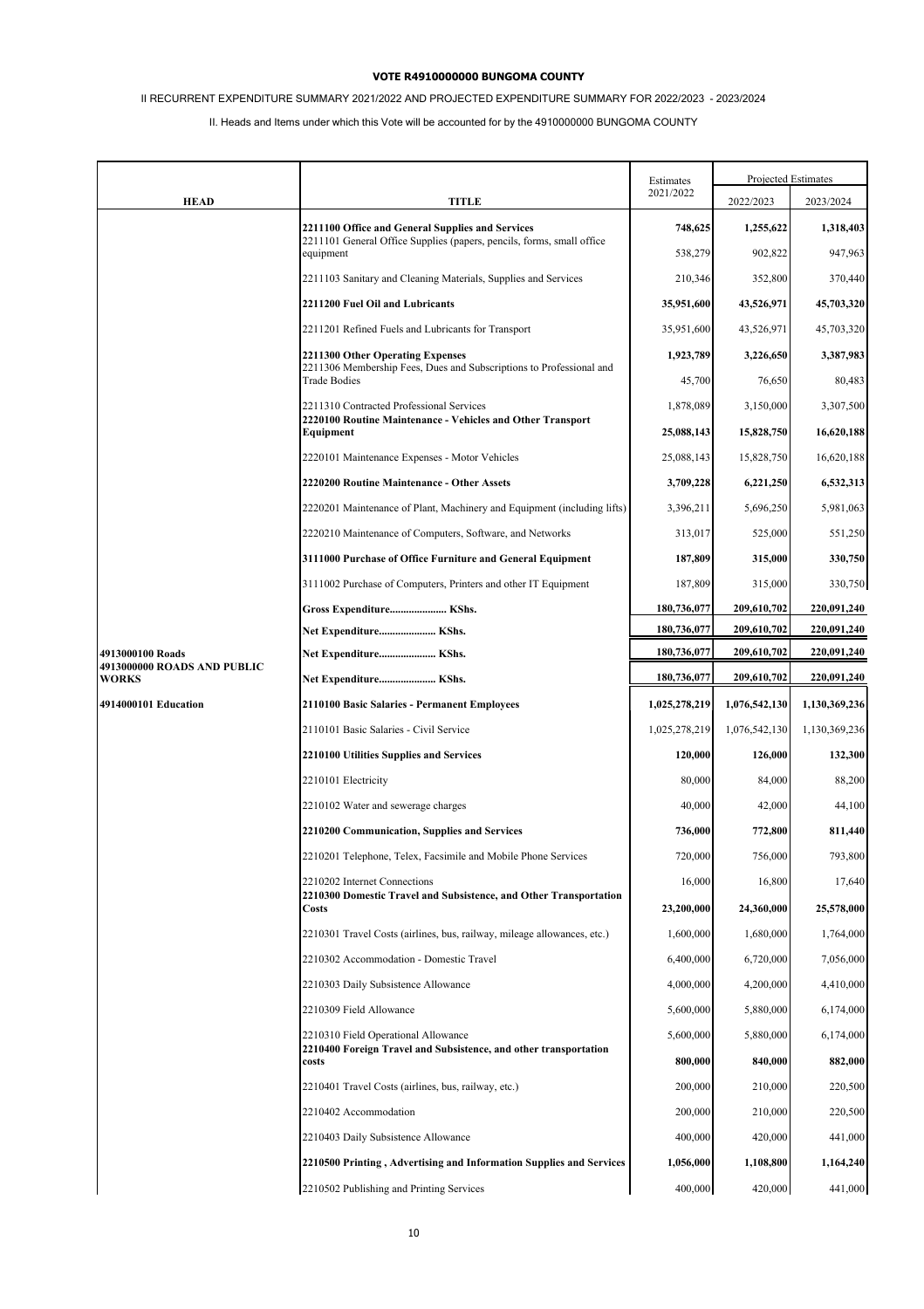# II RECURRENT EXPENDITURE SUMMARY 2021/2022 AND PROJECTED EXPENDITURE SUMMARY FOR 2022/2023 - 2023/2024

|                                                       |                                                                                                                           | Estimates        | Projected Estimates |               |
|-------------------------------------------------------|---------------------------------------------------------------------------------------------------------------------------|------------------|---------------------|---------------|
| <b>HEAD</b>                                           | <b>TITLE</b>                                                                                                              | 2021/2022        | 2022/2023           | 2023/2024     |
|                                                       | 2210503 Subscriptions to Newspapers, Magazines and Periodicals                                                            | 96,000           | 100,800             | 105,840       |
|                                                       | 2210504 Advertising, Awareness and Publicity Campaigns                                                                    | 400,000          | 420,000             | 441,000       |
|                                                       | 2210505 Trade Shows and Exhibitions                                                                                       | 160,000          | 168,000             | 176,400       |
|                                                       | 2210700 Training Expenses                                                                                                 | 8,800,000        | 9,240,000           | 9,702,000     |
|                                                       | 2210705 Field Training Attachments                                                                                        | 1,600,000        | 1,680,000           | 1,764,000     |
|                                                       | 2210709 Research Allowance                                                                                                | 800,000          | 840,000             | 882,000       |
|                                                       | 2210710 Accommodation Allowance                                                                                           | 2,400,000        | 2,520,000           | 2,646,000     |
|                                                       | 2210711 Tuition Fees                                                                                                      | 4,000,000        | 4,200,000           | 4,410,000     |
|                                                       | 2210800 Hospitality Supplies and Services                                                                                 | 6,800,000        | 7,140,000           | 7,497,000     |
|                                                       | 2210801 Catering Services (receptions), Accommodation, Gifts, Food and<br><b>Drinks</b>                                   | 400,000          | 420,000             | 441,000       |
|                                                       | 2210802 Boards, Committees, Conferences and Seminars                                                                      | 6,400,000        | 6.720.000           | 7,056,000     |
|                                                       | 2210900 Insurance Costs                                                                                                   | 600,000          | 630,000             | 661,500       |
|                                                       | 2210999 Insurance Costs - Other (Budge                                                                                    | 600,000          | 630,000             | 661,500       |
|                                                       | 2211000 Specialised Materials and Supplies                                                                                | 1,600,000        | 1,680,000           | 1,764,000     |
|                                                       | 2211009 Education and Library Supplies                                                                                    | 1,600,000        | 1,680,000           | 1,764,000     |
|                                                       | 2211100 Office and General Supplies and Services<br>2211101 General Office Supplies (papers, pencils, forms, small office | 400,000          | 420,000             | 441,000       |
|                                                       | equipment                                                                                                                 | 240,000          | 252,000             | 264,600       |
|                                                       | 2211103 Sanitary and Cleaning Materials, Supplies and Services                                                            | 160,000          | 168,000             | 176,400       |
|                                                       | 2211200 Fuel Oil and Lubricants                                                                                           | 2,400,000        | 2,520,000           | 2,646,000     |
|                                                       | 2211201 Refined Fuels and Lubricants for Transport                                                                        | 2,400,000        | 2,520,000           | 2,646,000     |
|                                                       | 2211300 Other Operating Expenses                                                                                          | 1,092,000        | 1,146,600           | 1,203,930     |
|                                                       | 2211306 Membership Fees, Dues and Subscriptions to Professional and<br><b>Trade Bodies</b>                                | 52,000           | 54,600              | 57,330        |
|                                                       | 2211310 Contracted Professional Services                                                                                  | 1,040,000        | 1,092,000           | 1,146,600     |
|                                                       | 2220100 Routine Maintenance - Vehicles and Other Transport<br>Equipment                                                   | 1,500,000        | 1,575,000           | 1,653,750     |
|                                                       | 2220101 Maintenance Expenses - Motor Vehicles                                                                             | 1,500,000        | 1,575,000           | 1,653,750     |
|                                                       | 2220200 Routine Maintenance - Other Assets                                                                                | 320,000          | 336,000             | 352,800       |
|                                                       | 2220210 Maintenance of Computers, Software, and Networks                                                                  | 320,000          | 336,000             | 352,800       |
|                                                       | 2640100 Scholarships and other Educational Benefits                                                                       | 350,000,000      | 367,500,000         | 385,875,000   |
|                                                       | 2640101 Scholarships and other Educational Benefits - Secondary<br>Education                                              | 350,000,000      | 367,500,000         | 385,875,000   |
|                                                       | 3111000 Purchase of Office Furniture and General Equipment                                                                | 480,000          | 504,000             | 529,200       |
|                                                       | 3111001 Purchase of Office Furniture and Fittings                                                                         | 240,000          | 252,000             | 264,600       |
|                                                       | 3111002 Purchase of Computers, Printers and other IT Equipment                                                            | 240,000          | 252,000             | 264,600       |
|                                                       | Gross Expenditure KShs.                                                                                                   | 1,425,182,219    | 1,496,441,330       | 1,571,263,396 |
|                                                       | Net Expenditure KShs.                                                                                                     | 1,425,182,219    | 1,496,441,330       | 1,571,263,396 |
| 4914000100 Education<br>4914000000 EDUCATION, SCIENCE | Net Expenditure KShs.                                                                                                     | 1,425,182,219    | 1,496,441,330       | 1,571,263,396 |
| AND ICT STATISTICS                                    | Net Expenditure KShs.                                                                                                     | 1,425,182,219    | 1,496,441,330       | 1,571,263,396 |
| 4915000101 Health                                     | 2110100 Basic Salaries - Permanent Employees                                                                              | 2, 192, 141, 122 | 2,301,748,178       | 2,416,835,587 |
|                                                       | 2110101 Basic Salaries - Civil Service                                                                                    | 2,192,141,122    | 2,301,748,178       | 2,416,835,587 |
|                                                       | 2110200 Basic Wages - Temporary Employees                                                                                 | 102,000,000      | 107,100,000         | 112,455,000   |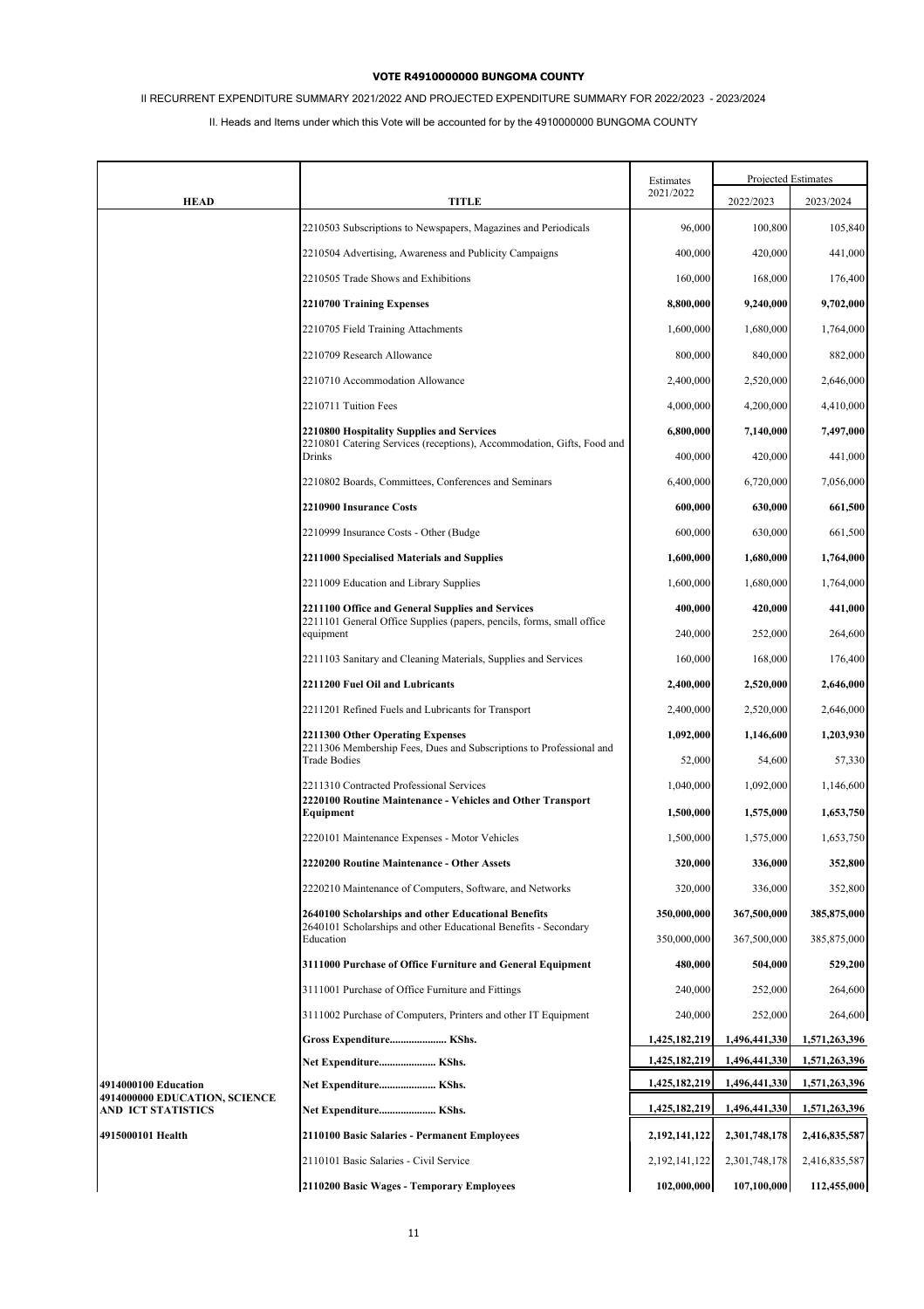# II RECURRENT EXPENDITURE SUMMARY 2021/2022 AND PROJECTED EXPENDITURE SUMMARY FOR 2022/2023 - 2023/2024

|             |                                                                                                   | Estimates   |             | Projected Estimates |
|-------------|---------------------------------------------------------------------------------------------------|-------------|-------------|---------------------|
| <b>HEAD</b> | TITLE                                                                                             | 2021/2022   | 2022/2023   | 2023/2024           |
|             | 2110202 Casual Labour - Others                                                                    | 102,000,000 | 107,100,000 | 112,455,000         |
|             | 2210100 Utilities Supplies and Services                                                           | 440,000     | 462,000     | 485,100             |
|             | 2210101 Electricity                                                                               | 400,000     | 420,000     | 441,000             |
|             | 2210102 Water and sewerage charges                                                                | 40,000      | 42,000      | 44,100              |
|             | 2210200 Communication, Supplies and Services                                                      | 1,160,000   | 1,218,000   | 1,278,900           |
|             | 2210201 Telephone, Telex, Facsimile and Mobile Phone Services                                     | 960,000     | 1,008,000   | 1,058,400           |
|             | 2210202 Internet Connections<br>2210300 Domestic Travel and Subsistence, and Other Transportation | 200,000     | 210,000     | 220,500             |
|             | Costs                                                                                             | 11,000,000  | 11,550,000  | 12,127,500          |
|             | 2210302 Accommodation - Domestic Travel                                                           | 4,800,000   | 5,040,000   | 5,292,000           |
|             | 2210303 Daily Subsistence Allowance                                                               | 6,200,000   | 6,510,000   | 6,835,500           |
|             | 2210500 Printing, Advertising and Information Supplies and Services                               | 509,201     | 534,661     | 561,394             |
|             | 2210503 Subscriptions to Newspapers, Magazines and Periodicals                                    | 269,201     | 282,661     | 296,794             |
|             | 2210504 Advertising, Awareness and Publicity Campaigns                                            | 240,000     | 252,000     | 264,600             |
|             | 2210700 Training Expenses                                                                         | 8,200,000   | 8,610,000   | 9,040,500           |
|             | 2210705 Field Training Attachments                                                                | 5,000,000   | 5,250,000   | 5,512,500           |
|             | 2210710 Accommodation Allowance                                                                   | 1,600,000   | 1,680,000   | 1,764,000           |
|             | 2210711 Tuition Fees                                                                              | 1,600,000   | 1,680,000   | 1,764,000           |
|             | 2210800 Hospitality Supplies and Services                                                         | 16,416,049  | 17,236,851  | 18,098,694          |
|             | 2210801 Catering Services (receptions), Accommodation, Gifts, Food and<br>Drinks                  | 5,416,048   | 5,686,850   | 5,971,193           |
|             | 2210802 Boards, Committees, Conferences and Seminars                                              | 11,000,001  | 11,550,001  | 12, 127, 501        |
|             | 2210900 Insurance Costs                                                                           | 2,800,000   | 2,940,000   | 3,087,000           |
|             | 2210904 Motor Vehicle Insurance                                                                   | 2,800,000   | 2,940,000   | 3,087,000           |
|             | 2211000 Specialised Materials and Supplies                                                        | 82,500,000  | 86,625,000  | 90,956,250          |
|             | 2211001 Medical Drugs                                                                             | 30,000,000  | 31,500,000  | 33,075,000          |
|             | 2211002 Dressings and Other Non-Pharmaceutical Medical Items                                      | 30,000,000  | 31,500,000  | 33,075,000          |
|             | 2211008 Laboratory Materials, Supplies and Small Equipment                                        | 15,000,000  | 15,750,000  | 16,537,500          |
|             | 2211028 Purchase of X-Rays Supplies                                                               | 7,500,000   | 7,875,000   | 8,268,750           |
|             | 2211100 Office and General Supplies and Services                                                  | 880,000     | 924,000     | 970,200             |
|             | 2211101 General Office Supplies (papers, pencils, forms, small office<br>equipment                | 520,000     | 546,000     | 573,300             |
|             | 2211102 Supplies and Accessories for Computers and Printers                                       | 240,000     | 252,000     | 264,600             |
|             | 2211103 Sanitary and Cleaning Materials, Supplies and Services                                    | 120,000     | 126,000     | 132,300             |
|             | 2211200 Fuel Oil and Lubricants                                                                   | 3,600,000   | 3,780,000   | 3,969,000           |
|             | 2211201 Refined Fuels and Lubricants for Transport                                                | 3,600,000   | 3,780,000   | 3,969,000           |
|             | 2211300 Other Operating Expenses                                                                  | 25,000,000  | 26,250,000  | 27,562,500          |
|             | 2211304 Medical Expenses                                                                          | 25,000,000  | 26,250,000  | 27,562,500          |
|             | 2220100 Routine Maintenance - Vehicles and Other Transport<br>Equipment                           | 400,000     | 420,000     | 441,000             |
|             | 2220101 Maintenance Expenses - Motor Vehicles                                                     | 400,000     | 420,000     | 441,000             |
|             | 2640500 Other Capital Grants and Transfers                                                        | 233,057,659 | 83,747,776  | 87,935,165          |
|             | 2640503 Other Capital Grants and Transfers                                                        | 233,057,659 | 83,747,776  | 87,935,165          |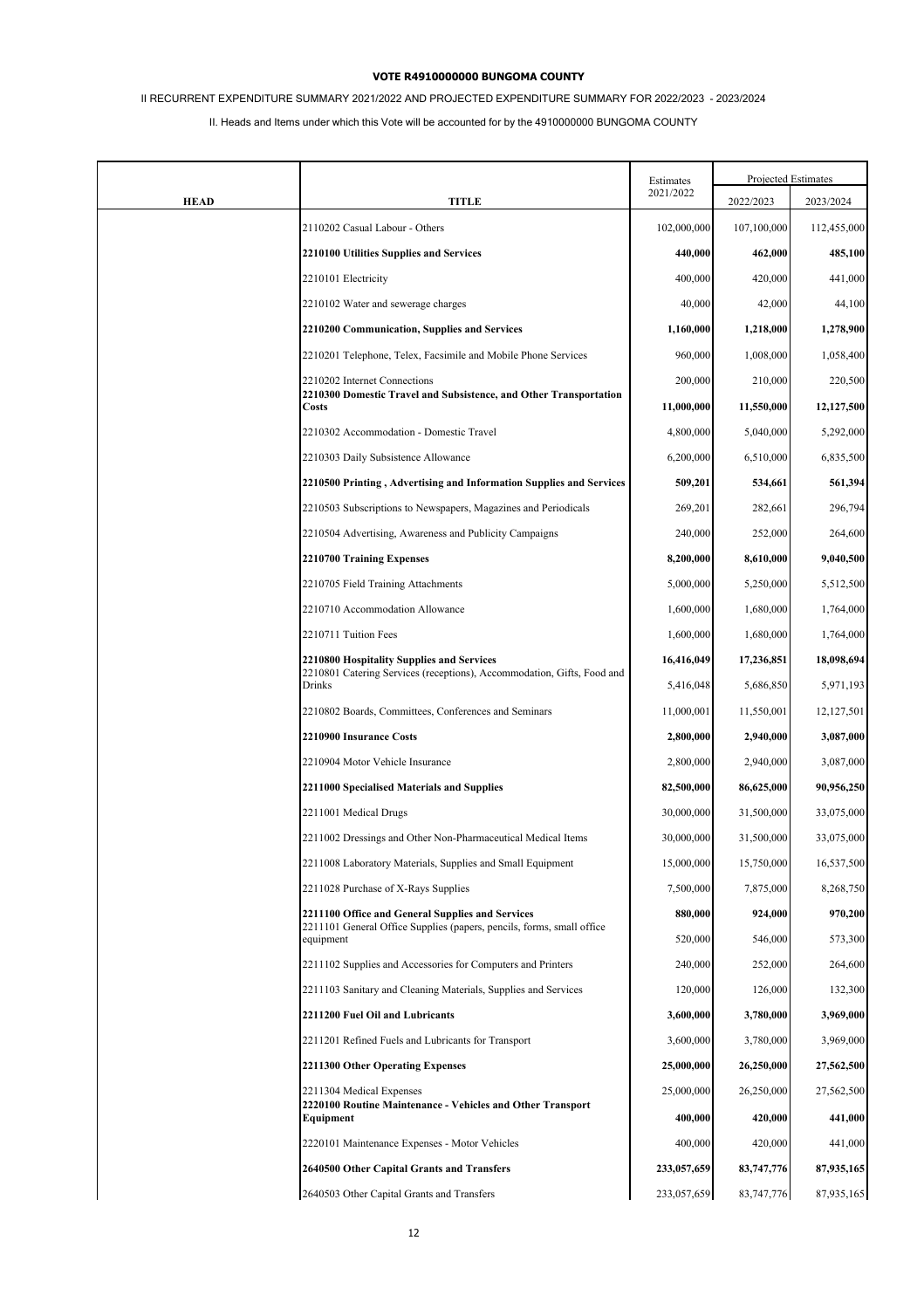# II RECURRENT EXPENDITURE SUMMARY 2021/2022 AND PROJECTED EXPENDITURE SUMMARY FOR 2022/2023 - 2023/2024

|                                      |                                                                                                                           | Estimates     | Projected Estimates |               |
|--------------------------------------|---------------------------------------------------------------------------------------------------------------------------|---------------|---------------------|---------------|
| <b>HEAD</b>                          | TITLE                                                                                                                     | 2021/2022     | 2022/2023           | 2023/2024     |
|                                      | Gross Expenditure KShs.                                                                                                   | 2,680,104,031 | 2,653,146,466       | 2,785,803,790 |
|                                      | Net Expenditure KShs.                                                                                                     | 2,680,104,031 | 2,653,146,466       | 2,785,803,790 |
| 4915000102 Bungoma Referral Hospital | 2210100 Utilities Supplies and Services                                                                                   | 20,800,000    | 21,840,000          | 22,932,000    |
|                                      | 2210101 Electricity                                                                                                       | 18,000,000    | 18,900,000          | 19,845,000    |
|                                      | 2210102 Water and sewerage charges                                                                                        | 2,800,000     | 2,940,000           | 3,087,000     |
|                                      | 2210200 Communication, Supplies and Services                                                                              | 1,080,000     | 1,134,000           | 1,190,700     |
|                                      | 2210201 Telephone, Telex, Facsimile and Mobile Phone Services                                                             | 650,000       | 682,500             | 716,625       |
|                                      | 2210202 Internet Connections                                                                                              | 280,000       | 294,000             | 308,700       |
|                                      | 2210203 Courier and Postal Services                                                                                       | 150,000       | 157,500             | 165,375       |
|                                      | 2210300 Domestic Travel and Subsistence, and Other Transportation<br><b>Costs</b>                                         | 15,000,000    | 15,750,000          | 16,537,500    |
|                                      | 2210301 Travel Costs (airlines, bus, railway, mileage allowances, etc.)                                                   | 5,000,000     | 5,250,000           | 5,512,500     |
|                                      | 2210302 Accommodation - Domestic Travel                                                                                   | 5,000,000     | 5,250,000           | 5,512,500     |
|                                      | 2210303 Daily Subsistence Allowance                                                                                       | 5,000,000     | 5,250,000           | 5,512,500     |
|                                      | 2210600 Rentals of Produced Assets                                                                                        | 444,000       | 466,200             | 489,510       |
|                                      | 2210603 Rents and Rates - Non-Residential                                                                                 | 444,000       | 466,200             | 489,510       |
|                                      | 2210700 Training Expenses                                                                                                 | 2,000,000     | 2,100,000           | 2,205,000     |
|                                      | 2210710 Accommodation Allowance                                                                                           | 1,000,000     | 1,050,000           | 1,102,500     |
|                                      | 2210711 Tuition Fees                                                                                                      | 1,000,000     | 1,050,000           | 1,102,500     |
|                                      | 2210800 Hospitality Supplies and Services<br>2210801 Catering Services (receptions), Accommodation, Gifts, Food and       | 13,896,869    | 14,591,712          | 15,321,298    |
|                                      | Drinks                                                                                                                    | 8,296,869     | 8,711,712           | 9,147,298     |
|                                      | 2210802 Boards, Committees, Conferences and Seminars                                                                      | 5,600,000     | 5,880,000           | 6,174,000     |
|                                      | 2211000 Specialised Materials and Supplies                                                                                | 146, 372, 525 | 153,691,151         | 161,375,709   |
|                                      | 2211001 Medical Drugs                                                                                                     | 36,000,000    | 37,800,000          | 39,690,000    |
|                                      | 2211002 Dressings and Other Non-Pharmaceutical Medical Items                                                              | 35,000,000    | 36,750,000          | 38,587,500    |
|                                      | 2211004 Fungicides, Insecticides and Sprays                                                                               | 1,672,525     | 1,756,151           | 1,843,959     |
|                                      | 2211005 Chemicals and Industrial Gases                                                                                    | 4,500,000     | 4,725,000           | 4,961,250     |
|                                      | 2211008 Laboratory Materials, Supplies and Small Equipment                                                                | 30,000,000    | 31,500,000          | 33,075,000    |
|                                      | 2211015 Food and Rations                                                                                                  | 20,000,000    | 21,000,000          | 22,050,000    |
|                                      | 2211016 Purchase of Uniforms and Clothing - Staff                                                                         | 3,000,000     | 3,150,000           | 3,307,500     |
|                                      | 2211019 Purchase of Uniforms and Clothing - Patients                                                                      | 3,000,000     | 3,150,000           | 3,307,500     |
|                                      | 2211021 Purchase of Bedding and Linen                                                                                     | 7,000,000     | 7,350,000           | 7,717,500     |
|                                      | 2211028 Purchase of X-Rays Supplies                                                                                       | 6,200,000     | 6,510,000           | 6,835,500     |
|                                      | 2211100 Office and General Supplies and Services<br>2211101 General Office Supplies (papers, pencils, forms, small office | 7,359,053     | 7,727,006           | 8,113,356     |
|                                      | equipment                                                                                                                 | 3,059,053     | 3,212,006           | 3,372,606     |
|                                      | 2211102 Supplies and Accessories for Computers and Printers                                                               | 100,000       | 105,000             | 110,250       |
|                                      | 2211103 Sanitary and Cleaning Materials, Supplies and Services                                                            | 4,200,000     | 4,410,000           | 4,630,500     |
|                                      | 2211200 Fuel Oil and Lubricants                                                                                           | 6,099,980     | 6,404,979           | 6,725,228     |
|                                      | 2211201 Refined Fuels and Lubricants for Transport                                                                        | 3,599,980     | 3,779,979           | 3,968,978     |
|                                      | 2211204 Other Fuels (wood, charcoal, cooking gas etc)                                                                     | 2,500,000     | 2,625,000           | 2,756,250     |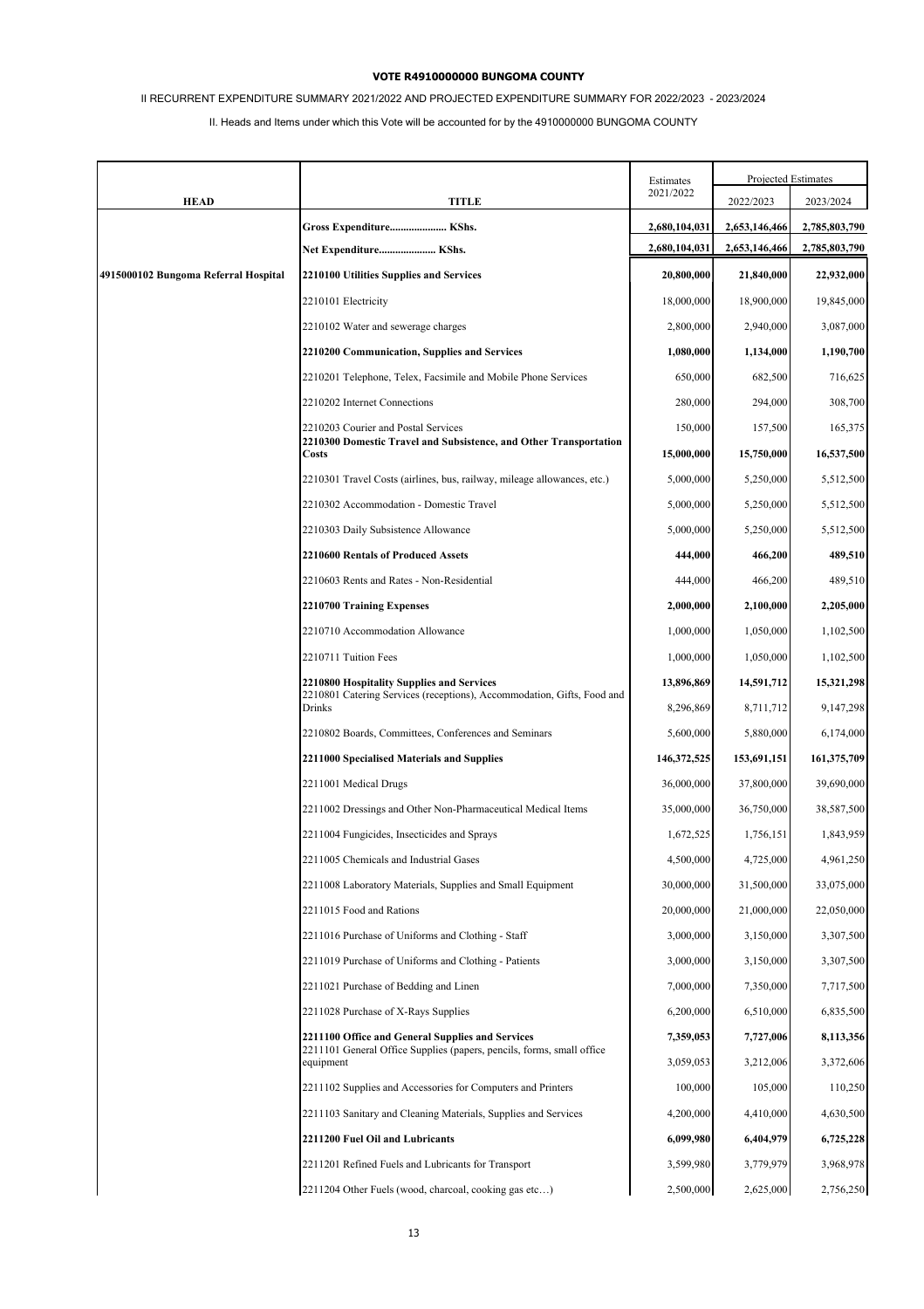# II RECURRENT EXPENDITURE SUMMARY 2021/2022 AND PROJECTED EXPENDITURE SUMMARY FOR 2022/2023 - 2023/2024

|                                      |                                                                                                                     | Estimates   | Projected Estimates |             |
|--------------------------------------|---------------------------------------------------------------------------------------------------------------------|-------------|---------------------|-------------|
| <b>HEAD</b>                          | <b>TITLE</b>                                                                                                        | 2021/2022   | 2022/2023           | 2023/2024   |
|                                      | <b>2211300 Other Operating Expenses</b>                                                                             | 10,784,513  | 11,323,739          | 11,889,926  |
|                                      | 2211304 Medical Expenses                                                                                            | 3,468,513   | 3,641,939           | 3,824,036   |
|                                      | 2211305 Contracted Guards and Cleaning Services                                                                     | 5,816,000   | 6,106,800           | 6,412,140   |
|                                      | 2211306 Membership Fees, Dues and Subscriptions to Professional and<br><b>Trade Bodies</b>                          | 1,500,000   | 1,575,000           | 1,653,750   |
|                                      | 2220100 Routine Maintenance - Vehicles and Other Transport<br>Equipment                                             | 1,684,666   | 1,768,899           | 1,857,344   |
|                                      | 2220101 Maintenance Expenses - Motor Vehicles                                                                       | 1,684,666   | 1,768,899           | 1,857,344   |
|                                      | 2220200 Routine Maintenance - Other Assets                                                                          | 9,610,440   | 10,090,962          | 10,595,510  |
|                                      | 2220201 Maintenance of Plant, Machinery and Equipment (including lifts)                                             | 1,000,000   | 1,050,000           | 1,102,500   |
|                                      | 2220202 Maintenance of Office Furniture and Equipment                                                               | 500,000     | 525,000             | 551,250     |
|                                      | 2220203 Maintenance of Medical and Dental Equipment                                                                 | 1,500,000   | 1,575,000           | 1,653,750   |
|                                      | 2220205 Maintenance of Buildings and Stations -- Non-Residential                                                    | 5,000,000   | 5,250,000           | 5,512,500   |
|                                      | 2220210 Maintenance of Computers, Software, and Networks                                                            | 1,610,440   | 1,690,962           | 1,775,510   |
|                                      | 3110900 Purchase of Household Furniture and Institutional<br>Equipment                                              | 1,000,000   | 1,050,000           | 1,102,500   |
|                                      | 3110902 Purchase of Household and Institutional Appliances                                                          | 1,000,000   | 1,050,000           | 1,102,500   |
|                                      | 3111000 Purchase of Office Furniture and General Equipment                                                          | 1,500,000   | 1,575,000           | 1,653,750   |
|                                      | 3111001 Purchase of Office Furniture and Fittings                                                                   | 500,000     | 525,000             | 551,250     |
|                                      | 3111002 Purchase of Computers, Printers and other IT Equipment                                                      | 1,000,000   | 1,050,000           | 1,102,500   |
|                                      | 3111100 Purchase of Specialised Plant, Equipment and Machinery                                                      | 2,000,000   | 2,100,000           | 2,205,000   |
|                                      | 3111101 Purchase of Medical and Dental Equipment                                                                    | 2,000,000   | 2,100,000           | 2,205,000   |
|                                      | Gross Expenditure KShs.                                                                                             | 239,632,046 | 251,613,648         | 264,194,331 |
|                                      | Net Expenditure KShs.                                                                                               | 239,632,046 | 251,613,648         | 264,194,331 |
| 4915000103 Webue Sub County Hospital | 2210100 Utilities Supplies and Services                                                                             | 10,900,000  | 11,445,000          | 12,017,250  |
|                                      | 2210101 Electricity                                                                                                 | 8,400,000   | 8,820,000           | 9,261,000   |
|                                      | 2210102 Water and sewerage charges                                                                                  | 2,500,000   | 2,625,000           | 2,756,250   |
|                                      | 2210200 Communication, Supplies and Services                                                                        | 600,000     | 630,000             | 661,500     |
|                                      | 2210201 Telephone, Telex, Facsimile and Mobile Phone Services                                                       | 522,000     | 548,100             | 575,505     |
|                                      | 2210202 Internet Connections                                                                                        | 60,000      | 63,000              | 66,150      |
|                                      | 2210203 Courier and Postal Services<br>2210300 Domestic Travel and Subsistence, and Other Transportation            | 18,000      | 18,900              | 19,845      |
|                                      | <b>Costs</b>                                                                                                        | 2,170,000   | 2,278,500           | 2,392,425   |
|                                      | 2210302 Accommodation - Domestic Travel                                                                             | 1,300,000   | 1,365,000           | 1,433,250   |
|                                      | 2210303 Daily Subsistence Allowance                                                                                 | 870,000     | 913,500             | 959,175     |
|                                      | 2210500 Printing, Advertising and Information Supplies and Services                                                 | 800,000     | 840,000             | 882,000     |
|                                      | 2210502 Publishing and Printing Services                                                                            | 300,000     | 315,000             | 330,750     |
|                                      | 2210503 Subscriptions to Newspapers, Magazines and Periodicals                                                      | 200,000     | 210,000             | 220,500     |
|                                      | 2210504 Advertising, Awareness and Publicity Campaigns                                                              | 300,000     | 315,000             | 330,750     |
|                                      | 2210700 Training Expenses                                                                                           | 110,000     | 115,500             | 121,275     |
|                                      | 2210711 Tuition Fees                                                                                                | 110,000     | 115,500             | 121,275     |
|                                      | 2210800 Hospitality Supplies and Services<br>2210801 Catering Services (receptions), Accommodation, Gifts, Food and | 2,876,000   | 3,019,800           | 3,170,790   |
|                                      | Drinks                                                                                                              | 1,120,000   | 1,176,000           | 1,234,800   |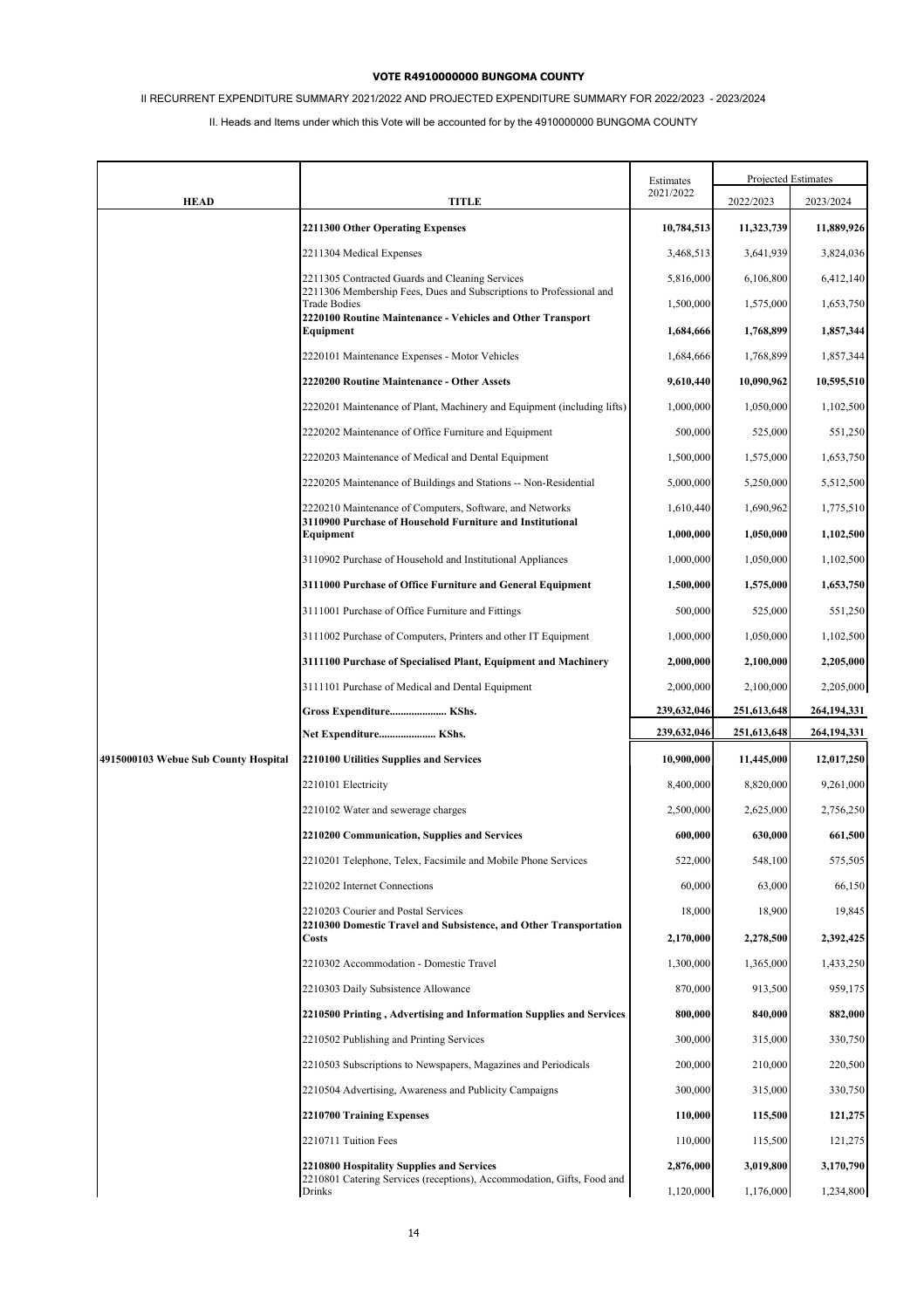# II RECURRENT EXPENDITURE SUMMARY 2021/2022 AND PROJECTED EXPENDITURE SUMMARY FOR 2022/2023 - 2023/2024

|                                         |                                                                                                                        | Estimates   | Projected Estimates |             |
|-----------------------------------------|------------------------------------------------------------------------------------------------------------------------|-------------|---------------------|-------------|
| <b>HEAD</b>                             | <b>TITLE</b>                                                                                                           | 2021/2022   | 2022/2023           | 2023/2024   |
|                                         | 2210802 Boards, Committees, Conferences and Seminars                                                                   | 1,756,000   | 1,843,800           | 1,935,990   |
|                                         | 2211000 Specialised Materials and Supplies                                                                             | 92,485,950  | 97,110,248          | 101,965,760 |
|                                         | 2211001 Medical Drugs                                                                                                  | 26,152,340  | 27,459,957          | 28,832,955  |
|                                         | 2211002 Dressings and Other Non-Pharmaceutical Medical Items                                                           | 20,000,000  | 21,000,000          | 22,050,000  |
|                                         | 2211004 Fungicides, Insecticides and Sprays                                                                            | 800,000     | 840,000             | 882,000     |
|                                         | 2211005 Chemicals and Industrial Gases                                                                                 | 2,533,610   | 2,660,291           | 2,793,305   |
|                                         | 2211008 Laboratory Materials, Supplies and Small Equipment                                                             | 12,000,000  | 12,600,000          | 13,230,000  |
|                                         | 2211015 Food and Rations                                                                                               | 9,000,000   | 9,450,000           | 9,922,500   |
|                                         | 2211019 Purchase of Uniforms and Clothing - Patients                                                                   | 5,000,000   | 5,250,000           | 5,512,500   |
|                                         | 2211021 Purchase of Bedding and Linen                                                                                  | 2,000,000   | 2,100,000           | 2,205,000   |
|                                         | 2211028 Purchase of X-Rays Supplies                                                                                    | 15,000,000  | 15,750,000          | 16,537,500  |
|                                         | 2211100 Office and General Supplies and Services                                                                       | 3,953,050   | 4,150,703           | 4,358,238   |
|                                         | 2211101 General Office Supplies (papers, pencils, forms, small office<br>equipment                                     | 1,001,550   | 1,051,628           | 1,104,209   |
|                                         | 2211102 Supplies and Accessories for Computers and Printers                                                            | 1,951,500   | 2,049,075           | 2,151,529   |
|                                         | 2211103 Sanitary and Cleaning Materials, Supplies and Services                                                         | 1,000,000   | 1,050,000           | 1,102,500   |
|                                         | 2211200 Fuel Oil and Lubricants                                                                                        | 5,372,000   | 5,640,600           | 5,922,630   |
|                                         | 2211201 Refined Fuels and Lubricants for Transport                                                                     | 4,276,000   | 4,489,800           | 4,714,290   |
|                                         | 2211204 Other Fuels (wood, charcoal, cooking gas etc)                                                                  | 1,096,000   | 1,150,800           | 1,208,340   |
|                                         | 2211300 Other Operating Expenses                                                                                       | 4,858,000   | 5,100,900           | 5,355,945   |
|                                         | 2211304 Medical Expenses                                                                                               | 50,000      | 52,500              | 55,125      |
|                                         | 2211305 Contracted Guards and Cleaning Services<br>2211306 Membership Fees, Dues and Subscriptions to Professional and | 4,608,000   | 4,838,400           | 5,080,320   |
|                                         | <b>Trade Bodies</b>                                                                                                    | 200,000     | 210,000             | 220,500     |
|                                         | 2220100 Routine Maintenance - Vehicles and Other Transport<br>Equipment                                                | 1,275,000   | 1,338,750           | 1,405,688   |
|                                         | 2220101 Maintenance Expenses - Motor Vehicles                                                                          | 1,275,000   | 1,338,750           | 1,405,688   |
|                                         | 2220200 Routine Maintenance - Other Assets                                                                             | 13,600,000  | 14,280,000          | 14,994,000  |
|                                         | 2220201 Maintenance of Plant, Machinery and Equipment (including lifts)                                                | 1,000,000   | 1,050,000           | 1,102,500   |
|                                         | 2220202 Maintenance of Office Furniture and Equipment                                                                  | 1,000,000   | 1,050,000           | 1,102,500   |
|                                         | 2220203 Maintenance of Medical and Dental Equipment                                                                    | 800,000     | 840,000             | 882,000     |
|                                         | 2220205 Maintenance of Buildings and Stations -- Non-Residential                                                       | 10,000,000  | 10,500,000          | 11,025,000  |
|                                         | 2220210 Maintenance of Computers, Software, and Networks                                                               | 800,000     | 840,000             | 882,000     |
|                                         | 3111000 Purchase of Office Furniture and General Equipment                                                             | 1,000,000   | 1,050,000           | 1,102,500   |
|                                         | 3111002 Purchase of Computers, Printers and other IT Equipment                                                         | 1,000,000   | 1,050,000           | 1,102,500   |
|                                         | Gross Expenditure KShs.                                                                                                | 140,000,000 | 147,000,001         | 154,350,001 |
|                                         | Net Expenditure KShs.                                                                                                  | 140,000,000 | 147,000,001         | 154,350,001 |
| 4915000104 Kimilili Sub County Hospital | 2210100 Utilities Supplies and Services                                                                                | 769,224     | 807,684             | 848,069     |
|                                         | 2210101 Electricity                                                                                                    | 609,286     | 639,750             | 671,738     |
|                                         | 2210102 Water and sewerage charges                                                                                     | 159,938     | 167,934             | 176,331     |
|                                         | 2210200 Communication, Supplies and Services                                                                           | 157,025     | 164,876             | 173,119     |
|                                         | 2210201 Telephone, Telex, Facsimile and Mobile Phone Services                                                          | 114,241     | 119,953             | 125,951     |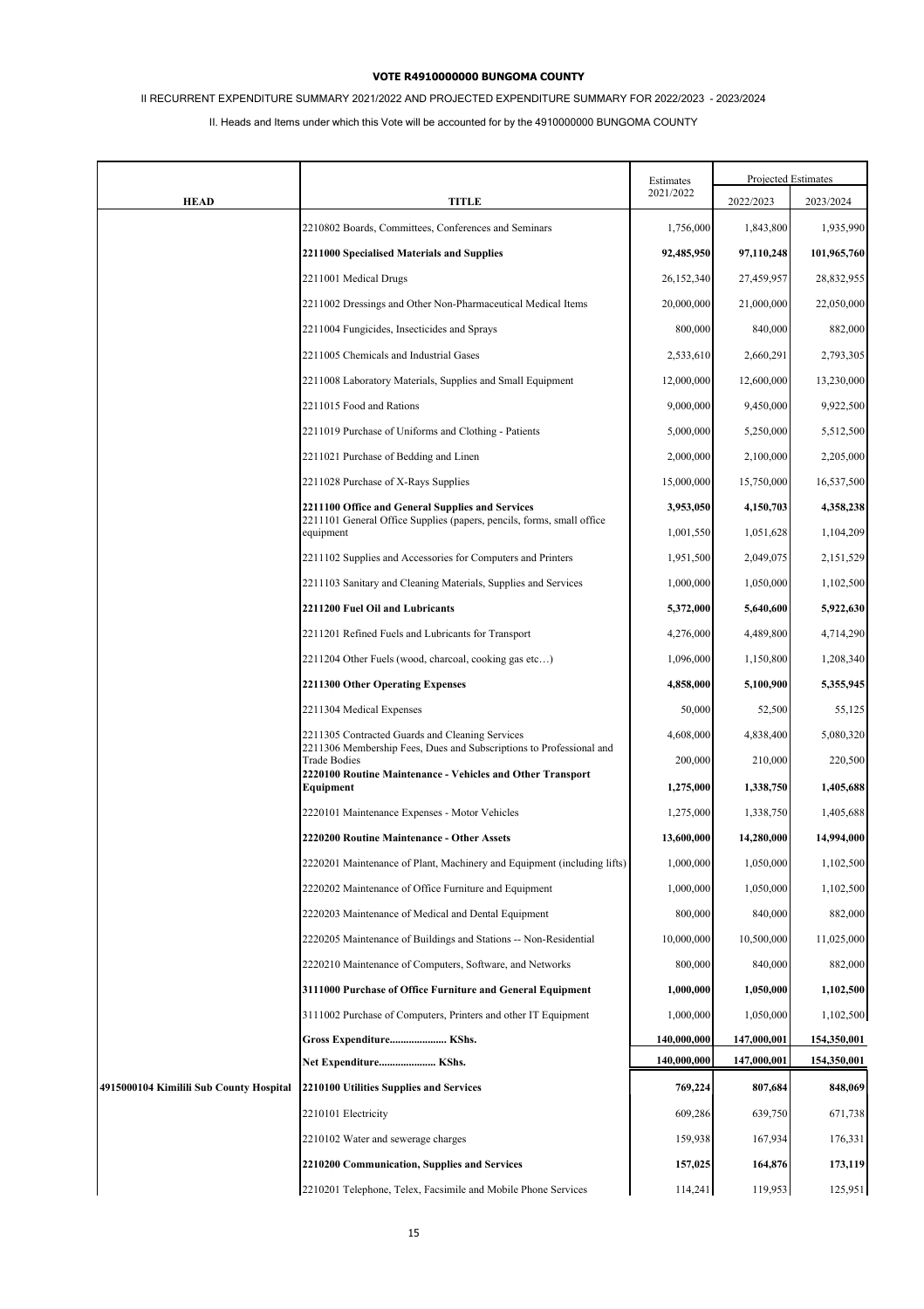# II RECURRENT EXPENDITURE SUMMARY 2021/2022 AND PROJECTED EXPENDITURE SUMMARY FOR 2022/2023 - 2023/2024

|             |                                                                                                                           | Estimates  | Projected Estimates |            |
|-------------|---------------------------------------------------------------------------------------------------------------------------|------------|---------------------|------------|
| <b>HEAD</b> | <b>TITLE</b>                                                                                                              | 2021/2022  | 2022/2023           | 2023/2024  |
|             | 2210202 Internet Connections                                                                                              | 31,988     | 33,587              | 35,266     |
|             | 2210203 Courier and Postal Services                                                                                       | 10,796     | 11,336              | 11,902     |
|             | 2210300 Domestic Travel and Subsistence, and Other Transportation<br>Costs                                                | 1,500,000  | 1,575,000           | 1,653,750  |
|             | 2210301 Travel Costs (airlines, bus, railway, mileage allowances, etc.)                                                   | 500,000    | 525,000             | 551,250    |
|             | 2210302 Accommodation - Domestic Travel                                                                                   | 500,000    | 525,000             | 551,250    |
|             | 2210303 Daily Subsistence Allowance                                                                                       | 500,000    | 525,000             | 551,250    |
|             | 2210500 Printing, Advertising and Information Supplies and Services                                                       | 133,281    | 139,945             | 146,943    |
|             | 2210502 Publishing and Printing Services                                                                                  | 95,201     | 99,961              | 104,959    |
|             | 2210504 Advertising, Awareness and Publicity Campaigns                                                                    | 38,080     | 39,984              | 41,984     |
|             | 2210700 Training Expenses                                                                                                 | 266,562    | 279,890             | 293,886    |
|             | 2210710 Accommodation Allowance                                                                                           | 133,281    | 139,945             | 146,943    |
|             | 2210711 Tuition Fees                                                                                                      | 133,281    | 139,945             | 146,943    |
|             | <b>2210800 Hospitality Supplies and Services</b>                                                                          | 1,525,000  | 1,601,250           | 1,681,313  |
|             | 2210801 Catering Services (receptions), Accommodation, Gifts, Food and<br>Drinks                                          | 725,000    | 761,250             | 799,313    |
|             | 2210802 Boards, Committees, Conferences and Seminars                                                                      | 800,000    | 840,000             | 882,000    |
|             | 2210900 Insurance Costs                                                                                                   | 2,500,000  | 2,625,000           | 2,756,250  |
|             | 2210904 Motor Vehicle Insurance                                                                                           | 2,500,000  | 2,625,000           | 2,756,250  |
|             | 2211000 Specialised Materials and Supplies                                                                                | 19,025,903 | 19,977,199          | 20,976,058 |
|             | 2211001 Medical Drugs                                                                                                     | 6,500,000  | 6,825,000           | 7,166,250  |
|             | 2211002 Dressings and Other Non-Pharmaceutical Medical Items                                                              | 7,075,153  | 7,428,911           | 7,800,356  |
|             | 2211004 Fungicides, Insecticides and Sprays                                                                               | 500,000    | 525,000             | 551,250    |
|             | 2211005 Chemicals and Industrial Gases                                                                                    | 700,000    | 735,000             | 771,750    |
|             | 2211008 Laboratory Materials, Supplies and Small Equipment                                                                | 1,250,250  | 1,312,763           | 1,378,401  |
|             | 2211015 Food and Rations                                                                                                  | 1,300,500  | 1,365,525           | 1,433,801  |
|             | 2211021 Purchase of Bedding and Linen                                                                                     | 500,000    | 525,000             | 551,250    |
|             | 2211028 Purchase of X-Rays Supplies                                                                                       | 1,200,000  | 1,260,000           | 1,323,000  |
|             | 2211100 Office and General Supplies and Services<br>2211101 General Office Supplies (papers, pencils, forms, small office | 894,774    | 939,513             | 986,489    |
|             | equipment                                                                                                                 | 246,456    | 258,779             | 271,718    |
|             | 2211102 Supplies and Accessories for Computers and Printers                                                               | 153,273    | 160,937             | 168,984    |
|             | 2211103 Sanitary and Cleaning Materials, Supplies and Services                                                            | 495,045    | 519,797             | 545,787    |
|             | 2211200 Fuel Oil and Lubricants                                                                                           | 1,108,139  | 1,163,546           | 1,221,723  |
|             | 2211201 Refined Fuels and Lubricants for Transport                                                                        | 681,639    | 715,721             | 751,507    |
|             | 2211204 Other Fuels (wood, charcoal, cooking gas etc)                                                                     | 426,500    | 447,825             | 470,216    |
|             | 2211300 Other Operating Expenses                                                                                          | 760,846    | 798,888             | 838,832    |
|             | 2211304 Medical Expenses                                                                                                  | 468,389    | 491,808             | 516,398    |
|             | 2211305 Contracted Guards and Cleaning Services<br>2220100 Routine Maintenance - Vehicles and Other Transport             | 292,457    | 307,080             | 322,434    |
|             | Equipment                                                                                                                 | 388,420    | 407,841             | 428,233    |
|             | 2220101 Maintenance Expenses - Motor Vehicles                                                                             | 388,420    | 407,841             | 428,233    |
|             | 2220200 Routine Maintenance - Other Assets                                                                                | 1,973,142  | 2,071,798           | 2,175,389  |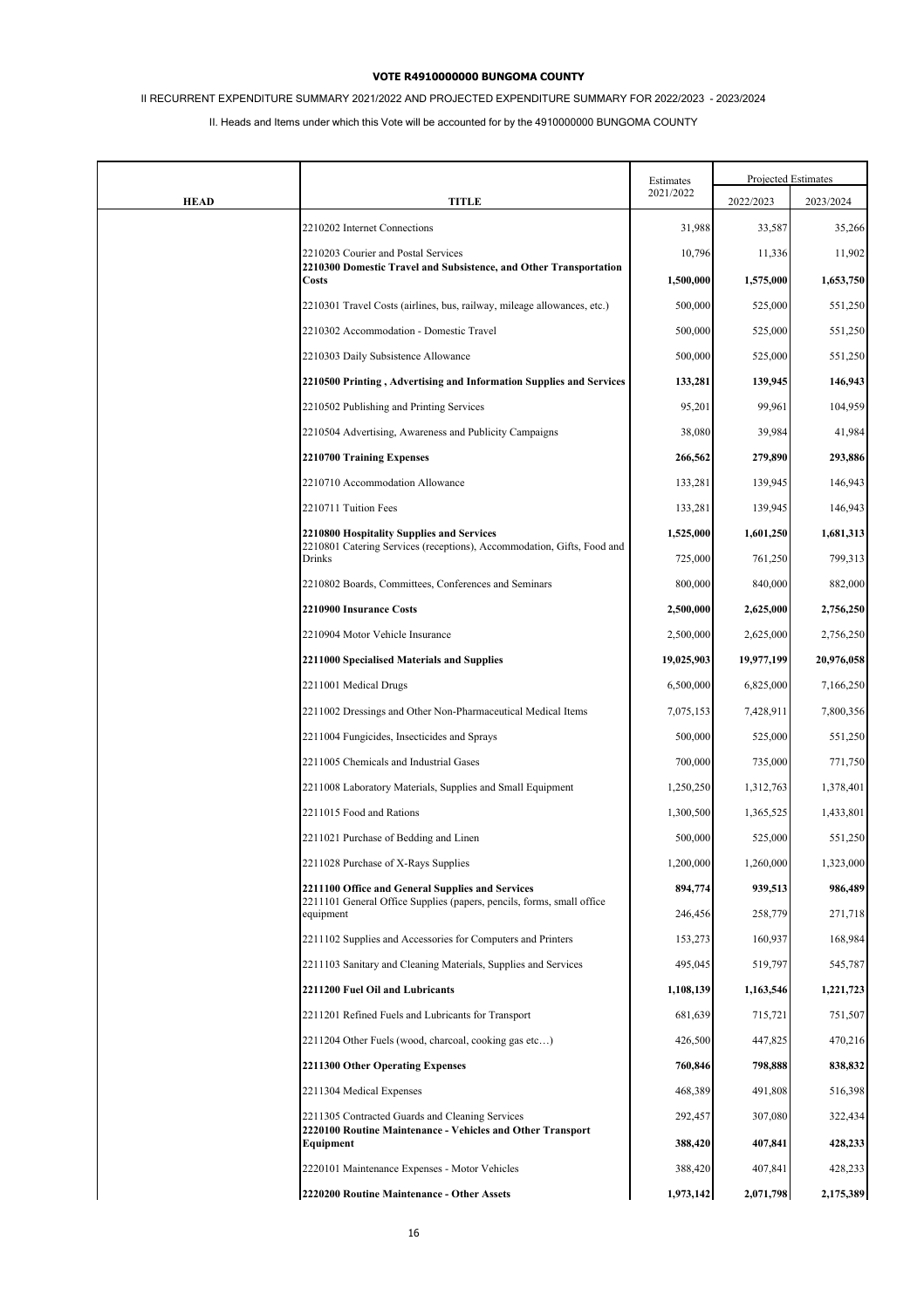# II RECURRENT EXPENDITURE SUMMARY 2021/2022 AND PROJECTED EXPENDITURE SUMMARY FOR 2022/2023 - 2023/2024

|                                       |                                                                                                                                      | Estimates         | Projected Estimates |                   |
|---------------------------------------|--------------------------------------------------------------------------------------------------------------------------------------|-------------------|---------------------|-------------------|
| <b>HEAD</b>                           | <b>TITLE</b>                                                                                                                         | 2021/2022         | 2022/2023           | 2023/2024         |
|                                       | 2220201 Maintenance of Plant, Machinery and Equipment (including lifts)                                                              | 594,054           | 623,756             | 654,944           |
|                                       | 2220202 Maintenance of Office Furniture and Equipment                                                                                | 38,080            | 39,984              | 41,984            |
|                                       | 2220203 Maintenance of Medical and Dental Equipment                                                                                  | 741,996           | 779,096             | 818,051           |
|                                       | 2220205 Maintenance of Buildings and Stations -- Non-Residential                                                                     | 545,699           | 572,984             | 601,633           |
|                                       | 2220210 Maintenance of Computers, Software, and Networks<br>3110900 Purchase of Household Furniture and Institutional                | 53,313<br>152,341 | 55,978<br>159,958   | 58,777<br>167,955 |
|                                       | Equipment<br>3110902 Purchase of Household and Institutional Appliances                                                              | 152,341           | 159,958             | 167,955           |
|                                       | 3111000 Purchase of Office Furniture and General Equipment                                                                           | 429,013           | 450,465             | 472,987           |
|                                       | 3111001 Purchase of Office Furniture and Fittings                                                                                    | 152,321           | 159,938             | 167,934           |
|                                       | 3111002 Purchase of Computers, Printers and other IT Equipment                                                                       | 276,692           | 290,527             | 305,053           |
|                                       | 3111100 Purchase of Specialised Plant, Equipment and Machinery                                                                       | 523,215           | 549,375             | 576,844           |
|                                       | 3111111 Purchase of ICT networking and Communications Equipment                                                                      | 523,215           | 549,375             | 576,844           |
|                                       | Gross Expenditure KShs.                                                                                                              | 32,106,885        | 33,712,228          | 35,397,840        |
|                                       | Net Expenditure KShs.                                                                                                                | 32,106,885        | 33,712,228          | 35,397,840        |
| 4915000105 Chwele Sub County Hospital | 2210100 Utilities Supplies and Services                                                                                              | 206,040           | 216,342             | 227,158           |
|                                       | 2210101 Electricity                                                                                                                  | 103,020           | 108,171             | 113,579           |
|                                       | 2210102 Water and sewerage charges                                                                                                   | 103,020           | 108,171             | 113,579           |
|                                       | 2210200 Communication, Supplies and Services                                                                                         | 20,604            | 21,634              | 22,716            |
|                                       | 2210201 Telephone, Telex, Facsimile and Mobile Phone Services<br>2210300 Domestic Travel and Subsistence, and Other Transportation   | 20,604            | 21,634              | 22,716            |
|                                       | Costs                                                                                                                                | 82,416            | 86,536              | 90,863            |
|                                       | 2210302 Accommodation - Domestic Travel                                                                                              | 82,416            | 86,536              | 90,863            |
|                                       | 2210700 Training Expenses                                                                                                            | 227,565           | 238,944             | 250,891           |
|                                       | 2210710 Accommodation Allowance                                                                                                      | 169,526           | 178,003             | 186,903           |
|                                       | 2210711 Tuition Fees                                                                                                                 | 58,039            | 60,941              | 63,988            |
|                                       | 2210800 Hospitality Supplies and Services<br>2210801 Catering Services (receptions), Accommodation, Gifts, Food and<br><b>Drinks</b> | 206,039<br>61,812 | 216,341<br>64,902   | 227,158<br>68,147 |
|                                       | 2210802 Boards, Committees, Conferences and Seminars                                                                                 | 144,227           | 151,439             | 159,011           |
|                                       | 2211000 Specialised Materials and Supplies                                                                                           | 15,537,245        | 16,314,106          | 17,129,811        |
|                                       | 2211001 Medical Drugs                                                                                                                | 5,312,862         | 5,578,505           | 5,857,430         |
|                                       | 2211002 Dressings and Other Non-Pharmaceutical Medical Items                                                                         | 4,526,431         | 4,752,752           | 4,990,390         |
|                                       | 2211004 Fungicides, Insecticides and Sprays                                                                                          | 515,098           | 540,853             | 567,895           |
|                                       | 2211005 Chemicals and Industrial Gases                                                                                               | 206,039           | 216,341             | 227,158           |
|                                       | 2211008 Laboratory Materials, Supplies and Small Equipment                                                                           | 3,114,353         | 3,270,070           | 3,433,574         |
|                                       | 2211015 Food and Rations                                                                                                             | 618,117           | 649,023             | 681,474           |
|                                       | 2211021 Purchase of Bedding and Linen                                                                                                | 1,244,345         | 1,306,562           | 1,371,890         |
|                                       | 2211100 Office and General Supplies and Services                                                                                     | 144,228           | 151,438             | 159,010           |
|                                       | 2211102 Supplies and Accessories for Computers and Printers                                                                          | 61,812            | 64,902              | 68,147            |
|                                       | 2211103 Sanitary and Cleaning Materials, Supplies and Services                                                                       | 82,416            | 86,536              | 90,863            |
|                                       | 2211200 Fuel Oil and Lubricants                                                                                                      | 412,078           | 432,682             | 454,316           |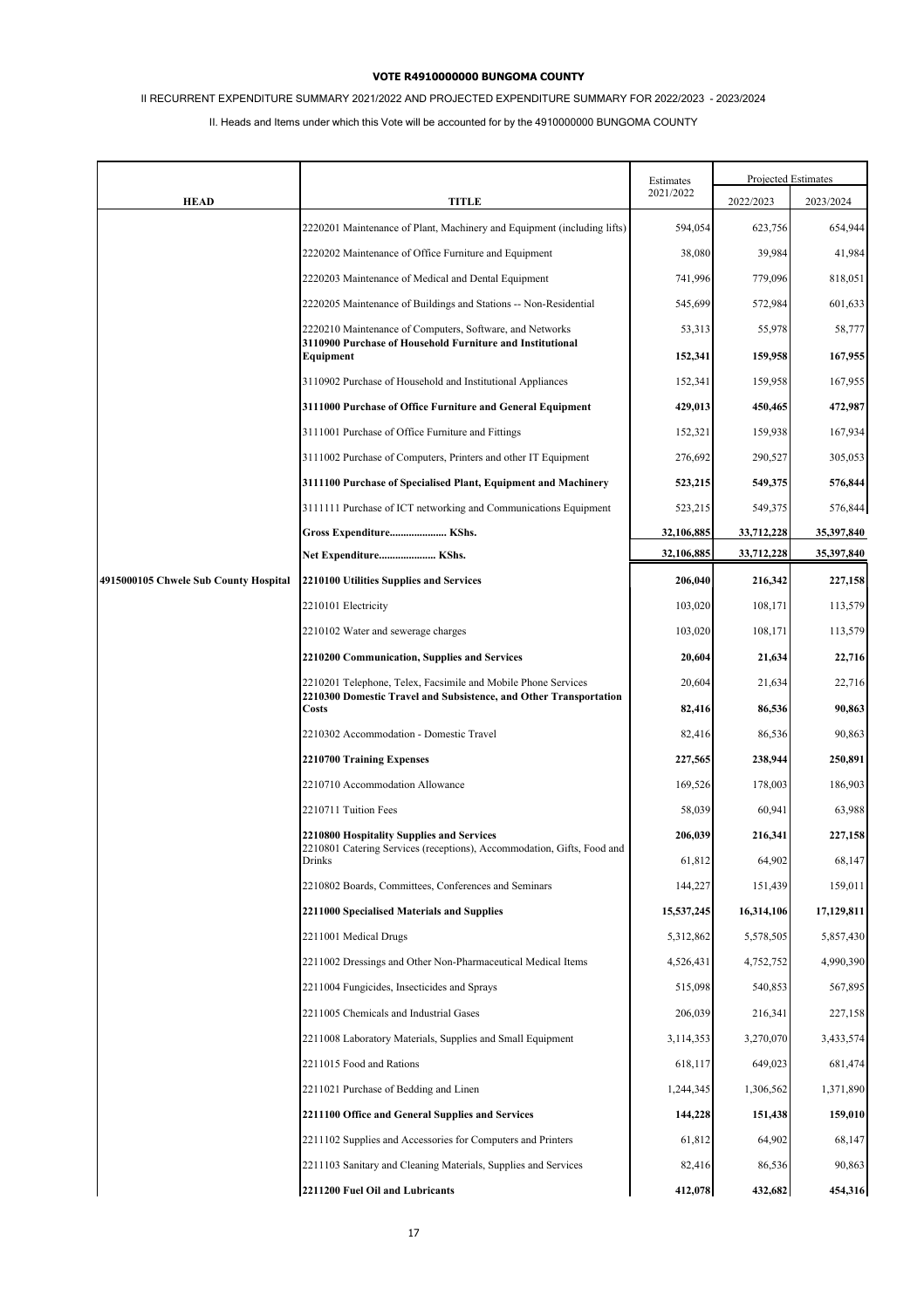# II RECURRENT EXPENDITURE SUMMARY 2021/2022 AND PROJECTED EXPENDITURE SUMMARY FOR 2022/2023 - 2023/2024

|                                 |                                                                                                                     | Estimates    |            | Projected Estimates |
|---------------------------------|---------------------------------------------------------------------------------------------------------------------|--------------|------------|---------------------|
| <b>HEAD</b>                     | <b>TITLE</b>                                                                                                        | 2021/2022    | 2022/2023  | 2023/2024           |
|                                 | 2211201 Refined Fuels and Lubricants for Transport                                                                  | 206,039      | 216,341    | 227,158             |
|                                 | 2211204 Other Fuels (wood, charcoal, cooking gas etc)                                                               | 206,039      | 216,341    | 227,158             |
|                                 | 2211300 Other Operating Expenses                                                                                    | 618,117      | 649,023    | 681,474             |
|                                 | 2211304 Medical Expenses                                                                                            | 618,117      | 649,023    | 681,474             |
|                                 | 2220100 Routine Maintenance - Vehicles and Other Transport<br>Equipment                                             | 61,812       | 64,902     | 68,147              |
|                                 | 2220101 Maintenance Expenses - Motor Vehicles                                                                       | 61,812       | 64,902     | 68,147              |
|                                 | 2220200 Routine Maintenance - Other Assets                                                                          | 666,994      | 700,344    | 735,361             |
|                                 | 2220205 Maintenance of Buildings and Stations -- Non-Residential                                                    | 666,994      | 700,344    | 735,361             |
|                                 | Gross Expenditure KShs.                                                                                             | 18,183,138   | 19,092,292 | 20,046,905          |
| 4915000106 MT. Elgon Sub County | Net Expenditure KShs.                                                                                               | 18, 183, 138 | 19,092,292 | 20,046,905          |
| Hospital                        | 2210100 Utilities Supplies and Services                                                                             | 451,039      | 473,590    | 497,270             |
|                                 | 2210101 Electricity                                                                                                 | 332,987      | 349,636    | 367,118             |
|                                 | 2210102 Water and sewerage charges                                                                                  | 118,052      | 123,954    | 130,152             |
|                                 | 2210200 Communication, Supplies and Services                                                                        | 122,620      | 128,751    | 135,189             |
|                                 | 2210201 Telephone, Telex, Facsimile and Mobile Phone Services                                                       | 76,843       | 80,685     | 84,720              |
|                                 | 2210202 Internet Connections                                                                                        | 33,299       | 34,964     | 36,712              |
|                                 | 2210203 Courier and Postal Services<br>2210300 Domestic Travel and Subsistence, and Other Transportation<br>Costs   | 12,478       | 13,102     | 13,757              |
|                                 |                                                                                                                     | 477,428      | 501,300    | 526,364             |
|                                 | 2210301 Travel Costs (airlines, bus, railway, mileage allowances, etc.)                                             | 94,773       | 99,512     | 104,487             |
|                                 | 2210302 Accommodation - Domestic Travel                                                                             | 279,319      | 293,285    | 307,949             |
|                                 | 2210303 Daily Subsistence Allowance                                                                                 | 103,336      | 108,503    | 113,928             |
|                                 | 2210500 Printing, Advertising and Information Supplies and Services                                                 | 24,325       | 25,542     | 26,819              |
|                                 | 2210502 Publishing and Printing Services                                                                            | 12,807       | 13,448     | 14,120              |
|                                 | 2210503 Subscriptions to Newspapers, Magazines and Periodicals                                                      | 11,518       | 12,094     | 12,699              |
|                                 | 2210800 Hospitality Supplies and Services<br>2210801 Catering Services (receptions), Accommodation, Gifts, Food and | 353,723      | 371,409    | 389,979             |
|                                 | Drinks                                                                                                              | 174,422      | 183,143    | 192,300             |
|                                 | 2210802 Boards, Committees, Conferences and Seminars                                                                | 179,301      | 188,266    | 197,679             |
|                                 | 2211000 Specialised Materials and Supplies                                                                          | 5,703,624    | 5,988,804  | 6,288,247           |
|                                 | 2211001 Medical Drugs                                                                                               | 1,678,262    | 1,762,175  | 1,850,284           |
|                                 | 2211002 Dressings and Other Non-Pharmaceutical Medical Items                                                        | 1,536,863    | 1,613,706  | 1,694,392           |
|                                 | 2211004 Fungicides, Insecticides and Sprays                                                                         | 256,144      | 268,951    | 282,399             |
|                                 | 2211005 Chemicals and Industrial Gases                                                                              | 76,843       | 80,685     | 84,720              |
|                                 | 2211008 Laboratory Materials, Supplies and Small Equipment                                                          | 768,432      | 806,853    | 847,196             |
|                                 | 2211015 Food and Rations                                                                                            | 1,132,156    | 1,188,764  | 1,248,202           |
|                                 | 2211016 Purchase of Uniforms and Clothing - Staff                                                                   | 80,502       | 84,527     | 88,754              |
|                                 | 2211021 Purchase of Bedding and Linen                                                                               | 76,843       | 80,685     | 84,720              |
|                                 | 2211028 Purchase of X-Rays Supplies                                                                                 | 97,579       | 102,458    | 107,580             |
|                                 | 2211100 Office and General Supplies and Services                                                                    | 274,196      | 287,906    | 302,301             |
|                                 | 2211101 General Office Supplies (papers, pencils, forms, small office<br>equipment                                  | 46,106       | 48,411     | 50,832              |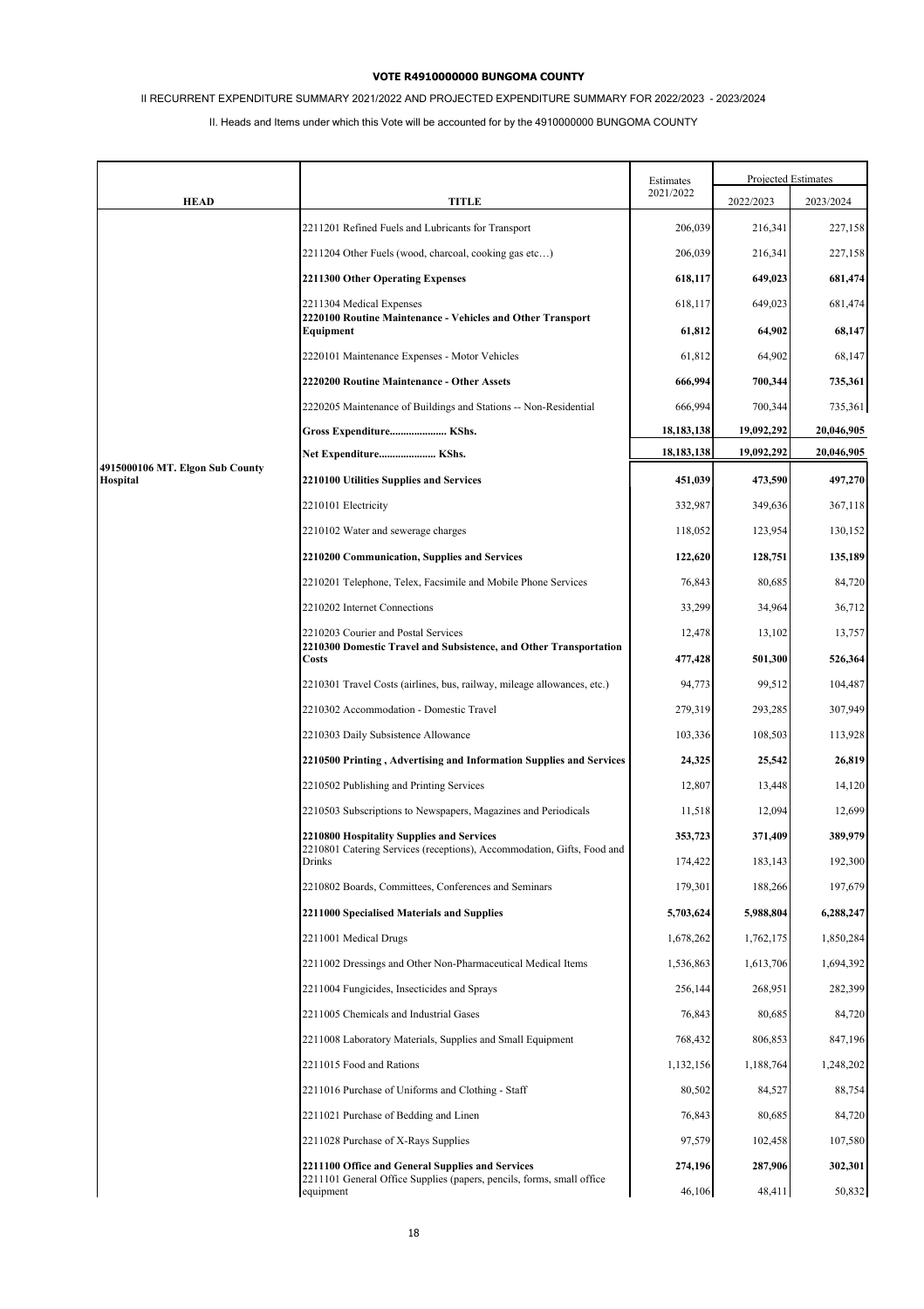# II RECURRENT EXPENDITURE SUMMARY 2021/2022 AND PROJECTED EXPENDITURE SUMMARY FOR 2022/2023 - 2023/2024

|                                        |                                                                                                     | Estimates          | Projected Estimates |                    |
|----------------------------------------|-----------------------------------------------------------------------------------------------------|--------------------|---------------------|--------------------|
| <b>HEAD</b>                            | TITLE                                                                                               | 2021/2022          | 2022/2023           | 2023/2024          |
|                                        | 2211102 Supplies and Accessories for Computers and Printers                                         | 48,789             | 51,229              | 53,790             |
|                                        | 2211103 Sanitary and Cleaning Materials, Supplies and Services                                      | 179,301            | 188,266             | 197,679            |
|                                        | 2211200 Fuel Oil and Lubricants                                                                     | 649,842            | 682,334             | 716,450            |
|                                        | 2211201 Refined Fuels and Lubricants for Transport                                                  | 521,770            | 547,858             | 575,251            |
|                                        | 2211204 Other Fuels (wood, charcoal, cooking gas etc)                                               | 128,072            | 134,476             | 141,199            |
|                                        | <b>2211300 Other Operating Expenses</b>                                                             | 264,853            | 278,095             | 292,001            |
|                                        | 2211301 Bank Service Commission and Charges                                                         | 8,709              | 9,144               | 9,602              |
|                                        | 2211304 Medical Expenses<br>2220100 Routine Maintenance - Vehicles and Other Transport<br>Equipment | 256,144<br>194,669 | 268,951<br>204,403  | 282,399<br>214,623 |
|                                        | 2220101 Maintenance Expenses - Motor Vehicles                                                       | 194,669            | 204,403             | 214,623            |
|                                        | 2220200 Routine Maintenance - Other Assets                                                          | 921,606            | 967,686             | 1,016,070          |
|                                        | 2220201 Maintenance of Plant, Machinery and Equipment (including lifts)                             | 37,202             | 39,062              | 41,015             |
|                                        | 2220202 Maintenance of Office Furniture and Equipment                                               | 23,053             | 24,206              | 25,416             |
|                                        | 2220203 Maintenance of Medical and Dental Equipment                                                 | 24,614             | 25,845              | 27,137             |
|                                        | 2220205 Maintenance of Buildings and Stations -- Non-Residential                                    | 786,728            | 826,064             | 867,367            |
|                                        | 2220210 Maintenance of Computers, Software, and Networks                                            | 50,009             | 52,509              | 55,135             |
|                                        | 3110900 Purchase of Household Furniture and Institutional<br>Equipment                              | 43,544             | 45,722              | 48,008             |
|                                        | 3110902 Purchase of Household and Institutional Appliances                                          | 43,544             | 45,722              | 48,008             |
|                                        | 3111000 Purchase of Office Furniture and General Equipment                                          | 174,056            | 182,758             | 191,897            |
|                                        | 3111001 Purchase of Office Furniture and Fittings                                                   | 76,843             | 80,685              | 84,720             |
|                                        | 3111002 Purchase of Computers, Printers and other IT Equipment                                      | 97,213             | 102,073             | 107,177            |
|                                        | 3111100 Purchase of Specialised Plant, Equipment and Machinery                                      | 27,151             | 28,509              | 29,934             |
|                                        | 3111111 Purchase of ICT networking and Communications Equipment                                     | 27,151             | 28,509              | 29,934             |
|                                        | Gross Expenditure KShs.                                                                             | 9,682,676          | 10,166,809          | 10,675,152         |
|                                        | Net Expenditure KShs.                                                                               | 9,682,676          | 10,166,809          | 10,675,152         |
| 4915000107 Naitiri Sub County Hospital | 2210100 Utilities Supplies and Services                                                             | 960,000            | 1,008,000           | 1,058,400          |
|                                        | 2210101 Electricity                                                                                 | 840,000            | 882,000             | 926,100            |
|                                        | 2210102 Water and sewerage charges                                                                  | 120,000            | 126,000             | 132,300            |
|                                        | 2210200 Communication, Supplies and Services                                                        | 150,000            | 157,500             | 165,375            |
|                                        | 2210201 Telephone, Telex, Facsimile and Mobile Phone Services                                       | 40,000             | 42,000              | 44,100             |
|                                        | 2210202 Internet Connections                                                                        | 100,000            | 105,000             | 110,250            |
|                                        | 2210203 Courier and Postal Services                                                                 | 10,000             | 10,500              | 11,025             |
|                                        | 2210300 Domestic Travel and Subsistence, and Other Transportation<br>Costs                          | 483,380            | 507,549             | 532,926            |
|                                        | 2210301 Travel Costs (airlines, bus, railway, mileage allowances, etc.)                             | 60,000             | 63,000              | 66,150             |
|                                        | 2210302 Accommodation - Domestic Travel                                                             | 73,380             | 77,049              | 80,901             |
|                                        | 2210303 Daily Subsistence Allowance                                                                 | 350,000            | 367,500             | 385,875            |
|                                        | 2210500 Printing, Advertising and Information Supplies and Services                                 | 578,750            | 607,688             | 638,072            |
|                                        | 2210502 Publishing and Printing Services                                                            | 578,750            | 607,688             | 638,072            |
|                                        | 2210800 Hospitality Supplies and Services                                                           | 950,000            | 997,500             | 1,047,376          |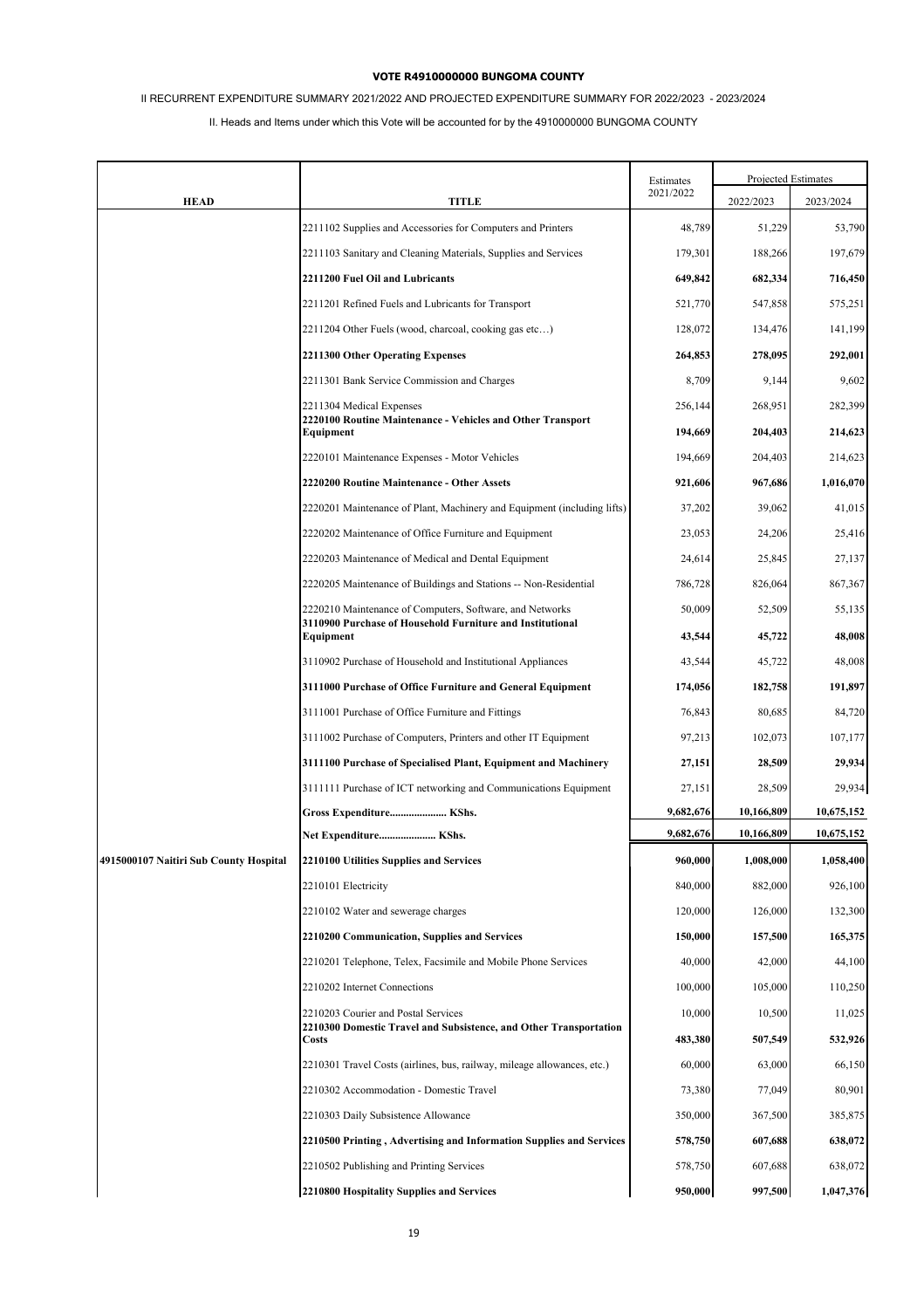# II RECURRENT EXPENDITURE SUMMARY 2021/2022 AND PROJECTED EXPENDITURE SUMMARY FOR 2022/2023 - 2023/2024

|                                        |                                                                                                                           | Estimates  |            | <b>Projected Estimates</b> |
|----------------------------------------|---------------------------------------------------------------------------------------------------------------------------|------------|------------|----------------------------|
| <b>HEAD</b>                            | TITLE                                                                                                                     | 2021/2022  | 2022/2023  | 2023/2024                  |
|                                        | 2210801 Catering Services (receptions), Accommodation, Gifts, Food and<br>Drinks                                          | 125,000    | 131,250    | 137,813                    |
|                                        | 2210802 Boards, Committees, Conferences and Seminars                                                                      | 825,000    | 866,250    | 909,563                    |
|                                        | 2211000 Specialised Materials and Supplies                                                                                | 19,399,657 | 20,369,640 | 21,388,122                 |
|                                        | 2211001 Medical Drugs                                                                                                     | 6,208,182  | 6,518,591  | 6,844,521                  |
|                                        | 2211002 Dressings and Other Non-Pharmaceutical Medical Items                                                              | 3,537,870  | 3,714,764  | 3,900,502                  |
|                                        | 2211004 Fungicides, Insecticides and Sprays                                                                               | 375,025    | 393,776    | 413,465                    |
|                                        | 2211005 Chemicals and Industrial Gases                                                                                    | 650,000    | 682,500    | 716,625                    |
|                                        | 2211008 Laboratory Materials, Supplies and Small Equipment                                                                | 3,412,500  | 3,583,125  | 3,762,281                  |
|                                        | 2211015 Food and Rations                                                                                                  | 3,100,000  | 3,255,000  | 3,417,750                  |
|                                        | 2211021 Purchase of Bedding and Linen                                                                                     | 589,600    | 619,080    | 650,034                    |
|                                        | 2211028 Purchase of X-Rays Supplies                                                                                       | 1,526,480  | 1,602,804  | 1,682,944                  |
|                                        | 2211100 Office and General Supplies and Services<br>2211101 General Office Supplies (papers, pencils, forms, small office | 257,350    | 270,218    | 283,729                    |
|                                        | equipment                                                                                                                 | 84,000     | 88,200     | 92,610                     |
|                                        | 2211102 Supplies and Accessories for Computers and Printers                                                               | 78,600     | 82,530     | 86,657                     |
|                                        | 2211103 Sanitary and Cleaning Materials, Supplies and Services                                                            | 94,750     | 99,488     | 104,462                    |
|                                        | 2211200 Fuel Oil and Lubricants                                                                                           | 766,000    | 804,300    | 844,516                    |
|                                        | 2211201 Refined Fuels and Lubricants for Transport                                                                        | 703,000    | 738,150    | 775,058                    |
|                                        | 2211204 Other Fuels (wood, charcoal, cooking gas etc)                                                                     | 63,000     | 66,150     | 69,458                     |
|                                        | 2211300 Other Operating Expenses                                                                                          | 78,000     | 81,900     | 85,995                     |
|                                        | 2211304 Medical Expenses<br>2220100 Routine Maintenance - Vehicles and Other Transport                                    | 78,000     | 81,900     | 85,995                     |
|                                        | Equipment                                                                                                                 | 325,250    | 341,513    | 358,588                    |
|                                        | 2220101 Maintenance Expenses - Motor Vehicles                                                                             | 325,250    | 341,513    | 358,588                    |
|                                        | 2220200 Routine Maintenance - Other Assets                                                                                | 491,000    | 515,550    | 541,328                    |
|                                        | 2220201 Maintenance of Plant, Machinery and Equipment (including lifts)                                                   | 250,000    | 262,500    | 275,625                    |
|                                        | 2220205 Maintenance of Buildings and Stations -- Non-Residential                                                          | 215,000    | 225,750    | 237,038                    |
|                                        | 2220210 Maintenance of Computers, Software, and Networks                                                                  | 26,000     | 27,300     | 28,665                     |
|                                        | Gross Expenditure KShs.                                                                                                   | 24,439,387 | 25,661,358 | 26,944,427                 |
|                                        | Net Expenditure KShs.                                                                                                     | 24,439,387 | 25,661,358 | 26,944,427                 |
| 4915000108 Sirisia Sub County Hospital | 2210100 Utilities Supplies and Services                                                                                   | 1,684,028  | 1,768,229  | 1,856,641                  |
|                                        | 2210101 Electricity                                                                                                       | 1,476,059  | 1,549,862  | 1,627,355                  |
|                                        | 2210102 Water and sewerage charges                                                                                        | 207,969    | 218,367    | 229,286                    |
|                                        | 2210200 Communication, Supplies and Services                                                                              | 124,781    | 131,021    | 137,572                    |
|                                        | 2210201 Telephone, Telex, Facsimile and Mobile Phone Services                                                             | 77,988     | 81,888     | 85,982                     |
|                                        | 2210202 Internet Connections                                                                                              | 25,996     | 27,296     | 28,661                     |
|                                        | 2210203 Courier and Postal Services<br>2210300 Domestic Travel and Subsistence, and Other Transportation                  | 20,797     | 21,837     | 22,929                     |
|                                        | Costs                                                                                                                     | 249,562    | 262,041    | 275,143                    |
|                                        | 2210301 Travel Costs (airlines, bus, railway, mileage allowances, etc.)                                                   | 93,586     | 98,265     | 103,179                    |
|                                        | 2210302 Accommodation - Domestic Travel                                                                                   | 51,992     | 54,592     | 57,321                     |
|                                        | 2210303 Daily Subsistence Allowance                                                                                       | 103,984    | 109,184    | 114,643                    |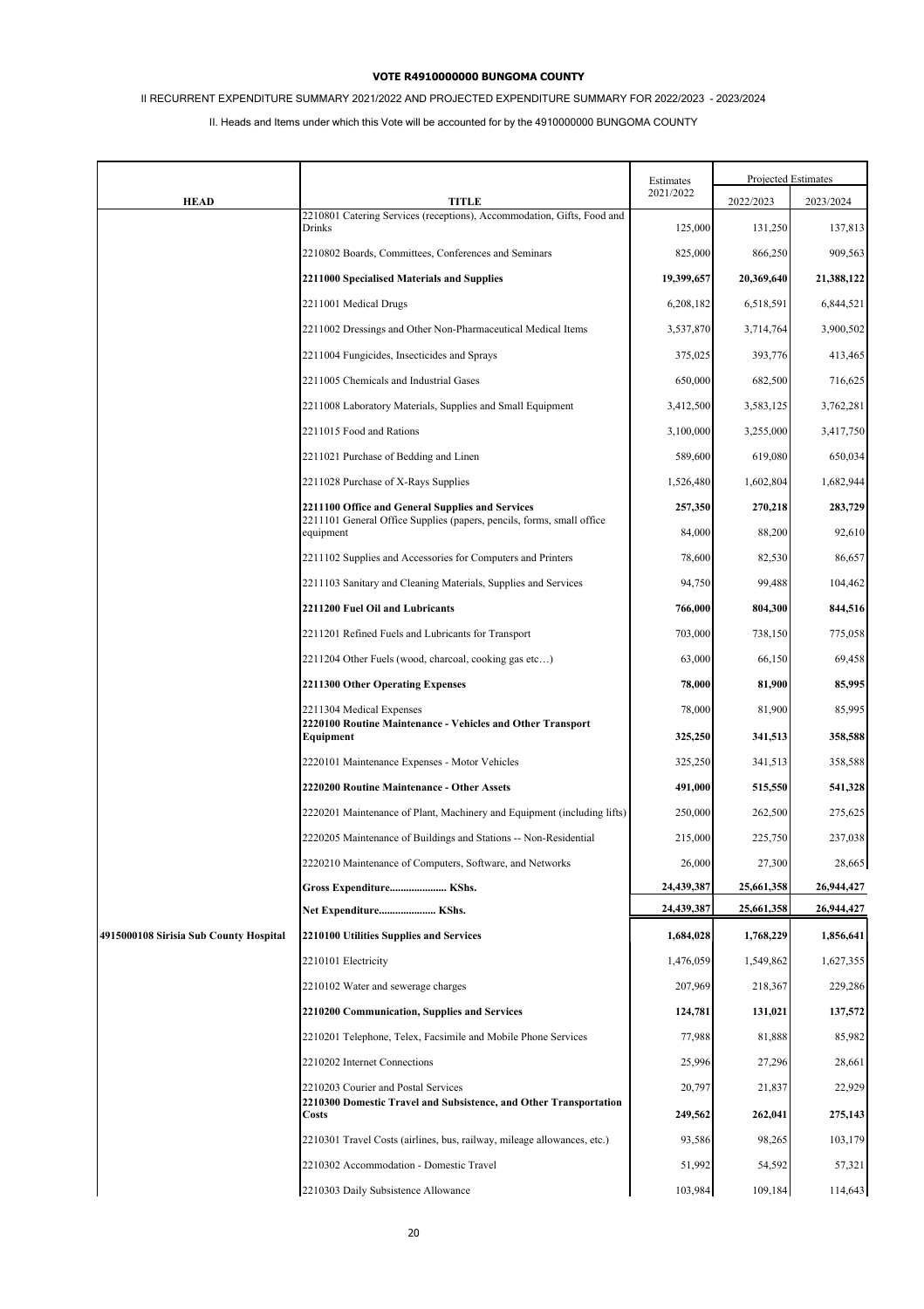# II RECURRENT EXPENDITURE SUMMARY 2021/2022 AND PROJECTED EXPENDITURE SUMMARY FOR 2022/2023 - 2023/2024

|             |                                                                                                                              | Estimates  | Projected Estimates |            |
|-------------|------------------------------------------------------------------------------------------------------------------------------|------------|---------------------|------------|
| <b>HEAD</b> | <b>TITLE</b>                                                                                                                 | 2021/2022  | 2022/2023           | 2023/2024  |
|             | 2210500 Printing, Advertising and Information Supplies and Services                                                          | 57,140     | 59,996              | 62,996     |
|             | 2210502 Publishing and Printing Services                                                                                     | 36,395     | 38,214              | 40,125     |
|             | 2210504 Advertising, Awareness and Publicity Campaigns                                                                       | 20,745     | 21,782              | 22,871     |
|             | 2210700 Training Expenses                                                                                                    | 103,984    | 109,184             | 114,643    |
|             | 2210711 Tuition Fees                                                                                                         | 103,984    | 109,184             | 114,643    |
|             | 2210800 Hospitality Supplies and Services                                                                                    | 623,906    | 655,102             | 687,858    |
|             | 2210801 Catering Services (receptions), Accommodation, Gifts, Food and<br>Drinks                                             | 311,953    | 327,551             | 343,929    |
|             | 2210802 Boards, Committees, Conferences and Seminars                                                                         | 311,953    | 327,551             | 343,929    |
|             | 2211000 Specialised Materials and Supplies                                                                                   | 14,858,831 | 15,601,775          | 16,381,862 |
|             | 2211001 Medical Drugs                                                                                                        | 4,583,102  | 4,812,257           | 5,052,869  |
|             | 2211002 Dressings and Other Non-Pharmaceutical Medical Items                                                                 | 4,299,805  | 4,514,796           | 4,740,536  |
|             | 2211004 Fungicides, Insecticides and Sprays                                                                                  | 158,950    | 166,898             | 175,242    |
|             | 2211005 Chemicals and Industrial Gases                                                                                       | 1,250,000  | 1,312,500           | 1,378,125  |
|             | 2211008 Laboratory Materials, Supplies and Small Equipment                                                                   | 950,000    | 997,500             | 1,047,375  |
|             | 2211015 Food and Rations                                                                                                     | 850,000    | 892,500             | 937,125    |
|             | 2211016 Purchase of Uniforms and Clothing - Staff                                                                            | 603,984    | 634,184             | 665,893    |
|             | 2211021 Purchase of Bedding and Linen                                                                                        | 751,992    | 789,592             | 829,071    |
|             | 2211028 Purchase of X-Rays Supplies                                                                                          | 1,410,998  | 1,481,548           | 1,555,626  |
|             | 2211100 Office and General Supplies and Services                                                                             | 493,926    | 518,622             | 544,554    |
|             | 2211101 General Office Supplies (papers, pencils, forms, small office<br>equipment                                           | 207,969    | 218,367             | 229,286    |
|             | 2211102 Supplies and Accessories for Computers and Printers                                                                  | 77,988     | 81,888              | 85,982     |
|             | 2211103 Sanitary and Cleaning Materials, Supplies and Services                                                               | 207,969    | 218,367             | 229,286    |
|             | 2211200 Fuel Oil and Lubricants                                                                                              | 475,729    | 499,515             | 524,491    |
|             | 2211201 Refined Fuels and Lubricants for Transport                                                                           | 259,961    | 272,959             | 286,607    |
|             | 2211204 Other Fuels (wood, charcoal, cooking gas etc)                                                                        | 215,768    | 226,556             | 237,884    |
|             | 2211300 Other Operating Expenses                                                                                             | 306,754    | 322,093             | 338,197    |
|             | 2211301 Bank Service Commission and Charges                                                                                  | 20,797     | 21,837              | 22,929     |
|             | 2211304 Medical Expenses<br>2211306 Membership Fees, Dues and Subscriptions to Professional and                              | 129,981    | 136,480             | 143,304    |
|             | <b>Trade Bodies</b>                                                                                                          | 103,984    | 109,184             | 114,643    |
|             | 2211308 Legal Dues/fees, Arbitration and Compensation Payments<br>2220100 Routine Maintenance - Vehicles and Other Transport | 51,992     | 54,592              | 57,321     |
|             | Equipment                                                                                                                    | 207,969    | 218,367             | 229,286    |
|             | 2220101 Maintenance Expenses - Motor Vehicles                                                                                | 207,969    | 218,367             | 229,286    |
|             | 2220200 Routine Maintenance - Other Assets                                                                                   | 1,871,720  | 1,965,306           | 2,063,571  |
|             | 2220201 Maintenance of Plant, Machinery and Equipment (including lifts)                                                      | 207,969    | 218,367             | 229,286    |
|             | 2220202 Maintenance of Office Furniture and Equipment                                                                        | 51,992     | 54,592              | 57,321     |
|             | 2220205 Maintenance of Buildings and Stations -- Non-Residential                                                             | 1,559,767  | 1,637,755           | 1,719,643  |
|             | 2220210 Maintenance of Computers, Software, and Networks                                                                     | 51,992     | 54,592              | 57,321     |
|             | 3111000 Purchase of Office Furniture and General Equipment                                                                   | 235,005    | 246,755             | 259,093    |
|             | 3111001 Purchase of Office Furniture and Fittings                                                                            | 105,024    | 110,275             | 115,789    |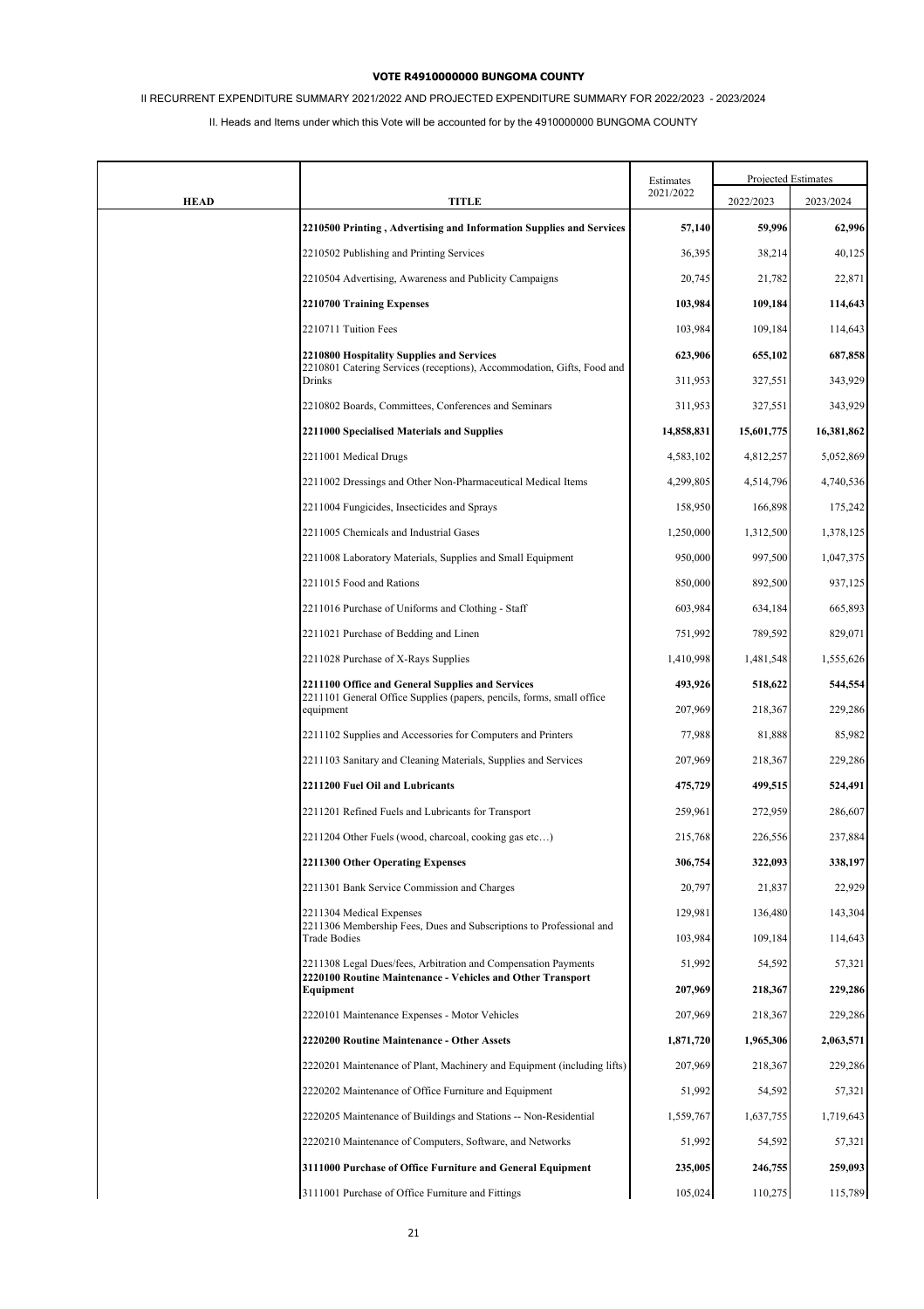# II RECURRENT EXPENDITURE SUMMARY 2021/2022 AND PROJECTED EXPENDITURE SUMMARY FOR 2022/2023 - 2023/2024

|                                                                                 |                                                                                    | Estimates  | Projected Estimates |            |
|---------------------------------------------------------------------------------|------------------------------------------------------------------------------------|------------|---------------------|------------|
| <b>HEAD</b>                                                                     | <b>TITLE</b>                                                                       | 2021/2022  | 2022/2023           | 2023/2024  |
|                                                                                 | 3111002 Purchase of Computers, Printers and other IT Equipment                     | 129,981    | 136,480             | 143,304    |
|                                                                                 | 3111100 Purchase of Specialised Plant, Equipment and Machinery                     | 1,107,434  | 1,162,806           | 1,220,947  |
|                                                                                 | 3111106 Purchase of Fire fighting Vehicles and Equipment                           | 25,996     | 27,296              | 28,661     |
|                                                                                 | 3111111 Purchase of ICT networking and Communications Equipment                    | 1,081,438  | 1,135,510           | 1,192,286  |
|                                                                                 | Gross Expenditure KShs.                                                            | 22,400,769 | 23,520,812          | 24,696,854 |
|                                                                                 | Net Expenditure KShs.                                                              | 22,400,769 | 23,520,812          | 24,696,854 |
| 4915000109 Cheptais Sub County Hospital 2210100 Utilities Supplies and Services |                                                                                    | 551,931    | 579,528             | 608,504    |
|                                                                                 | 2210101 Electricity                                                                | 432,082    | 453,687             | 476,371    |
|                                                                                 | 2210102 Water and sewerage charges                                                 | 119,849    | 125,841             | 132,133    |
|                                                                                 | 2210200 Communication, Supplies and Services                                       | 108,566    | 113,995             | 119,694    |
|                                                                                 | 2210201 Telephone, Telex, Facsimile and Mobile Phone Services                      | 97,758     | 102,646             | 107,778    |
|                                                                                 | 2210203 Courier and Postal Services                                                | 10,808     | 11,349              | 11,916     |
|                                                                                 | 2210300 Domestic Travel and Subsistence, and Other Transportation<br><b>Costs</b>  | 228,949    | 240,396             | 252,416    |
|                                                                                 | 2210303 Daily Subsistence Allowance                                                | 228,949    | 240,396             | 252,416    |
|                                                                                 | 2210500 Printing, Advertising and Information Supplies and Services                | 832,594    | 874,225             | 917,935    |
|                                                                                 | 2210502 Publishing and Printing Services                                           | 824,469    | 865,693             | 908,977    |
|                                                                                 | 2210503 Subscriptions to Newspapers, Magazines and Periodicals                     | 8,125      | 8,532               | 8,958      |
|                                                                                 | 2210800 Hospitality Supplies and Services                                          | 496,832    | 521,673             | 547,757    |
|                                                                                 | 2210801 Catering Services (receptions), Accommodation, Gifts, Food and<br>Drinks   | 224,294    | 235,508             | 247,284    |
|                                                                                 | 2210802 Boards, Committees, Conferences and Seminars                               | 272,538    | 286,165             | 300,473    |
|                                                                                 | 2211000 Specialised Materials and Supplies                                         | 13,022,569 | 13,673,697          | 14,357,381 |
|                                                                                 | 2211001 Medical Drugs                                                              | 5,221,776  | 5,482,865           | 5,757,008  |
|                                                                                 | 2211002 Dressings and Other Non-Pharmaceutical Medical Items                       | 5,181,213  | 5,440,273           | 5,712,287  |
|                                                                                 | 2211004 Fungicides, Insecticides and Sprays                                        | 380,876    | 399,920             | 419,916    |
|                                                                                 | 2211005 Chemicals and Industrial Gases                                             | 101,567    | 106,645             | 111,977    |
|                                                                                 | 2211008 Laboratory Materials, Supplies and Small Equipment                         | 1,417,705  | 1,488,590           | 1,563,019  |
|                                                                                 | 2211015 Food and Rations                                                           | 719,432    | 755,404             | 793,174    |
|                                                                                 | 2211100 Office and General Supplies and Services                                   | 542,960    | 570,107             | 598,614    |
|                                                                                 | 2211101 General Office Supplies (papers, pencils, forms, small office<br>equipment | 183,667    | 192,850             | 202,493    |
|                                                                                 | 2211102 Supplies and Accessories for Computers and Printers                        | 129,075    | 135,528             | 142,305    |
|                                                                                 | 2211103 Sanitary and Cleaning Materials, Supplies and Services                     | 230,218    | 241,729             | 253,816    |
|                                                                                 | 2211200 Fuel Oil and Lubricants                                                    | 2,276,522  | 2,390,348           | 2,509,866  |
|                                                                                 | 2211201 Refined Fuels and Lubricants for Transport                                 | 1,683,037  | 1,767,189           | 1,855,549  |
|                                                                                 | 2211204 Other Fuels (wood, charcoal, cooking gas etc)                              | 593,485    | 623,159             | 654,317    |
|                                                                                 | 2211300 Other Operating Expenses                                                   | 15,235     | 15,997              | 16,797     |
|                                                                                 | 2211301 Bank Service Commission and Charges                                        | 15,235     | 15,997              | 16,797     |
|                                                                                 | 2220100 Routine Maintenance - Vehicles and Other Transport<br>Equipment            | 834,450    | 876,173             | 919,981    |
|                                                                                 | 2220101 Maintenance Expenses - Motor Vehicles                                      | 834,450    | 876,173             | 919,981    |
|                                                                                 | 2220200 Routine Maintenance - Other Assets                                         | 1,703,421  | 1,788,592           | 1,878,022  |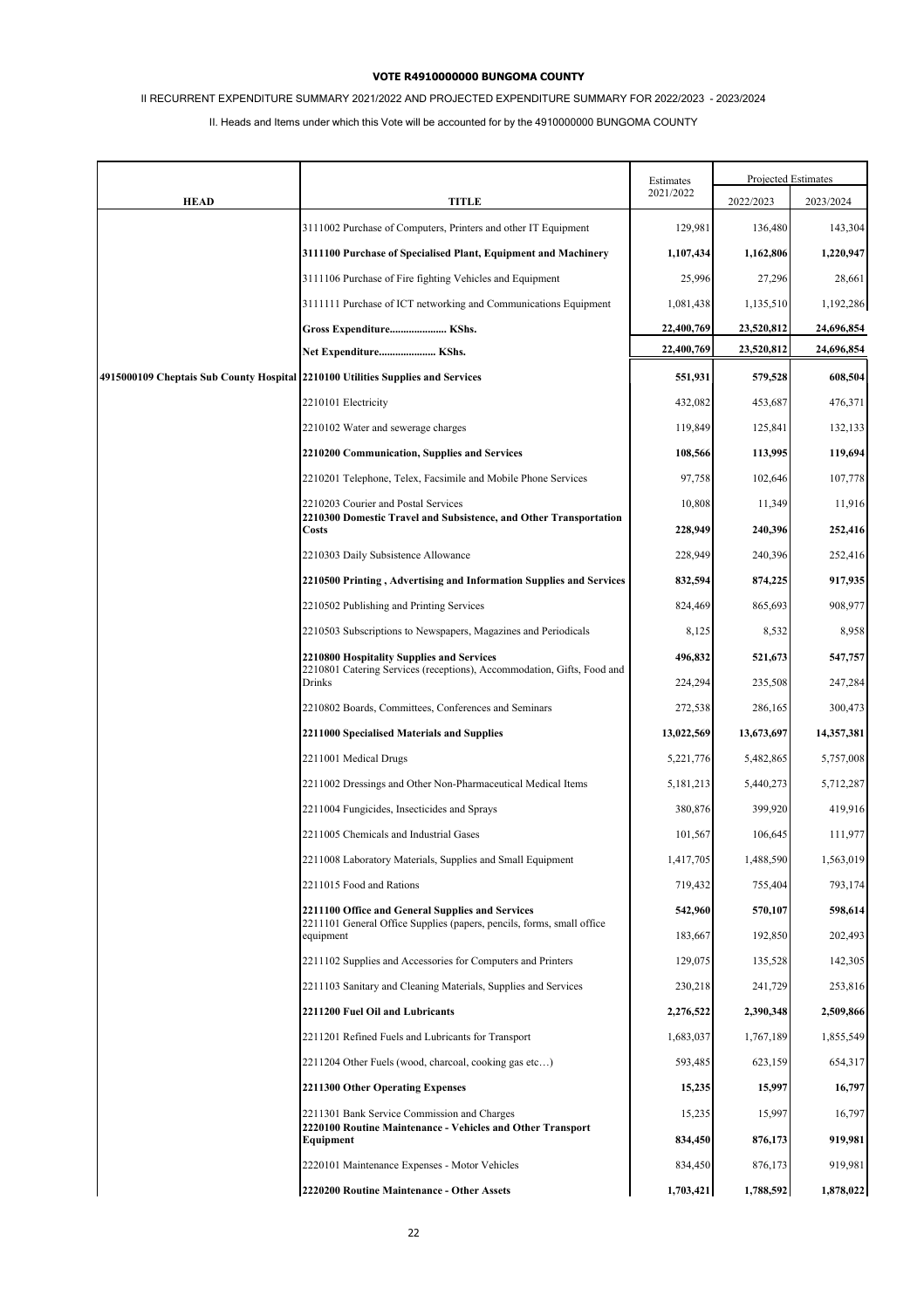# II RECURRENT EXPENDITURE SUMMARY 2021/2022 AND PROJECTED EXPENDITURE SUMMARY FOR 2022/2023 - 2023/2024

|                                       |                                                                                    | Estimates  | Projected Estimates |            |
|---------------------------------------|------------------------------------------------------------------------------------|------------|---------------------|------------|
| <b>HEAD</b>                           | <b>TITLE</b>                                                                       | 2021/2022  | 2022/2023           | 2023/2024  |
|                                       | 2220201 Maintenance of Plant, Machinery and Equipment (including lifts)            | 545,705    | 572,990             | 601,640    |
|                                       | 2220205 Maintenance of Buildings and Stations -- Non-Residential                   | 1,083,657  | 1,137,840           | 1,194,732  |
|                                       | 2220210 Maintenance of Computers, Software, and Networks                           | 74,059     | 77,762              | 81,650     |
|                                       | 3111000 Purchase of Office Furniture and General Equipment                         | 1,298,369  | 1,363,287           | 1,431,451  |
|                                       | 3111001 Purchase of Office Furniture and Fittings                                  | 852,400    | 895,020             | 939,771    |
|                                       | 3111002 Purchase of Computers, Printers and other IT Equipment                     | 445,969    | 468,267             | 491,680    |
|                                       | Gross Expenditure KShs.                                                            | 21,912,398 | 23,008,018          | 24,158,418 |
|                                       | Net Expenditure KShs.                                                              | 21,912,398 | 23,008,018          | 24,158,418 |
| 4915000110 Bokoli Sub County Hospital | 2210100 Utilities Supplies and Services                                            | 253,631    | 266,312             | 279,628    |
|                                       | 2210101 Electricity                                                                | 203,407    | 213,577             | 224,256    |
|                                       | 2210102 Water and sewerage charges                                                 | 50,224     | 52,735              | 55,372     |
|                                       | 2210200 Communication, Supplies and Services                                       | 115,114    | 120,869             | 126,912    |
|                                       | 2210201 Telephone, Telex, Facsimile and Mobile Phone Services                      | 45,202     | 47,462              | 49,835     |
|                                       | 2210202 Internet Connections                                                       | 60,269     | 63,282              | 66,446     |
|                                       | 2210203 Courier and Postal Services                                                | 9,643      | 10,125              | 10,631     |
|                                       | 2210300 Domestic Travel and Subsistence, and Other Transportation<br>Costs         | 251,120    | 263,675             | 276,860    |
|                                       | 2210301 Travel Costs (airlines, bus, railway, mileage allowances, etc.)            | 50,224     | 52,735              | 55,372     |
|                                       | 2210302 Accommodation - Domestic Travel                                            | 100,448    | 105,470             | 110,744    |
|                                       | 2210303 Daily Subsistence Allowance                                                | 100,448    | 105,470             | 110,744    |
|                                       | 2210500 Printing, Advertising and Information Supplies and Services                | 40,179     | 42,188              | 44,297     |
|                                       | 2210502 Publishing and Printing Services                                           | 38,672     | 40,606              | 42,636     |
|                                       | 2210503 Subscriptions to Newspapers, Magazines and Periodicals                     | 1,507      | 1,582               | 1,661      |
|                                       | 2210800 Hospitality Supplies and Services                                          | 276,324    | 290,140             | 304,647    |
|                                       | 2210801 Catering Services (receptions), Accommodation, Gifts, Food and<br>Drinks   | 50,224     | 52,735              | 55,372     |
|                                       | 2210802 Boards, Committees, Conferences and Seminars                               | 226,100    | 237,405             | 249,275    |
|                                       | 2211000 Specialised Materials and Supplies                                         | 4,027,517  | 4,228,893           | 4,440,337  |
|                                       | 2211001 Medical Drugs                                                              | 1,100,000  | 1,155,000           | 1,212,750  |
|                                       | 2211002 Dressings and Other Non-Pharmaceutical Medical Items                       | 720,000    | 756,000             | 793,800    |
|                                       | 2211004 Fungicides, Insecticides and Sprays                                        | 350,000    | 367,500             | 385,875    |
|                                       | 2211005 Chemicals and Industrial Gases                                             | 285,478    | 299,752             | 314,739    |
|                                       | 2211008 Laboratory Materials, Supplies and Small Equipment                         | 480,589    | 504,618             | 529,849    |
|                                       | 2211015 Food and Rations                                                           | 851,450    | 894,023             | 938,724    |
|                                       | 2211021 Purchase of Bedding and Linen                                              | 240,000    | 252,000             | 264,600    |
|                                       | 2211100 Office and General Supplies and Services                                   | 256,142    | 268,949             | 282,397    |
|                                       | 2211101 General Office Supplies (papers, pencils, forms, small office<br>equipment | 100,448    | 105,470             | 110,744    |
|                                       | 2211102 Supplies and Accessories for Computers and Printers                        | 30,134     | 31,641              | 33,223     |
|                                       | 2211103 Sanitary and Cleaning Materials, Supplies and Services                     | 125,560    | 131,838             | 138,430    |
|                                       | 2211200 Fuel Oil and Lubricants                                                    | 812,623    | 853,254             | 895,916    |
|                                       | 2211201 Refined Fuels and Lubricants for Transport                                 | 497,145    | 522,002             | 548,102    |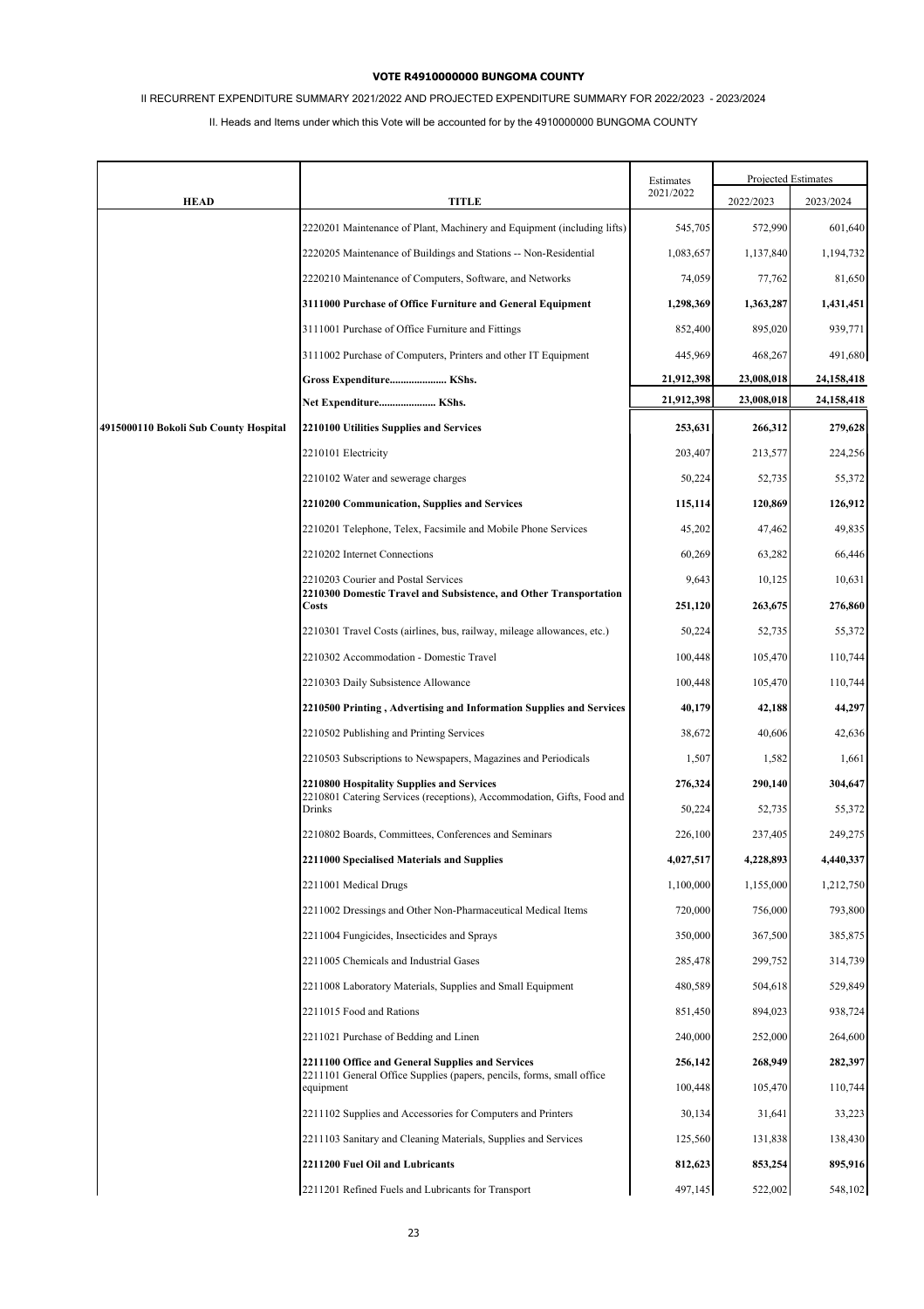# II RECURRENT EXPENDITURE SUMMARY 2021/2022 AND PROJECTED EXPENDITURE SUMMARY FOR 2022/2023 - 2023/2024

|                                       |                                                                                                                           | Estimates  | Projected Estimates |             |
|---------------------------------------|---------------------------------------------------------------------------------------------------------------------------|------------|---------------------|-------------|
| <b>HEAD</b>                           | TITLE                                                                                                                     | 2021/2022  | 2022/2023           | 2023/2024   |
|                                       | 2211204 Other Fuels (wood, charcoal, cooking gas etc)                                                                     | 315,478    | 331,252             | 347,814     |
|                                       | 2211300 Other Operating Expenses                                                                                          | 150,672    | 158,206             | 166,116     |
|                                       | 2211304 Medical Expenses                                                                                                  | 150,672    | 158,206             | 166,116     |
|                                       | 2220100 Routine Maintenance - Vehicles and Other Transport<br>Equipment                                                   | 150,672    | 158,206             | 166,116     |
|                                       | 2220101 Maintenance Expenses - Motor Vehicles                                                                             | 150,672    | 158,206             | 166,116     |
|                                       | 2220200 Routine Maintenance - Other Assets                                                                                | 1,096,677  | 1,151,511           | 1,209,088   |
|                                       | 2220201 Maintenance of Plant, Machinery and Equipment (including lifts)                                                   | 165,000    | 173,250             | 181,913     |
|                                       | 2220202 Maintenance of Office Furniture and Equipment                                                                     | 201,000    | 211,050             | 221,603     |
|                                       | 2220203 Maintenance of Medical and Dental Equipment                                                                       | 225,000    | 236,250             | 248,063     |
|                                       | 2220205 Maintenance of Buildings and Stations -- Non-Residential                                                          | 355,599    | 373,379             | 392,048     |
|                                       | 2220210 Maintenance of Computers, Software, and Networks                                                                  | 150,078    | 157,582             | 165,461     |
|                                       | 3111000 Purchase of Office Furniture and General Equipment                                                                | 850,000    | 892,500             | 937,125     |
|                                       | 3111002 Purchase of Computers, Printers and other IT Equipment                                                            | 850,000    | 892,500             | 937,125     |
|                                       | Gross Expenditure KShs.                                                                                                   | 8,280,671  | 8,694,703           | 9,129,439   |
|                                       | Net Expenditure KShs.                                                                                                     | 8,280,671  | 8,694,703           | 9,129,439   |
| 4915000111 Bumula Sub County Hospital | 2210100 Utilities Supplies and Services                                                                                   | 731,795    | 768,385             | 806,805     |
|                                       | 2210101 Electricity                                                                                                       | 395,565    | 415,343             | 436,111     |
|                                       | 2210102 Water and sewerage charges                                                                                        | 336,230    | 353,042             | 370,694     |
|                                       | 2210200 Communication, Supplies and Services                                                                              | 105,258    | 110,520             | 116,047     |
|                                       | 2210201 Telephone, Telex, Facsimile and Mobile Phone Services                                                             | 65,701     | 68,986              | 72,436      |
|                                       | 2210202 Internet Connections<br>2210300 Domestic Travel and Subsistence, and Other Transportation                         | 39,557     | 41,534              | 43,611      |
|                                       | Costs                                                                                                                     | 233,428    | 245,100             | 257,354     |
|                                       | 2210301 Travel Costs (airlines, bus, railway, mileage allowances, etc.)                                                   | 80,789     | 84,829              | 89,070      |
|                                       | 2210303 Daily Subsistence Allowance                                                                                       | 152,639    | 160,271             | 168,284     |
|                                       | 2210800 Hospitality Supplies and Services<br>2210801 Catering Services (receptions), Accommodation, Gifts, Food and       | 730,549    | 767,076             | 805,430     |
|                                       | Drinks                                                                                                                    | 158,226    | 166,137             | 174,444     |
|                                       | 2210802 Boards, Committees, Conferences and Seminars                                                                      | 572,323    | 600,939             | 630,986     |
|                                       | 2211000 Specialised Materials and Supplies                                                                                | 13,235,524 | 13,897,301          | 14,592,166  |
|                                       | 2211001 Medical Drugs                                                                                                     | 3,762,557  | 3,950,685           | 4,148,219   |
|                                       | 2211002 Dressings and Other Non-Pharmaceutical Medical Items                                                              | 3,801,971  | 3,992,070           | 4, 191, 673 |
|                                       | 2211004 Fungicides, Insecticides and Sprays                                                                               | 141,736    | 148,823             | 156,264     |
|                                       | 2211005 Chemicals and Industrial Gases                                                                                    | 122,724    | 128,860             | 135,303     |
|                                       | 2211008 Laboratory Materials, Supplies and Small Equipment                                                                | 1,929,519  | 2,025,995           | 2,127,295   |
|                                       | 2211015 Food and Rations                                                                                                  | 1,712,017  | 1,797,618           | 1,887,499   |
|                                       | 2211016 Purchase of Uniforms and Clothing - Staff                                                                         | 785,000    | 824,250             | 865,463     |
|                                       | 2211021 Purchase of Bedding and Linen                                                                                     | 980,000    | 1,029,000           | 1,080,450   |
|                                       | 2211100 Office and General Supplies and Services<br>2211101 General Office Supplies (papers, pencils, forms, small office | 305,277    | 320,541             | 336,568     |
|                                       | equipment                                                                                                                 | 130,833    | 137,375             | 144,244     |
|                                       | 2211102 Supplies and Accessories for Computers and Printers                                                               | 87,222     | 91,583              | 96,162      |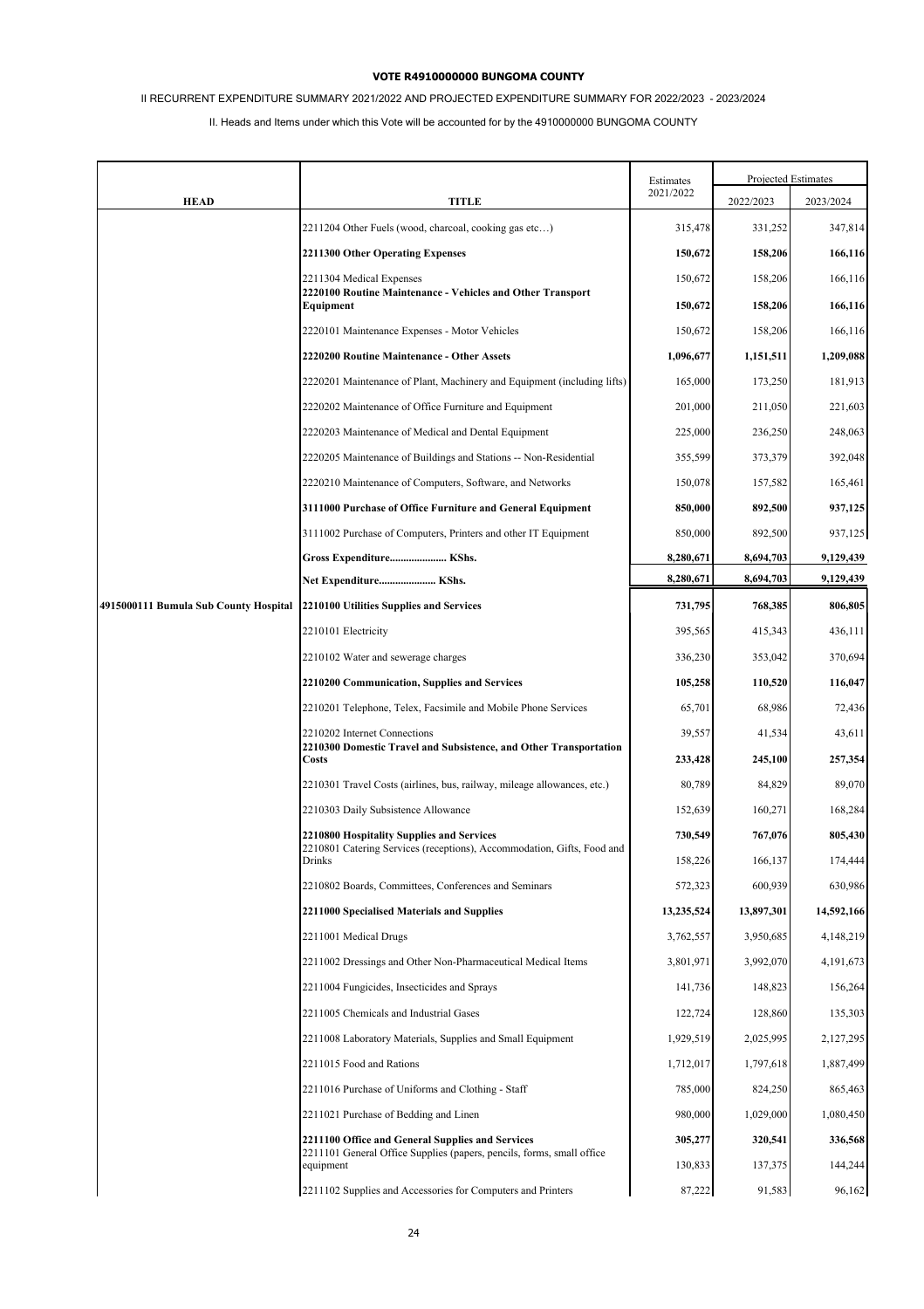# II RECURRENT EXPENDITURE SUMMARY 2021/2022 AND PROJECTED EXPENDITURE SUMMARY FOR 2022/2023 - 2023/2024

|                                       |                                                                                                                                        | Estimates          | Projected Estimates |                    |
|---------------------------------------|----------------------------------------------------------------------------------------------------------------------------------------|--------------------|---------------------|--------------------|
| <b>HEAD</b>                           | <b>TITLE</b>                                                                                                                           | 2021/2022          | 2022/2023           | 2023/2024          |
|                                       | 2211103 Sanitary and Cleaning Materials, Supplies and Services                                                                         | 87,222             | 91,583              | 96,162             |
|                                       | 2211200 Fuel Oil and Lubricants                                                                                                        | 375,055            | 393,808             | 413,498            |
|                                       | 2211201 Refined Fuels and Lubricants for Transport                                                                                     | 261,666            | 274,750             | 288,487            |
|                                       | 2211204 Other Fuels (wood, charcoal, cooking gas etc)                                                                                  | 113,389            | 119,058             | 125,011            |
|                                       | 2211300 Other Operating Expenses                                                                                                       | 283,818            | 298,009             | 312,909            |
|                                       | 2211301 Bank Service Commission and Charges                                                                                            | 22,152             | 23,259              | 24,422             |
|                                       | 2211304 Medical Expenses                                                                                                               | 261,666            | 274,750             | 288,487            |
|                                       | 2220100 Routine Maintenance - Vehicles and Other Transport<br>Equipment                                                                | 909,800            | 955,290             | 1,003,054          |
|                                       | 2220101 Maintenance Expenses - Motor Vehicles                                                                                          | 909,800            | 955,290             | 1,003,054          |
|                                       | 2220200 Routine Maintenance - Other Assets                                                                                             | 1,301,370          | 1,366,439           | 1,434,760          |
|                                       | 2220202 Maintenance of Office Furniture and Equipment                                                                                  | 43,611             | 45,792              | 48,081             |
|                                       | 2220205 Maintenance of Buildings and Stations -- Non-Residential                                                                       | 1,214,148          | 1,274,855           | 1,338,598          |
|                                       | 2220210 Maintenance of Computers, Software, and Networks                                                                               | 43,611             | 45,792              | 48,081             |
|                                       | 3111000 Purchase of Office Furniture and General Equipment                                                                             | 438,563            | 460,491             | 483,515            |
|                                       | 3111001 Purchase of Office Furniture and Fittings                                                                                      | 87,222             | 91,583              | 96,162             |
|                                       | 3111002 Purchase of Computers, Printers and other IT Equipment                                                                         | 316,452            | 332,275             | 348,888            |
|                                       | 3111003 Purchase of Airconditioners, Fans and Heating Appliances                                                                       | 34,889             | 36,633              | 38,465             |
|                                       | Gross Expenditure KShs.                                                                                                                | 18,650,437         | 19,582,960          | 20,562,106         |
|                                       | Net Expenditure KShs.                                                                                                                  | 18,650,437         | 19,582,960          | 20,562,106         |
| 4915000112 Sinoko Sub County Hospital | 2210100 Utilities Supplies and Services                                                                                                | 345,600            | 362,880             | 381,024            |
|                                       | 2210101 Electricity                                                                                                                    | 268,800            | 282,240             | 296,352            |
|                                       | 2210102 Water and sewerage charges                                                                                                     | 76,800             | 80,640              | 84,672             |
|                                       | 2210200 Communication, Supplies and Services                                                                                           | 76,800             | 80,640              | 84,672             |
|                                       | 2210201 Telephone, Telex, Facsimile and Mobile Phone Services<br>2210300 Domestic Travel and Subsistence, and Other Transportation     | 76,800             | 80,640              | 84,672             |
|                                       | Costs                                                                                                                                  | 153,600            | 161,280             | 169,344            |
|                                       | 2210301 Travel Costs (airlines, bus, railway, mileage allowances, etc.)                                                                | 153,600            | 161,280             | 169,344            |
|                                       | 2210800 Hospitality Supplies and Services<br>2210801 Catering Services (receptions), Accommodation, Gifts, Food and                    | 126,720            | 133,056             | 139,709            |
|                                       | Drinks                                                                                                                                 | 56,320             | 59,136              | 62,093             |
|                                       | 2210802 Boards, Committees, Conferences and Seminars                                                                                   | 70,400             | 73,920              | 77,616             |
|                                       | 2211000 Specialised Materials and Supplies                                                                                             | 2,815,530          | 2,956,307           | 3,104,122          |
|                                       | 2211001 Medical Drugs                                                                                                                  | 875,250            | 919,013             | 964,963            |
|                                       | 2211002 Dressings and Other Non-Pharmaceutical Medical Items                                                                           | 750,280            | 787,794             | 827,184            |
|                                       | 2211004 Fungicides, Insecticides and Sprays                                                                                            | 120,000            | 126,000             | 132,300            |
|                                       | 2211005 Chemicals and Industrial Gases                                                                                                 | 100,000            | 105,000             | 110,250            |
|                                       | 2211008 Laboratory Materials, Supplies and Small Equipment                                                                             | 600,000            | 630,000             | 661,500            |
|                                       | 2211015 Food and Rations                                                                                                               | 250,000            | 262,500             | 275,625            |
|                                       | 2211021 Purchase of Bedding and Linen                                                                                                  | 120,000            | 126,000             | 132,300            |
|                                       | 2211100 Office and General Supplies and Services<br>2211101 General Office Supplies (papers, pencils, forms, small office<br>equipment | 358,400<br>153,600 | 376,320<br>161,280  | 395,136<br>169,344 |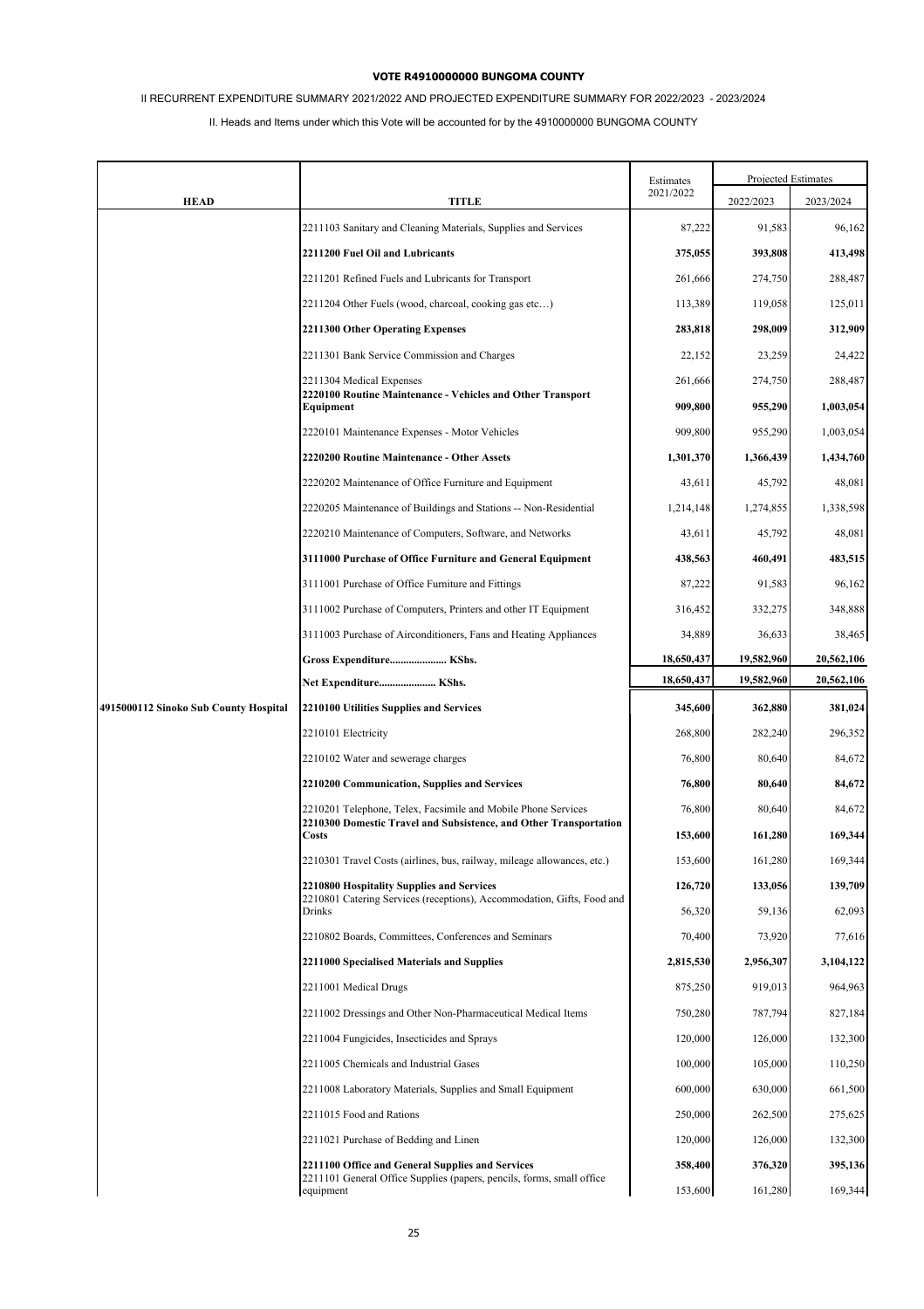# II RECURRENT EXPENDITURE SUMMARY 2021/2022 AND PROJECTED EXPENDITURE SUMMARY FOR 2022/2023 - 2023/2024

|                          |                                                                                                                                    | Estimates     | Projected Estimates |               |
|--------------------------|------------------------------------------------------------------------------------------------------------------------------------|---------------|---------------------|---------------|
| <b>HEAD</b>              | TITLE                                                                                                                              | 2021/2022     | 2022/2023           | 2023/2024     |
|                          | 2211102 Supplies and Accessories for Computers and Printers                                                                        | 76,800        | 80,640              | 84,672        |
|                          | 2211103 Sanitary and Cleaning Materials, Supplies and Services                                                                     | 128,000       | 134,400             | 141,120       |
|                          | 2211200 Fuel Oil and Lubricants                                                                                                    | 1,075,528     | 1,129,304           | 1,185,770     |
|                          | 2211201 Refined Fuels and Lubricants for Transport                                                                                 | 768,000       | 806,400             | 846,720       |
|                          | 2211204 Other Fuels (wood, charcoal, cooking gas etc)                                                                              | 307,528       | 322,904             | 339,050       |
|                          | 2211300 Other Operating Expenses                                                                                                   | 7,680         | 8,064               | 8,467         |
|                          | 2211301 Bank Service Commission and Charges<br>2220100 Routine Maintenance - Vehicles and Other Transport                          | 7,680         | 8,064               | 8,467         |
|                          | Equipment                                                                                                                          | 212,130       | 222,737             | 233,873       |
|                          | 2220101 Maintenance Expenses - Motor Vehicles                                                                                      | 212,130       | 222,737             | 233,873       |
|                          | 2220200 Routine Maintenance - Other Assets                                                                                         | 674,752       | 708,490             | 743,914       |
|                          | 2220205 Maintenance of Buildings and Stations -- Non-Residential                                                                   | 674,752       | 708,490             | 743,914       |
|                          | 3111000 Purchase of Office Furniture and General Equipment                                                                         | 117,466       | 123,339             | 129,506       |
|                          | 3111002 Purchase of Computers, Printers and other IT Equipment                                                                     | 117,466       | 123,339             | 129,506       |
|                          | Gross Expenditure KShs.                                                                                                            | 5,964,206     | 6,262,417           | 6,575,537     |
|                          | Net Expenditure KShs.                                                                                                              | 5,964,206     | 6,262,417           | 6,575,537     |
| 4915000100 Health        | Net Expenditure KShs.                                                                                                              | 3,221,356,644 | 3,221,461,712       | 3,382,534,800 |
| 4915000201 Sanitation    | 2110100 Basic Salaries - Permanent Employees                                                                                       | 896,976       | 941,825             | 988,916       |
|                          | 2110101 Basic Salaries - Civil Service                                                                                             | 896,976       | 941,825             | 988,916       |
|                          | 2210200 Communication, Supplies and Services                                                                                       | 38,400        | 40,320              | 42,336        |
|                          | 2210201 Telephone, Telex, Facsimile and Mobile Phone Services<br>2210300 Domestic Travel and Subsistence, and Other Transportation | 38,400        | 40,320              | 42,336        |
|                          | Costs                                                                                                                              | 255,455       | 268,228             | 281,639       |
|                          | 2210301 Travel Costs (airlines, bus, railway, mileage allowances, etc.)                                                            | 96,000        | 100,800             | 105,840       |
|                          | 2210303 Daily Subsistence Allowance                                                                                                | 159,455       | 167,428             | 175,799       |
|                          | 2210500 Printing, Advertising and Information Supplies and Services                                                                | 141,826       | 148,918             | 156,364       |
|                          | 2210505 Trade Shows and Exhibitions                                                                                                | 141,826       | 148,918             | 156,364       |
|                          | 2210700 Training Expenses                                                                                                          | 604,773       | 635,011             | 666,762       |
|                          | 2210705 Field Training Attachments                                                                                                 | 224,659       | 235,892             | 247,687       |
|                          | 2210710 Accommodation Allowance                                                                                                    | 218,601       | 229,531             | 241,007       |
|                          | 2210711 Tuition Fees                                                                                                               | 161,513       | 169,588             | 178,068       |
|                          | 2211100 Office and General Supplies and Services                                                                                   | 80,000        | 84,000              | 88,200        |
|                          | 2211103 Sanitary and Cleaning Materials, Supplies and Services                                                                     | 80,000        | 84,000              | 88,200        |
|                          | Gross Expenditure KShs.                                                                                                            | 2,017,430     | 2,118,302           | 2,224,217     |
|                          | Net Expenditure KShs.                                                                                                              | 2,017,430     | 2,118,302           | 2,224,217     |
| 4915000200 Sanitation    | Net Expenditure KShs.                                                                                                              | 2,017,430     | 2,118,302           | 2,224,217     |
| 4915000301 Public Health | 2210200 Communication, Supplies and Services                                                                                       | 157,500       | 165,375             | 173,644       |
|                          | 2210201 Telephone, Telex, Facsimile and Mobile Phone Services<br>2210300 Domestic Travel and Subsistence, and Other Transportation | 157,500       | 165,375             | 173,644       |
|                          | Costs                                                                                                                              | 1,500,436     | 1,575,458           | 1,654,231     |
|                          | 2210301 Travel Costs (airlines, bus, railway, mileage allowances, etc.)                                                            | 1,500,436     | 1,575,458           | 1,654,231     |
|                          | 2210500 Printing, Advertising and Information Supplies and Services                                                                | 250,000       | 262,500             | 275,625       |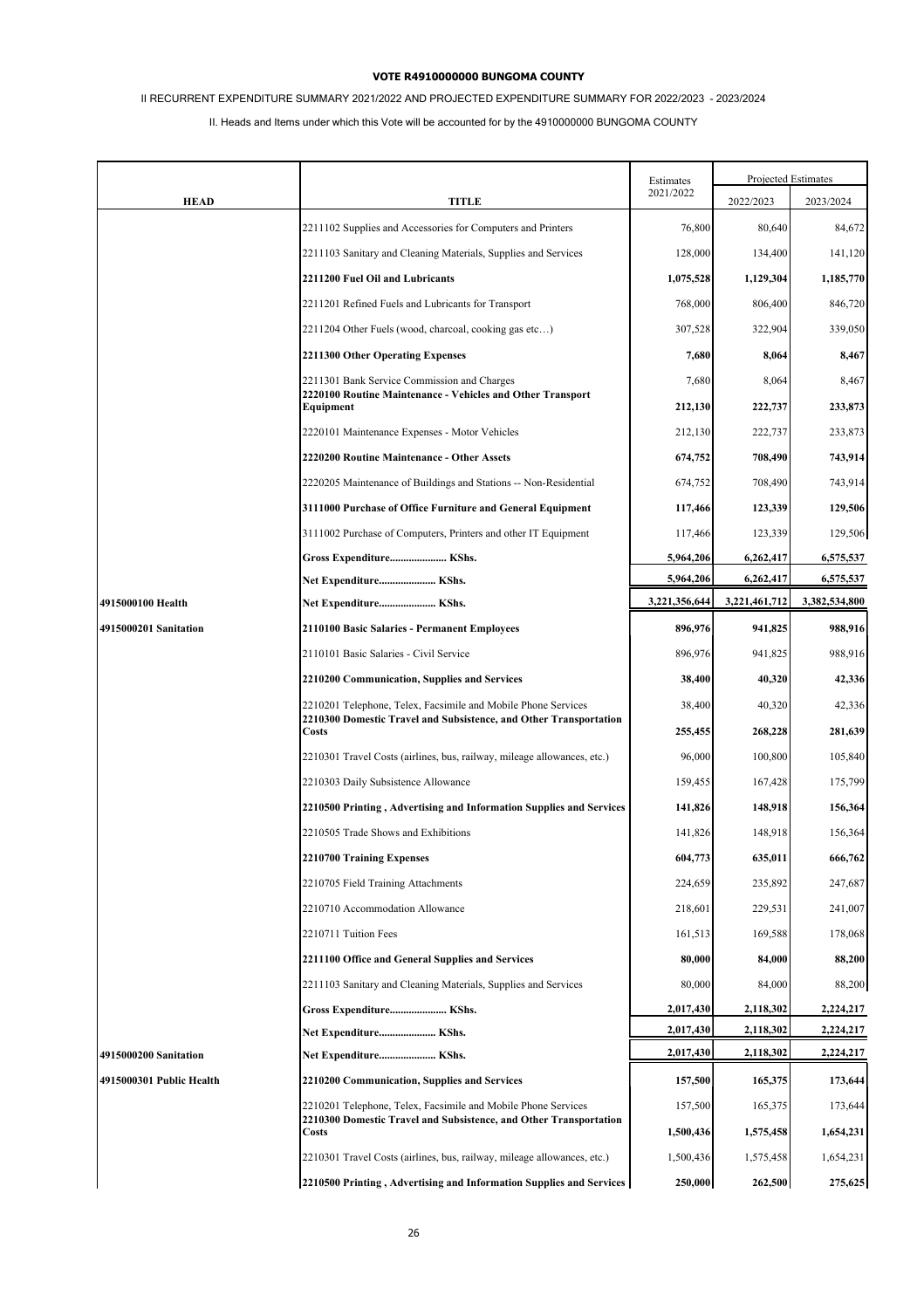# II RECURRENT EXPENDITURE SUMMARY 2021/2022 AND PROJECTED EXPENDITURE SUMMARY FOR 2022/2023 - 2023/2024

|                                                   |                                                                                                                                        | Estimates          |                    | Projected Estimates |
|---------------------------------------------------|----------------------------------------------------------------------------------------------------------------------------------------|--------------------|--------------------|---------------------|
| <b>HEAD</b>                                       | <b>TITLE</b>                                                                                                                           | 2021/2022          | 2022/2023          | 2023/2024           |
|                                                   | 2210503 Subscriptions to Newspapers, Magazines and Periodicals                                                                         | 250,000            | 262,500            | 275,625             |
|                                                   | 2210900 Insurance Costs                                                                                                                | 100,000            | 105,000            | 110,250             |
|                                                   | 2210904 Motor Vehicle Insurance                                                                                                        | 100,000            | 105,000            | 110,250             |
|                                                   | 2211000 Specialised Materials and Supplies                                                                                             | 2,700,000          | 2,835,000          | 2,976,750           |
|                                                   | 2211004 Fungicides, Insecticides and Sprays                                                                                            | 2,500,000          | 2,625,000          | 2,756,250           |
|                                                   | 2211008 Laboratory Materials, Supplies and Small Equipment                                                                             | 200,000            | 210,000            | 220,500             |
|                                                   | 2211100 Office and General Supplies and Services<br>2211101 General Office Supplies (papers, pencils, forms, small office              | 738,050            | 774,953            | 813,700             |
|                                                   | equipment                                                                                                                              | 224,050            | 235,253            | 247,015             |
|                                                   | 2211102 Supplies and Accessories for Computers and Printers<br>2220100 Routine Maintenance - Vehicles and Other Transport<br>Equipment | 514,000<br>460,000 | 539,700<br>483,000 | 566,685<br>507,150  |
|                                                   | 2220101 Maintenance Expenses - Motor Vehicles                                                                                          | 460,000            | 483,000            | 507,150             |
|                                                   | 3111000 Purchase of Office Furniture and General Equipment                                                                             | 77,500             | 81,375             | 85,444              |
|                                                   | 3111001 Purchase of Office Furniture and Fittings                                                                                      | 77,500             | 81,375             | 85,444              |
|                                                   | Gross Expenditure KShs.                                                                                                                | 5,983,486          | 6,282,661          | 6,596,794           |
|                                                   | Net Expenditure KShs.                                                                                                                  | 5,983,486          | 6,282,661          | 6,596,794           |
| 4915000300 Public Health<br>4915000000 HEALTH AND | Net Expenditure KShs.                                                                                                                  | 5,983,486          | 6,282,661          | 6,596,794           |
| <b>SANITATION</b>                                 | Net Expenditure KShs.                                                                                                                  | 3,229,357,560      | 3,229,862,675      | 3,391,355,811       |
| 4916000101 Trade                                  | 2110100 Basic Salaries - Permanent Employees                                                                                           | 25,063,211         | 26,316,372         | 27,632,190          |
|                                                   | 2110101 Basic Salaries - Civil Service                                                                                                 | 25,063,211         | 26,316,372         | 27,632,190          |
|                                                   | 2210100 Utilities Supplies and Services                                                                                                | 2,418,039          | 2,538,941          | 2,665,888           |
|                                                   | 2210101 Electricity                                                                                                                    | 2,386,738          | 2,506,075          | 2,631,379           |
|                                                   | 2210102 Water and sewerage charges                                                                                                     | 31,301             | 32,866             | 34,509              |
|                                                   | 2210200 Communication, Supplies and Services                                                                                           | 287,973            | 302,371            | 317,491             |
|                                                   | 2210201 Telephone, Telex, Facsimile and Mobile Phone Services                                                                          | 156,507            | 164,332            | 172,549             |
|                                                   | 2210202 Internet Connections                                                                                                           | 125,206            | 131,466            | 138,040             |
|                                                   | 2210203 Courier and Postal Services<br>2210300 Domestic Travel and Subsistence, and Other Transportation                               | 6,260              | 6,573              | 6,902               |
|                                                   | <b>Costs</b>                                                                                                                           | 7,374,977          | 7,743,726          | 8,130,911           |
|                                                   | 2210301 Travel Costs (airlines, bus, railway, mileage allowances, etc.)                                                                | 1,189,457          | 1,248,930          | 1,311,376           |
|                                                   | 2210303 Daily Subsistence Allowance                                                                                                    | 3,580,314          | 3,759,330          | 3,947,296           |
|                                                   | 2210309 Field Allowance                                                                                                                | 2,071,829          | 2,175,420          | 2,284,191           |
|                                                   | 2210310 Field Operational Allowance                                                                                                    | 533,377            | 560,046            | 588,048             |
|                                                   | 2210500 Printing, Advertising and Information Supplies and Services                                                                    | 795,683            | 835,468            | 877,240             |
|                                                   | 2210502 Publishing and Printing Services                                                                                               | 232,257            | 243,870            | 256,063             |
|                                                   | 2210504 Advertising, Awareness and Publicity Campaigns                                                                                 | 344,316            | 361,532            | 379,608             |
|                                                   | 2210505 Trade Shows and Exhibitions                                                                                                    | 219,110            | 230,066            | 241,569             |
|                                                   | 2210700 Training Expenses                                                                                                              | 1,627,677          | 1,709,061          | 1,794,514           |
|                                                   | 2210710 Accommodation Allowance                                                                                                        | 570,939            | 599,486            | 629,460             |
|                                                   | 2210711 Tuition Fees                                                                                                                   | 1,056,738          | 1,109,575          | 1,165,054           |
|                                                   | 2210800 Hospitality Supplies and Services                                                                                              | 10,620,620         | 11,151,651         | 11,709,233          |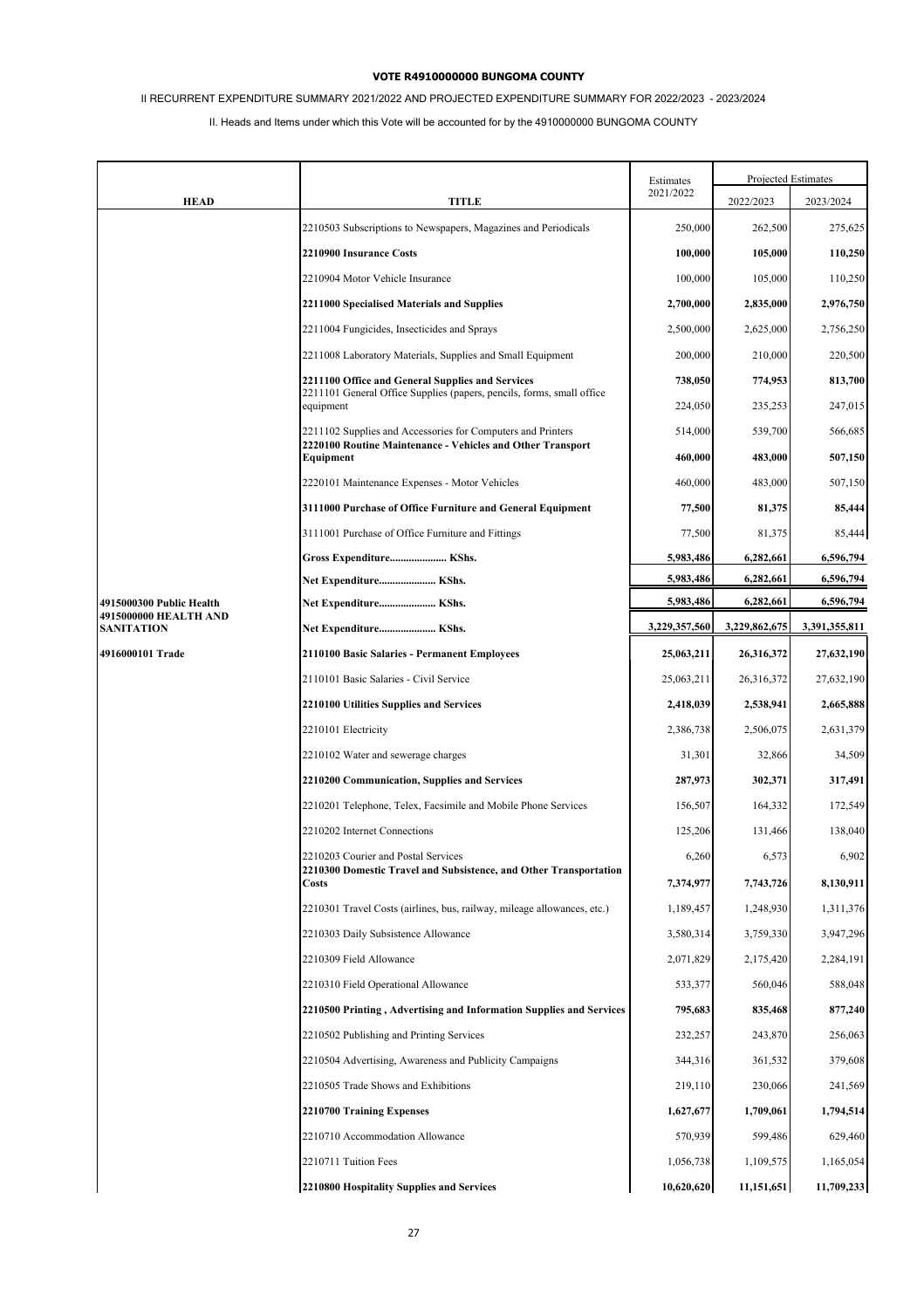# II RECURRENT EXPENDITURE SUMMARY 2021/2022 AND PROJECTED EXPENDITURE SUMMARY FOR 2022/2023 - 2023/2024

|                                                |                                                                                                          | Estimates  |            | Projected Estimates |
|------------------------------------------------|----------------------------------------------------------------------------------------------------------|------------|------------|---------------------|
| <b>HEAD</b>                                    | TITLE                                                                                                    | 2021/2022  | 2022/2023  | 2023/2024           |
|                                                | 2210801 Catering Services (receptions), Accommodation, Gifts, Food and<br>Drinks                         | 745,601    | 782,881    | 822,025             |
|                                                | 2210802 Boards, Committees, Conferences and Seminars                                                     | 9,875,019  | 10,368,770 | 10,887,208          |
|                                                | 2210900 Insurance Costs                                                                                  | 626,030    | 657,332    | 690,198             |
|                                                | 2210904 Motor Vehicle Insurance                                                                          | 626,030    | 657,332    | 690,198             |
|                                                | 2211100 Office and General Supplies and Services                                                         | 765,452    | 1,244,993  | 1,307,243           |
|                                                | 2211101 General Office Supplies (papers, pencils, forms, small office<br>equipment                       | 532,125    | 1,000,000  | 1,050,000           |
|                                                | 2211102 Supplies and Accessories for Computers and Printers                                              | 195,765    | 205,553    | 215,831             |
|                                                | 2211103 Sanitary and Cleaning Materials, Supplies and Services                                           | 37,562     | 39,440     | 41,412              |
|                                                | 2211200 Fuel Oil and Lubricants                                                                          | 2,003,295  | 2,103,460  | 2,208,633           |
|                                                | 2211201 Refined Fuels and Lubricants for Transport                                                       | 2,003,295  | 2,103,460  | 2,208,633           |
|                                                | 2211300 Other Operating Expenses                                                                         | 50,081     | 52,585     | 55,214              |
|                                                | 2211306 Membership Fees, Dues and Subscriptions to Professional and<br><b>Trade Bodies</b>               | 50,081     | 52,585     | 55,214              |
|                                                | 2220100 Routine Maintenance - Vehicles and Other Transport<br>Equipment                                  | 1,565,074  | 1,643,328  | 1,725,494           |
|                                                | 2220101 Maintenance Expenses - Motor Vehicles                                                            | 1,565,074  | 1,643,328  | 1,725,494           |
|                                                | 2220200 Routine Maintenance - Other Assets                                                               | 93.904     | 98,599     | 103,529             |
|                                                | 2220202 Maintenance of Office Furniture and Equipment                                                    | 31,301     | 32,866     | 34,509              |
|                                                | 2220210 Maintenance of Computers, Software, and Networks                                                 | 62,603     | 65,733     | 69,020              |
|                                                | 3111000 Purchase of Office Furniture and General Equipment                                               | 5,194,800  | 5,454,540  | 5,727,268           |
|                                                | 3111001 Purchase of Office Furniture and Fittings                                                        | 125,206    | 131,466    | 138,040             |
|                                                | 3111002 Purchase of Computers, Printers and other IT Equipment                                           | 751,236    | 788,798    | 828,238             |
|                                                | 3111003 Purchase of Airconditioners, Fans and Heating Appliances                                         | 4,318,358  | 4,534,276  | 4,760,990           |
|                                                | Gross Expenditure KShs.                                                                                  | 58,486,816 | 61,852,427 | 64,945,046          |
|                                                | Net Expenditure KShs.                                                                                    | 58,486,816 | 61,852,427 | 64,945,046          |
| 4916000100 Trade<br>4916000000 TRADE, ENERGY & | Net Expenditure KShs.                                                                                    | 58,486,816 | 61,852,427 | 64,945,046          |
| <b>INDUSTRIALIZATION</b>                       | Net Expenditure KShs.                                                                                    | 58,486,816 | 61,852,427 | 64,945,046          |
| 4917000101 Culture                             | 2110100 Basic Salaries - Permanent Employees                                                             | 34,731,362 | 36,467,930 | 38,291,327          |
|                                                | 2110101 Basic Salaries - Civil Service                                                                   | 34,731,362 | 36,467,930 | 38,291,327          |
|                                                | 2210100 Utilities Supplies and Services                                                                  | 80,000     | 84,000     | 88,200              |
|                                                | 2210101 Electricity                                                                                      | 40,000     | 42,000     | 44,100              |
|                                                | 2210102 Water and sewerage charges                                                                       | 40,000     | 42,000     | 44,100              |
|                                                | 2210200 Communication, Supplies and Services                                                             | 360,000    | 378,000    | 396,900             |
|                                                | 2210201 Telephone, Telex, Facsimile and Mobile Phone Services                                            | 280,000    | 294,000    | 308,700             |
|                                                | 2210202 Internet Connections                                                                             | 40,000     | 42,000     | 44,100              |
|                                                | 2210203 Courier and Postal Services<br>2210300 Domestic Travel and Subsistence, and Other Transportation | 40,000     | 42,000     | 44,100              |
|                                                | Costs                                                                                                    | 17,904,000 | 18,799,200 | 19,739,160          |
|                                                | 2210301 Travel Costs (airlines, bus, railway, mileage allowances, etc.)                                  | 1,200,000  | 1,260,000  | 1,323,000           |
|                                                | 2210302 Accommodation - Domestic Travel                                                                  | 2,472,000  | 2,595,600  | 2,725,380           |
|                                                | 2210303 Daily Subsistence Allowance                                                                      | 4,832,000  | 5,073,600  | 5,327,280           |
|                                                | 2210309 Field Allowance                                                                                  | 7,400,000  | 7,770,000  | 8,158,500           |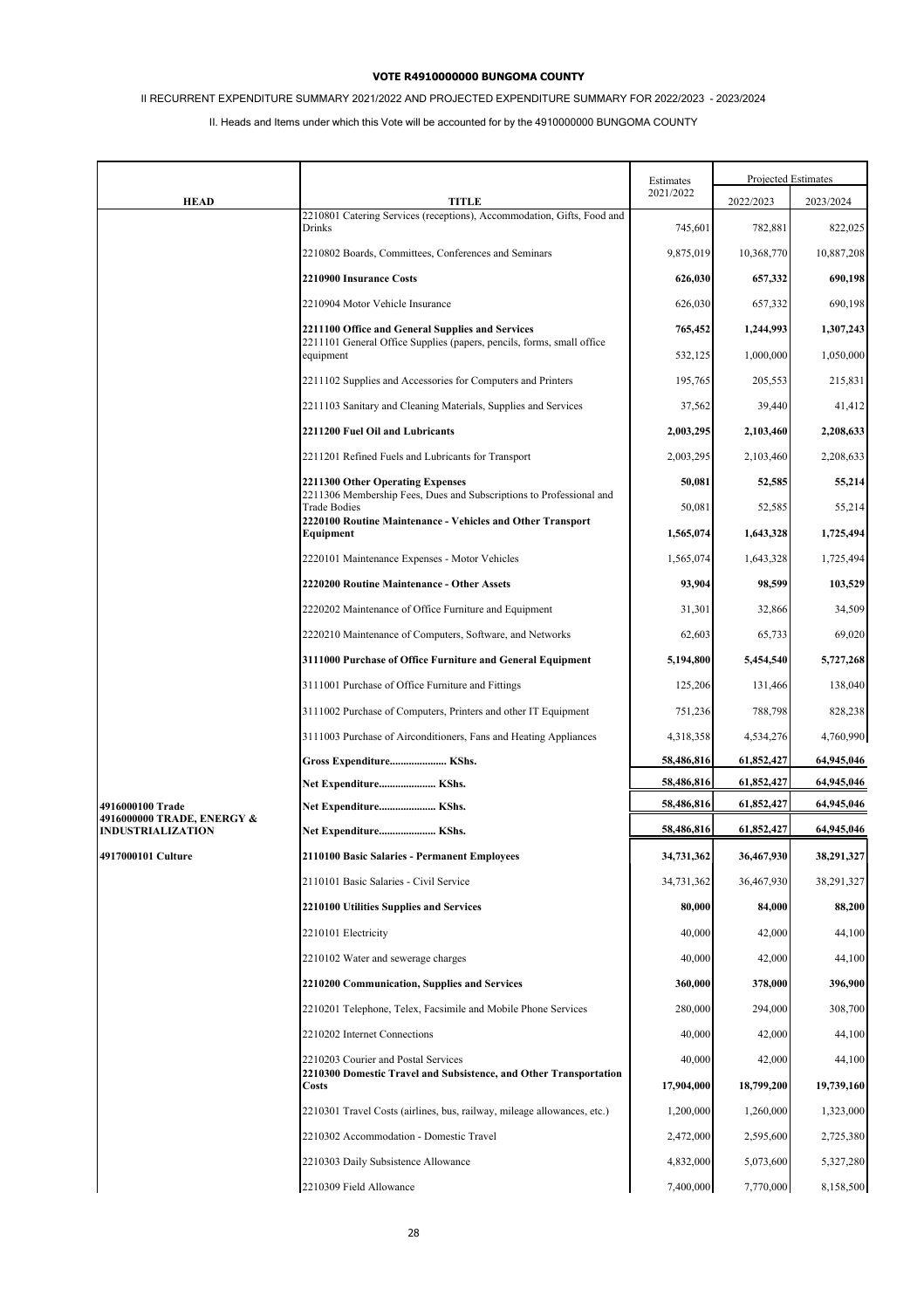# II RECURRENT EXPENDITURE SUMMARY 2021/2022 AND PROJECTED EXPENDITURE SUMMARY FOR 2022/2023 - 2023/2024

|                                     |                                                                                            | Estimates  | Projected Estimates |            |
|-------------------------------------|--------------------------------------------------------------------------------------------|------------|---------------------|------------|
| <b>HEAD</b>                         | TITLE                                                                                      | 2021/2022  | 2022/2023           | 2023/2024  |
|                                     | 2210310 Field Operational Allowance                                                        | 2,000,000  | 2,100,000           | 2,205,000  |
|                                     | 2210500 Printing, Advertising and Information Supplies and Services                        | 678,385    | 712,304             | 747,919    |
|                                     | 2210502 Publishing and Printing Services                                                   | 128,539    | 134,966             | 141,714    |
|                                     | 2210503 Subscriptions to Newspapers, Magazines and Periodicals                             | 160,000    | 168,000             | 176,400    |
|                                     | 2210504 Advertising, Awareness and Publicity Campaigns                                     | 389,846    | 409,338             | 429,805    |
|                                     | 2210700 Training Expenses                                                                  | 5,200,000  | 5,460,000           | 5,733,000  |
|                                     | 2210704 Hire of Training Facilities and Equipment                                          | 240,000    | 252,000             | 264,600    |
|                                     | 2210710 Accommodation Allowance                                                            | 960,000    | 1,008,000           | 1,058,400  |
|                                     | 2210711 Tuition Fees                                                                       | 800,000    | 840,000             | 882,000    |
|                                     | 2210714 Gender Mainstreaming                                                               | 3,200,000  | 3,360,000           | 3,528,000  |
|                                     | 2210800 Hospitality Supplies and Services                                                  | 10,351,004 | 10,868,554          | 11,411,982 |
|                                     | 2210801 Catering Services (receptions), Accommodation, Gifts, Food and<br><b>Drinks</b>    | 1,751,004  | 1,838,554           | 1,930,482  |
|                                     | 2210802 Boards, Committees, Conferences and Seminars                                       | 6,200,000  | 6,510,000           | 6,835,500  |
|                                     | 2210805 National Celebrations                                                              | 2,400,000  | 2,520,000           | 2,646,000  |
|                                     | 2210900 Insurance Costs                                                                    | 200,000    | 210,000             | 220,500    |
|                                     | 2210904 Motor Vehicle Insurance                                                            | 200,000    | 210,000             | 220,500    |
|                                     | 2211100 Office and General Supplies and Services                                           | 960,000    | 1,008,000           | 1,058,400  |
|                                     | 2211101 General Office Supplies (papers, pencils, forms, small office<br>equipment         | 400,000    | 420,000             | 441,000    |
|                                     | 2211102 Supplies and Accessories for Computers and Printers                                | 400,000    | 420,000             | 441,000    |
|                                     | 2211103 Sanitary and Cleaning Materials, Supplies and Services                             | 160,000    | 168,000             | 176,400    |
|                                     | 2211200 Fuel Oil and Lubricants                                                            | 560,000    | 588,000             | 617,400    |
|                                     | 2211201 Refined Fuels and Lubricants for Transport                                         | 560,000    | 588,000             | 617,400    |
|                                     | 2211300 Other Operating Expenses                                                           | 3,520,000  | 3,696,000           | 3,880,800  |
|                                     | 2211306 Membership Fees, Dues and Subscriptions to Professional and<br><b>Trade Bodies</b> | 120,000    | 126,000             | 132,300    |
|                                     | 2211320 Temporary Committees Expenses                                                      | 3,400,000  | 3,570,000           | 3,748,500  |
|                                     | 2220100 Routine Maintenance - Vehicles and Other Transport<br>Equipment                    | 320,000    | 336,000             | 352,800    |
|                                     | 2220101 Maintenance Expenses - Motor Vehicles                                              | 320,000    | 336,000             | 352,800    |
|                                     | 2220200 Routine Maintenance - Other Assets                                                 | 200,000    | 210,000             | 220,500    |
|                                     | 2220210 Maintenance of Computers, Software, and Networks                                   | 200,000    | 210,000             | 220,500    |
|                                     | 3111000 Purchase of Office Furniture and General Equipment                                 | 652,880    | 685,524             | 719,800    |
|                                     | 3111001 Purchase of Office Furniture and Fittings                                          | 252,880    | 265,524             | 278,800    |
|                                     | 3111002 Purchase of Computers, Printers and other IT Equipment                             | 400,000    | 420,000             | 441,000    |
|                                     | Gross Expenditure KShs.                                                                    | 75,717,631 | 79,503,512          | 83,478,688 |
|                                     | Net Expenditure KShs.                                                                      | 75,717,631 | 79,503,512          | 83,478,688 |
| 4917000100 Culture                  | Net Expenditure KShs.                                                                      | 75,717,631 | 79,503,512          | 83,478,688 |
| 4917000201 Gender, Youth and Sports | 2110100 Basic Salaries - Permanent Employees                                               | 15,000,000 | 15,750,000          | 16,537,500 |
|                                     | 2110101 Basic Salaries - Civil Service                                                     | 15,000,000 | 15,750,000          | 16,537,500 |
|                                     | 2210100 Utilities Supplies and Services                                                    | 120,000    | 126,000             | 132,300    |
|                                     | 2210101 Electricity                                                                        | 80,000     | 84,000              | 88,200     |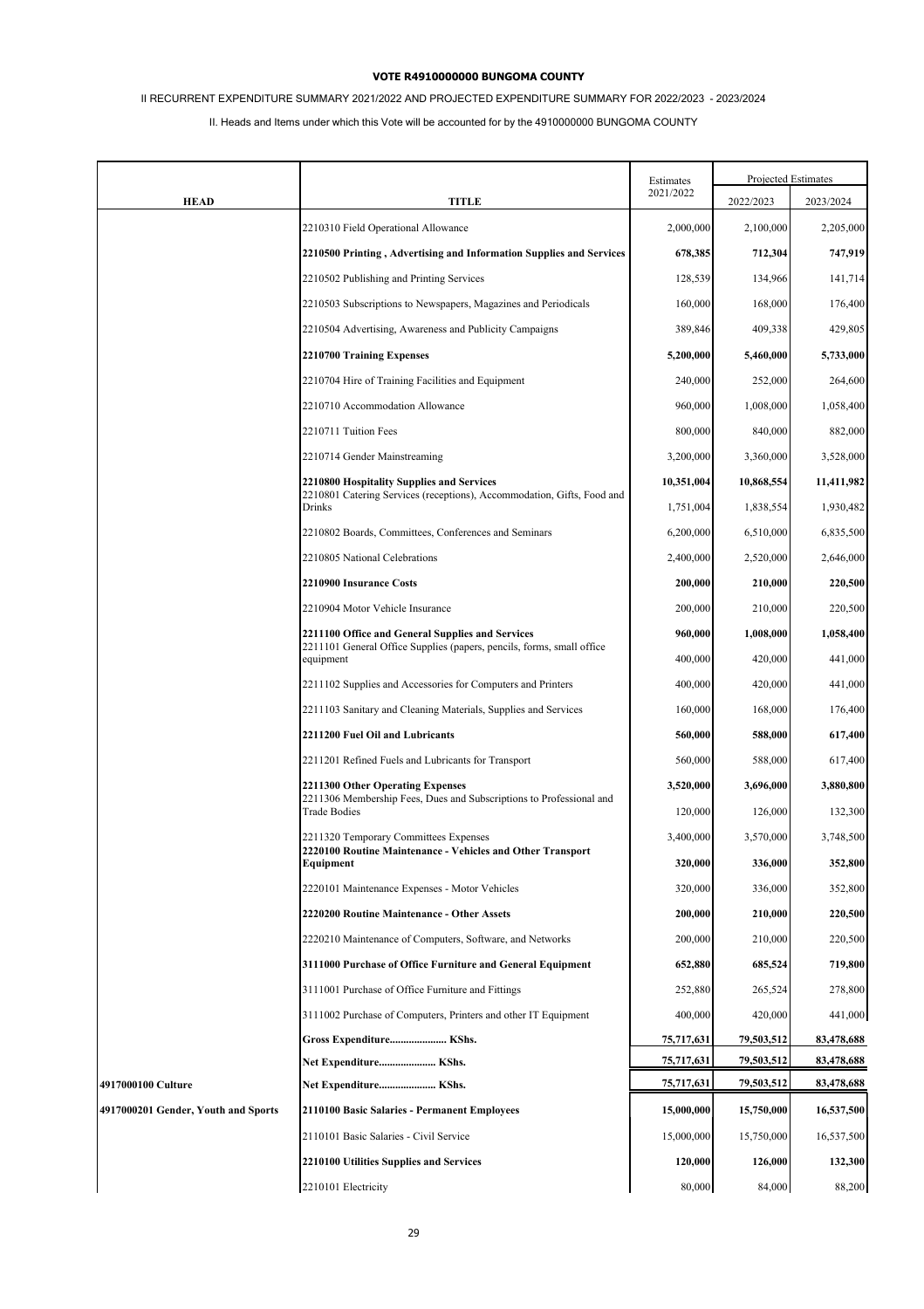# II RECURRENT EXPENDITURE SUMMARY 2021/2022 AND PROJECTED EXPENDITURE SUMMARY FOR 2022/2023 - 2023/2024

|             |                                                                                                                           | Estimates  |            | Projected Estimates |
|-------------|---------------------------------------------------------------------------------------------------------------------------|------------|------------|---------------------|
| <b>HEAD</b> | <b>TITLE</b>                                                                                                              | 2021/2022  | 2022/2023  | 2023/2024           |
|             | 2210102 Water and sewerage charges                                                                                        | 40,000     | 42,000     | 44,100              |
|             | 2210200 Communication, Supplies and Services                                                                              | 400,000    | 420,000    | 441,000             |
|             | 2210201 Telephone, Telex, Facsimile and Mobile Phone Services                                                             | 280,000    | 294,000    | 308,700             |
|             | 2210202 Internet Connections                                                                                              | 80,000     | 84,000     | 88,200              |
|             | 2210203 Courier and Postal Services                                                                                       | 40,000     | 42,000     | 44,100              |
|             | 2210300 Domestic Travel and Subsistence, and Other Transportation<br><b>Costs</b>                                         | 15,903,200 | 16,698,360 | 17,533,278          |
|             | 2210301 Travel Costs (airlines, bus, railway, mileage allowances, etc.)                                                   | 800,000    | 840,000    | 882,000             |
|             | 2210302 Accommodation - Domestic Travel                                                                                   | 2,800,000  | 2,940,000  | 3,087,000           |
|             | 2210303 Daily Subsistence Allowance                                                                                       | 2,400,000  | 2,520,000  | 2,646,000           |
|             | 2210309 Field Allowance                                                                                                   | 5,000,000  | 5,250,000  | 5,512,500           |
|             | 2210310 Field Operational Allowance                                                                                       | 4,903,200  | 5,148,360  | 5,405,778           |
|             | 2210500 Printing, Advertising and Information Supplies and Services                                                       | 480,000    | 504,000    | 529,200             |
|             | 2210502 Publishing and Printing Services                                                                                  | 160,000    | 168,000    | 176,400             |
|             | 2210503 Subscriptions to Newspapers, Magazines and Periodicals                                                            | 80,000     | 84,000     | 88,200              |
|             | 2210504 Advertising, Awareness and Publicity Campaigns                                                                    | 240,000    | 252,000    | 264,600             |
|             | 2210600 Rentals of Produced Assets                                                                                        | 2,520,000  | 2,646,000  | 2,778,300           |
|             | 2210603 Rents and Rates - Non-Residential                                                                                 | 2,520,000  | 2,646,000  | 2,778,300           |
|             | 2210700 Training Expenses                                                                                                 | 2,800,000  | 2,940,000  | 3,087,000           |
|             | 2210710 Accommodation Allowance                                                                                           | 1,600,000  | 1,680,000  | 1,764,000           |
|             | 2210711 Tuition Fees                                                                                                      | 1,200,000  | 1,260,000  | 1,323,000           |
|             | 2210800 Hospitality Supplies and Services<br>2210801 Catering Services (receptions), Accommodation, Gifts, Food and       | 6,890,512  | 7,235,038  | 7,596,789           |
|             | Drinks                                                                                                                    | 2,170,512  | 2,279,038  | 2,392,989           |
|             | 2210802 Boards, Committees, Conferences and Seminars                                                                      | 4,000,000  | 4,200,000  | 4,410,000           |
|             | 2210805 National Celebrations                                                                                             | 720,000    | 756,000    | 793,800             |
|             | 2210900 Insurance Costs                                                                                                   | 240,000    | 252,000    | 264,600             |
|             | 2210904 Motor Vehicle Insurance                                                                                           | 240,000    | 252,000    | 264,600             |
|             | 2211100 Office and General Supplies and Services<br>2211101 General Office Supplies (papers, pencils, forms, small office | 480,000    | 504,000    | 529,200             |
|             | equipment                                                                                                                 | 400,000    | 420,000    | 441,000             |
|             | 2211103 Sanitary and Cleaning Materials, Supplies and Services                                                            | 80,000     | 84,000     | 88,200              |
|             | 2211200 Fuel Oil and Lubricants                                                                                           | 960,000    | 1,008,000  | 1,058,400           |
|             | 2211201 Refined Fuels and Lubricants for Transport                                                                        | 960,000    | 1,008,000  | 1,058,400           |
|             | 2211300 Other Operating Expenses<br>2211306 Membership Fees, Dues and Subscriptions to Professional and                   | 4,880,000  | 5,124,000  | 5,380,200           |
|             | <b>Trade Bodies</b>                                                                                                       | 80,000     | 84,000     | 88,200              |
|             | 2211310 Contracted Professional Services                                                                                  | 2,400,000  | 2,520,000  | 2,646,000           |
|             | 2211320 Temporary Committees Expenses                                                                                     | 2,400,000  | 2,520,000  | 2,646,000           |
|             | 2220100 Routine Maintenance - Vehicles and Other Transport<br>Equipment                                                   | 480,000    | 504,000    | 529,200             |
|             | 2220101 Maintenance Expenses - Motor Vehicles                                                                             | 480,000    | 504,000    | 529,200             |
|             | 2220200 Routine Maintenance - Other Assets                                                                                | 160,000    | 168,000    | 176,400             |
|             | 2220210 Maintenance of Computers, Software, and Networks                                                                  | 160,000    | 168,000    | 176,400             |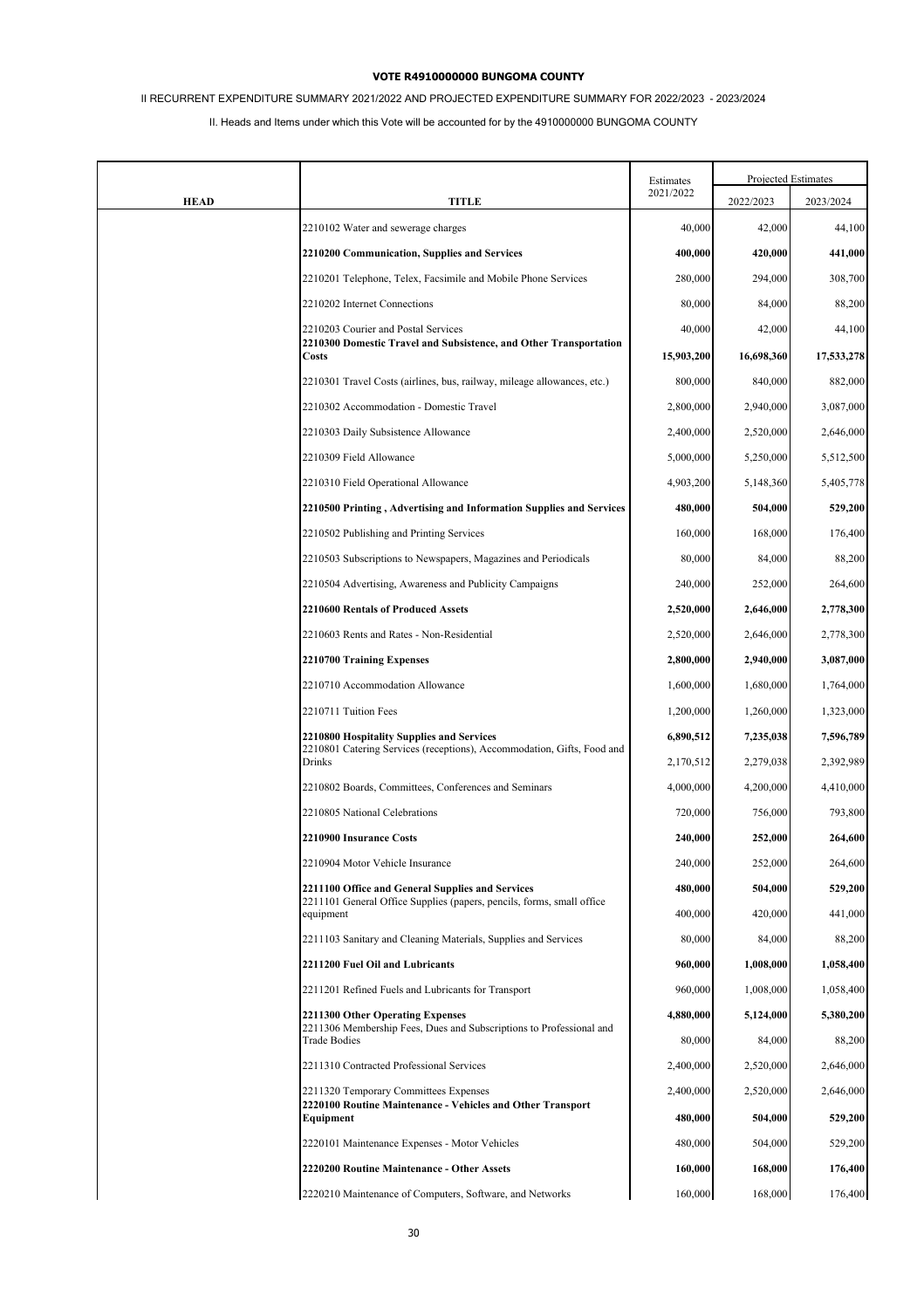# II RECURRENT EXPENDITURE SUMMARY 2021/2022 AND PROJECTED EXPENDITURE SUMMARY FOR 2022/2023 - 2023/2024

|                                                 |                                                                                    | Estimates    | Projected Estimates |             |
|-------------------------------------------------|------------------------------------------------------------------------------------|--------------|---------------------|-------------|
| <b>HEAD</b>                                     | <b>TITLE</b>                                                                       | 2021/2022    | 2022/2023           | 2023/2024   |
|                                                 | 3111000 Purchase of Office Furniture and General Equipment                         | 800,000      | 840,000             | 882,000     |
|                                                 | 3111001 Purchase of Office Furniture and Fittings                                  | 320,000      | 336,000             | 352,800     |
|                                                 | 3111002 Purchase of Computers, Printers and other IT Equipment                     | 480,000      | 504,000             | 529,200     |
|                                                 | Gross Expenditure KShs.                                                            | 52, 113, 712 | 54,719,398          | 57,455,367  |
|                                                 | Net Expenditure KShs.                                                              | 52, 113, 712 | 54,719,398          | 57,455,367  |
| 4917000200 Gender, Youth and Sports             | Net Expenditure KShs.                                                              | 52, 113, 712 | 54,719,398          | 57,455,367  |
| 4917000000 CULTURE, GENDER,<br>YOUTH AND SPORTS | Net Expenditure KShs.                                                              | 127,831,343  | 134,222,910         | 140,934,055 |
| 4918000101 Land                                 | 2110100 Basic Salaries - Permanent Employees                                       | 25,878,481   | 25,878,481          | 25,878,481  |
|                                                 | 2110101 Basic Salaries - Civil Service                                             | 25,878,481   | 25,878,481          | 25,878,481  |
|                                                 | 2210100 Utilities Supplies and Services                                            | 160,000      | 168,000             | 176,400     |
|                                                 | 2210101 Electricity                                                                | 80,000       | 84,000              | 88,200      |
|                                                 | 2210102 Water and sewerage charges                                                 | 80,000       | 84,000              | 88,200      |
|                                                 | 2210200 Communication, Supplies and Services                                       | 697,600      | 732,480             | 769,104     |
|                                                 | 2210201 Telephone, Telex, Facsimile and Mobile Phone Services                      | 600,000      | 630,000             | 661,500     |
|                                                 | 2210202 Internet Connections                                                       | 57,600       | 60,480              | 63,504      |
|                                                 | 2210203 Courier and Postal Services                                                | 40,000       | 42,000              | 44,100      |
|                                                 | 2210300 Domestic Travel and Subsistence, and Other Transportation<br><b>Costs</b>  | 6,800,000    | 7,140,000           | 7,497,000   |
|                                                 | 2210301 Travel Costs (airlines, bus, railway, mileage allowances, etc.)            | 400,000      | 420,000             | 441,000     |
|                                                 | 2210303 Daily Subsistence Allowance                                                | 4,800,000    | 5,040,000           | 5,292,000   |
|                                                 | 2210309 Field Allowance                                                            | 800,000      | 840,000             | 882,000     |
|                                                 | 2210310 Field Operational Allowance                                                | 800,000      | 840,000             | 882,000     |
|                                                 | 2210500 Printing, Advertising and Information Supplies and Services                | 4,467,200    | 4,690,560           | 4,925,088   |
|                                                 | 2210502 Publishing and Printing Services                                           | 400,000      | 420,000             | 441,000     |
|                                                 | 2210503 Subscriptions to Newspapers, Magazines and Periodicals                     | 67,200       | 70,560              | 74,088      |
|                                                 | 2210504 Advertising, Awareness and Publicity Campaigns                             | 400,000      | 420,000             | 441,000     |
|                                                 | 2210505 Trade Shows and Exhibitions                                                | 3,600,000    | 3,780,000           | 3,969,000   |
|                                                 | 2210700 Training Expenses                                                          | 5,745,622    | 6,032,904           | 6,334,549   |
|                                                 | 2210705 Field Training Attachments                                                 | 4,280,000    | 4,494,000           | 4,718,700   |
|                                                 | 2210710 Accommodation Allowance                                                    | 800,000      | 840,000             | 882,000     |
|                                                 | 2210711 Tuition Fees                                                               | 665,622      | 698,904             | 733,849     |
|                                                 | 2210800 Hospitality Supplies and Services                                          | 6,556,860    | 6,884,703           | 7,228,938   |
|                                                 | 2210801 Catering Services (receptions), Accommodation, Gifts, Food and<br>Drinks   | 2,356,860    | 2,474,703           | 2,598,438   |
|                                                 | 2210802 Boards, Committees, Conferences and Seminars                               | 4,200,000    | 4,410,000           | 4,630,500   |
|                                                 | 2210900 Insurance Costs                                                            | 640,000      | 672,000             | 705,600     |
|                                                 | 2210904 Motor Vehicle Insurance                                                    | 640,000      | 672,000             | 705,600     |
|                                                 | 2211100 Office and General Supplies and Services                                   | 1,976,000    | 2,074,800           | 2,178,540   |
|                                                 | 2211101 General Office Supplies (papers, pencils, forms, small office<br>equipment | 800,000      | 840,000             | 882,000     |
|                                                 | 2211102 Supplies and Accessories for Computers and Printers                        | 1,136,000    | 1,192,800           | 1,252,440   |
|                                                 | 2211103 Sanitary and Cleaning Materials, Supplies and Services                     | 40,000       | 42,000              | 44,100      |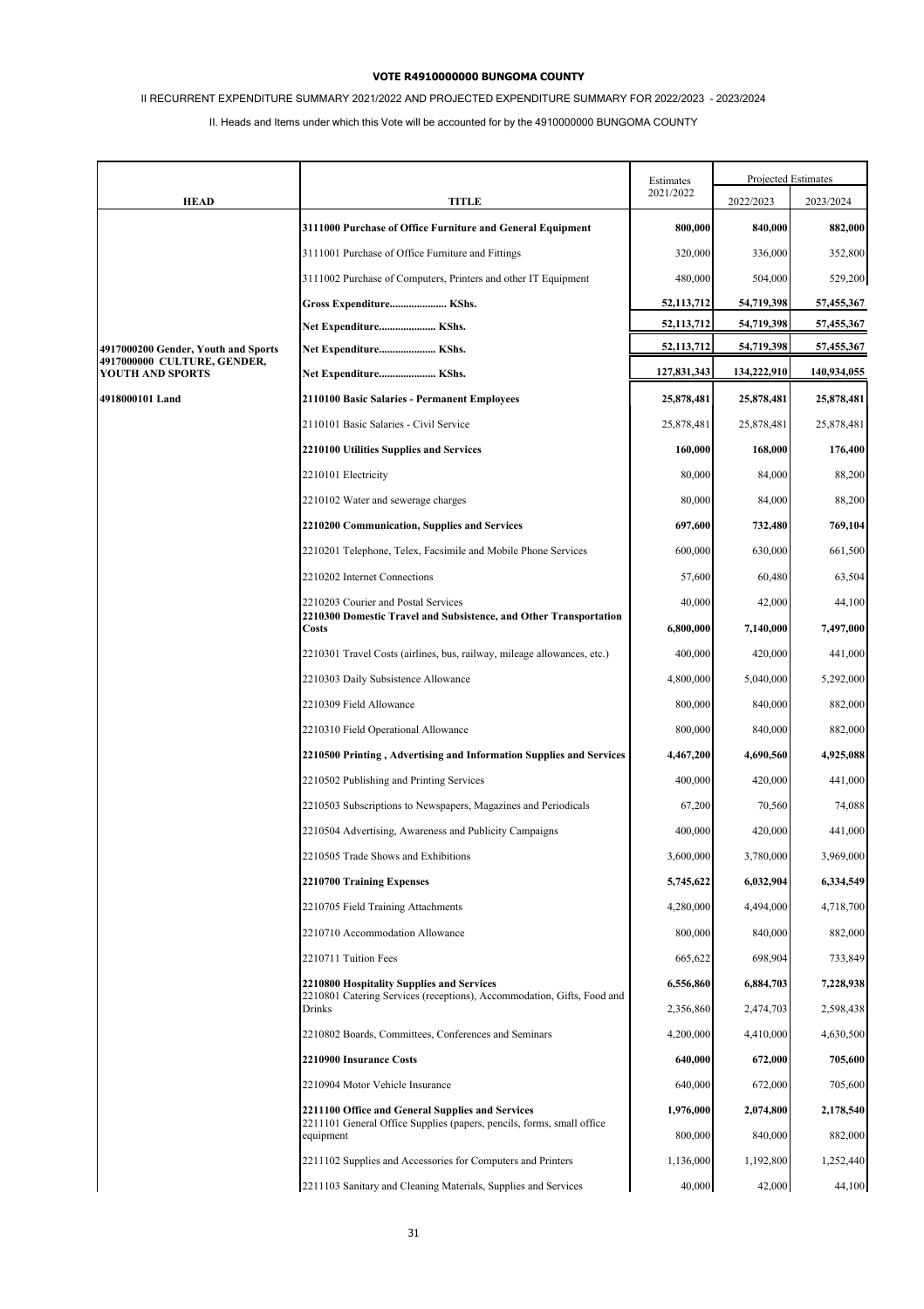# II RECURRENT EXPENDITURE SUMMARY 2021/2022 AND PROJECTED EXPENDITURE SUMMARY FOR 2022/2023 - 2023/2024

|                    |                                                                                                                                    | Estimates          | Projected Estimates |                      |
|--------------------|------------------------------------------------------------------------------------------------------------------------------------|--------------------|---------------------|----------------------|
| <b>HEAD</b>        | TITLE                                                                                                                              | 2021/2022          | 2022/2023           | 2023/2024            |
|                    | 2211200 Fuel Oil and Lubricants                                                                                                    | 2,400,000          | 2,520,000           | 2,646,000            |
|                    | 2211201 Refined Fuels and Lubricants for Transport                                                                                 | 2,400,000          | 2,520,000           | 2,646,000            |
|                    | 2211300 Other Operating Expenses                                                                                                   | 48,000             | 50,400              | 52,920               |
|                    | 2211306 Membership Fees, Dues and Subscriptions to Professional and<br><b>Trade Bodies</b>                                         | 48,000             | 50,400              | 52,920               |
|                    | 2220100 Routine Maintenance - Vehicles and Other Transport<br>Equipment                                                            | 2,000,000          | 2,100,000           | 2,205,000            |
|                    | 2220101 Maintenance Expenses - Motor Vehicles                                                                                      | 2,000,000          | 2,100,000           | 2,205,000            |
|                    | 2220200 Routine Maintenance - Other Assets                                                                                         | 520,000            | 546,000             | 573,300              |
|                    | 2220202 Maintenance of Office Furniture and Equipment                                                                              | 40,000             | 42,000              | 44,100               |
|                    | 2220210 Maintenance of Computers, Software, and Networks                                                                           | 480,000            | 504,000             | 529,200              |
|                    | 3111000 Purchase of Office Furniture and General Equipment                                                                         | 800,000            | 840,000             | 882,000              |
|                    | 3111001 Purchase of Office Furniture and Fittings                                                                                  | 400,000            | 420,000             | 441,000              |
|                    | 3111002 Purchase of Computers, Printers and other IT Equipment                                                                     | 400,000            | 420,000             | 441,000              |
|                    | Gross Expenditure KShs.                                                                                                            | 58,689,763         | 60,330,328          | 62,052,920           |
|                    | Net Expenditure KShs.                                                                                                              | 58,689,763         | 60,330,328          | 62,052,920           |
| 4918000100 Land    | Net Expenditure KShs.                                                                                                              | 58,689,763         | 60,330,328          | 62,052,920           |
| 4918000301 Housing | 2110100 Basic Salaries - Permanent Employees                                                                                       | 8,054,246          | 8,456,958           | 8,879,806            |
|                    | 2110101 Basic Salaries - Civil Service                                                                                             | 8,054,246          | 8,456,958           | 8,879,806            |
|                    | 2210100 Utilities Supplies and Services                                                                                            | 187,809            | 197,199             | 207,060              |
|                    | 2210101 Electricity                                                                                                                | 62,603             | 65,733              | 69,020               |
|                    | 2210102 Water and sewerage charges                                                                                                 | 125,206            | 131,466             | 138,040              |
|                    | 2210200 Communication, Supplies and Services                                                                                       | 187,809            | 197,199             | 207,059              |
|                    | 2210201 Telephone, Telex, Facsimile and Mobile Phone Services<br>2210300 Domestic Travel and Subsistence, and Other Transportation | 187,809            | 197,199             | 207,059              |
|                    | Costs                                                                                                                              | 2,359,795          | 2,477,784           | 2,601,673            |
|                    | 2210301 Travel Costs (airlines, bus, railway, mileage allowances, etc.)                                                            | 187,809            | 197,199             | 207,059              |
|                    | 2210303 Daily Subsistence Allowance                                                                                                | 1,878,089          | 1,971,993           | 2,070,593            |
|                    | 2210309 Field Allowance                                                                                                            | 293,897            | 308,592             | 324,021              |
|                    | 2210500 Printing, Advertising and Information Supplies and Services                                                                | 156,507            | 164,332             | 172,549              |
|                    | 2210504 Advertising, Awareness and Publicity Campaigns<br>2210700 Training Expenses                                                | 156,507<br>939,045 | 164,332<br>985,997  | 172,549<br>1,035,298 |
|                    | 2210705 Field Training Attachments                                                                                                 | 375,618            | 394,399             | 414,119              |
|                    | 2210710 Accommodation Allowance                                                                                                    | 125,206            | 131,466             | 138,040              |
|                    | 2210711 Tuition Fees                                                                                                               | 438,221            | 460,132             | 483,139              |
|                    | 2210800 Hospitality Supplies and Services                                                                                          | 3,818,782          | 4,009,721           | 4,210,207            |
|                    | 2210801 Catering Services (receptions), Accommodation, Gifts, Food and<br>Drinks                                                   | 1,314,663          | 1,380,396           | 1,449,416            |
|                    | 2210802 Boards, Committees, Conferences and Seminars                                                                               | 2,504,119          | 2,629,325           | 2,760,791            |
|                    | 2210900 Insurance Costs                                                                                                            | 219,110            | 230,066             | 241,569              |
|                    | 2210904 Motor Vehicle Insurance                                                                                                    | 219,110            | 230,066             | 241,569              |
|                    | 2211100 Office and General Supplies and Services                                                                                   | 704,283            | 361,532             | 379,608              |
|                    | 2211101 General Office Supplies (papers, pencils, forms, small office<br>equipment                                                 | 313,015            | 328,666             | 345,099              |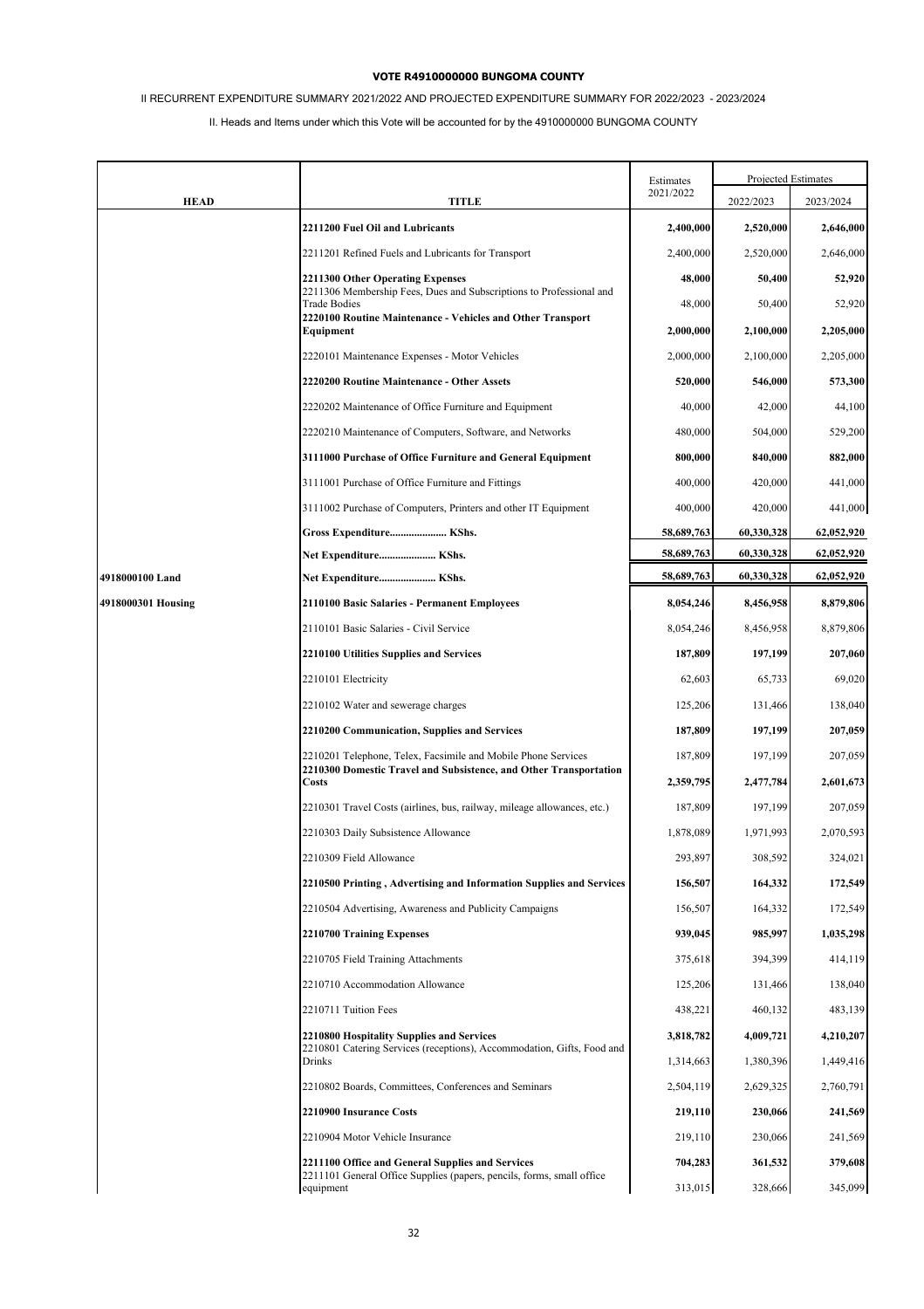# II RECURRENT EXPENDITURE SUMMARY 2021/2022 AND PROJECTED EXPENDITURE SUMMARY FOR 2022/2023 - 2023/2024

|                              |                                                                                                                                    | Estimates  |            | Projected Estimates |
|------------------------------|------------------------------------------------------------------------------------------------------------------------------------|------------|------------|---------------------|
| <b>HEAD</b>                  | TITLE                                                                                                                              | 2021/2022  | 2022/2023  | 2023/2024           |
|                              | 2211102 Supplies and Accessories for Computers and Printers                                                                        | 359,967    |            |                     |
|                              | 2211103 Sanitary and Cleaning Materials, Supplies and Services                                                                     | 31,301     | 32,866     | 34,509              |
|                              | 2211200 Fuel Oil and Lubricants                                                                                                    | 626,030    | 657,332    | 690,198             |
|                              | 2211201 Refined Fuels and Lubricants for Transport                                                                                 | 626,030    | 657,332    | 690,198             |
|                              | 2211300 Other Operating Expenses                                                                                                   | 12,521     | 13,147     | 13,804              |
|                              | 2211306 Membership Fees, Dues and Subscriptions to Professional and<br><b>Trade Bodies</b>                                         | 12,521     | 13,147     | 13,804              |
|                              | 2220100 Routine Maintenance - Vehicles and Other Transport<br>Equipment                                                            | 876,442    | 920,264    | 966,277             |
|                              | 2220101 Maintenance Expenses - Motor Vehicles                                                                                      | 876,442    | 920,264    | 966,277             |
|                              | 2220200 Routine Maintenance - Other Assets                                                                                         | 1,915,560  | 2,011,338  | 2,111,905           |
|                              | 2220204 Maintenance of Buildings -- Residential                                                                                    | 1,878,089  | 1,971,993  | 2,070,593           |
|                              | 2220210 Maintenance of Computers, Software, and Networks                                                                           | 37,471     | 39,345     | 41,312              |
|                              | 3111000 Purchase of Office Furniture and General Equipment                                                                         | 125,206    | 131,466    | 138,040             |
|                              | 3111002 Purchase of Computers, Printers and other IT Equipment                                                                     | 125,206    | 131,466    | 138,040             |
|                              | 3111400 Research, Feasibility Studies, Project Preparation and<br>Design, Project S                                                | 6,260,298  | 6,573,313  | 6,901,979           |
|                              | 3111401 Pre-feasibility, Feasibility and Appraisal Studies                                                                         | 1,784,185  | 1,873,394  | 1,967,064           |
|                              | 3111403 Research                                                                                                                   | 4,476,113  | 4,699,919  | 4,934,915           |
|                              | Gross Expenditure KShs.                                                                                                            | 26,443,443 | 27,387,648 | 28,757,032          |
|                              | Net Expenditure KShs.                                                                                                              | 26,443,443 | 27,387,648 | 28,757,032          |
| 4918000300 Housing           | Net Expenditure KShs.                                                                                                              | 26,443,443 | 27,387,648 | 28,757,032          |
| 4918000401 Bungoma Municipal | <b>2210100 Utilities Supplies and Services</b>                                                                                     | 96,000     | 100,800    | 105,840             |
|                              | 2210101 Electricity                                                                                                                | 60,000     | 63,000     | 66,150              |
|                              | 2210102 Water and sewerage charges                                                                                                 | 36,000     | 37,800     | 39,690              |
|                              | 2210200 Communication, Supplies and Services                                                                                       | 60,000     | 63,000     | 66,150              |
|                              | 2210201 Telephone, Telex, Facsimile and Mobile Phone Services<br>2210300 Domestic Travel and Subsistence, and Other Transportation | 60,000     | 63,000     | 66,150              |
|                              | Costs                                                                                                                              | 1,660,815  | 1,743,856  | 1,831,049           |
|                              | 2210301 Travel Costs (airlines, bus, railway, mileage allowances, etc.)                                                            | 660,815    | 693,856    | 728,549             |
|                              | 2210303 Daily Subsistence Allowance                                                                                                | 1,000,000  | 1,050,000  | 1,102,500           |
|                              | 2210500 Printing, Advertising and Information Supplies and Services                                                                | 400,000    | 420,000    | 441,000             |
|                              | 2210504 Advertising, Awareness and Publicity Campaigns                                                                             | 400,000    | 420,000    | 441,000             |
|                              | 2210700 Training Expenses                                                                                                          | 1,800,000  | 1,890,000  | 1,984,500           |
|                              | 2210710 Accommodation Allowance                                                                                                    | 1,000,000  | 1,050,000  | 1,102,500           |
|                              | 2210711 Tuition Fees                                                                                                               | 800,000    | 840,000    | 882,000             |
|                              | 2210800 Hospitality Supplies and Services<br>2210801 Catering Services (receptions), Accommodation, Gifts, Food and                | 11,721,441 | 12,307,513 | 12,922,889          |
|                              | Drinks                                                                                                                             | 500,000    | 525,000    | 551,250             |
|                              | 2210802 Boards, Committees, Conferences and Seminars                                                                               | 11,221,441 | 11,782,513 | 12,371,639          |
|                              | 2211100 Office and General Supplies and Services<br>2211101 General Office Supplies (papers, pencils, forms, small office          | 300,000    | 315,000    | 330,750             |
|                              | equipment                                                                                                                          | 200,000    | 210,000    | 220,500             |
|                              | 2211103 Sanitary and Cleaning Materials, Supplies and Services                                                                     | 100,000    | 105,000    | 110,250             |
|                              | 2211300 Other Operating Expenses                                                                                                   | 50,000     | 52,500     | 55,125              |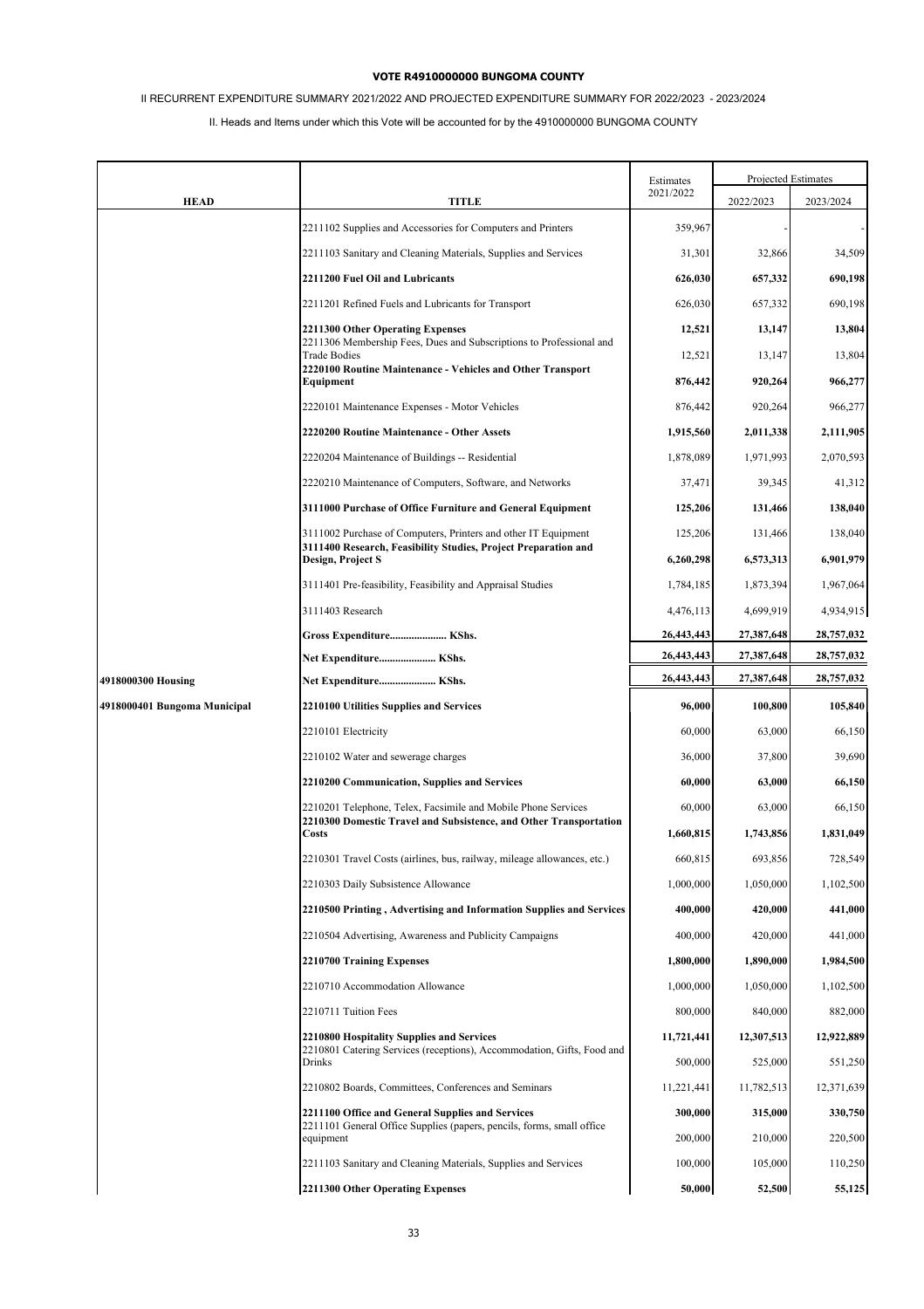# II RECURRENT EXPENDITURE SUMMARY 2021/2022 AND PROJECTED EXPENDITURE SUMMARY FOR 2022/2023 - 2023/2024

|                               |                                                                                                                           | Estimates  | Projected Estimates |            |
|-------------------------------|---------------------------------------------------------------------------------------------------------------------------|------------|---------------------|------------|
| <b>HEAD</b>                   | TITLE                                                                                                                     | 2021/2022  | 2022/2023           | 2023/2024  |
|                               | 2211306 Membership Fees, Dues and Subscriptions to Professional and<br><b>Trade Bodies</b>                                | 50,000     | 52,500              | 55,125     |
|                               | 2220100 Routine Maintenance - Vehicles and Other Transport<br>Equipment                                                   | 450,000    | 472,500             | 496,125    |
|                               | 2220101 Maintenance Expenses - Motor Vehicles                                                                             | 450,000    | 472,500             | 496,125    |
|                               | Gross Expenditure KShs.                                                                                                   | 16,538,256 | 17,365,169          | 18,233,428 |
|                               | Net Expenditure KShs.                                                                                                     | 16,538,256 | 17,365,169          | 18,233,428 |
| 4918000400 Bungoma Municipal  | Net Expenditure KShs.                                                                                                     | 16,538,256 | 17,365,169          | 18,233,428 |
| 4918000501 Kimilili Municipal | 2210100 Utilities Supplies and Services                                                                                   | 250,000    | 262,500             | 275,625    |
|                               | 2210101 Electricity                                                                                                       | 200,000    | 210,000             | 220,500    |
|                               | 2210102 Water and sewerage charges                                                                                        | 50,000     | 52,500              | 55,125     |
|                               | 2210200 Communication, Supplies and Services                                                                              | 210,000    | 220,500             | 231,525    |
|                               | 2210201 Telephone, Telex, Facsimile and Mobile Phone Services                                                             | 200,000    | 210,000             | 220,500    |
|                               | 2210203 Courier and Postal Services                                                                                       | 10,000     | 10,500              | 11,025     |
|                               | 2210300 Domestic Travel and Subsistence, and Other Transportation<br><b>Costs</b>                                         | 900,000    | 945,000             | 992,250    |
|                               | 2210301 Travel Costs (airlines, bus, railway, mileage allowances, etc.)                                                   | 300,000    | 315,000             | 330,750    |
|                               | 2210303 Daily Subsistence Allowance                                                                                       | 600,000    | 630,000             | 661,500    |
|                               | 2210500 Printing, Advertising and Information Supplies and Services                                                       | 600,000    | 630,000             | 661,500    |
|                               | 2210502 Publishing and Printing Services                                                                                  | 100,000    | 105,000             | 110,250    |
|                               | 2210504 Advertising, Awareness and Publicity Campaigns                                                                    | 500,000    | 525,000             | 551,250    |
|                               | 2210600 Rentals of Produced Assets                                                                                        | 300,000    | 315,000             | 330,750    |
|                               | 2210604 Hire of Transport                                                                                                 | 300,000    | 315,000             | 330,750    |
|                               | 2210700 Training Expenses                                                                                                 | 2,000,000  | 2,100,000           | 2,205,000  |
|                               | 2210705 Field Training Attachments                                                                                        | 500,000    | 525,000             | 551,250    |
|                               | 2210711 Tuition Fees                                                                                                      | 1,500,000  | 1,575,000           | 1,653,750  |
|                               | 2210800 Hospitality Supplies and Services<br>2210801 Catering Services (receptions), Accommodation, Gifts, Food and       | 8,096,053  | 8,500,856           | 8,925,898  |
|                               | Drinks                                                                                                                    | 500,000    | 525,000             | 551,250    |
|                               | 2210802 Boards, Committees, Conferences and Seminars                                                                      | 7,596,053  | 7,975,856           | 8,374,648  |
|                               | 2211100 Office and General Supplies and Services<br>2211101 General Office Supplies (papers, pencils, forms, small office | 250,000    | 262,500             | 275,625    |
|                               | equipment                                                                                                                 | 200,000    | 210,000             | 220,500    |
|                               | 2211103 Sanitary and Cleaning Materials, Supplies and Services                                                            | 50,000     | 52,500              | 55,125     |
|                               | 2211300 Other Operating Expenses<br>2211306 Membership Fees, Dues and Subscriptions to Professional and                   | 50,000     | 52,500              | 55,125     |
|                               | <b>Trade Bodies</b>                                                                                                       | 50,000     | 52,500              | 55,125     |
|                               | 2220200 Routine Maintenance - Other Assets                                                                                | 500,000    | 525,000             | 551,250    |
|                               | 2220205 Maintenance of Buildings and Stations -- Non-Residential                                                          | 500,000    | 525,000             | 551,250    |
|                               | 3111000 Purchase of Office Furniture and General Equipment                                                                | 2,000,000  | 2,100,000           | 2,205,000  |
|                               | 3111001 Purchase of Office Furniture and Fittings                                                                         | 800,000    | 840,000             | 882,000    |
|                               | 3111002 Purchase of Computers, Printers and other IT Equipment                                                            | 1,200,000  | 1,260,000           | 1,323,000  |
|                               | Gross Expenditure KShs.                                                                                                   | 15,156,053 | 15,913,856          | 16,709,548 |
|                               | Net Expenditure KShs.                                                                                                     | 15,156,053 | 15,913,856          | 16,709,548 |
| 4918000500 Kimilili Municipal | Net Expenditure KShs.                                                                                                     | 15,156,053 | 15,913,856          | 16,709,548 |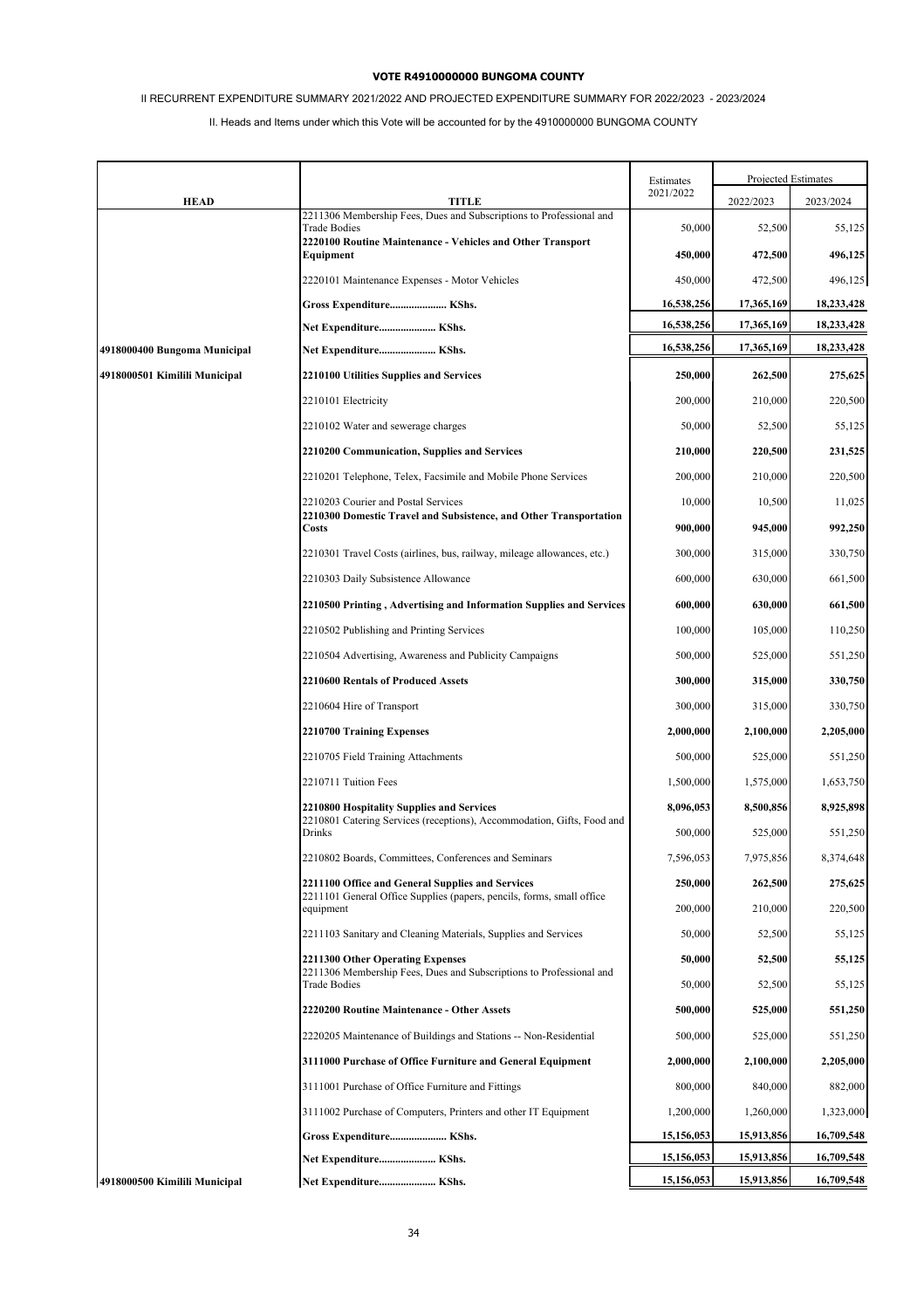# II RECURRENT EXPENDITURE SUMMARY 2021/2022 AND PROJECTED EXPENDITURE SUMMARY FOR 2022/2023 - 2023/2024

|                                                          |                                                                                                                      | Estimates              | Projected Estimates    |                        |
|----------------------------------------------------------|----------------------------------------------------------------------------------------------------------------------|------------------------|------------------------|------------------------|
| HEAD                                                     | <b>TITLE</b>                                                                                                         | 2021/2022              | 2022/2023              | 2023/2024              |
| 4918000000 LAND, URBAN, PHYSICAL<br>PLANNING AND HOUSING | Net Expenditure KShs.                                                                                                | 116,827,515            | 120,997,001            | 125,752,928            |
| 4919000101 County Assembly                               | 2110100 Basic Salaries - Permanent Employees                                                                         | 186,849,003            | 196,191,453            | 206,001,026            |
|                                                          | 2110200 Basic Wages - Temporary Employees                                                                            | 27,775,260             | 29,164,023             | 30,622,224             |
|                                                          | 2110201 Contractual Employees                                                                                        | 23,179,260             | 24,338,223             | 25,555,134             |
|                                                          | 2110299 Basic Wages - Temporary -Other                                                                               | 4,596,000              | 4,825,800              | 5,067,090              |
|                                                          | 2110300 Personal Allowance - Paid as Part of Salary                                                                  | 158,441,596            | 166,363,677            | 174,681,859            |
|                                                          | 2110301 House Allowance                                                                                              | 26,121,600             | 27,427,680             | 28,799,064             |
|                                                          | 2110303 Acting Allowance                                                                                             | 182,256                | 191,369                | 200,937                |
|                                                          | 2110304 Overtime - Civil Service                                                                                     | 1,440,000              | 1,512,000              | 1,587,600              |
|                                                          | 2110310 Top-up Allowance                                                                                             | 466,200                | 489,510                | 513,986                |
|                                                          | 2110312 Responsibility Allowance                                                                                     | 12,120,000             | 12,726,000             | 13,362,300             |
|                                                          | 2110313 Entertainment Allowance                                                                                      | 780,000                | 819,000                | 859,950                |
|                                                          | 2110314 Transport Allowance                                                                                          | 40,873,308             | 42,916,973             | 45,062,822             |
|                                                          | 2110317 Domestic Servant Allowance                                                                                   | 187,200                | 196,560                | 206,388                |
|                                                          | 2110320 Leave Allowance                                                                                              | 841,210                | 883,271                | 927,434                |
|                                                          | 2110321 Administrative Allowance                                                                                     | 6,573,790              | 6,902,480              | 7,247,603              |
|                                                          | 2110328 National Assembly Attendance Allowance                                                                       | 68,856,032             | 72,298,834             | 75,913,775             |
|                                                          | 2110400 Personal Allowances paid as Reimbursements                                                                   | 3,720,000              | 3,906,000              | 4,101,300              |
|                                                          | 2110405 Telephone Allowance<br>2120100 Employer Contributions to Compulsory National Social                          | 3,720,000              | 3,906,000              | 4,101,300              |
|                                                          | <b>Security Schemes</b>                                                                                              | 35,477,609             | 37,251,489             | 39,114,064             |
|                                                          | 2120101 Employer Contributions to National Social Security Fund                                                      | 2,980,800              | 3,129,840              | 3,286,332              |
|                                                          | 2120103 Employer Contribution to Staff Pensions Scheme                                                               | 32,496,809             | 34, 121, 649           | 35,827,732             |
|                                                          | <b>2210100 Utilities Supplies and Services</b>                                                                       | 1,000,800              | 1,050,840              | 1,103,382              |
|                                                          | 2210101 Electricity                                                                                                  | 600,000                | 630,000                | 661,500                |
|                                                          | 2210102 Water and sewerage charges                                                                                   | 300,000                | 315,000                | 330,750                |
|                                                          | 2210103 Gas expenses                                                                                                 | 100,800                | 105,840                | 111,132                |
|                                                          | 2210200 Communication, Supplies and Services                                                                         | 3,244,800              | 3,407,040              | 3,577,392              |
|                                                          | 2210201 Telephone, Telex, Facsimile and Mobile Phone Services                                                        | 420,000                | 441,000                | 463,050                |
|                                                          | 2210202 Internet Connections                                                                                         | 2,000,000              | 2,100,000              | 2,205,000              |
|                                                          | 2210203 Courier and Postal Services                                                                                  | 124,800                | 131,040                | 137,592                |
|                                                          | 2210299 Communication, Supplies - Othe<br>2210300 Domestic Travel and Subsistence, and Other Transportation<br>Costs | 700,000<br>174,739,556 | 735,000<br>183,476,534 | 771,750<br>192,650,362 |
|                                                          | 2210301 Travel Costs (airlines, bus, railway, mileage allowances, etc.)                                              | 3,481,200              | 3,655,260              | 3,838,023              |
|                                                          | 2210303 Daily Subsistence Allowance                                                                                  | 135,811,356            | 142,601,924            | 149,732,020            |
|                                                          | 2210309 Field Allowance                                                                                              | 10,955,000             | 11,502,750             | 12,077,888             |
|                                                          | 2210310 Field Operational Allowance                                                                                  | 16,261,000             | 17,074,050             | 17,927,753             |
|                                                          | 2210399 Domestic Travel and Subs. - Others                                                                           | 8,231,000              | 8,642,550              | 9,074,678              |
|                                                          | 2210400 Foreign Travel and Subsistence, and other transportation<br>costs                                            | 2,000,000              | 2,100,000              | 2,205,000              |
|                                                          | 2210403 Daily Subsistence Allowance                                                                                  | 2,000,000              | 2,100,000              | 2,205,000              |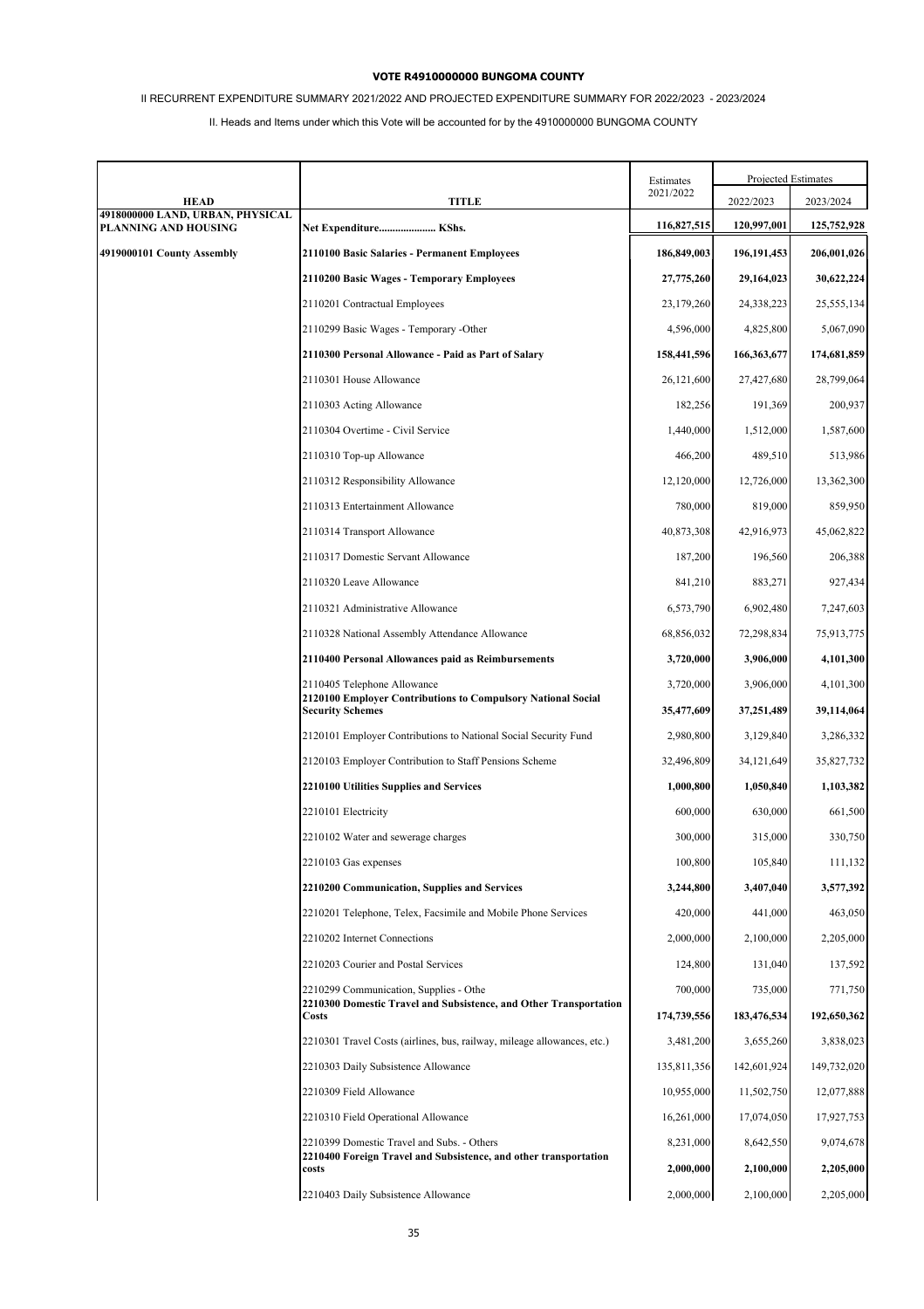# II RECURRENT EXPENDITURE SUMMARY 2021/2022 AND PROJECTED EXPENDITURE SUMMARY FOR 2022/2023 - 2023/2024

|             |                                                                                                                           | Estimates   |             | Projected Estimates |
|-------------|---------------------------------------------------------------------------------------------------------------------------|-------------|-------------|---------------------|
| <b>HEAD</b> | TITLE                                                                                                                     | 2021/2022   | 2022/2023   | 2023/2024           |
|             | 2210500 Printing, Advertising and Information Supplies and Services                                                       | 8,953,800   | 9,401,490   | 9,871,565           |
|             | 2210502 Publishing and Printing Services                                                                                  | 2,785,000   | 2,924,250   | 3,070,463           |
|             | 2210503 Subscriptions to Newspapers, Magazines and Periodicals                                                            | 388,800     | 408,240     | 428,652             |
|             | 2210504 Advertising, Awareness and Publicity Campaigns                                                                    | 5,000,000   | 5,250,000   | 5,512,500           |
|             | 2210505 Trade Shows and Exhibitions                                                                                       | 780,000     | 819,000     | 859,950             |
|             | 2210700 Training Expenses                                                                                                 | 30,324,348  | 31,840,565  | 33,432,593          |
|             | 2210701 Travel Allowance                                                                                                  | 10,855,048  | 11,397,800  | 11,967,690          |
|             | 2210702 Remuneration of Instructors and Contract Based Training<br>Services                                               | 3,601,200   | 3,781,260   | 3,970,323           |
|             | 2210705 Field Training Attachments                                                                                        | 5,875,600   | 6,169,380   | 6,477,849           |
|             | 2210710 Accommodation Allowance                                                                                           | 4,986,000   | 5,235,300   | 5,497,065           |
|             | 2210711 Tuition Fees                                                                                                      | 5,006,500   | 5,256,825   | 5,519,666           |
|             | 2210800 Hospitality Supplies and Services<br>2210801 Catering Services (receptions), Accommodation, Gifts, Food and       | 41,589,084  | 43,668,538  | 45,851,965          |
|             | Drinks                                                                                                                    | 6,671,500   | 7,005,075   | 7,355,329           |
|             | 2210802 Boards, Committees, Conferences and Seminars                                                                      | 29,356,784  | 30,824,623  | 32,365,854          |
|             | 2210809 Board Allowance                                                                                                   | 5,560,800   | 5,838,840   | 6,130,782           |
|             | 2210900 Insurance Costs                                                                                                   | 36,205,000  | 38,015,250  | 39,916,013          |
|             | 2210902 Buildings Insurance                                                                                               | 5,000,000   | 5,250,000   | 5,512,500           |
|             | 2210904 Motor Vehicle Insurance                                                                                           | 1,205,000   | 1,265,250   | 1,328,513           |
|             | 2210910 Medical Insurance                                                                                                 | 30,000,000  | 31,500,000  | 33,075,000          |
|             | 2211000 Specialised Materials and Supplies                                                                                | 5,266,000   | 5,529,300   | 5,805,766           |
|             | 2211009 Education and Library Supplies                                                                                    | 515,000     | 540,750     | 567,788             |
|             | 2211016 Purchase of Uniforms and Clothing - Staff                                                                         | 4,751,000   | 4,988,550   | 5,237,978           |
|             | 2211100 Office and General Supplies and Services<br>2211101 General Office Supplies (papers, pencils, forms, small office | 9,936,010   | 10,432,811  | 10,954,451          |
|             | equipment                                                                                                                 | 1,630,010   | 1,711,511   | 1,797,086           |
|             | 2211102 Supplies and Accessories for Computers and Printers                                                               | 8,084,000   | 8,488,200   | 8,912,610           |
|             | 2211103 Sanitary and Cleaning Materials, Supplies and Services                                                            | 222,000     | 233,100     | 244,755             |
|             | 2211200 Fuel Oil and Lubricants                                                                                           | 2,760,000   | 2,898,000   | 3,042,900           |
|             | 2211201 Refined Fuels and Lubricants for Transport                                                                        | 2,760,000   | 2,898,000   | 3,042,900           |
|             | 2211300 Other Operating Expenses                                                                                          | 109,873,920 | 115,367,616 | 121,135,997         |
|             | 2211301 Bank Service Commission and Charges                                                                               | 500,000     | 525,000     | 551,250             |
|             | 2211305 Contracted Guards and Cleaning Services<br>2211306 Membership Fees, Dues and Subscriptions to Professional and    | 9,049,200   | 9,501,660   | 9,976,743           |
|             | <b>Trade Bodies</b>                                                                                                       | 10,240,000  | 10,752,000  | 11,289,600          |
|             | 2211308 Legal Dues/fees, Arbitration and Compensation Payments                                                            | 10,000,000  | 10,500,000  | 11,025,000          |
|             | 2211309 Management Fees                                                                                                   | 42,223,600  | 44,334,780  | 46,551,519          |
|             | 2211310 Contracted Professional Services                                                                                  | 7,300,000   | 7,665,000   | 8,048,250           |
|             | 2211325 Constituency Office Expenses                                                                                      | 30,561,120  | 32,089,176  | 33,693,635          |
|             | 2220100 Routine Maintenance - Vehicles and Other Transport<br>Equipment                                                   | 4,482,000   | 4,706,100   | 4,941,405           |
|             | 2220101 Maintenance Expenses - Motor Vehicles                                                                             | 2,322,000   | 2,438,100   | 2,560,005           |
|             | 2220105 Routine Maintenance - Vehicles                                                                                    | 2,160,000   | 2,268,000   | 2,381,400           |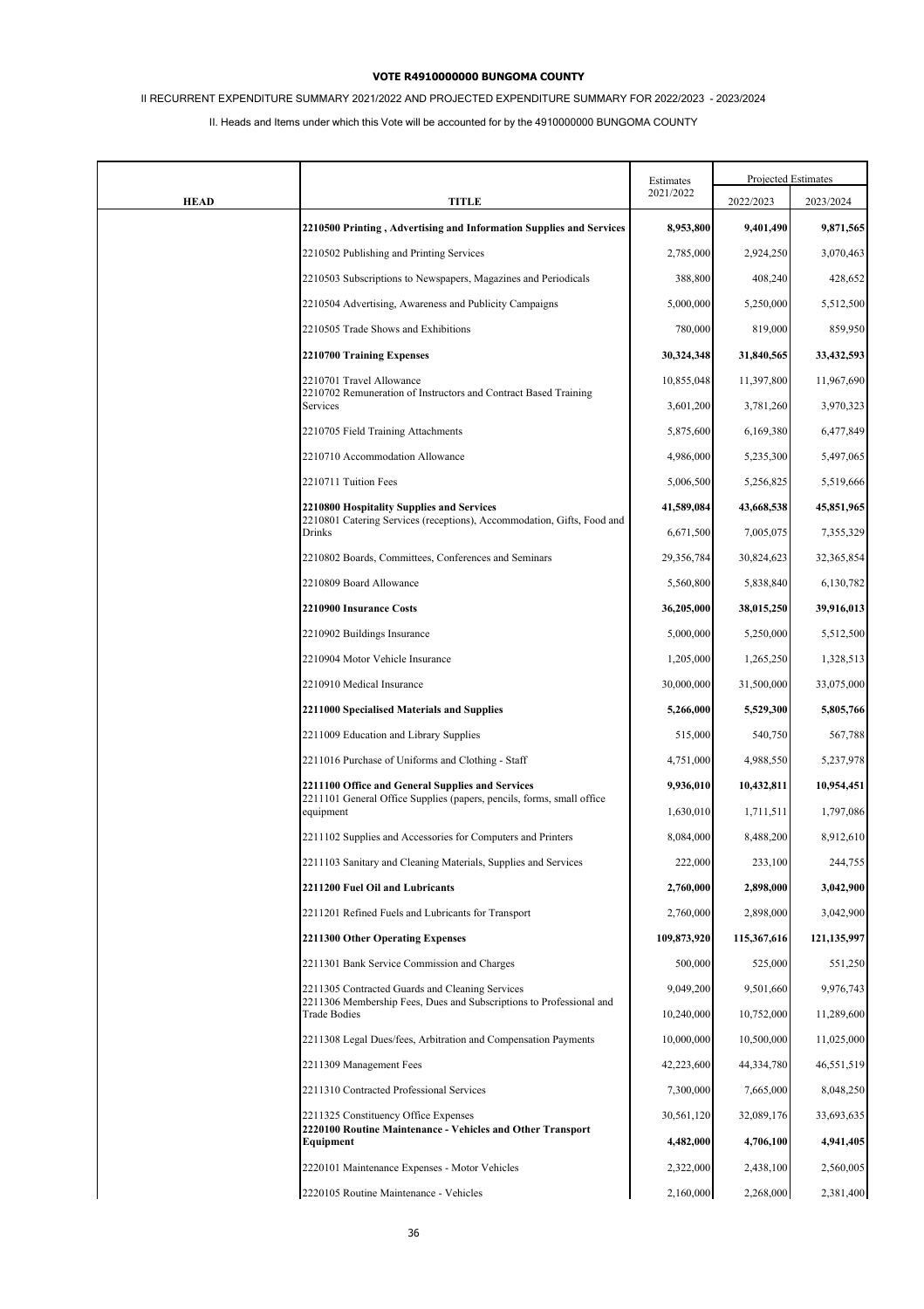# II RECURRENT EXPENDITURE SUMMARY 2021/2022 AND PROJECTED EXPENDITURE SUMMARY FOR 2022/2023 - 2023/2024

|                            |                                                                                         | Estimates   |             | Projected Estimates |  |
|----------------------------|-----------------------------------------------------------------------------------------|-------------|-------------|---------------------|--|
| <b>HEAD</b>                | TITLE                                                                                   | 2021/2022   | 2022/2023   | 2023/2024           |  |
|                            | 2220200 Routine Maintenance - Other Assets                                              | 10,340,000  | 10,857,000  | 11,399,850          |  |
|                            | 2220201 Maintenance of Plant, Machinery and Equipment (including lifts)                 | 5,980,000   | 6,279,000   | 6,592,950           |  |
|                            | 2220202 Maintenance of Office Furniture and Equipment                                   | 1,360,000   | 1,428,000   | 1,499,400           |  |
|                            | 2220204 Maintenance of Buildings -- Residential                                         | 1,500,000   | 1,575,000   | 1,653,750           |  |
|                            | 2220212 Maintenance of Communications Equipment                                         | 1,500,000   | 1,575,000   | 1,653,750           |  |
|                            | 2710100 Government Pension and Retirement Benefits                                      | 26,316,630  | 27,632,462  | 29,014,084          |  |
|                            | 2710102 Gratuity - Civil Servants                                                       | 3,749,760   | 3,937,248   | 4,134,110           |  |
|                            | 2710103 Gratuity - Members of Parliament                                                | 22,566,870  | 23,695,214  | 24,879,974          |  |
|                            | 3111000 Purchase of Office Furniture and General Equipment                              | 7,948,081   | 8,345,485   | 8,762,760           |  |
|                            | 3111001 Purchase of Office Furniture and Fittings                                       | 845,000     | 887,250     | 931,613             |  |
|                            | 3111002 Purchase of Computers, Printers and other IT Equipment                          | 5,763,081   | 6,051,235   | 6,353,797           |  |
|                            | 3111003 Purchase of Airconditioners, Fans and Heating Appliances                        | 1.000.000   | 1,050,000   | 1,102,500           |  |
|                            | 3111009 Purchase of other Office Equipment                                              | 340,000     | 357,000     | 374,850             |  |
|                            | 3111400 Research, Feasibility Studies, Project Preparation and<br>Design, Project S     | 3,740,000   | 3,927,000   | 4,123,350           |  |
|                            | 3111401 Pre-feasibility, Feasibility and Appraisal Studies                              | 450,000     | 472,500     | 496,125             |  |
|                            | 3111403 Research                                                                        | 1,300,000   | 1,365,000   | 1,433,250           |  |
|                            | 3111404 Research Allowance                                                              | 1,990,000   | 2,089,500   | 2,193,975           |  |
|                            | 4110400 Domestic Loans to Individuals and Households                                    | 30,196,008  | 31,705,808  | 33,291,099          |  |
|                            | 4110403 Housing loans to public servants                                                | 30,196,008  | 31,705,808  | 33,291,099          |  |
|                            | Gross Expenditure KShs.                                                                 | 921,179,505 | 967,238,481 | 1,015,600,407       |  |
|                            | Net Expenditure KShs.                                                                   | 921,179,505 | 967,238,481 | 1,015,600,407       |  |
| 4919000100 County Assembly | Net Expenditure KShs.                                                                   | 921,179,505 | 967,238,481 | 1,015,600,407       |  |
| 4919000000 COUNTY ASSEMBLY | Net Expenditure KShs.                                                                   | 921,179,505 | 967,238,481 | 1,015,600,407       |  |
| 4920000101 Finance         | 2110100 Basic Salaries - Permanent Employees                                            | 388,917,207 | 408,363,067 | 428,781,221         |  |
|                            | 2110101 Basic Salaries - Civil Service                                                  | 388,917,207 | 408,363,067 | 428,781,221         |  |
|                            | 2110200 Basic Wages - Temporary Employees                                               | 60,614,921  | 63,645,667  | 66,827,950          |  |
|                            | 2110201 Contractual Employees                                                           | 21,425,438  | 22,496,710  | 23,621,545          |  |
|                            | 2110202 Casual Labour - Others                                                          | 39,189,483  | 41,148,957  | 43,206,405          |  |
|                            | 2110400 Personal Allowances paid as Reimbursements                                      | 10,570,385  | 11,098,904  | 11,653,849          |  |
|                            | 2110404 Leave Expenses                                                                  | 10,570,385  | 11,098,904  | 11,653,849          |  |
|                            | 2120100 Employer Contributions to Compulsory National Social<br><b>Security Schemes</b> | 241,712,918 | 253,798,564 | 266,488,492         |  |
|                            | 2120103 Employer Contribution to Staff Pensions Scheme                                  | 241,712,918 | 253,798,564 | 266,488,492         |  |
|                            | <b>2210100 Utilities Supplies and Services</b>                                          | 2,265,600   | 2,378,880   | 2,497,824           |  |
|                            | 2210101 Electricity                                                                     | 1,190,400   | 1,249,920   | 1,312,416           |  |
|                            | 2210102 Water and sewerage charges                                                      | 1,075,200   | 1,128,960   | 1,185,408           |  |
|                            | <b>2210200 Communication, Supplies and Services</b>                                     | 4,972,800   | 5,221,440   | 5,482,512           |  |
|                            | 2210201 Telephone, Telex, Facsimile and Mobile Phone Services                           | 684,800     | 719,040     | 754,992             |  |
|                            | 2210202 Internet Connections                                                            | 4,288,000   | 4,502,400   | 4,727,520           |  |
|                            | 2210300 Domestic Travel and Subsistence, and Other Transportation<br><b>Costs</b>       | 15,989,499  | 16,788,974  | 17,628,423          |  |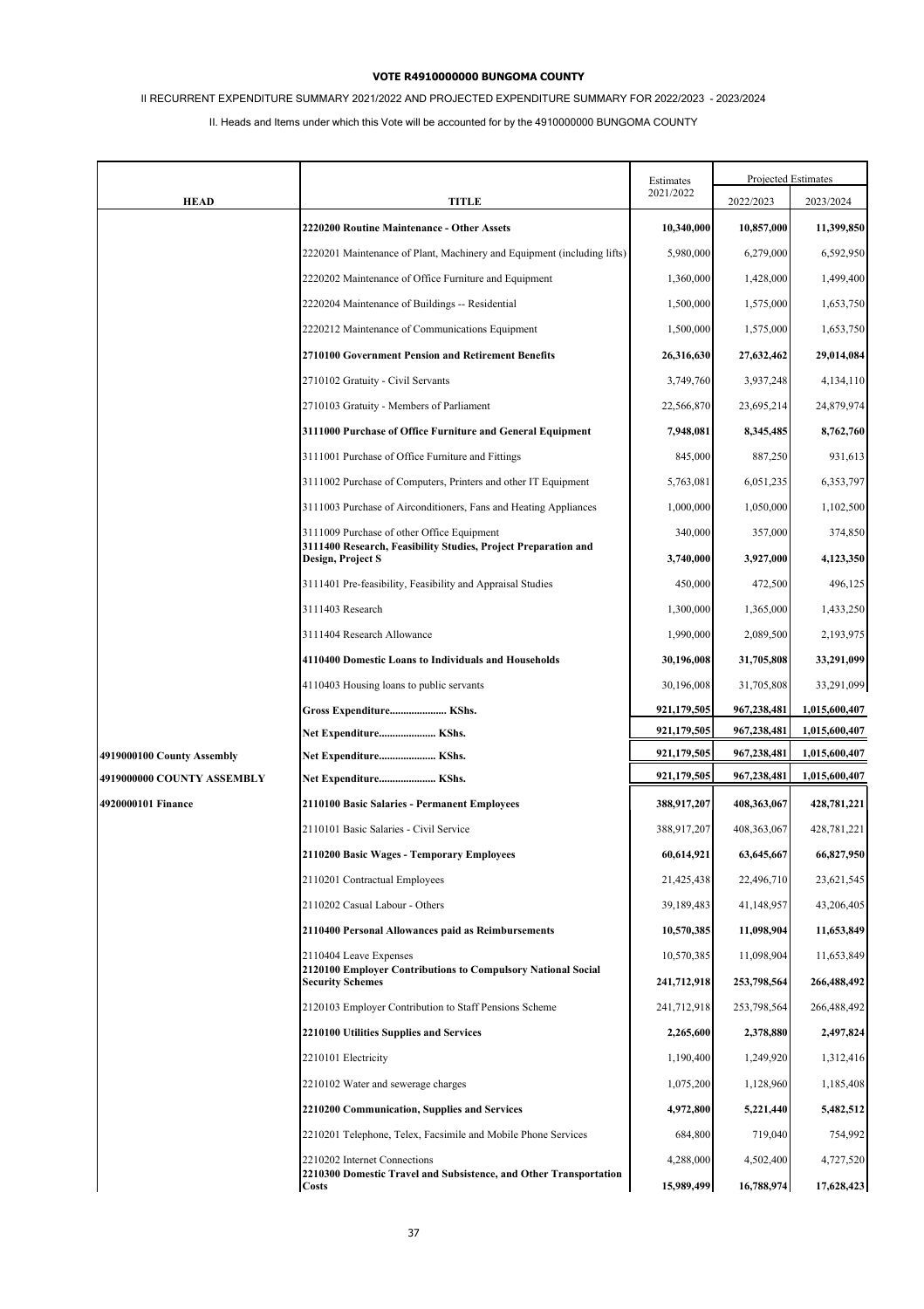# II RECURRENT EXPENDITURE SUMMARY 2021/2022 AND PROJECTED EXPENDITURE SUMMARY FOR 2022/2023 - 2023/2024

|             |                                                                                                                           | Estimates  | Projected Estimates |            |
|-------------|---------------------------------------------------------------------------------------------------------------------------|------------|---------------------|------------|
| <b>HEAD</b> | TITLE                                                                                                                     | 2021/2022  | 2022/2023           | 2023/2024  |
|             | 2210301 Travel Costs (airlines, bus, railway, mileage allowances, etc.)                                                   | 3,189,499  | 3,348,974           | 3,516,423  |
|             | 2210303 Daily Subsistence Allowance                                                                                       | 7,000,000  | 7,350,000           | 7,717,500  |
|             | 2210309 Field Allowance                                                                                                   | 2,000,000  | 2,100,000           | 2,205,000  |
|             | 2210310 Field Operational Allowance                                                                                       | 3,800,000  | 3,990,000           | 4,189,500  |
|             | 2210400 Foreign Travel and Subsistence, and other transportation<br>costs                                                 | 4,200,000  | 4,410,000           | 4,630,500  |
|             | 2210402 Accommodation                                                                                                     | 1,600,000  | 1,680,000           | 1,764,000  |
|             | 2210403 Daily Subsistence Allowance                                                                                       | 1,000,000  | 1,050,000           | 1,102,500  |
|             | 2210404 Sundry Items (e.g. airport tax, taxis, etc)                                                                       | 1,600,000  | 1,680,000           | 1,764,000  |
|             | 2210500 Printing, Advertising and Information Supplies and Services                                                       | 2,151,040  | 2,258,592           | 2,371,522  |
|             | 2210502 Publishing and Printing Services                                                                                  | 151,040    | 158,592             | 166,522    |
|             | 2210504 Advertising, Awareness and Publicity Campaigns                                                                    | 2,000,000  | 2,100,000           | 2,205,000  |
|             | <b>2210600 Rentals of Produced Assets</b>                                                                                 | 2,073,600  | 2,177,280           | 2,286,144  |
|             | 2210603 Rents and Rates - Non-Residential                                                                                 | 2,073,600  | 2,177,280           | 2,286,144  |
|             | 2210700 Training Expenses                                                                                                 | 5,645,120  | 5,927,376           | 6,223,745  |
|             | 2210702 Remuneration of Instructors and Contract Based Training<br>Services                                               | 1,414,400  | 1,485,120           | 1,559,376  |
|             | 2210704 Hire of Training Facilities and Equipment                                                                         | 621,440    | 652,512             | 685,138    |
|             | 2210705 Field Training Attachments                                                                                        | 1,009,280  | 1,059,744           | 1,112,731  |
|             | 2210710 Accommodation Allowance                                                                                           | 1,200,000  | 1,260,000           | 1,323,000  |
|             | 2210711 Tuition Fees                                                                                                      | 1,400,000  | 1,470,000           | 1,543,500  |
|             | 2210800 Hospitality Supplies and Services                                                                                 | 13,953,758 | 14,651,446          | 15,384,018 |
|             | 2210801 Catering Services (receptions), Accommodation, Gifts, Food and<br>Drinks                                          | 2,152,000  | 2,259,600           | 2,372,580  |
|             | 2210802 Boards, Committees, Conferences and Seminars                                                                      | 11,801,758 | 12,391,846          | 13,011,438 |
|             | 2210900 Insurance Costs                                                                                                   | 2,000,000  | 2,100,000           | 2,205,000  |
|             | 2210904 Motor Vehicle Insurance                                                                                           | 2,000,000  | 2,100,000           | 2,205,000  |
|             | 2211100 Office and General Supplies and Services<br>2211101 General Office Supplies (papers, pencils, forms, small office | 6,264,807  | 6,578,048           | 6,906,951  |
|             | equipment                                                                                                                 | 4,886,207  | 5,130,518           | 5,387,044  |
|             | 2211102 Supplies and Accessories for Computers and Printers                                                               | 956,000    | 1,003,800           | 1,053,990  |
|             | 2211103 Sanitary and Cleaning Materials, Supplies and Services                                                            | 422,600    | 443,730             | 465,917    |
|             | 2211200 Fuel Oil and Lubricants                                                                                           | 11,494,530 | 12,069,256          | 12,672,719 |
|             | 2211201 Refined Fuels and Lubricants for Transport                                                                        | 11,494,530 | 12,069,256          | 12,672,719 |
|             | 2211300 Other Operating Expenses<br>2211306 Membership Fees, Dues and Subscriptions to Professional and                   | 40,200,000 | 42,210,000          | 44,320,500 |
|             | <b>Trade Bodies</b>                                                                                                       | 2,400,000  | 2,520,000           | 2,646,000  |
|             | 2211308 Legal Dues/fees, Arbitration and Compensation Payments                                                            | 3,200,000  | 3,360,000           | 3,528,000  |
|             | 2211309 Management Fees                                                                                                   | 7,200,000  | 7,560,000           | 7,938,000  |
|             | 2211311 Contracted Technical Services                                                                                     | 15,400,000 | 16,170,000          | 16,978,500 |
|             | 2211399 Other Operating Expenses - Oth                                                                                    | 12,000,000 | 12,600,000          | 13,230,000 |
|             | 2220100 Routine Maintenance - Vehicles and Other Transport<br>Equipment                                                   | 10,216,000 | 10,726,800          | 11,263,140 |
|             | 2220101 Maintenance Expenses - Motor Vehicles                                                                             | 10,216,000 | 10,726,800          | 11,263,140 |
|             | 2220200 Routine Maintenance - Other Assets                                                                                | 6,400,000  | 6,720,000           | 7,056,000  |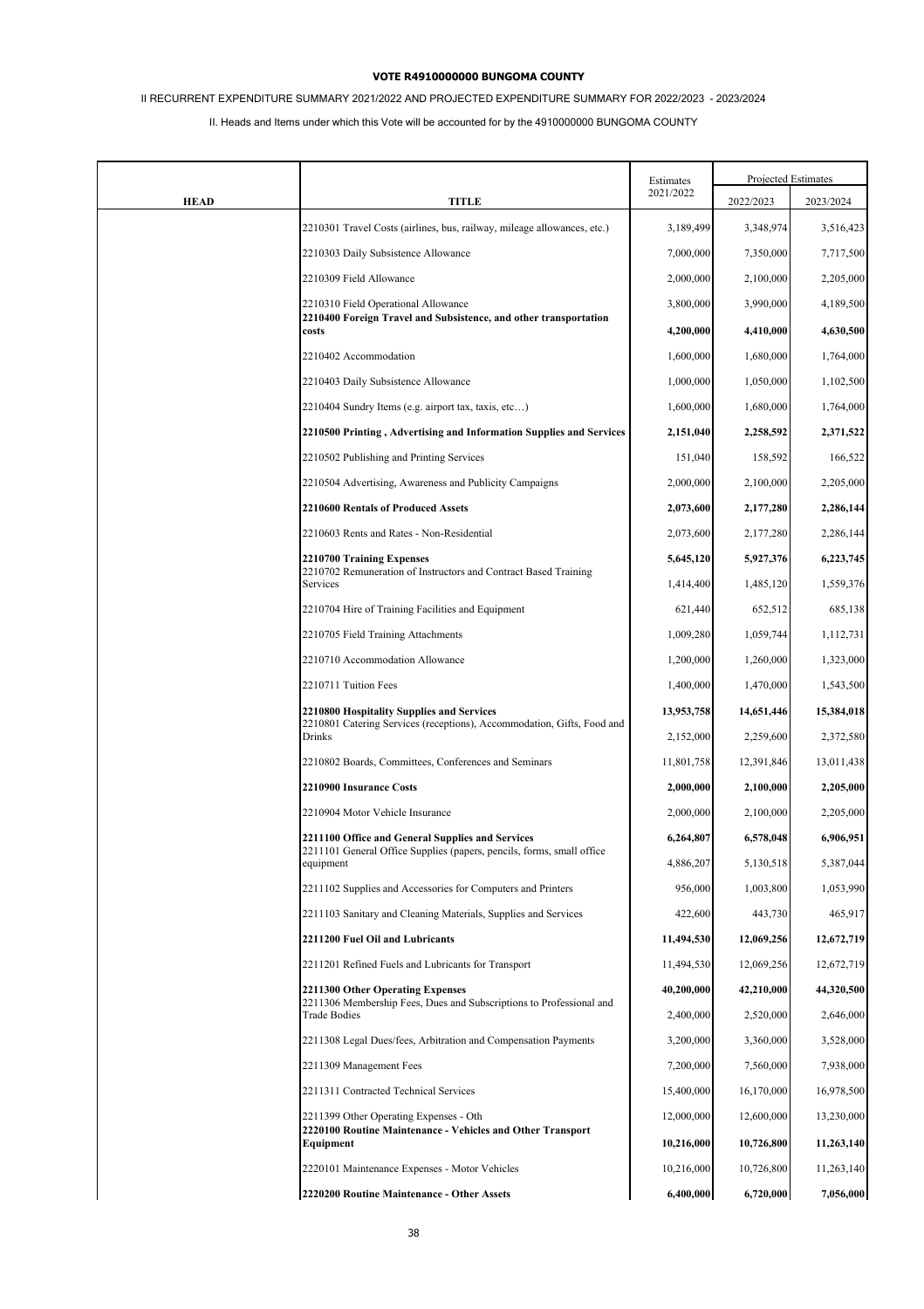# II RECURRENT EXPENDITURE SUMMARY 2021/2022 AND PROJECTED EXPENDITURE SUMMARY FOR 2022/2023 - 2023/2024

|                     |                                                                                                                                    | Estimates   |             | Projected Estimates |
|---------------------|------------------------------------------------------------------------------------------------------------------------------------|-------------|-------------|---------------------|
| <b>HEAD</b>         | TITLE                                                                                                                              | 2021/2022   | 2022/2023   | 2023/2024           |
|                     | 2220205 Maintenance of Buildings and Stations -- Non-Residential                                                                   | 800,000     | 840,000     | 882,000             |
|                     | 2220210 Maintenance of Computers, Software, and Networks                                                                           | 5,600,000   | 5,880,000   | 6,174,000           |
|                     | <b>2810200 Civil Contingency Reserves</b>                                                                                          | 70,000,000  | 73,500,000  | 77,175,000          |
|                     | 2810205 Emergency Fund                                                                                                             | 70,000,000  | 73,500,000  | 77,175,000          |
|                     | 3111000 Purchase of Office Furniture and General Equipment                                                                         | 1,600,000   | 1,680,000   | 1,764,000           |
|                     | 3111001 Purchase of Office Furniture and Fittings                                                                                  | 1,600,000   | 1,680,000   | 1,764,000           |
|                     | Gross Expenditure KShs.                                                                                                            | 901,242,185 | 946,304,294 | 993,619,510         |
|                     | Net Expenditure KShs.                                                                                                              | 901,242,185 | 946,304,294 | 993,619,510         |
| 4920000100 Finance  | Net Expenditure KShs.                                                                                                              | 901,242,185 | 946,304,294 | 993,619,510         |
| 4920000201 Planning | 2210200 Communication, Supplies and Services                                                                                       | 153,600     | 161,280     | 169,344             |
|                     | 2210201 Telephone, Telex, Facsimile and Mobile Phone Services<br>2210300 Domestic Travel and Subsistence, and Other Transportation | 153,600     | 161,280     | 169,344             |
|                     | <b>Costs</b>                                                                                                                       | 2,300,000   | 2,415,000   | 2,535,750           |
|                     | 2210301 Travel Costs (airlines, bus, railway, mileage allowances, etc.)                                                            | 960,000     | 1,008,000   | 1,058,400           |
|                     | 2210303 Daily Subsistence Allowance                                                                                                | 1,340,000   | 1,407,000   | 1,477,350           |
|                     | 2210500 Printing, Advertising and Information Supplies and Services                                                                | 13,600,000  | 14,280,000  | 14,994,000          |
|                     | 2210502 Publishing and Printing Services                                                                                           | 13,600,000  | 14,280,000  | 14,994,000          |
|                     | 2210700 Training Expenses                                                                                                          | 2,512,000   | 2,637,600   | 2,769,480           |
|                     | 2210705 Field Training Attachments                                                                                                 | 952,000     | 999,600     | 1,049,580           |
|                     | 2210710 Accommodation Allowance                                                                                                    | 600,000     | 630,000     | 661,500             |
|                     | 2210711 Tuition Fees                                                                                                               | 960,000     | 1,008,000   | 1,058,400           |
|                     | 2210800 Hospitality Supplies and Services                                                                                          | 2,290,373   | 2,404,891   | 2,525,136           |
|                     | 2210801 Catering Services (receptions), Accommodation, Gifts, Food and<br>Drinks                                                   | 910,373     | 955,891     | 1,003,686           |
|                     | 2210802 Boards, Committees, Conferences and Seminars                                                                               | 1,380,000   | 1,449,000   | 1,521,450           |
|                     | Gross Expenditure KShs.                                                                                                            | 20,855,973  | 21,898,771  | 22,993,710          |
|                     | Net Expenditure KShs.                                                                                                              | 20,855,973  | 21,898,771  | 22,993,710          |
| 4920000200 Planning | Net Expenditure KShs.                                                                                                              | 20,855,973  | 21,898,771  | 22,993,710          |
| 4920000301 Accounts | 2210200 Communication, Supplies and Services                                                                                       | 520,000     | 546,000     | 573,300             |
|                     | 2210201 Telephone, Telex, Facsimile and Mobile Phone Services<br>2210300 Domestic Travel and Subsistence, and Other Transportation | 520,000     | 546,000     | 573,300             |
|                     | <b>Costs</b>                                                                                                                       | 2,899,840   | 3,044,832   | 3,197,074           |
|                     | 2210301 Travel Costs (airlines, bus, railway, mileage allowances, etc.)                                                            | 863,840     | 907,032     | 952,384             |
|                     | 2210303 Daily Subsistence Allowance                                                                                                | 836,000     | 877,800     | 921,690             |
|                     | 2210309 Field Allowance                                                                                                            | 1,200,000   | 1,260,000   | 1,323,000           |
|                     | 2210500 Printing, Advertising and Information Supplies and Services                                                                | 646,720     | 679,056     | 713,009             |
|                     | 2210502 Publishing and Printing Services                                                                                           | 646,720     | 679,056     | 713,009             |
|                     | 2210700 Training Expenses                                                                                                          | 2,443,296   | 2,565,462   | 2,693,735           |
|                     | 2210702 Remuneration of Instructors and Contract Based Training<br>Services                                                        | 787,450     | 826,823     | 868,164             |
|                     | 2210705 Field Training Attachments                                                                                                 | 610,800     | 641,340     | 673,407             |
|                     | 2210710 Accommodation Allowance                                                                                                    | 619,870     | 650,864     | 683,407             |
|                     | 2210711 Tuition Fees                                                                                                               | 425,176     | 446,435     | 468,757             |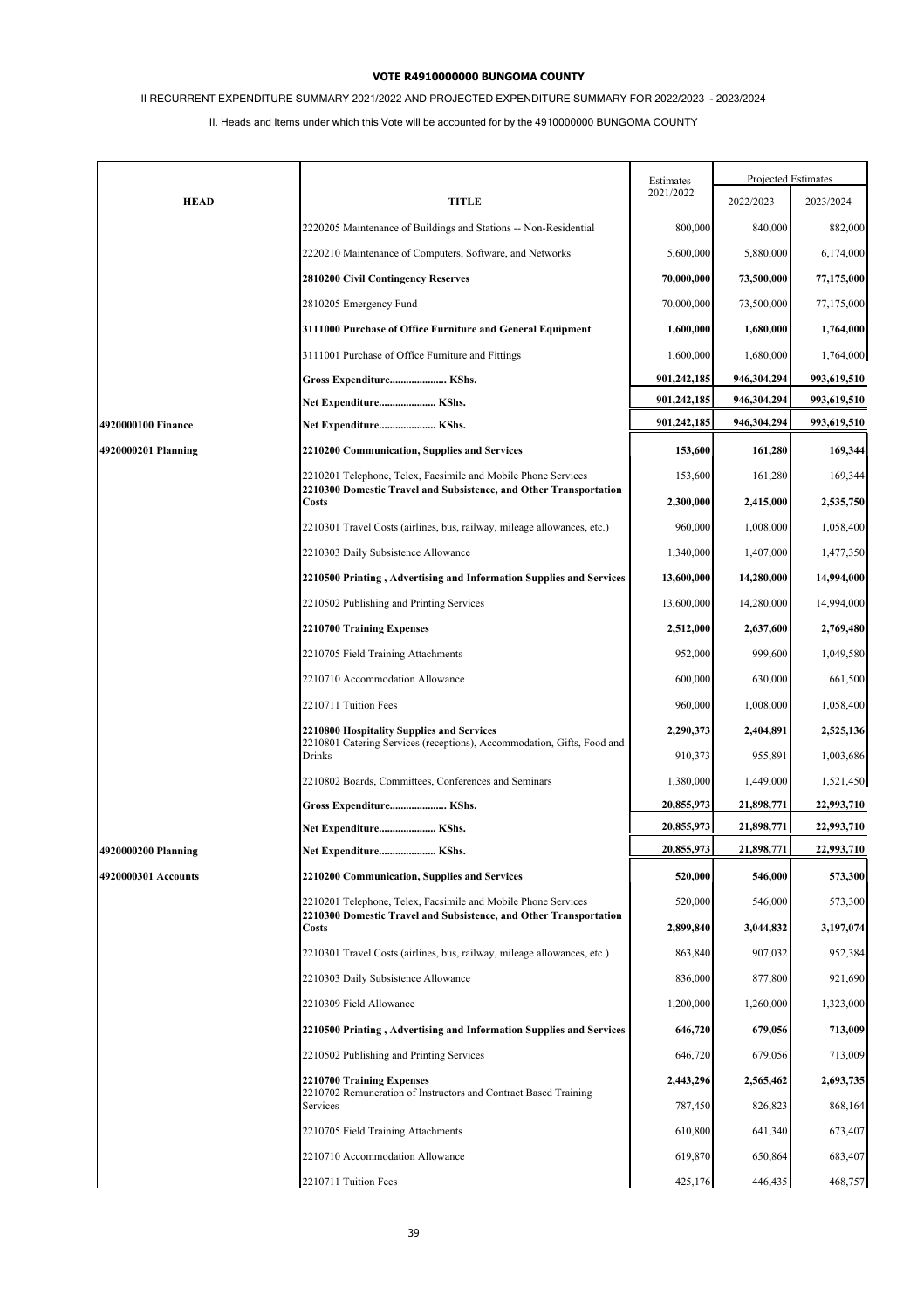# II RECURRENT EXPENDITURE SUMMARY 2021/2022 AND PROJECTED EXPENDITURE SUMMARY FOR 2022/2023 - 2023/2024

|                        |                                                                                   | Estimates  | Projected Estimates |            |
|------------------------|-----------------------------------------------------------------------------------|------------|---------------------|------------|
| <b>HEAD</b>            | <b>TITLE</b>                                                                      | 2021/2022  | 2022/2023           | 2023/2024  |
|                        | 2210800 Hospitality Supplies and Services                                         | 2,395,920  | 2,515,716           | 2,641,502  |
|                        | 2210801 Catering Services (receptions), Accommodation, Gifts, Food and<br>Drinks  | 378,368    | 397,286             | 417,151    |
|                        | 2210802 Boards, Committees, Conferences and Seminars                              | 2,017,552  | 2,118,430           | 2,224,351  |
|                        | 2220200 Routine Maintenance - Other Assets                                        | 1,150,686  | 1,208,221           | 1,268,632  |
|                        | 2220210 Maintenance of Computers, Software, and Networks                          | 1,150,686  | 1,208,221           | 1,268,632  |
|                        | 3111000 Purchase of Office Furniture and General Equipment                        | 480,000    | 504,000             | 529,200    |
|                        | 3111002 Purchase of Computers, Printers and other IT Equipment                    | 480,000    | 504,000             | 529,200    |
|                        | Gross Expenditure KShs.                                                           | 10,536,462 | 11,063,287          | 11,616,452 |
|                        | Net Expenditure KShs.                                                             | 10,536,462 | 11,063,287          | 11,616,452 |
| 4920000300 Accounts    | Net Expenditure KShs.                                                             | 10,536,462 | 11,063,287          | 11,616,452 |
| 4920000401 Procurement | 2210200 Communication, Supplies and Services                                      | 720,000    | 756,000             | 793,800    |
|                        | 2210201 Telephone, Telex, Facsimile and Mobile Phone Services                     | 720,000    | 756,000             | 793,800    |
|                        | 2210300 Domestic Travel and Subsistence, and Other Transportation<br><b>Costs</b> | 3,200,000  | 3,360,000           | 3,528,000  |
|                        | 2210301 Travel Costs (airlines, bus, railway, mileage allowances, etc.)           | 800,000    | 840,000             | 882,000    |
|                        | 2210309 Field Allowance                                                           | 2,400,000  | 2,520,000           | 2,646,000  |
|                        | 2210500 Printing, Advertising and Information Supplies and Services               | 475,226    | 498,988             | 523,937    |
|                        | 2210504 Advertising, Awareness and Publicity Campaigns                            | 475,226    | 498,988             | 523,937    |
|                        | 2210700 Training Expenses                                                         | 3,633,762  | 3,815,450           | 4,006,222  |
|                        | 2210702 Remuneration of Instructors and Contract Based Training<br>Services       | 833,762    | 875,450             | 919,222    |
|                        | 2210705 Field Training Attachments                                                | 1,200,000  | 1,260,000           | 1,323,000  |
|                        | 2210711 Tuition Fees                                                              | 1,600,000  | 1,680,000           | 1,764,000  |
|                        | 2210800 Hospitality Supplies and Services                                         | 3,480,000  | 3,654,000           | 3,836,700  |
|                        | 2210801 Catering Services (receptions), Accommodation, Gifts, Food and<br>Drinks  | 1,760,000  | 1,848,000           | 1,940,400  |
|                        | 2210802 Boards, Committees, Conferences and Seminars                              | 1,720,000  | 1,806,000           | 1,896,300  |
|                        | 2211300 Other Operating Expenses                                                  | 1,000,000  | 1,050,000           | 1,102,500  |
|                        | 2211310 Contracted Professional Services                                          | 1,000,000  | 1,050,000           | 1,102,500  |
|                        | Gross Expenditure KShs.                                                           | 12,508,988 | 13,134,438          | 13,791,159 |
|                        | Net Expenditure KShs.                                                             | 12,508,988 | 13,134,438          | 13,791,159 |
| 4920000400 Procurement | Net Expenditure KShs.                                                             | 12,508,988 | 13, 134, 438        | 13,791,159 |
| 4920000501 Auditing    | 2210200 Communication, Supplies and Services                                      | 316,800    | 332,640             | 349,272    |
|                        | 2210201 Telephone, Telex, Facsimile and Mobile Phone Services                     | 288,000    | 302,400             | 317,520    |
|                        | 2210202 Internet Connections                                                      | 28,800     | 30,240              | 31,752     |
|                        | 2210300 Domestic Travel and Subsistence, and Other Transportation<br>Costs        | 812,960    | 853,608             | 896,288    |
|                        | 2210301 Travel Costs (airlines, bus, railway, mileage allowances, etc.)           | 356,000    | 373,800             | 392,490    |
|                        | 2210302 Accommodation - Domestic Travel                                           | 456,960    | 479,808             | 503,798    |
|                        | 2210500 Printing, Advertising and Information Supplies and Services               | 21,600     | 22,680              | 23,814     |
|                        | 2210503 Subscriptions to Newspapers, Magazines and Periodicals                    | 21,600     | 22,680              | 23,814     |
|                        | 2210700 Training Expenses                                                         | 2,146,720  | 2,254,056           | 2,366,759  |
|                        | 2210710 Accommodation Allowance                                                   | 880,320    | 924,336             | 970,553    |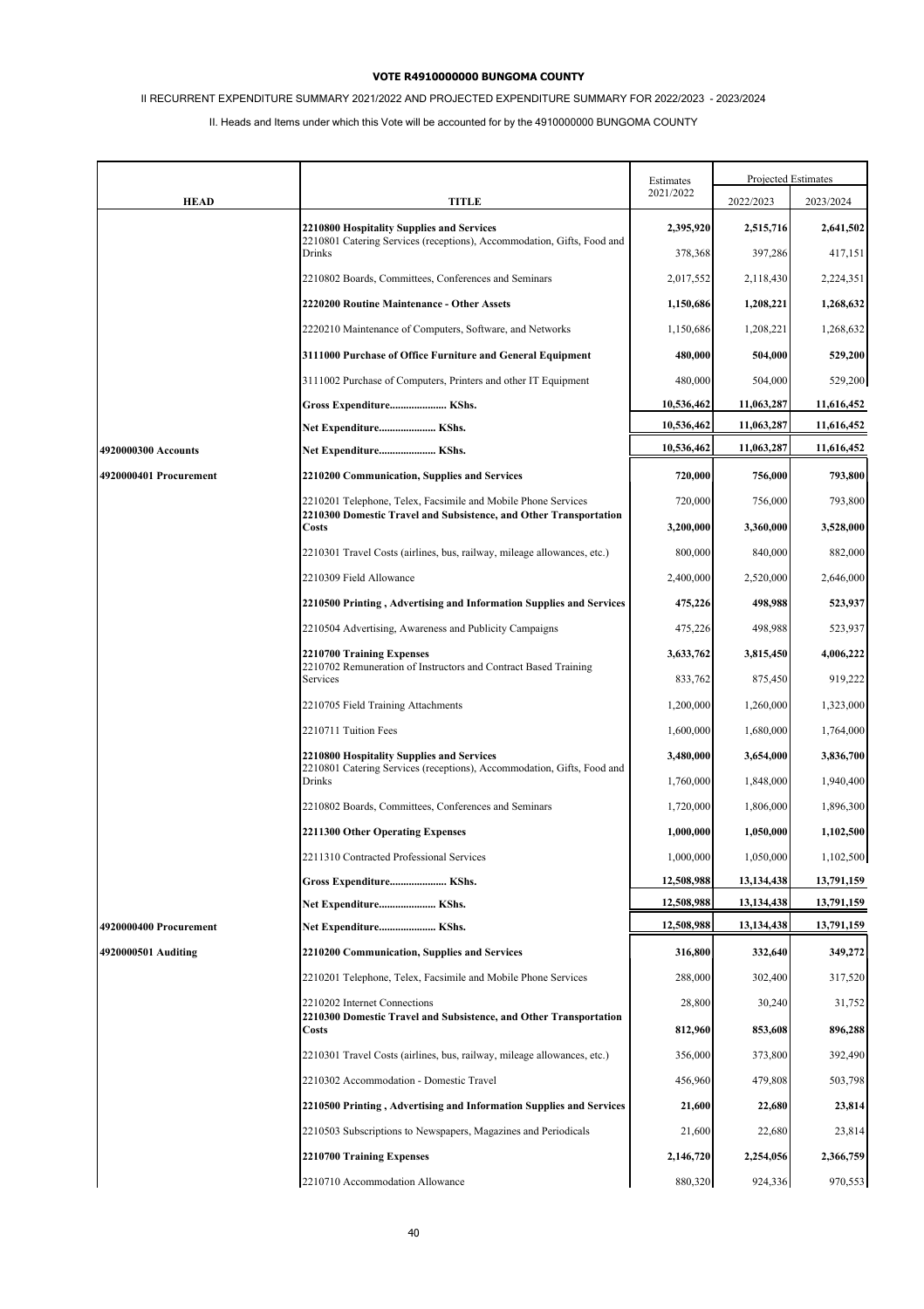# II RECURRENT EXPENDITURE SUMMARY 2021/2022 AND PROJECTED EXPENDITURE SUMMARY FOR 2022/2023 - 2023/2024

|                     |                                                                                                                                        | Estimates          | Projected Estimates |                        |
|---------------------|----------------------------------------------------------------------------------------------------------------------------------------|--------------------|---------------------|------------------------|
| <b>HEAD</b>         | <b>TITLE</b>                                                                                                                           | 2021/2022          | 2022/2023           | 2023/2024              |
|                     | 2210711 Tuition Fees                                                                                                                   | 1,266,400          | 1,329,720           | 1,396,206              |
|                     | 2210800 Hospitality Supplies and Services                                                                                              | 1,377,550          | 1,446,427           | 1,518,749              |
|                     | 2210801 Catering Services (receptions), Accommodation, Gifts, Food and<br><b>Drinks</b>                                                | 560,640            | 588,672             | 618,106                |
|                     | 2210802 Boards, Committees, Conferences and Seminars                                                                                   | 816,910            | 857,755             | 900,643                |
|                     | 2211000 Specialised Materials and Supplies                                                                                             | 21,600             | 22,680              | 23,814                 |
|                     | 2211016 Purchase of Uniforms and Clothing - Staff                                                                                      | 21,600             | 22,680              | 23,814                 |
|                     | 2211100 Office and General Supplies and Services<br>2211101 General Office Supplies (papers, pencils, forms, small office<br>equipment | 265,120<br>265,120 | 278,376<br>278,376  | 292,295<br>292,295     |
|                     | 2220200 Routine Maintenance - Other Assets                                                                                             | 110,880            | 116,424             | 122,245                |
|                     | 2220202 Maintenance of Office Furniture and Equipment                                                                                  | 32,000             | 33,600              | 35,280                 |
|                     | 2220205 Maintenance of Buildings and Stations -- Non-Residential                                                                       |                    |                     |                        |
|                     | 2220210 Maintenance of Computers, Software, and Networks                                                                               | 24,000<br>54,880   | 25,200<br>57,624    | 26,460<br>60,505       |
|                     | 3111000 Purchase of Office Furniture and General Equipment                                                                             | 360,000            | 378,000             | 396,900                |
|                     | 3111002 Purchase of Computers, Printers and other IT Equipment                                                                         | 360,000            | 378,000             | 396,900                |
|                     | 3111100 Purchase of Specialised Plant, Equipment and Machinery                                                                         | 7,037,072          | 7,388,926           |                        |
|                     | 3111111 Purchase of ICT networking and Communications Equipment                                                                        | 7,037,072          | 7,388,926           | 7,758,372<br>7,758,372 |
|                     | Gross Expenditure KShs.                                                                                                                | 12,470,302         | 13,093,817          | 13,748,508             |
|                     | Net Expenditure KShs.                                                                                                                  | 12,470,302         | 13,093,817          | 13,748,508             |
| 4920000500 Auditing | Net Expenditure KShs.                                                                                                                  | 12,470,302         | 13,093,817          | 13,748,508             |
| 4920000601 Revenue  | 2210200 Communication, Supplies and Services                                                                                           | 2,112,000          | 2,217,600           | 2,328,480              |
|                     | 2210201 Telephone, Telex, Facsimile and Mobile Phone Services                                                                          | 768,000            | 806,400             | 846,720                |
|                     | 2210202 Internet Connections<br>2210300 Domestic Travel and Subsistence, and Other Transportation                                      | 1,344,000          | 1,411,200           | 1,481,760              |
|                     | Costs                                                                                                                                  | 8,240,480          | 8,652,504           | 9,085,129              |
|                     | 2210309 Field Allowance                                                                                                                | 5,560,000          | 5,838,000           | 6,129,900              |
|                     | 2210310 Field Operational Allowance                                                                                                    | 2,680,480          | 2,814,504           | 2,955,229              |
|                     | 2210500 Printing, Advertising and Information Supplies and Services                                                                    | 2,746,400          | 2,883,720           | 3,027,906              |
|                     | 2210502 Publishing and Printing Services                                                                                               | 2,746,400          | 2,883,720           | 3,027,906              |
|                     | 2210700 Training Expenses                                                                                                              | 4,741,600          | 4,978,680           | 5,227,614              |
|                     | 2210705 Field Training Attachments                                                                                                     | 1,000,000          | 1,050,000           | 1,102,500              |
|                     | 2210711 Tuition Fees                                                                                                                   | 3,741,600          | 3,928,680           | 4,125,114              |
|                     | 2210800 Hospitality Supplies and Services                                                                                              | 5,816,000          | 6,106,800           | 6,412,140              |
|                     | 2210802 Boards, Committees, Conferences and Seminars                                                                                   | 5,816,000          | 6,106,800           | 6,412,140              |
|                     | 2211000 Specialised Materials and Supplies                                                                                             | 2,520,000          | 2,646,000           | 2,778,300              |
|                     | 2211016 Purchase of Uniforms and Clothing - Staff                                                                                      | 2,520,000          | 2,646,000           | 2,778,300              |
|                     | 3111000 Purchase of Office Furniture and General Equipment                                                                             | 3,040,000          | 3,192,000           | 3,351,600              |
|                     | 3111001 Purchase of Office Furniture and Fittings                                                                                      | 1,000,000          | 1,050,000           | 1,102,500              |
|                     | 3111002 Purchase of Computers, Printers and other IT Equipment                                                                         | 2,040,000          | 2,142,000           | 2,249,100              |
|                     | Gross Expenditure KShs.                                                                                                                | 29,216,480         | 30,677,304          | 32,211,169             |
|                     | Net Expenditure KShs.                                                                                                                  | 29,216,480         | 30,677,304          | 32,211,169             |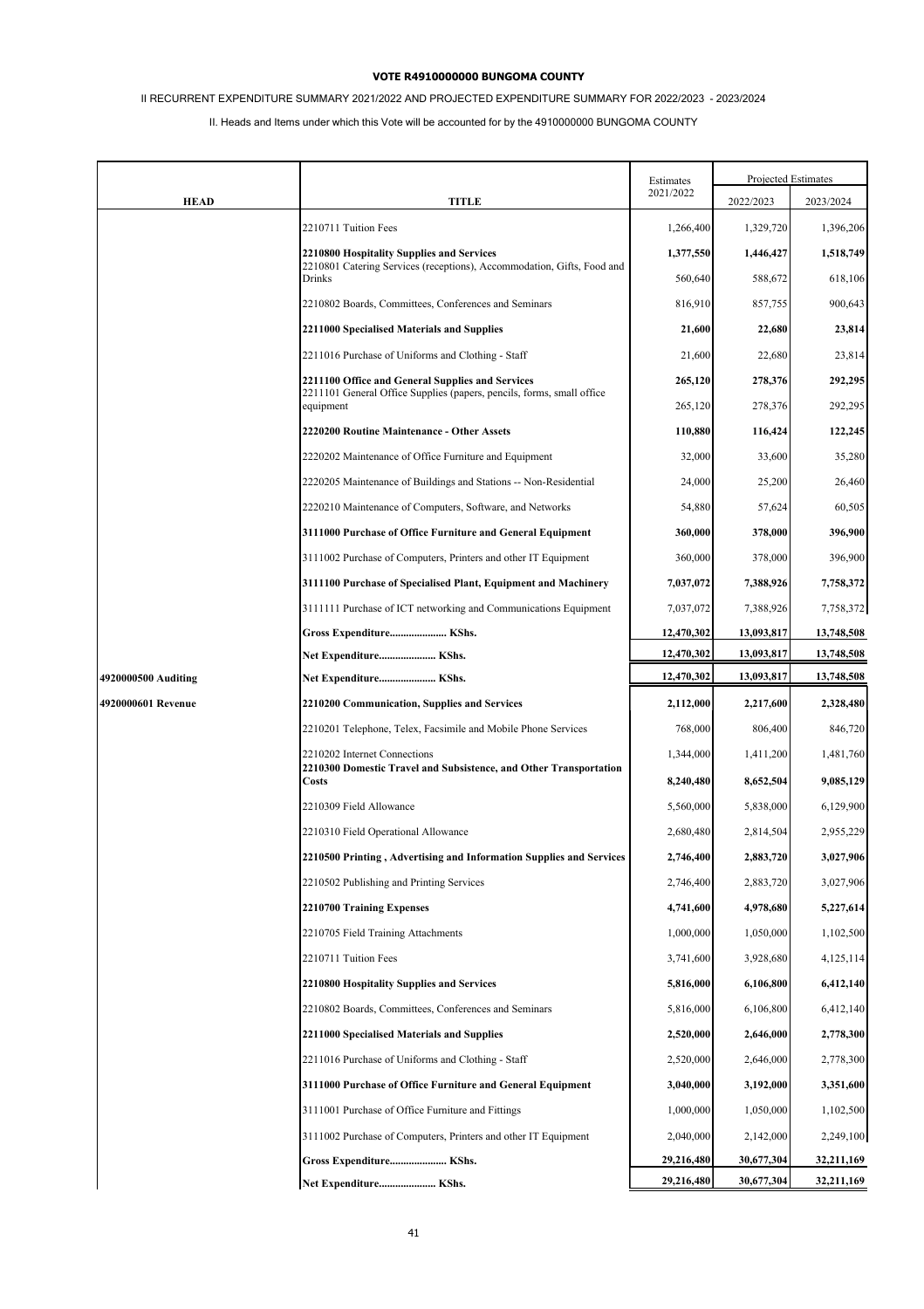# II RECURRENT EXPENDITURE SUMMARY 2021/2022 AND PROJECTED EXPENDITURE SUMMARY FOR 2022/2023 - 2023/2024

|                                       |                                                                                                                           | Estimates  | Projected Estimates |            |
|---------------------------------------|---------------------------------------------------------------------------------------------------------------------------|------------|---------------------|------------|
| <b>HEAD</b>                           | TITLE                                                                                                                     | 2021/2022  | 2022/2023           | 2023/2024  |
| 4920000600 Revenue                    | Net Expenditure KShs.                                                                                                     | 29,216,480 | 30,677,304          | 32,211,169 |
| 4920000801 Budget                     | 2210200 Communication, Supplies and Services                                                                              | 520,000    | 546,000             | 573,300    |
|                                       | 2210201 Telephone, Telex, Facsimile and Mobile Phone Services                                                             | 520,000    | 546,000             | 573,300    |
|                                       | 2210300 Domestic Travel and Subsistence, and Other Transportation<br>Costs                                                | 20,475,384 | 19,441,153          | 20,413,211 |
|                                       | 2210301 Travel Costs (airlines, bus, railway, mileage allowances, etc.)                                                   | 400,000    |                     |            |
|                                       | 2210303 Daily Subsistence Allowance                                                                                       | 1,560,000  |                     |            |
|                                       | 2210309 Field Allowance                                                                                                   | 18,515,384 | 19,441,153          | 20,413,211 |
|                                       | 2210500 Printing, Advertising and Information Supplies and Services                                                       | 2,640,000  | 2,772,000           | 2,910,600  |
|                                       | 2210502 Publishing and Printing Services                                                                                  | 2,640,000  | 2,772,000           | 2,910,600  |
|                                       | 2210700 Training Expenses                                                                                                 | 2,543,360  | 2,670,528           | 2,804,054  |
|                                       | 2210702 Remuneration of Instructors and Contract Based Training<br>Services                                               | 709,600    | 745,080             | 782,334    |
|                                       | 2210710 Accommodation Allowance                                                                                           | 1,033,760  | 1,085,448           | 1,139,720  |
|                                       | 2210711 Tuition Fees                                                                                                      | 800,000    | 840,000             | 882,000    |
|                                       | 2210800 Hospitality Supplies and Services                                                                                 | 9,043,442  | 9,495,614           | 9,970,394  |
|                                       | 2210801 Catering Services (receptions), Accommodation, Gifts, Food and<br>Drinks                                          | 480,000    | 504,000             | 529,200    |
|                                       | 2210802 Boards, Committees, Conferences and Seminars                                                                      | 8,563,442  | 8.991.614           | 9,441,194  |
|                                       | 2211100 Office and General Supplies and Services                                                                          | 656,515    |                     |            |
|                                       | 2211101 General Office Supplies (papers, pencils, forms, small office<br>equipment                                        | 656,515    |                     |            |
|                                       | Gross Expenditure KShs.                                                                                                   | 35,878,701 | 34,925,295          | 36,671,559 |
|                                       | Net Expenditure KShs.                                                                                                     | 35,878,701 | 34,925,295          | 36,671,559 |
| 4920000800 Budget                     | Net Expenditure KShs.<br>2210300 Domestic Travel and Subsistence, and Other Transportation                                | 35,878,701 | 34,925,295          | 36,671,559 |
| 4920000901 Monitoring & Evaluation    | Costs                                                                                                                     | 4,099,766  | 4,304,755           | 4,519,992  |
|                                       | 2210303 Daily Subsistence Allowance                                                                                       | 2,259,766  | 2,372,755           | 2,491,392  |
|                                       | 2210309 Field Allowance                                                                                                   | 1,840,000  | 1,932,000           | 2,028,600  |
|                                       | 2210700 Training Expenses                                                                                                 | 960,000    | 1,008,000           | 1,058,400  |
|                                       | 2210710 Accommodation Allowance                                                                                           | 240,000    | 252,000             | 264,600    |
|                                       | 2210711 Tuition Fees                                                                                                      | 720,000    | 756,000             | 793,800    |
|                                       | 2210800 Hospitality Supplies and Services<br>2210801 Catering Services (receptions), Accommodation, Gifts, Food and       | 1,275,520  | 1,339,296           | 1,406,261  |
|                                       | Drinks                                                                                                                    | 395,520    | 415,296             | 436,061    |
|                                       | 2210802 Boards, Committees, Conferences and Seminars                                                                      | 880,000    | 924,000             | 970,200    |
|                                       | 2211100 Office and General Supplies and Services<br>2211101 General Office Supplies (papers, pencils, forms, small office | 48,000     | 50,400              | 52,920     |
|                                       | equipment                                                                                                                 | 48,000     | 50,400              | 52,920     |
|                                       | Gross Expenditure KShs.                                                                                                   | 6,383,286  | 6,702,451           | 7,037,573  |
| 4920000900 Monitoring & Evaluation (M | Net Expenditure KShs.                                                                                                     | 6,383,286  | 6,702,451           | 7,037,573  |
| $\&\mathbf{E})$                       | Net Expenditure KShs.                                                                                                     | 6,383,286  | 6,702,451           | 7,037,573  |
| 4920001001 Special Coordination Unit  | 2210200 Communication, Supplies and Services                                                                              | 604,800    | 635,040             | 666,792    |
|                                       | 2210201 Telephone, Telex, Facsimile and Mobile Phone Services                                                             | 576,000    | 604,800             | 635,040    |
|                                       | 2210202 Internet Connections<br>2210300 Domestic Travel and Subsistence, and Other Transportation                         | 28,800     | 30,240              | 31,752     |
|                                       | <b>Costs</b>                                                                                                              | 2,438,400  | 2,560,320           | 2,688,336  |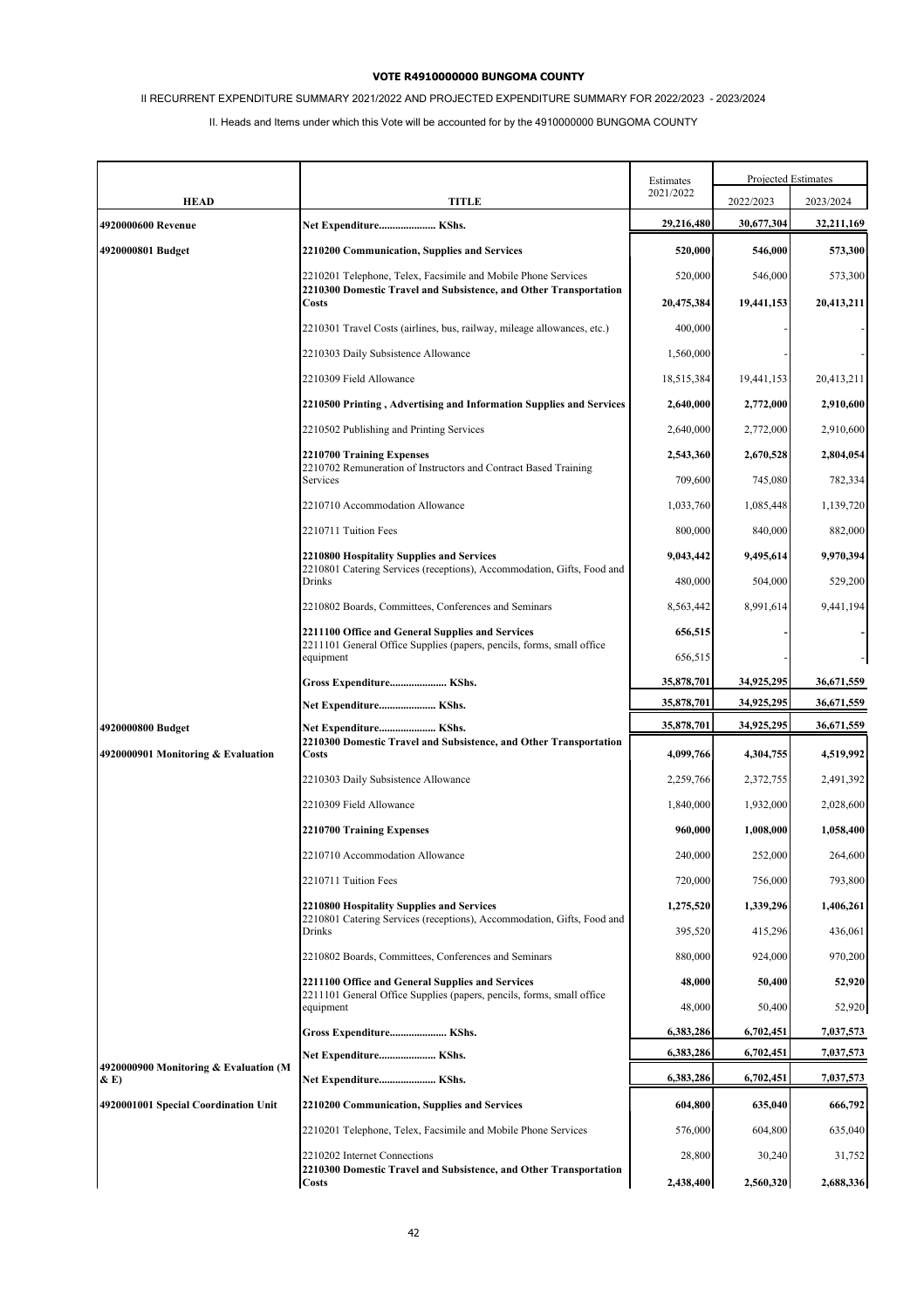# II RECURRENT EXPENDITURE SUMMARY 2021/2022 AND PROJECTED EXPENDITURE SUMMARY FOR 2022/2023 - 2023/2024

|                                                             |                                                                                                                     | Estimates                | Projected Estimates      |                          |
|-------------------------------------------------------------|---------------------------------------------------------------------------------------------------------------------|--------------------------|--------------------------|--------------------------|
| <b>HEAD</b>                                                 | TITLE                                                                                                               | 2021/2022                | 2022/2023                | 2023/2024                |
|                                                             | 2210301 Travel Costs (airlines, bus, railway, mileage allowances, etc.)                                             | 86,400                   | 90,720                   | 95,256                   |
|                                                             | 2210309 Field Allowance                                                                                             | 1,432,000                | 1,503,600                | 1,578,780                |
|                                                             | 2210310 Field Operational Allowance                                                                                 | 920,000                  | 966,000                  | 1,014,300                |
|                                                             | 2210700 Training Expenses                                                                                           | 2,945,920                | 3,093,216                | 3,247,877                |
|                                                             | 2210710 Accommodation Allowance                                                                                     | 930,720                  | 977,256                  | 1,026,119                |
|                                                             | 2210711 Tuition Fees                                                                                                | 2,015,200                | 2,115,960                | 2,221,758                |
|                                                             | 2210800 Hospitality Supplies and Services<br>2210801 Catering Services (receptions), Accommodation, Gifts, Food and | 2,894,786                | 3,039,526                | 3,191,502                |
|                                                             | Drinks                                                                                                              | 1,060,672                | 1,113,706                | 1,169,391                |
|                                                             | 2210802 Boards, Committees, Conferences and Seminars                                                                | 1,834,114                | 1,925,820                | 2,022,111                |
|                                                             | Gross Expenditure KShs.                                                                                             | 8,883,906                | 9,328,102                | 9,794,507                |
|                                                             | Net Expenditure KShs.                                                                                               | 8,883,906<br>8,883,906   | 9,328,102<br>9,328,102   | 9,794,507<br>9,794,507   |
| 4920001000 Special Coordination Unit                        | Net Expenditure KShs.                                                                                               |                          |                          |                          |
| 4920001101 Pending Bills                                    | 2220200 Routine Maintenance - Other Assets                                                                          | 80,000,000               | 84,000,000               | 88,200,000               |
|                                                             | 2220210 Maintenance of Computers, Software, and Networks                                                            | 80,000,000               | 84,000,000               | 88,200,000               |
|                                                             | Gross Expenditure KShs.                                                                                             | 80,000,000<br>80,000,000 | 84,000,000<br>84,000,000 | 88,200,000<br>88,200,000 |
|                                                             | Net Expenditure KShs.                                                                                               | 80,000,000               | 84,000,000               | 88,200,000               |
| 4920001100 Pending Bills<br>4920000000 FINANCE AND PLANNING | Net Expenditure KShs.<br>Net Expenditure KShs.                                                                      | 1,117,976,283            | 1,171,127,759            | 1,229,684,147            |
| 4921000101 County Public Service                            | 2110100 Basic Salaries - Permanent Employees                                                                        | 10,791,250               | 11,330,813               | 11,897,353               |
|                                                             | 2110101 Basic Salaries - Civil Service                                                                              | 10,791,250               | 11,330,813               | 11,897,353               |
|                                                             |                                                                                                                     |                          |                          |                          |
|                                                             | 2210100 Utilities Supplies and Services<br>2210101 Electricity                                                      | 37,560<br>18,780         | 39,438<br>19,719         | 41,410<br>20,705         |
|                                                             |                                                                                                                     |                          |                          |                          |
|                                                             | 2210102 Water and sewerage charges                                                                                  | 18,780                   | 19,719                   | 20,705                   |
|                                                             | 2210200 Communication, Supplies and Services                                                                        | 303,625                  | 318,806                  | 334,747                  |
|                                                             | 2210201 Telephone, Telex, Facsimile and Mobile Phone Services<br>2210202 Internet Connections                       | 156,508                  | 164,333                  | 172,550<br>138,040       |
|                                                             |                                                                                                                     | 125,206                  | 131,466                  |                          |
|                                                             | 2210203 Courier and Postal Services<br>2210300 Domestic Travel and Subsistence, and Other Transportation<br>Costs   | 21,911<br>5,227,348      | 23,007<br>5,488,716      | 24,157<br>5,763,151      |
|                                                             | 2210301 Travel Costs (airlines, bus, railway, mileage allowances, etc.)                                             | 2,754,531                | 2,892,258                | 3,036,870                |
|                                                             | 2210303 Daily Subsistence Allowance                                                                                 | 2,191,104                | 2,300,659                | 2,415,692                |
|                                                             | 2210309 Field Allowance                                                                                             | 281,713                  | 295,799                  | 310,589                  |
|                                                             | 2210500 Printing, Advertising and Information Supplies and Services                                                 | 719,934                  | 755,931                  | 793,727                  |
|                                                             | 2210503 Subscriptions to Newspapers, Magazines and Periodicals                                                      | 93,904                   | 98,599                   | 103,529                  |
|                                                             | 2210504 Advertising, Awareness and Publicity Campaigns                                                              | 626,030                  | 657,332                  | 690,198                  |
|                                                             | 2210700 Training Expenses                                                                                           | 4,627,020                | 4,858,371                | 5,101,289                |
|                                                             | 2210710 Accommodation Allowance                                                                                     | 3,756,178                | 3,943,987                | 4, 141, 186              |
|                                                             | 2210711 Tuition Fees                                                                                                | 870,842                  | 914,384                  | 960,103                  |
|                                                             | 2210800 Hospitality Supplies and Services                                                                           | 7,199,342                | 7,559,309                | 7,937,274                |
|                                                             | 2210801 Catering Services (receptions), Accommodation, Gifts, Food and<br>Drinks                                    | 1,878,089                | 1,971,993                | 2,070,593                |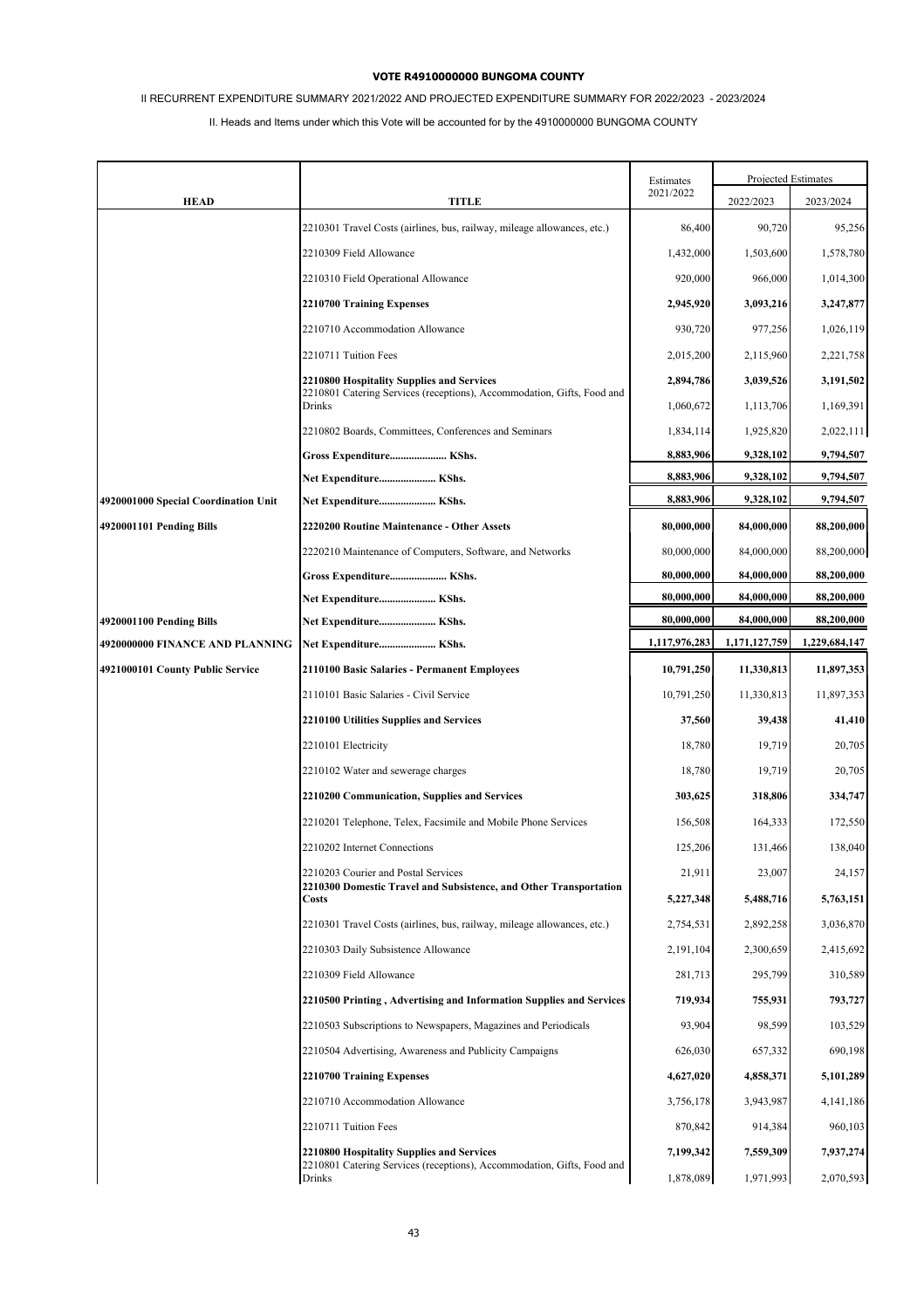# II RECURRENT EXPENDITURE SUMMARY 2021/2022 AND PROJECTED EXPENDITURE SUMMARY FOR 2022/2023 - 2023/2024

|                                                        |                                                                                                                                       | Estimates            |                      | Projected Estimates  |
|--------------------------------------------------------|---------------------------------------------------------------------------------------------------------------------------------------|----------------------|----------------------|----------------------|
| <b>HEAD</b>                                            | <b>TITLE</b>                                                                                                                          | 2021/2022            | 2022/2023            | 2023/2024            |
|                                                        | 2210802 Boards, Committees, Conferences and Seminars                                                                                  | 5,321,253            | 5,587,316            | 5,866,681            |
|                                                        | 2210900 Insurance Costs                                                                                                               | 125,206              | 131,466              | 138,040              |
|                                                        | 2210999 Insurance Costs - Other (Budge                                                                                                | 125,206              | 131,466              | 138,040              |
|                                                        | 2211100 Office and General Supplies and Services                                                                                      | 313,015              | 328,665              | 345,099              |
|                                                        | 2211101 General Office Supplies (papers, pencils, forms, small office<br>equipment                                                    | 187,809              | 197,199              | 207,059              |
|                                                        | 2211103 Sanitary and Cleaning Materials, Supplies and Services                                                                        | 125,206              | 131,466              | 138,040              |
|                                                        | 2211200 Fuel Oil and Lubricants                                                                                                       | 313,015              | 328,666              | 345,099              |
|                                                        | 2211201 Refined Fuels and Lubricants for Transport                                                                                    | 313,015              | 328,666              | 345,099              |
|                                                        | <b>2211300 Other Operating Expenses</b><br>2211306 Membership Fees, Dues and Subscriptions to Professional and<br><b>Trade Bodies</b> | 1,593,246<br>28,171  | 1,672,909<br>29,580  | 1,756,554<br>31,059  |
|                                                        | 2211308 Legal Dues/fees, Arbitration and Compensation Payments                                                                        | 939,045              | 985,997              | 1,035,297            |
|                                                        | 2211309 Management Fees                                                                                                               | 626,030              | 657,332              | 690,198              |
|                                                        | 2220100 Routine Maintenance - Vehicles and Other Transport<br>Equipment                                                               | 441,945              | 464,042              | 487,245              |
|                                                        | 2220101 Maintenance Expenses - Motor Vehicles                                                                                         | 441,945              | 464,042              | 487,245              |
|                                                        | 2220200 Routine Maintenance - Other Assets                                                                                            | 62,603               | 65,733               | 69,020               |
|                                                        | 2220210 Maintenance of Computers, Software, and Networks                                                                              | 62,603               | 65,733               | 69,020               |
|                                                        | 3111000 Purchase of Office Furniture and General Equipment                                                                            | 1,959,811            | 2,057,801            | 2,160,692            |
|                                                        | 3111001 Purchase of Office Furniture and Fittings                                                                                     | 557,363              | 585,231              | 614,493              |
|                                                        | 3111002 Purchase of Computers, Printers and other IT Equipment                                                                        | 463,400              | 486,570              | 510,899              |
|                                                        | 3111009 Purchase of other Office Equipment                                                                                            | 939,048              | 986,000              | 1,035,300            |
|                                                        | Gross Expenditure KShs.                                                                                                               | 33,714,920           | 35,400,666           | 37,170,700           |
|                                                        | Net Expenditure KShs.                                                                                                                 | 33,714,920           | 35,400,666           | 37,170,700           |
| 4921000100 County Public Service                       | Net Expenditure KShs.                                                                                                                 | 33,714,920           | 35,400,666           | 37,170,700           |
| 4921000000 COUNTY PUBLIC SERVICE Net Expenditure KShs. |                                                                                                                                       | 33,714,920           | 35,400,666           | 37,170,700           |
| 4922000101 Governors Office                            | 2110100 Basic Salaries - Permanent Employees                                                                                          | 367,734,642          | 386,121,374          | 405, 427, 443        |
|                                                        | 2110101 Basic Salaries - Civil Service                                                                                                | 367,734,642          | 386, 121, 374        | 405,427,443          |
|                                                        | 2210100 Utilities Supplies and Services                                                                                               | 259,200              | 272,160              | 285,768              |
|                                                        | 2210101 Electricity                                                                                                                   | 192,000              | 201,600              | 211,680              |
|                                                        | 2210102 Water and sewerage charges                                                                                                    | 67,200               | 70,560               | 74,088               |
|                                                        | <b>2210200 Communication, Supplies and Services</b>                                                                                   | 588,800              | 618,240              | 649,152              |
|                                                        | 2210201 Telephone, Telex, Facsimile and Mobile Phone Services                                                                         | 576,000              | 604,800              | 635,040              |
|                                                        | 2210202 Internet Connections<br>2210300 Domestic Travel and Subsistence, and Other Transportation<br>Costs                            | 12,800<br>26,160,000 | 13,440<br>27,468,000 | 14,112<br>28,841,400 |
|                                                        | 2210301 Travel Costs (airlines, bus, railway, mileage allowances, etc.)                                                               | 9,696,000            | 10,180,800           | 10,689,840           |
|                                                        | 2210303 Daily Subsistence Allowance                                                                                                   | 8,464,000            | 8,887,200            | 9,331,560            |
|                                                        | 2210310 Field Operational Allowance                                                                                                   | 8,000,000            | 8,400,000            | 8,820,000            |
|                                                        | 2210400 Foreign Travel and Subsistence, and other transportation<br>costs                                                             | 3,600,000            | 3,780,000            | 3,969,000            |
|                                                        | 2210401 Travel Costs (airlines, bus, railway, etc.)                                                                                   | 1,600,000            | 1,680,000            | 1,764,000            |
|                                                        | 2210402 Accommodation                                                                                                                 | 2,000,000            | 2,100,000            | 2,205,000            |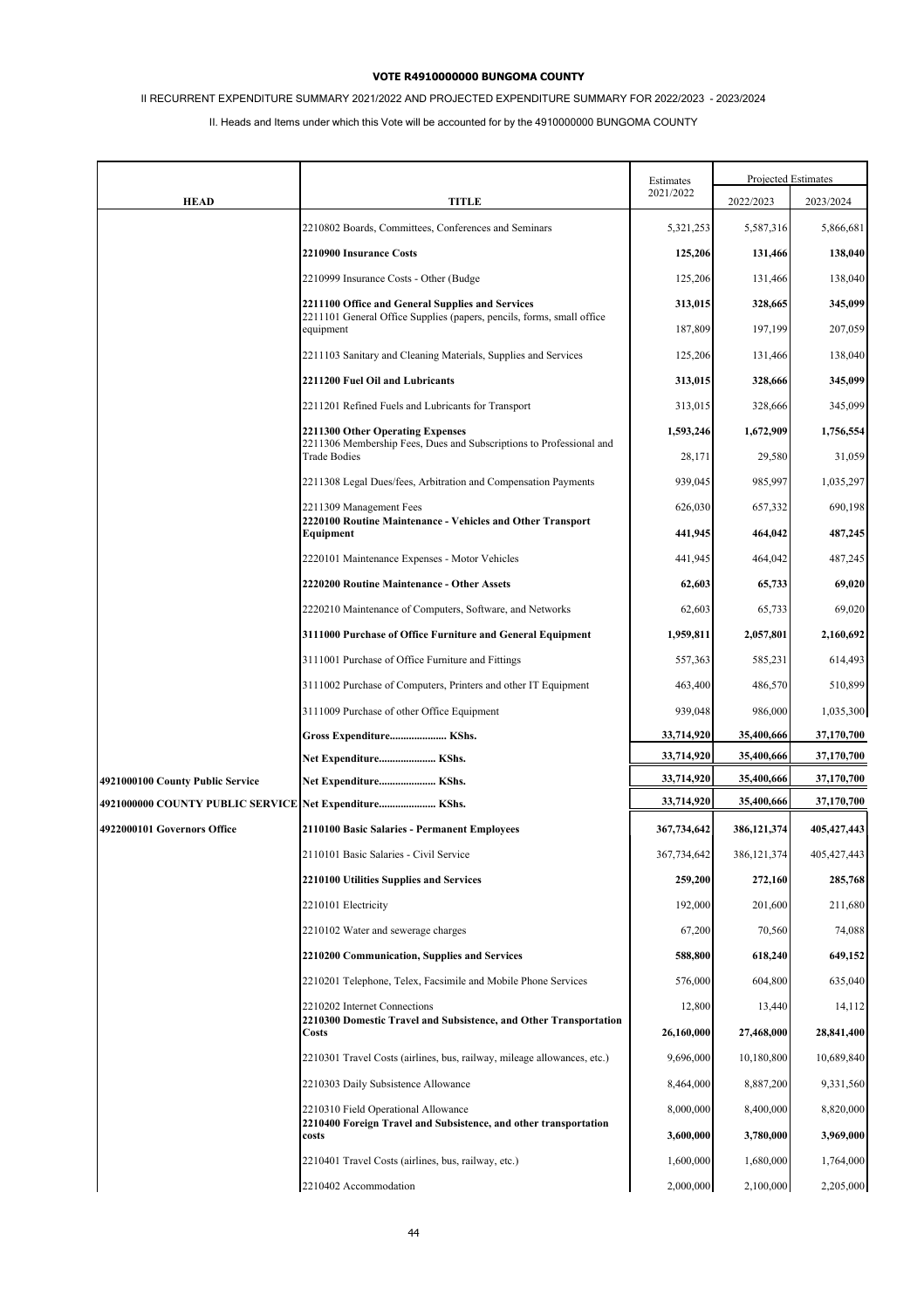# II RECURRENT EXPENDITURE SUMMARY 2021/2022 AND PROJECTED EXPENDITURE SUMMARY FOR 2022/2023 - 2023/2024

|                             |                                                                                                                                    | Estimates   |             | Projected Estimates |
|-----------------------------|------------------------------------------------------------------------------------------------------------------------------------|-------------|-------------|---------------------|
| <b>HEAD</b>                 | <b>TITLE</b>                                                                                                                       | 2021/2022   | 2022/2023   | 2023/2024           |
|                             | 2210500 Printing, Advertising and Information Supplies and Services                                                                | 4,204,160   | 4,414,368   | 4,635,086           |
|                             | 2210502 Publishing and Printing Services                                                                                           | 3,520,000   | 3,696,000   | 3,880,800           |
|                             | 2210503 Subscriptions to Newspapers, Magazines and Periodicals                                                                     | 207,360     | 217,728     | 228,614             |
|                             | 2210504 Advertising, Awareness and Publicity Campaigns                                                                             | 476,800     | 500,640     | 525,672             |
|                             | 2210600 Rentals of Produced Assets                                                                                                 | 2,609,494   | 2,739,969   | 2,876,968           |
|                             | 2210603 Rents and Rates - Non-Residential                                                                                          | 2,609,494   | 2,739,969   | 2,876,968           |
|                             | 2210700 Training Expenses                                                                                                          | 9,800,000   | 10,290,000  | 10,804,500          |
|                             | 2210705 Field Training Attachments                                                                                                 | 1,600,000   | 1,680,000   | 1,764,000           |
|                             | 2210710 Accommodation Allowance                                                                                                    | 5,760,000   | 6,048,000   | 6,350,400           |
|                             | 2210711 Tuition Fees                                                                                                               | 2,440,000   | 2,562,000   | 2,690,100           |
|                             | 2210800 Hospitality Supplies and Services                                                                                          | 18,809,244  | 19,749,706  | 20,737,192          |
|                             | 2210801 Catering Services (receptions), Accommodation, Gifts, Food and<br>Drinks                                                   | 6,809,244   | 7,149,706   | 7,507,192           |
|                             | 2210802 Boards, Committees, Conferences and Seminars                                                                               | 12,000,000  | 12,600,000  | 13,230,000          |
|                             | 2210900 Insurance Costs                                                                                                            | 2,800,000   | 2,940,000   | 3,087,000           |
|                             | 2210904 Motor Vehicle Insurance                                                                                                    | 2,800,000   | 2,940,000   | 3,087,000           |
|                             | 2211100 Office and General Supplies and Services                                                                                   | 601,360     | 631,428     | 663,000             |
|                             | 2211101 General Office Supplies (papers, pencils, forms, small office<br>equipment                                                 | 590,720     | 620,256     | 651,269             |
|                             | 2211103 Sanitary and Cleaning Materials, Supplies and Services                                                                     | 10,640      | 11,172      | 11,731              |
|                             | 2211200 Fuel Oil and Lubricants                                                                                                    | 3,600,000   | 3,780,000   | 3,969,000           |
|                             | 2211201 Refined Fuels and Lubricants for Transport                                                                                 | 3,600,000   | 3,780,000   | 3,969,000           |
|                             | 2211300 Other Operating Expenses                                                                                                   | 7,600,000   | 7,980,000   | 8,379,000           |
|                             | 2211306 Membership Fees, Dues and Subscriptions to Professional and<br><b>Trade Bodies</b>                                         | 7,600,000   | 7,980,000   | 8,379,000           |
|                             | 2220100 Routine Maintenance - Vehicles and Other Transport<br>Equipment                                                            | 2,400,000   | 2,520,000   | 2,646,000           |
|                             | 2220101 Maintenance Expenses - Motor Vehicles                                                                                      | 2,400,000   | 2,520,000   | 2,646,000           |
|                             | 2710100 Government Pension and Retirement Benefits                                                                                 | 46,456,661  | 48,779,494  | 51,218,469          |
|                             | 2710102 Gratuity - Civil Servants                                                                                                  | 46,456,661  | 48,779,494  | 51,218,469          |
|                             | 3111000 Purchase of Office Furniture and General Equipment                                                                         | 1,872,000   | 1,965,600   | 2,063,880           |
|                             | 3111001 Purchase of Office Furniture and Fittings                                                                                  | 1,120,000   | 1,176,000   | 1,234,800           |
|                             | 3111002 Purchase of Computers, Printers and other IT Equipment                                                                     | 752,000     | 789,600     | 829,080             |
|                             | Gross Expenditure KShs.                                                                                                            | 499,095,561 | 524,050,339 | 550,252,858         |
|                             | Net Expenditure KShs.                                                                                                              | 499,095,561 | 524,050,339 | 550,252,858         |
| 4922000100 Governors Office | Net Expenditure KShs.                                                                                                              | 499,095,561 | 524,050,339 | 550,252,858         |
| 4922000201 Deputy Governor  | 2210100 Utilities Supplies and Services                                                                                            | 150,248     | 157,760     | 165,648             |
|                             | 2210101 Electricity                                                                                                                | 75,124      | 78,880      | 82,824              |
|                             | 2210102 Water and sewerage charges                                                                                                 | 75,124      | 78,880      | 82,824              |
|                             | <b>2210200 Communication, Supplies and Services</b>                                                                                | 186,557     | 195,885     | 205,679             |
|                             | 2210201 Telephone, Telex, Facsimile and Mobile Phone Services<br>2210300 Domestic Travel and Subsistence, and Other Transportation | 186,557     | 195,885     | 205,679             |
|                             | <b>Costs</b>                                                                                                                       | 4,194,399   | 4,404,119   | 4,624,325           |
|                             | 2210301 Travel Costs (airlines, bus, railway, mileage allowances, etc.)                                                            | 1,565,074   | 1,643,328   | 1,725,494           |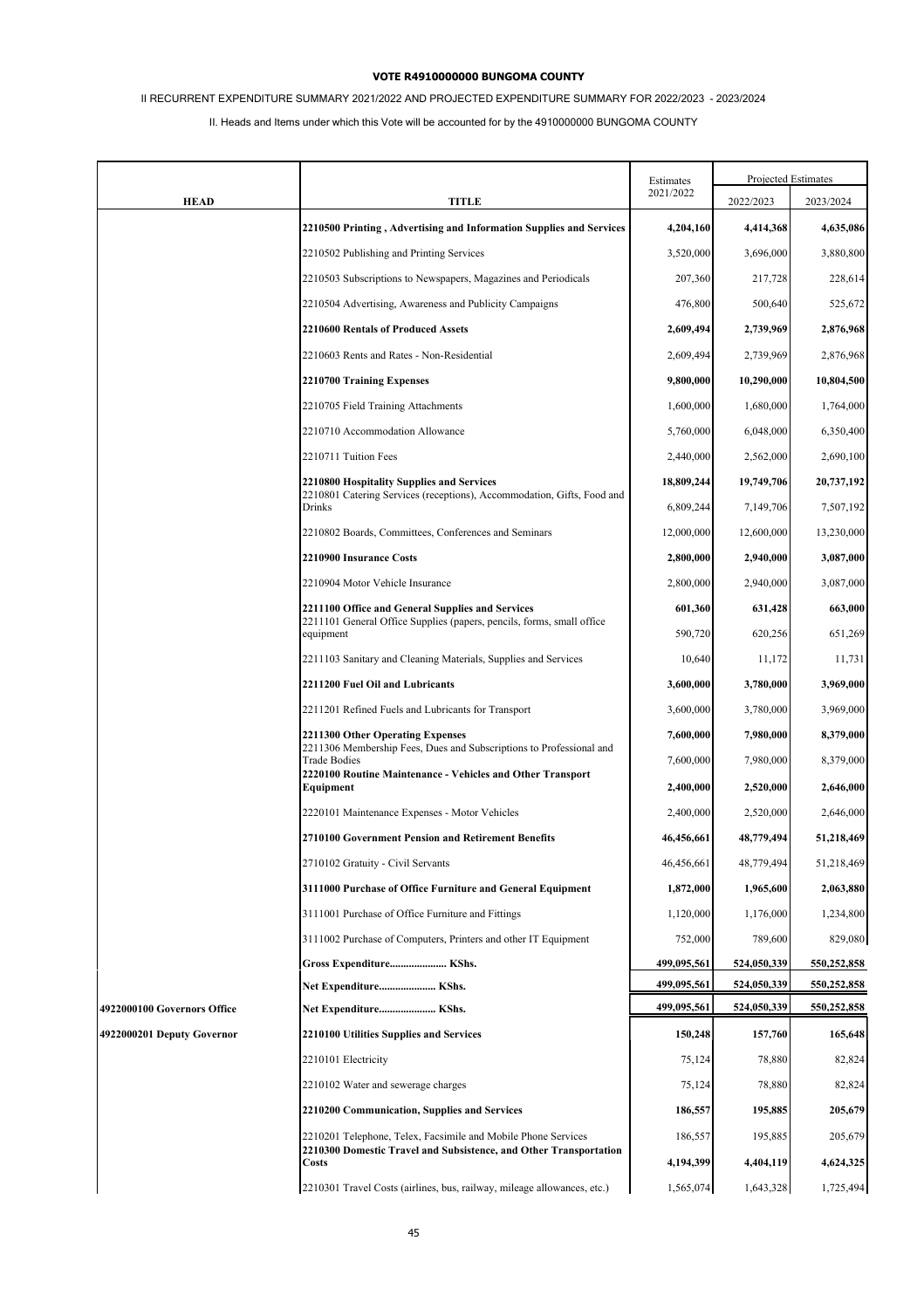# II RECURRENT EXPENDITURE SUMMARY 2021/2022 AND PROJECTED EXPENDITURE SUMMARY FOR 2022/2023 - 2023/2024

|                                                     |                                                                                                                                    | Estimates   |             | Projected Estimates |
|-----------------------------------------------------|------------------------------------------------------------------------------------------------------------------------------------|-------------|-------------|---------------------|
| <b>HEAD</b>                                         | TITLE                                                                                                                              | 2021/2022   | 2022/2023   | 2023/2024           |
|                                                     | 2210303 Daily Subsistence Allowance                                                                                                | 2,629,325   | 2,760,791   | 2,898,831           |
|                                                     | 2210500 Printing, Advertising and Information Supplies and Services                                                                | 36,059      | 37,862      | 39,755              |
|                                                     | 2210503 Subscriptions to Newspapers, Magazines and Periodicals                                                                     | 36,059      | 37,862      | 39,755              |
|                                                     | <b>2210600 Rentals of Produced Assets</b>                                                                                          | 600,989     | 631,038     | 662,590             |
|                                                     | 2210603 Rents and Rates - Non-Residential                                                                                          | 600,989     | 631,038     | 662,590             |
|                                                     | 2210700 Training Expenses                                                                                                          | 2,065,899   | 2,169,194   | 2,277,654           |
|                                                     | 2210710 Accommodation Allowance                                                                                                    | 1,126,854   | 1,183,197   | 1,242,357           |
|                                                     | 2210711 Tuition Fees                                                                                                               | 939,045     | 985,997     | 1,035,297           |
|                                                     | <b>2210800 Hospitality Supplies and Services</b>                                                                                   | 4,070,063   | 4,273,566   | 4,487,245           |
|                                                     | 2210801 Catering Services (receptions), Accommodation, Gifts, Food and<br>Drinks                                                   | 1,440,738   | 1,512,775   | 1,588,414           |
|                                                     | 2210802 Boards, Committees, Conferences and Seminars                                                                               | 2,629,325   | 2,760,791   | 2,898,831           |
|                                                     | <b>2210900 Insurance Costs</b>                                                                                                     | 375,618     | 394,399     | 414,119             |
|                                                     | 2210904 Motor Vehicle Insurance                                                                                                    | 375,618     | 394,399     | 414,119             |
|                                                     | 2211000 Specialised Materials and Supplies                                                                                         | 98,600      | 103,530     | 108,707             |
|                                                     | 2211016 Purchase of Uniforms and Clothing - Staff                                                                                  | 98,600      | 103,530     | 108,707             |
|                                                     | 2211100 Office and General Supplies and Services<br>2211101 General Office Supplies (papers, pencils, forms, small office          | 152,664     | 160,297     | 168,312             |
|                                                     | equipment                                                                                                                          | 152,664     | 160,297     | 168,312             |
|                                                     | 2211200 Fuel Oil and Lubricants                                                                                                    | 1,815,486   | 1,906,260   | 2,001,573           |
|                                                     | 2211201 Refined Fuels and Lubricants for Transport                                                                                 | 1,815,486   | 1,906,260   | 2,001,573           |
|                                                     | 2220100 Routine Maintenance - Vehicles and Other Transport<br>Equipment                                                            | 860,163     | 903,171     | 948,330             |
|                                                     | 2220101 Maintenance Expenses - Motor Vehicles                                                                                      | 860,163     | 903,171     | 948,330             |
|                                                     | 2220200 Routine Maintenance - Other Assets                                                                                         | 12,521      | 13,147      | 13,804              |
|                                                     | 2220210 Maintenance of Computers, Software, and Networks                                                                           | 12,521      | 13,147      | 13,804              |
|                                                     | Gross Expenditure KShs.                                                                                                            | 14,619,266  | 15,350,228  | 16, 117, 741        |
|                                                     | Net Expenditure KShs.                                                                                                              | 14,619,266  | 15,350,228  | 16,117,741          |
| 4922000200 Deputy Governor<br>4922000000 GOVERNORS/ | Net Expenditure KShs.                                                                                                              | 14,619,266  | 15,350,228  | 16, 117, 741        |
| <b>D/GOVERNORS OFFICE</b>                           | Net Expenditure KShs.                                                                                                              | 513,714,827 | 539,400,567 | 566,370,599         |
| 4923000101 Public Administration                    | 2110100 Basic Salaries - Permanent Employees                                                                                       | 185,483,090 | 194,757,245 | 204,495,107         |
|                                                     | 2110101 Basic Salaries - Civil Service                                                                                             | 185,483,090 | 194,757,245 | 204,495,107         |
|                                                     | 2210100 Utilities Supplies and Services                                                                                            | 400,000     | 420,000     | 441,000             |
|                                                     | 2210101 Electricity                                                                                                                | 240,000     | 252,000     | 264,600             |
|                                                     | 2210102 Water and sewerage charges                                                                                                 | 160,000     | 168,000     | 176,400             |
|                                                     | 2210200 Communication, Supplies and Services                                                                                       | 115,200     | 120,960     | 127,008             |
|                                                     | 2210201 Telephone, Telex, Facsimile and Mobile Phone Services<br>2210300 Domestic Travel and Subsistence, and Other Transportation | 115,200     | 120,960     | 127,008             |
|                                                     | Costs                                                                                                                              | 17,902,400  | 18,797,520  | 19,737,396          |
|                                                     | 2210301 Travel Costs (airlines, bus, railway, mileage allowances, etc.)                                                            | 5,264,000   | 5,527,200   | 5,803,560           |
|                                                     | 2210303 Daily Subsistence Allowance                                                                                                | 5,238,400   | 5,500,320   | 5,775,336           |
|                                                     | 2210310 Field Operational Allowance                                                                                                | 7,400,000   | 7,770,000   | 8,158,500           |
|                                                     | 2210500 Printing, Advertising and Information Supplies and Services                                                                | 316,800     | 332,640     | 349,272             |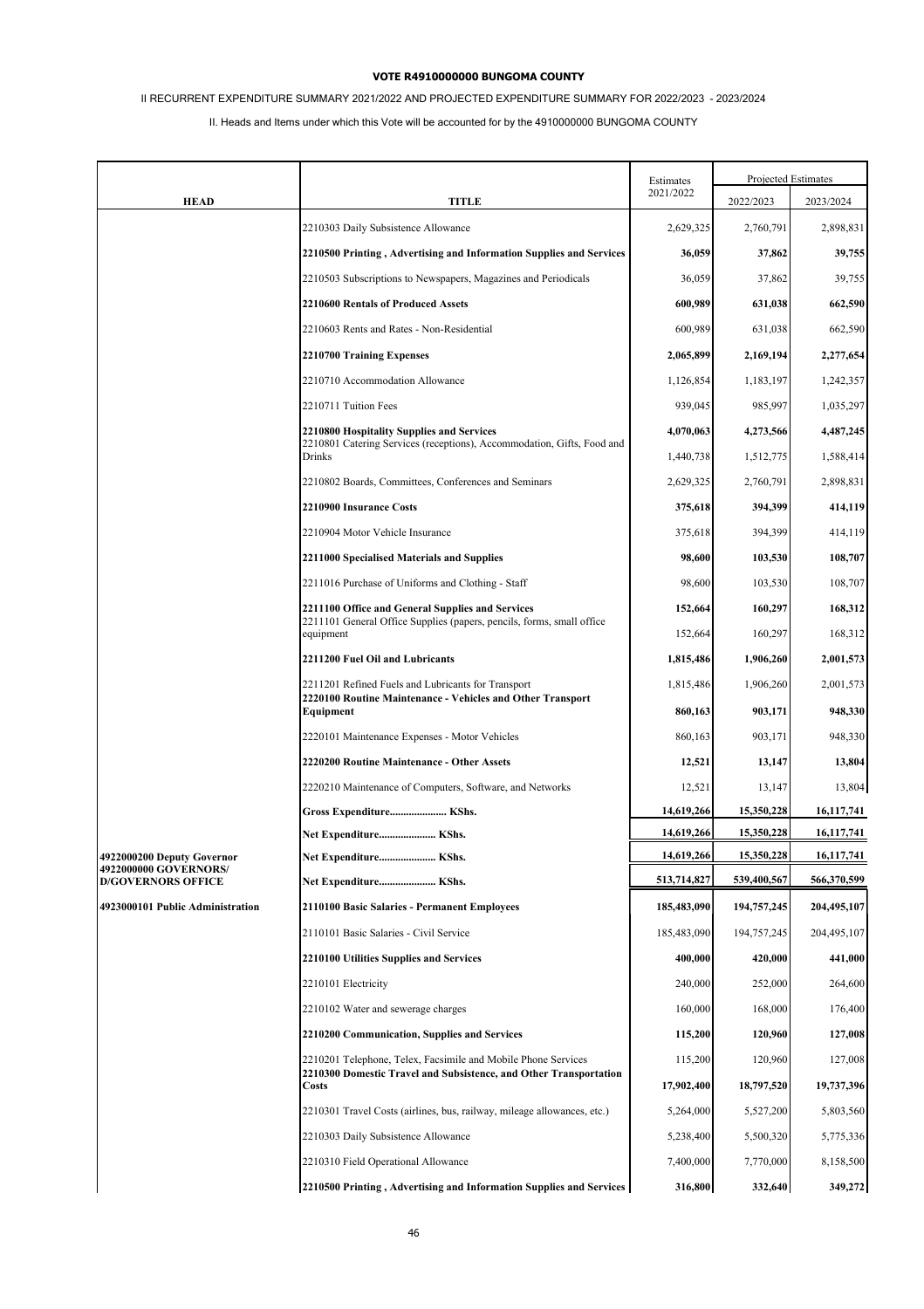# II RECURRENT EXPENDITURE SUMMARY 2021/2022 AND PROJECTED EXPENDITURE SUMMARY FOR 2022/2023 - 2023/2024

|                                  |                                                                                                                                                    | Estimates           |                     | Projected Estimates   |
|----------------------------------|----------------------------------------------------------------------------------------------------------------------------------------------------|---------------------|---------------------|-----------------------|
| <b>HEAD</b>                      | TITLE                                                                                                                                              | 2021/2022           | 2022/2023           | 2023/2024             |
|                                  | 2210503 Subscriptions to Newspapers, Magazines and Periodicals                                                                                     | 124,800             | 131,040             | 137,592               |
|                                  | 2210504 Advertising, Awareness and Publicity Campaigns                                                                                             | 192,000             | 201,600             | 211,680               |
|                                  | 2210600 Rentals of Produced Assets                                                                                                                 | 2,400,000           | 2,520,000           | 2,646,000             |
|                                  | 2210603 Rents and Rates - Non-Residential                                                                                                          | 2,400,000           | 2,520,000           | 2,646,000             |
|                                  | 2210700 Training Expenses                                                                                                                          | 8,780,000           | 9,219,000           | 9,679,950             |
|                                  | 2210704 Hire of Training Facilities and Equipment                                                                                                  | 3,500,000           | 3,675,000           | 3,858,750             |
|                                  | 2210710 Accommodation Allowance                                                                                                                    | 2,800,000           | 2,940,000           | 3,087,000             |
|                                  | 2210711 Tuition Fees                                                                                                                               | 2,480,000           | 2,604,000           | 2,734,200             |
|                                  | 2210800 Hospitality Supplies and Services                                                                                                          | 6,105,474           | 6,410,748           | 6,731,284             |
|                                  | 2210801 Catering Services (receptions), Accommodation, Gifts, Food and<br>Drinks                                                                   | 2,011,712           | 2,112,298           | 2,217,912             |
|                                  | 2210802 Boards, Committees, Conferences and Seminars                                                                                               | 4,093,762           | 4,298,450           | 4,513,372             |
|                                  | 2210900 Insurance Costs                                                                                                                            | 400,000             | 420,000             | 441,000               |
|                                  | 2210904 Motor Vehicle Insurance                                                                                                                    | 400,000             | 420,000             | 441,000               |
|                                  | 2211000 Specialised Materials and Supplies                                                                                                         | 11,200,000          | 11,760,000          | 12,348,000            |
|                                  | 2211016 Purchase of Uniforms and Clothing - Staff                                                                                                  | 11,200,000          | 11,760,000          | 12,348,000            |
|                                  | 2211100 Office and General Supplies and Services                                                                                                   | 624,782             | 278,930             | 292,876               |
|                                  | 2211101 General Office Supplies (papers, pencils, forms, small office<br>equipment                                                                 | 491,958             | 139,465             | 146,438               |
|                                  | 2211103 Sanitary and Cleaning Materials, Supplies and Services                                                                                     | 132,824             | 139,465             | 146,438               |
|                                  | 2211200 Fuel Oil and Lubricants                                                                                                                    | 496,000             | 520,800             | 546,840               |
|                                  | 2211201 Refined Fuels and Lubricants for Transport                                                                                                 | 496,000             | 520,800             | 546,840               |
|                                  | 2211300 Other Operating Expenses                                                                                                                   | 43,800,000          | 45,990,000          | 48,289,500            |
|                                  | 2211305 Contracted Guards and Cleaning Services                                                                                                    | 38,400,000          | 40,320,000          | 42,336,000            |
|                                  | 2211310 Contracted Professional Services                                                                                                           | 2,400,000           | 2,520,000           | 2,646,000             |
|                                  | 2211399 Other Operating Expenses - Oth<br>2220100 Routine Maintenance - Vehicles and Other Transport                                               | 3,000,000           | 3,150,000           | 3,307,500             |
|                                  | Equipment                                                                                                                                          | 320,000             | 336,000             | 352,800               |
|                                  | 2220101 Maintenance Expenses - Motor Vehicles                                                                                                      | 320,000             | 336,000             | 352,800               |
|                                  | 3111000 Purchase of Office Furniture and General Equipment                                                                                         | 634,934             | 666,681             | 700,015               |
|                                  | 3111001 Purchase of Office Furniture and Fittings                                                                                                  | 634,934             | 666,681             | 700,015               |
|                                  | Gross Expenditure KShs.                                                                                                                            | 278,978,680         | 292,550,524         | 307,178,048           |
|                                  | Net Expenditure KShs.                                                                                                                              | 278,978,680         | 292,550,524         | 307,178,048           |
| 4923000100 Public Administration | Net Expenditure KShs.                                                                                                                              | 278,978,680         | 292,550,524         | 307,178,048           |
| 4923000201 County Secretary      | 2110100 Basic Salaries - Permanent Employees                                                                                                       | 46,566,903          | 48,895,248          | 51,340,011            |
|                                  | 2110101 Basic Salaries - Civil Service                                                                                                             | 46,566,903          | 48,895,248          | 51,340,011            |
|                                  | 2210100 Utilities Supplies and Services                                                                                                            | 225,371             | 236,639             | 248,471               |
|                                  | 2210101 Electricity                                                                                                                                | 150,247             | 157,759             | 165,647               |
|                                  | 2210102 Water and sewerage charges                                                                                                                 | 75,124              | 78,880              | 82,824                |
|                                  | 2210200 Communication, Supplies and Services                                                                                                       | 90,148              | 94,655              | 99,388                |
|                                  | 2210201 Telephone, Telex, Facsimile and Mobile Phone Services<br>2210300 Domestic Travel and Subsistence, and Other Transportation<br><b>Costs</b> | 90,148<br>3,756,178 | 94,655<br>3,943,987 | 99,388<br>4, 141, 187 |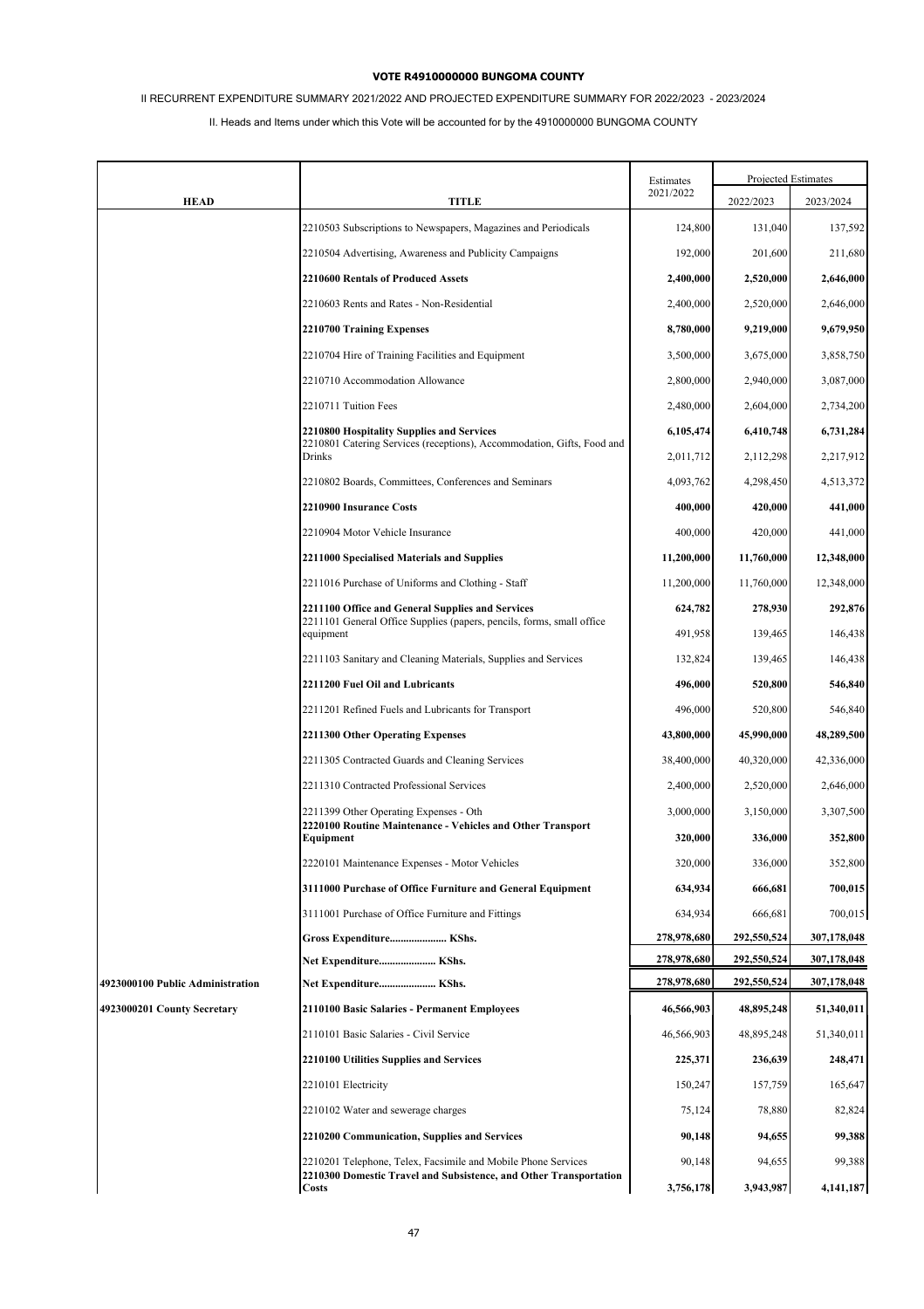# II RECURRENT EXPENDITURE SUMMARY 2021/2022 AND PROJECTED EXPENDITURE SUMMARY FOR 2022/2023 - 2023/2024

|                                      |                                                                                                                                    | Estimates   |             | Projected Estimates |
|--------------------------------------|------------------------------------------------------------------------------------------------------------------------------------|-------------|-------------|---------------------|
| <b>HEAD</b>                          | <b>TITLE</b>                                                                                                                       | 2021/2022   | 2022/2023   | 2023/2024           |
|                                      | 2210301 Travel Costs (airlines, bus, railway, mileage allowances, etc.)                                                            | 2,003,295   | 2,103,460   | 2,208,633           |
|                                      | 2210303 Daily Subsistence Allowance                                                                                                | 1,752,883   | 1,840,527   | 1,932,554           |
|                                      | 2210500 Printing, Advertising and Information Supplies and Services                                                                | 2,230,168   | 2,341,676   | 2,458,760           |
|                                      | 2210503 Subscriptions to Newspapers, Magazines and Periodicals                                                                     | 39,064      | 41,017      | 43,068              |
|                                      | 2210504 Advertising, Awareness and Publicity Campaigns                                                                             | 2,191,104   | 2,300,659   | 2,415,692           |
|                                      | 2210700 Training Expenses                                                                                                          | 1,252,060   | 1,314,664   | 1,380,396           |
|                                      | 2210710 Accommodation Allowance                                                                                                    | 626,030     | 657,332     | 690,198             |
|                                      | 2210711 Tuition Fees                                                                                                               | 626,030     | 657,332     | 690,198             |
|                                      | 2210800 Hospitality Supplies and Services                                                                                          | 3,004,943   | 3,155,190   | 3,312,950           |
|                                      | 2210801 Catering Services (receptions), Accommodation, Gifts, Food and<br><b>Drinks</b>                                            | 1,126,854   | 1,183,197   | 1,242,357           |
|                                      | 2210802 Boards, Committees, Conferences and Seminars                                                                               | 1,878,089   | 1,971,993   | 2,070,593           |
|                                      | 2210900 Insurance Costs                                                                                                            | 102,042,852 | 107,144,995 | 112,502,244         |
|                                      | 2210904 Motor Vehicle Insurance                                                                                                    | 313,015     | 328,666     | 345,099             |
|                                      | 2210910 Medical Insurance                                                                                                          | 101,729,837 | 106,816,329 | 112, 157, 145       |
|                                      | 2211100 Office and General Supplies and Services                                                                                   | 235,513     | 247,289     | 259,653             |
|                                      | 2211101 General Office Supplies (papers, pencils, forms, small office<br>equipment                                                 | 206,778     | 217,117     | 227,973             |
|                                      | 2211103 Sanitary and Cleaning Materials, Supplies and Services                                                                     | 28,735      | 30,172      | 31,680              |
|                                      | 2211200 Fuel Oil and Lubricants                                                                                                    | 846,794     | 889,133     | 933,590             |
|                                      | 2211201 Refined Fuels and Lubricants for Transport                                                                                 | 846,794     | 889,133     | 933,590             |
|                                      | 2220100 Routine Maintenance - Vehicles and Other Transport<br>Equipment                                                            | 500,824     | 525,865     | 552,158             |
|                                      | 2220101 Maintenance Expenses - Motor Vehicles                                                                                      | 500,824     | 525,865     | 552,158             |
|                                      | 2220200 Routine Maintenance - Other Assets                                                                                         | 125,206     | 131,466     | 138,040             |
|                                      | 2220210 Maintenance of Computers, Software, and Networks                                                                           | 125,206     | 131,466     | 138,040             |
|                                      | 3111000 Purchase of Office Furniture and General Equipment                                                                         | 375,618     | 394,399     | 414,119             |
|                                      | 3111002 Purchase of Computers, Printers and other IT Equipment                                                                     | 375,618     | 394,399     | 414,119             |
|                                      | Gross Expenditure KShs.                                                                                                            | 161,252,578 | 169,315,206 | 177,780,967         |
|                                      | Net Expenditure KShs.                                                                                                              | 161,252,578 | 169,315,206 | 177,780,967         |
| 4923000200 County Secretary          | Net Expenditure KShs.                                                                                                              | 161,252,578 | 169,315,206 | 177,780,967         |
| 4923000301 Sub County Administration | 2210800 Hospitality Supplies and Services                                                                                          | 6,531,013   | 6,857,563   | 7,200,442           |
|                                      | 2210802 Boards, Committees, Conferences and Seminars                                                                               | 6,531,013   | 6,857,563   | 7,200,442           |
|                                      | Gross Expenditure KShs.                                                                                                            | 6,531,013   | 6,857,563   | 7,200,442           |
|                                      | Net Expenditure KShs.                                                                                                              | 6,531,013   | 6,857,563   | 7,200,442           |
| 4923000300 Sub County Administration | Net Expenditure KShs.                                                                                                              | 6,531,013   | 6,857,563   | 7,200,442           |
| 4923000401 ICT                       | 2210100 Utilities Supplies and Services                                                                                            | 75,124      | 78,880      | 82,824              |
|                                      | 2210101 Electricity                                                                                                                | 37,562      | 39,440      | 41,412              |
|                                      | 2210102 Water and sewerage charges                                                                                                 | 37,562      | 39,440      | 41,412              |
|                                      | 2210200 Communication, Supplies and Services                                                                                       | 12,342,177  | 12,959,286  | 13,607,250          |
|                                      | 2210201 Telephone, Telex, Facsimile and Mobile Phone Services<br>2210300 Domestic Travel and Subsistence, and Other Transportation | 12,342,177  | 12,959,286  | 13,607,250          |
|                                      | <b>Costs</b>                                                                                                                       | 3,004,942   | 3,155,189   | 3,312,948           |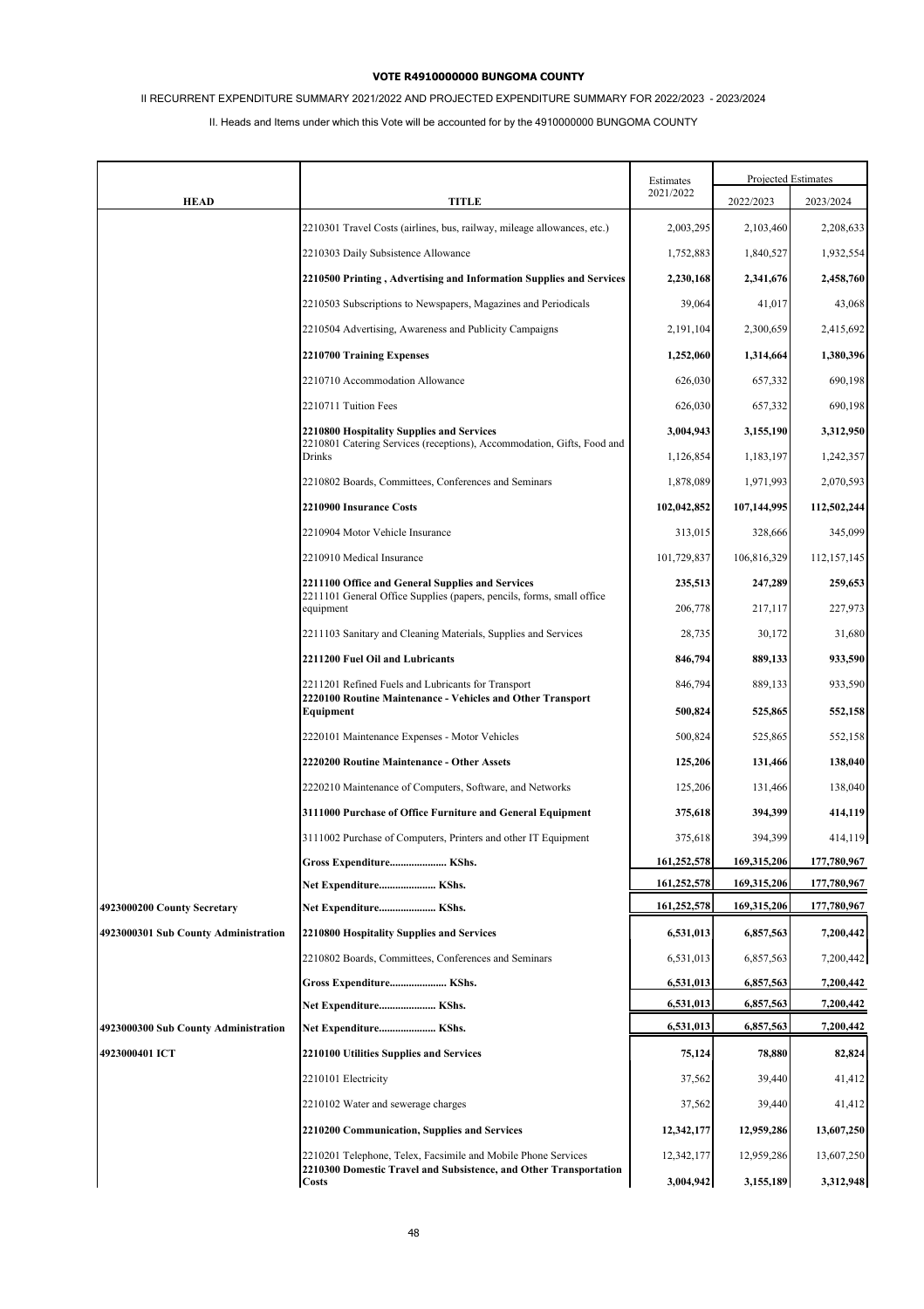# II RECURRENT EXPENDITURE SUMMARY 2021/2022 AND PROJECTED EXPENDITURE SUMMARY FOR 2022/2023 - 2023/2024

|                                 |                                                                                    | Estimates<br>2021/2022 | Projected Estimates |            |
|---------------------------------|------------------------------------------------------------------------------------|------------------------|---------------------|------------|
| <b>HEAD</b>                     | <b>TITLE</b>                                                                       |                        | 2022/2023           | 2023/2024  |
|                                 | 2210301 Travel Costs (airlines, bus, railway, mileage allowances, etc.)            | 1,439,868              | 1,511,861           | 1,587,454  |
|                                 | 2210303 Daily Subsistence Allowance                                                | 1,565,074              | 1,643,328           | 1,725,494  |
|                                 | 2210500 Printing, Advertising and Information Supplies and Services                | 414,682                | 435,416             | 457,187    |
|                                 | 2210503 Subscriptions to Newspapers, Magazines and Periodicals                     | 39,064                 | 41,017              | 43,068     |
|                                 | 2210504 Advertising, Awareness and Publicity Campaigns                             | 375,618                | 394,399             | 414,119    |
|                                 | 2210700 Training Expenses                                                          | 1,565,075              | 1,643,329           | 1,725,495  |
|                                 | 2210710 Accommodation Allowance                                                    | 939,045                | 985,997             | 1,035,297  |
|                                 | 2210711 Tuition Fees                                                               | 626,030                | 657,332             | 690,198    |
|                                 | 2210800 Hospitality Supplies and Services                                          | 2,691,928              | 2,826,524           | 2,967,851  |
|                                 | 2210801 Catering Services (receptions), Accommodation, Gifts, Food and<br>Drinks   | 939,045                | 985,997             | 1,035,297  |
|                                 | 2210802 Boards, Committees, Conferences and Seminars                               | 1,752,883              | 1,840,527           | 1,932,554  |
|                                 | 2210900 Insurance Costs                                                            | 250,412                | 262,933             | 276,079    |
|                                 | 2210904 Motor Vehicle Insurance                                                    | 250,412                | 262,933             | 276,079    |
|                                 | 2211100 Office and General Supplies and Services                                   | 112,685                | 118,319             | 124,236    |
|                                 | 2211101 General Office Supplies (papers, pencils, forms, small office<br>equipment | 87,644                 | 92,026              | 96,628     |
|                                 | 2211103 Sanitary and Cleaning Materials, Supplies and Services                     | 25,041                 | 26,293              | 27,608     |
|                                 | 2211200 Fuel Oil and Lubricants                                                    | 324,033                | 340,235             | 357,246    |
|                                 | 2211201 Refined Fuels and Lubricants for Transport                                 | 324,033                | 340,235             | 357,246    |
|                                 | 2211300 Other Operating Expenses                                                   | 2,940,363              | 3,087,381           | 3,241,750  |
|                                 | 2211310 Contracted Professional Services                                           | 2,940,363              | 3,087,381           | 3,241,750  |
|                                 | 2220100 Routine Maintenance - Vehicles and Other Transport<br>Equipment            | 250,412                | 262,933             | 276,079    |
|                                 | 2220101 Maintenance Expenses - Motor Vehicles                                      | 250,412                | 262,933             | 276,079    |
|                                 | 2220200 Routine Maintenance - Other Assets                                         | 1,878,089              | 1,971,993           | 2,070,593  |
|                                 | 2220210 Maintenance of Computers, Software, and Networks                           | 1,878,089              | 1,971,993           | 2,070,593  |
|                                 | 3111000 Purchase of Office Furniture and General Equipment                         | 1,538,880              | 1,615,824           | 1,696,615  |
|                                 | 3111001 Purchase of Office Furniture and Fittings                                  | 338,056                | 354,959             | 372,707    |
|                                 | 3111002 Purchase of Computers, Printers and other IT Equipment                     | 1,200,824              | 1,260,865           | 1,323,908  |
|                                 | Gross Expenditure KShs.                                                            | 27,388,802             | 28,758,242          | 30,196,153 |
|                                 | Net Expenditure KShs.                                                              | 27,388,802             | 28,758,242          | 30,196,153 |
| 4923000400 ICT                  | Net Expenditure KShs.                                                              | 27,388,802             | 28,758,242          | 30,196,153 |
| 4923000501 Pending Bills        | 2211300 Other Operating Expenses                                                   | 10,380,519             | 10,899,545          | 11,444,522 |
|                                 | 2211305 Contracted Guards and Cleaning Services                                    | 10,380,519             | 10,899,545          | 11,444,522 |
|                                 | 3111000 Purchase of Office Furniture and General Equipment                         | 2,005,069              | 2,105,322           | 2,210,589  |
|                                 | 3111001 Purchase of Office Furniture and Fittings                                  | 705,069                | 740,322             | 777,339    |
|                                 | 3111002 Purchase of Computers, Printers and other IT Equipment                     | 1,300,000              | 1,365,000           | 1,433,250  |
|                                 | Gross Expenditure KShs.                                                            | 12,385,588             | 13,004,867          | 13,655,111 |
|                                 | Net Expenditure KShs.                                                              | 12,385,588             | 13,004,867          | 13,655,111 |
| 4923000500 Pending Bills        | Net Expenditure KShs.                                                              | 12,385,588             | 13,004,867          | 13,655,111 |
| 4923000601 Payroll Headquarters | 2210100 Utilities Supplies and Services                                            | 75,124                 | 78,880              | 82,824     |